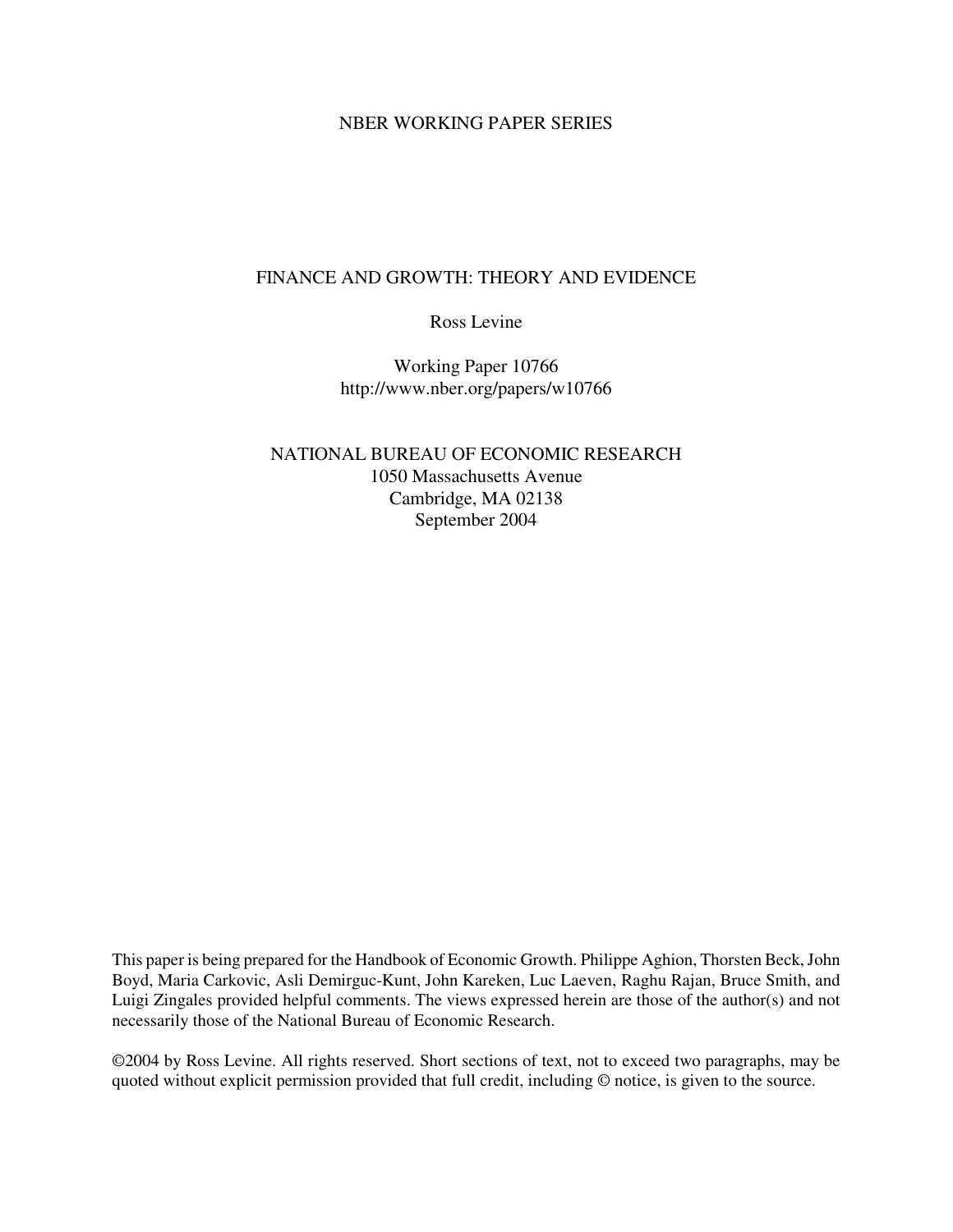Finance and Growth: Theory and Evidence Ross Levine NBER Working Paper No. 10766 September 2004 JEL No. G0, O0

#### **ABSTRACT**

This paper reviews, appraises, and critiques theoretical and empirical research on the connections between the operation of the financial system and economic growth. While subject to ample qualifications and countervailing views, the preponderance of evidence suggests that both financial intermediaries and markets matter for growth and that reverse causality alone is not driving this relationship. Furthermore, theory and evidence imply that better developed financial systems ease external financing constraints facing firms, which illuminates one mechanism through which financial development influences economic growth. The paper highlights many areas needing additional research.

Ross Levine Carlson School of Management University of Minnesota 321 19<sup>th</sup> Avenue South Minneapolis, MN 55455 and NBER rlevine@csom.umn.edu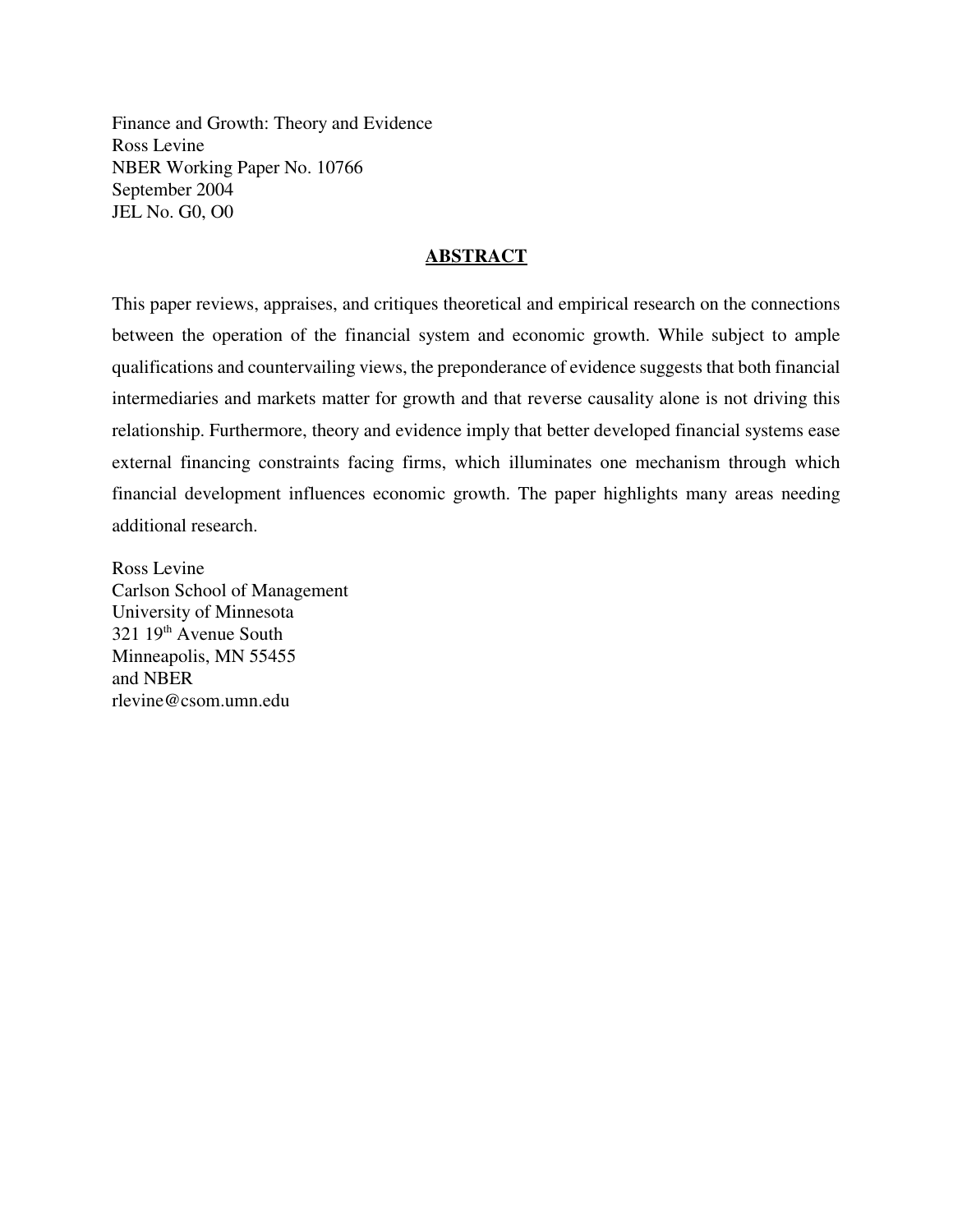## **I. Introduction**

Economists disagree sharply about the role of the financial sector in economic growth. Finance is not even discussed in a collection of essays by the "pioneers of development economics" (Meier and Seers, 1984), including three Nobel Prize winners, and Nobel Laureate Robert Lucas (1988, p.6) dismisses finance as an "over-stressed" determinant of economic growth. Joan Robinson (1952, p. 86) famously argued that "where enterprise leads finance follows." From this perspective, finance does not cause growth; finance responds to changing demands from the "real sector." At the other extreme, Nobel Laureate Merton Miller (1988, p.14) argues that, "[the idea] that financial markets contribute to economic growth is a proposition too obvious for serious discussion." Drawing a more restrained conclusion, Bagehot (1873), Schumpeter (1912), Gurley and Shaw (1955), Goldsmith (1969), and McKinnon (1973) reject the idea that the finance-growth nexus can be safely ignored without substantially limiting our understanding of economic growth.

 Research that clarifies our understanding of the role of finance in economic growth will have policy implications and shape future policy-oriented research. Information about the impact of finance on economic growth will influence the priority that policy makers and advisors attach to reforming financial sector policies. Furthermore, convincing evidence that the financial system influences long-run economic growth will advertise the urgent need for research on the political, legal, regulatory, and policy determinants of financial development. In contrast, if a sufficiently abundant quantity of research indicates that the operation of the financial sector merely responds to economic development, then this will almost certainly mitigate the intensity of research on the determinants and evolution of financial systems.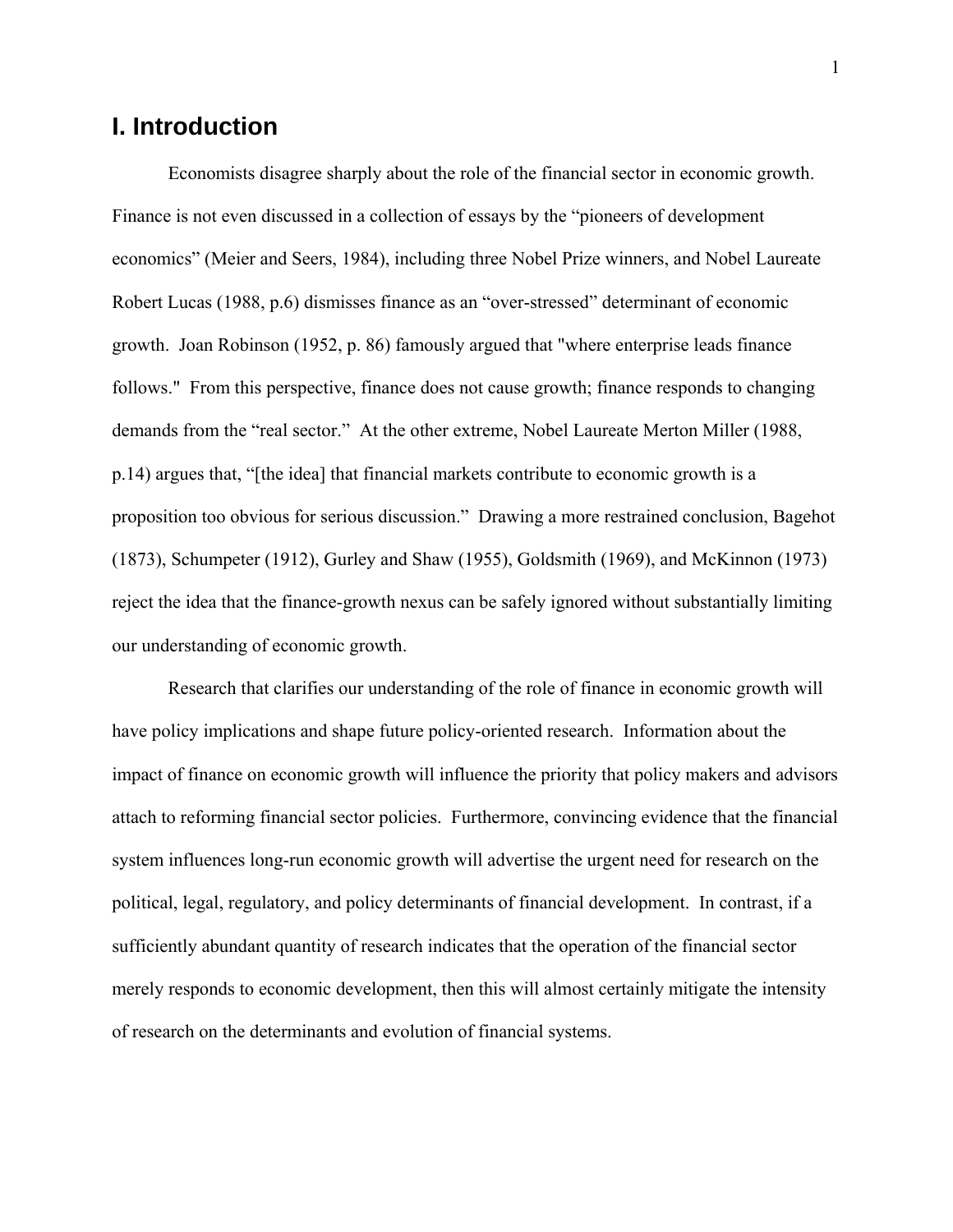To assess the current state of knowledge on the finance-growth nexus, Section II describes and appraises theoretical research on the connections between the operation of the financial sector and economic growth. Theoretical models show that financial instruments, markets, and institutions may arise to mitigate the effects of information and transaction costs. In emerging to ameliorate market frictions, financial arrangements change the incentives and constraints facing economic agents. Thus, financial systems may influence saving rates, investment decisions, technological innovation, and hence long-run growth rates. A comparatively less well-developed theoretical literature examines the dynamic interactions between finance and growth by developing models where the financial system influences growth, and growth transforms the operation of the financial system. Furthermore, an extensive theoretical literature debates the relative merits of different types of financial systems. Some models stress the advantages of bank-based financial systems, while others highlight the benefits of financial systems that rely more on securities markets. Finally, some new theoretical models focus on the interactions between finance, aggregate growth, income distribution, and poverty alleviation. In all of these models, the financial sector provides real services: it ameliorates information and transactions costs. Thus, these models lift the veil that sometimes rises between the so-called real and financial sectors.

 Section III reviews and critiques the burgeoning empirical literature on finance and growth, which includes broad cross-country growth regressions, times-series analyses, panel techniques, detailed country studies, and a recent movement that uses more microeconomicbased methodologies to explore the mechanisms linking finance and growth. Besides reviewing the results, I critique the empirical methods and the measures of financial development. Each of the different econometric methodologies that has been used to study the finance-growth nexus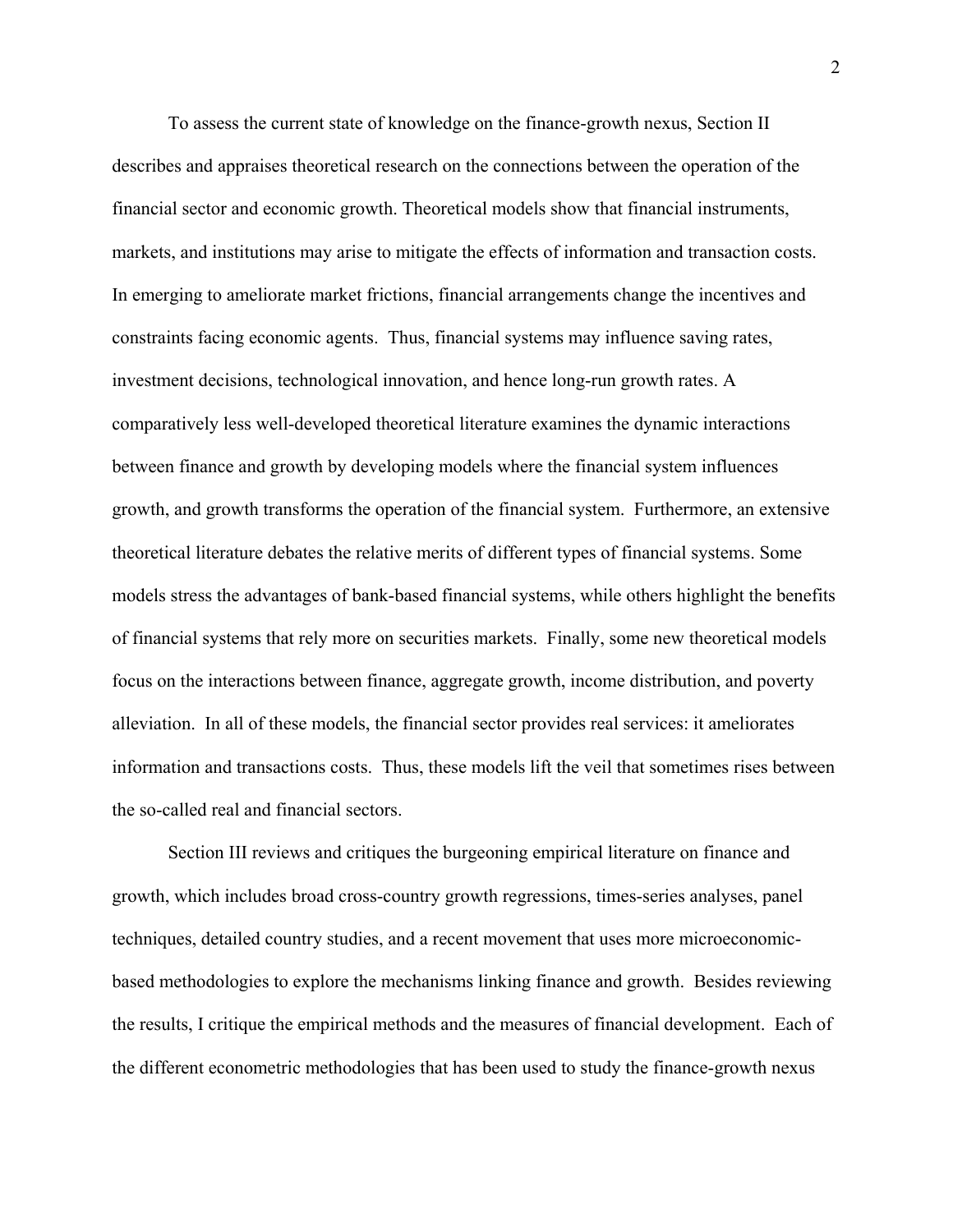has serious shortcomings. Moreover, the empirical proxies for "financial development" frequently do not measure very accurately the concepts emerging from theoretical models. We are far from definitive answers to the questions: Does finance cause growth, and if it does, how?

Without ignoring the weaknesses of existing work and the absence of complete unanimity of results, three tentative observations emerge. Taken as a whole, the bulk of existing research suggests that (1) countries with better functioning banks and markets grow faster, but the degree to which a country is bank-based or market-based does not matter much, (2) simultaneity bias does not seem to drive these conclusions, and (3) better functioning financial systems ease the external financing constraints that impede firm and industrial expansion, suggesting that this is one mechanism through which financial development matters for growth.

 I use the concluding section, Section IV, to (1) emphasize areas needing additional research and (2) mention the fast-growing literature on the determinants of financial development. In particular, this literature is motivated by the following question: If finance is important for growth, why do some countries have growth-promoting financial systems while others do not? Addressing this question is as fascinating and important, as it is multi-disciplined and complex. Developing a sound understanding of the determinants of financial development will require synthesizing and extending insights from many sub-specialties of economics as well as from political science, legal scholarship, and history.

Before continuing, I want to acknowledge and emphasize that this review treats only cursorily some important issues. Here I highlight two, though this list is by no means exhaustive. First, I do not discuss in much depth the relationship between growth and international finance, such as cross-border capital flows and the importation of financial services. A serious discussion of international finance and growth would virtually double the length of this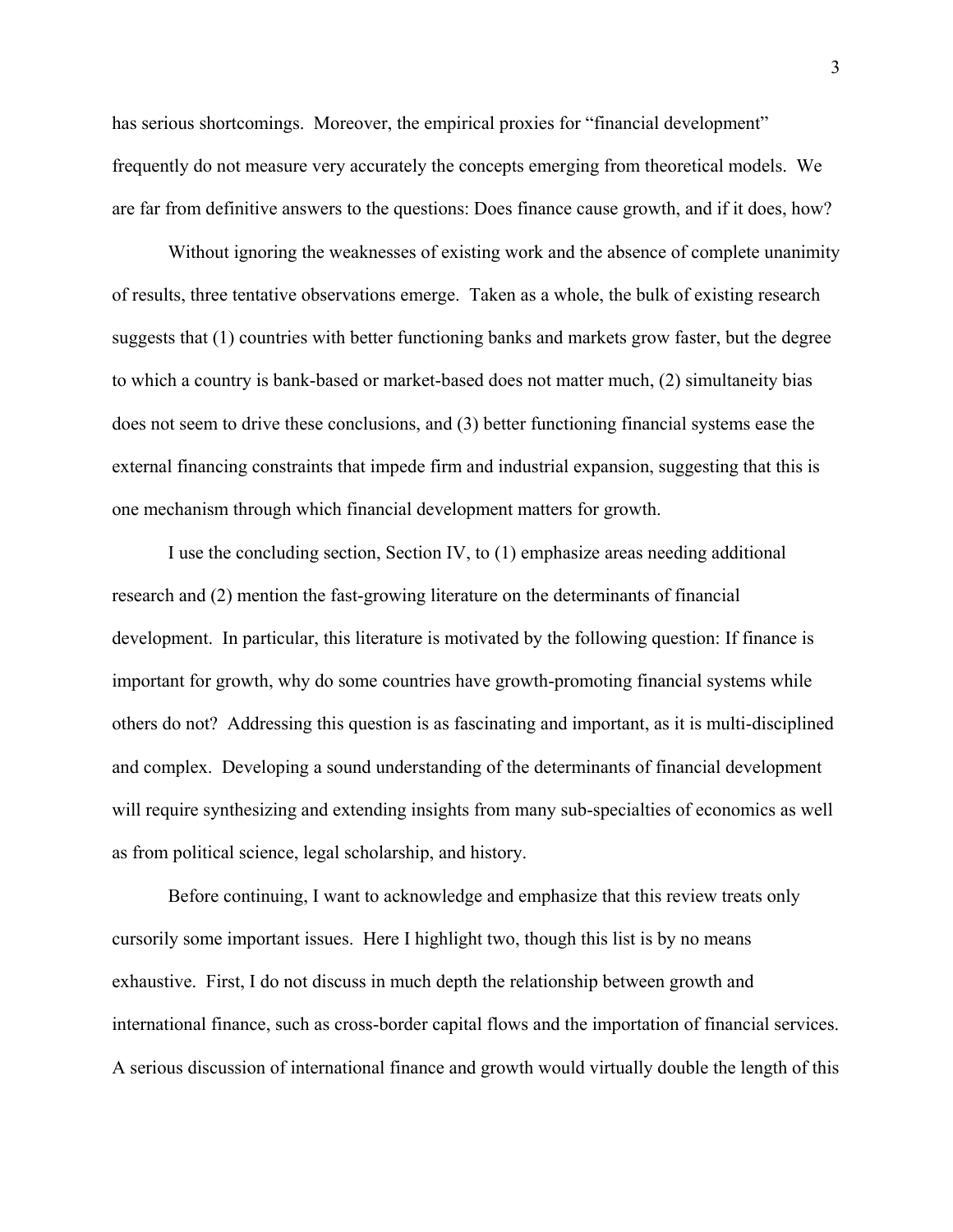already long review. There is a critical theoretical, empirical, and policy question, therefore, that receives only limited attention in this essay: Can countries simply import financial services, or are there substantive growth benefits from countries having well-developed domestic financial systems? Second, I treat the political, legal, regulatory, and other policy determinants of financial development in only a perfunctory manner. This is a problem. The links between the functioning of the financial system and economic growth motivate research into the legal, regulatory, and policy determinants of financial development. Moreover, since the financial system influences who gets to use society's savings, political forces have everywhere and always shaped financial sector policies and the operation of the financial system. Again, however, these crucial themes are beyond the scope of this paper. Instead, this chapter reviews the role of the financial system in economic growth and very briefly lists some ongoing work on the determinants of financial development in the conclusion.

# **II. Financial Development and Economic Growth: Theory**

#### *II.A. What is financial development?*

The costs of acquiring information, enforcing contracts, and making transactions create incentives for the emergence of particular types of financial contracts, markets and intermediaries. Different types and combinations of information, enforcement, and transaction costs in conjunction with different legal, regulatory, and tax systems have motivated distinct financial contracts, markets, and intermediaries across countries and throughout history.

In arising to ameliorate market frictions, financial systems naturally influence the allocation of resources across space and time (Merton and Bodie, 1995, p. 12). For instance, the emergence of banks that improve the acquisition of information about firms and managers will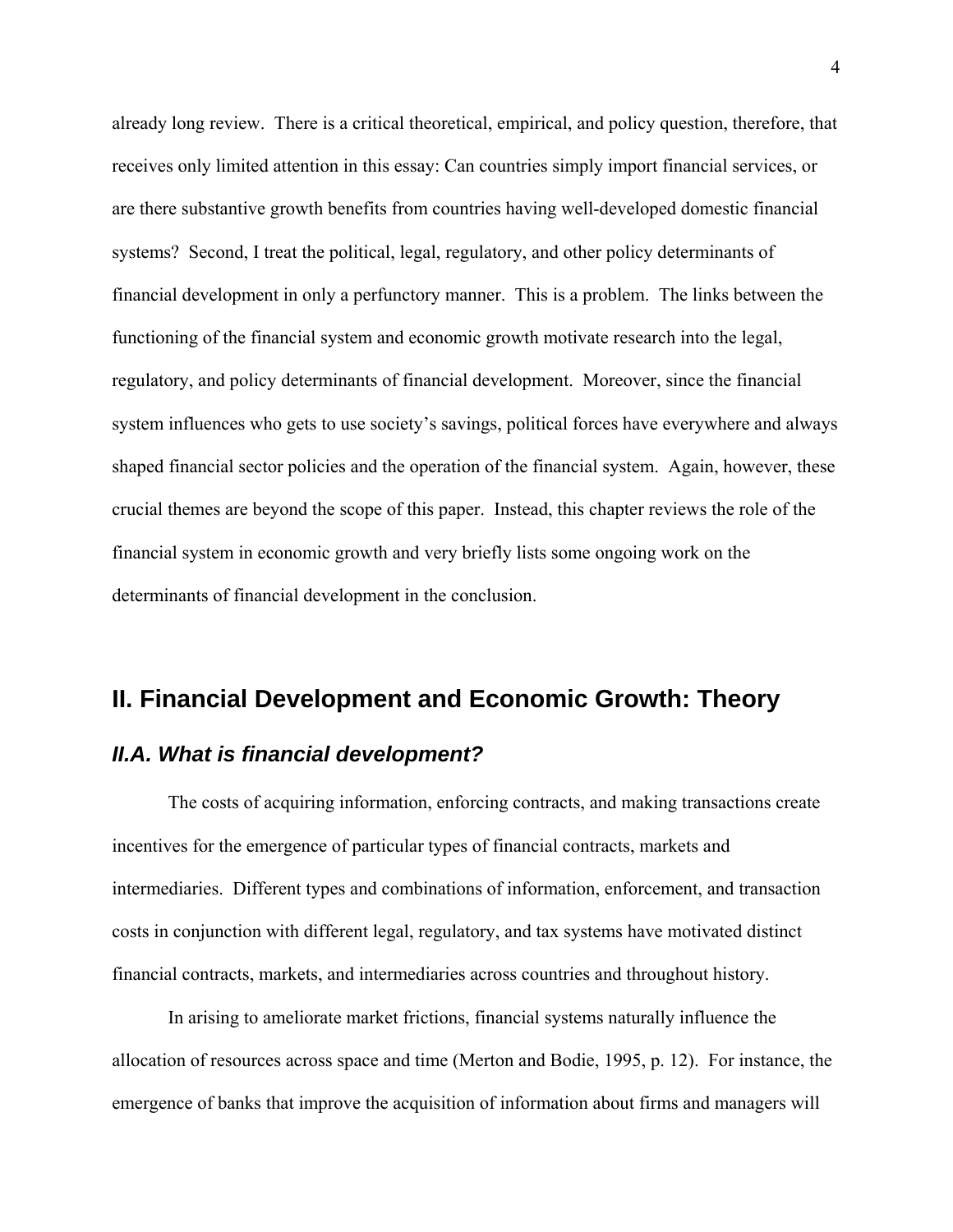undoubtedly alter the allocation of credit. Similarly, financial contracts that make investors more confident that firms will pay them back will likely influence how people allocate their savings. As a final example, the development of liquid stock and bond markets means that people who are reluctant to relinquish control over their savings for extended periods can trade claims to multiyear projects on an hourly basis. This may profoundly change how much and where people save. This section's goal is to describe models where market frictions motivate the emergence of distinct financial arrangements and how the resultant financial contracts, markets, and intermediaries alter incentives and constraints in ways that may influence economic growth.

To organize a review of how financial systems influence savings and investment decisions and hence growth, I focus on five broad functions provided by the financial system in emerging to ease information, enforcement, and transactions costs. While there are other ways to classify the functions provided by the financial system (Merton, 1992; Merton and Bodie, 1995, 2004), I believe that the following five categories are helpful in organizing a review of the theoretical literature and tying this literature to the history of economic thought on finance and growth. In particular, financial systems:

- Produce information ex ante about possible investments and allocate capital
- Monitor investments and exert corporate governance after providing finance
- Facilitate the trading, diversification, and management of risk
- Mobilize and pool savings
- Ease the exchange of goods and services

While all financial systems provide these financial functions, there are large differences in how well financial systems provide these functions.

 Financial development occurs when financial instruments, markets, and intermediaries ameliorate – though do not necessarily eliminate – the effects of information, enforcement, and transactions costs and therefore do a correspondingly better job at providing the five financial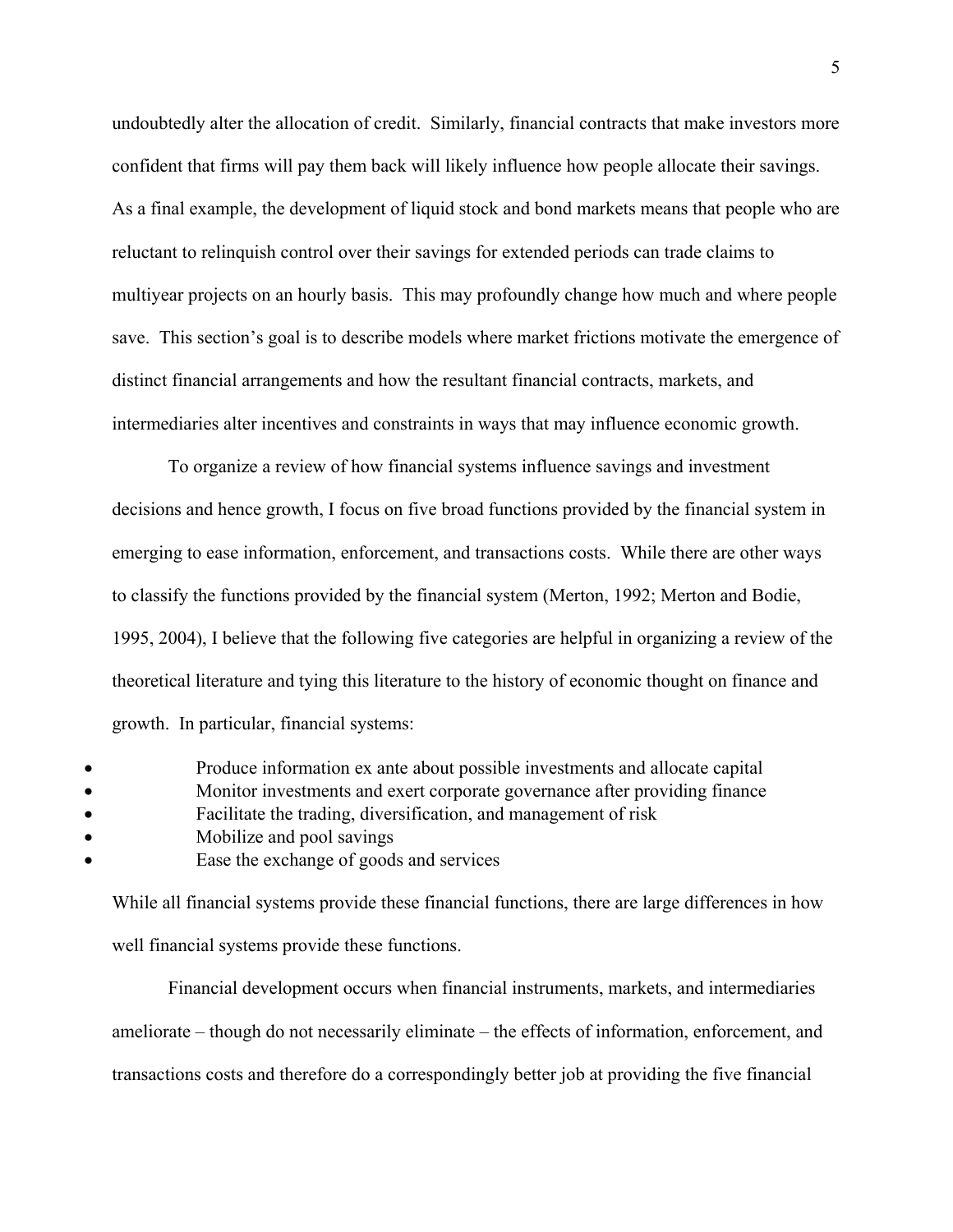functions. Thus, financial development involves improvements in the (i) production of ex ante information about possible investments, (ii) monitoring of investments and implementation of corporate governance, (iii) trading, diversification, and management of risk, (iv) mobilization and pooling of savings, and (v) exchange of goods and services. Each of these financial functions may influence savings and investment decisions and hence economic growth. Since many market frictions exist and since laws, regulations, and policies differ markedly across economies and over time, improvements along any single dimension may have different implications for resource allocation and welfare depending on the other frictions at play in the economy.

 In terms of integrating the links between finance and growth theory, two general points are worth stressing from the onset. First, a large growth accounting literature suggests that physical capital accumulation per se does not account for much of long-run economic growth (Jorgenson, 1995, 2005).<sup>1</sup> Thus, if finance is to explain economic growth, we need theories that describe how financial development influences resource allocation decisions in ways that foster productivity growth and not aim the analytically spotlight too narrowly on aggregate savings.

Second, there are two general ambiguities between economic growth and the emergence of financial arrangements that improve resource allocation and reduce risk. Specifically, higher returns ambiguously affect saving rates due to well-known income and substitutions effects. Similarly, lower risk also ambiguously affects savings rates (Levhari and Srinivasan, 1969). Thus, financial arrangements that improve resource allocation and lower risk may lower saving rates. In a growth model with physical capital externalities, therefore, financial development could retard economic growth and lower welfare if the drop in savings and the externality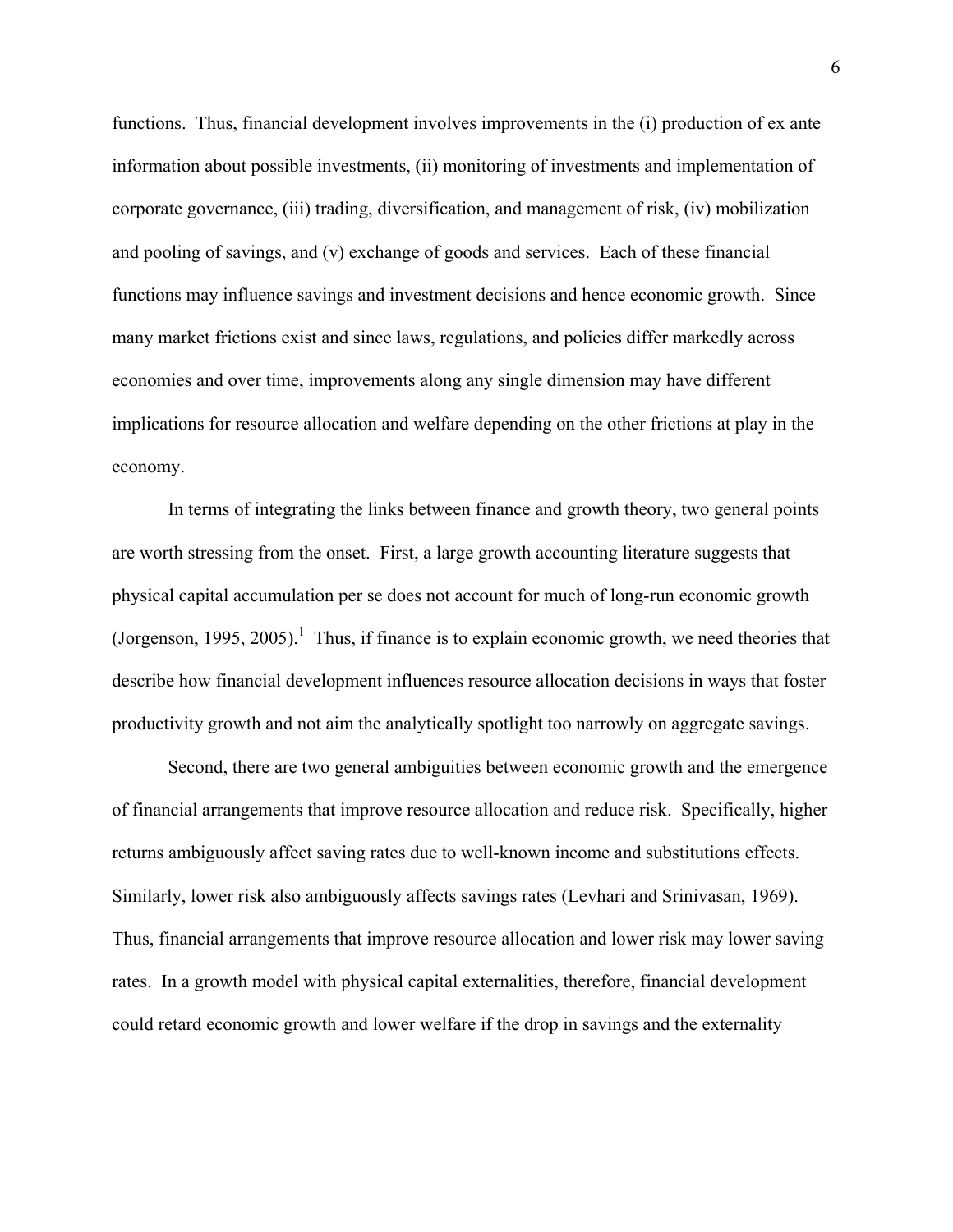combine to produce a sufficiently large effect. These ambiguities are general features of virtually all the models discussed below so I do not discuss them when describing each model.

The remainder of this section describes how market frictions motivate the emergence of financial systems that provide five broad categories of financial functions and also describes how the provision of these functions may influence resource allocation and economic growth.

#### *II.B. Producing information and allocating capital*

There are large costs associated with evaluating firms, managers, and market conditions before making investment decisions. Individual savers may not have the ability to collect, process, and produce information on possible investments. Since savers will be reluctant to invest in activities about which there is little reliable information, high information costs may keep capital from flowing to its highest value use. Thus, while many models assume that capital flows toward the most profitable firms, this presupposes that investors have good information about firms, managers, and market conditions. (Bagehot, 1873, p. 53)

Financial intermediaries may reduce the costs of acquiring and processing information and thereby improve resource allocation (Boyd and Prescott, 1986). Without intermediaries, each investor would face the large fixed cost associated with evaluating firms, managers, and economic conditions. Consequently, groups of individuals may form financial intermediaries that undertake the costly process of researching investment possibilities for others. In Boyd and Prescott (1986), financial intermediaries look like banks in that they accept deposits and make loans. Allen (1990), Bhattacharya and Pfeiderer (1985), and Ramakrishnan and Thakor (1984) also develop models where financial intermediaries arise to produce information on firms and

<sup>&</sup>lt;sup>1</sup> For additional cross-country information, see King and Levine (1994) and Easterly and Levine (2001).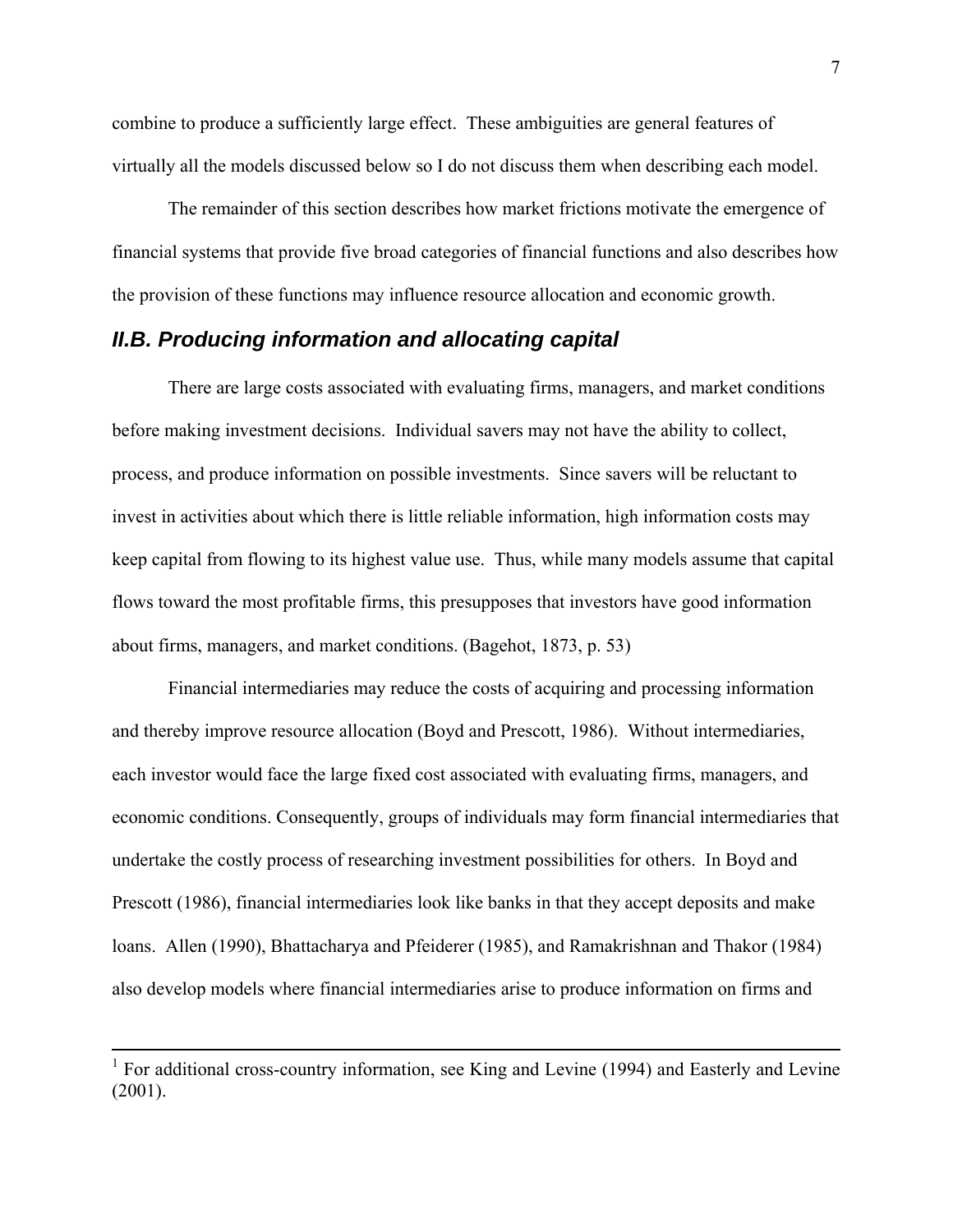sell this information to savers. Unlike in Boyd and Prescott (1986), however, the intermediary does not necessarily both mobilize savings and invest those funds in firms using debt contracts. For our purposes, the critical issue is that financial intermediaries -- by economizing on information acquisition costs-- improve the ex ante assessment of investment opportunities with positive ramifications on resource allocation.

By improving information on firms, managers, and economic conditions, financial intermediaries can accelerate economic growth. Assuming that many entrepreneurs solicit capital and that capital is scarce, financial intermediaries that produce better information on firms will thereby fund more promising firms and induce a more efficient allocation of capital (Greenwood and Jovanovic, 1990).

The Greenwood and Jovanovic (1990) paper is particularly novel because it formally models the dynamic interactions between finance and growth. Financial intermediaries produce better information, improve resource allocation, and foster growth. There is a cost to joining financial intermediaries, however. Growth means that more individuals can afford to join financial intermediaries, which improves the ability of financial intermediaries to produce better information with positive ramifications on growth. Thus, this research emphasizes (i) the twoway interactions between finance and growth and (ii) the relationship between income distribution and financial development during the process of economic development.

Besides identifying the best production technologies, financial intermediaries may also boost the rate of technological innovation by identifying those entrepreneurs with the best chances of successfully initiating new goods and production processes (King and Levine, 1993b; Galetovic, 1996; Blackburn and Hung, 1998; Morales, 2003; Acemoglu, Aghion, and Zilibotti,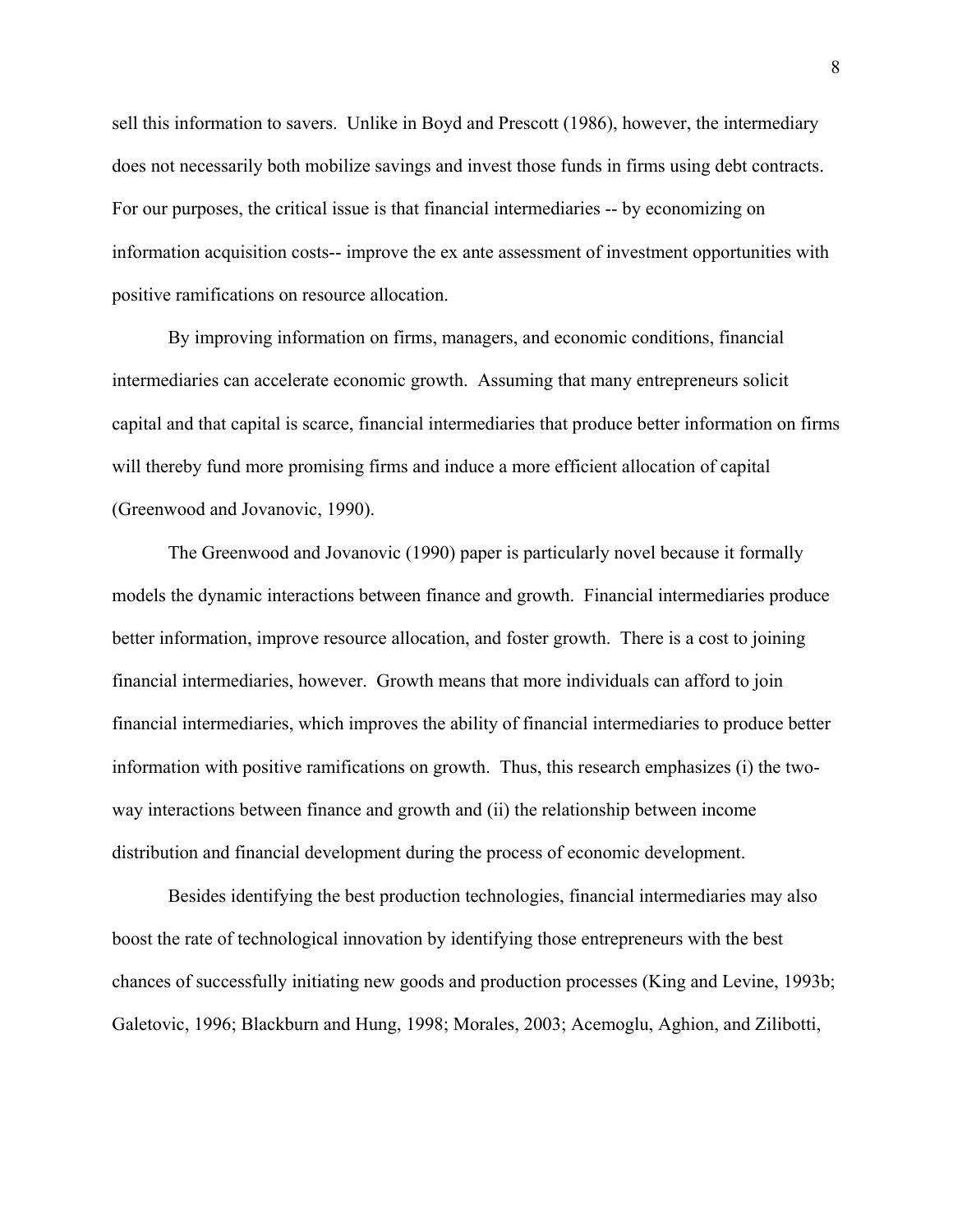$2003$ ).<sup>2</sup> This lies at the core of Joseph Schumpeter's (1912, p. 74) view of finance in the process of economic development:

*The banker, therefore, is not so much primarily a middleman … He authorizes people in the name of society … (to innovate).*

 Stock markets may also stimulate the production of information about firms. As markets become larger and more liquid, agents may have greater incentives to expend resources in researching firms because it is easier to profit from this information by trading in big and liquid markets (Grossman and Stiglitz, 1980) and more liquid (Kyle, 1984; and Holmstrom and Tirole, 1993). Intuitively, with larger and more liquid markets, it is easier for an agent who has acquired information to disguise this private information and make money by trading in the market. Thus, larger more liquid markets will boost incentives to produce this valuable information with positive implications for capital allocation (Merton, 1987). While some models hint at the links between efficient markets, information, and steady-state growth (Aghion and Howitt, 1999), existing theories do not draw the connection between market liquidity, information production, and economic growth very tightly.

 Finally, capital market imperfections can also influence growth by impeding investment in human capital (Galor and Zeira, 1993). In the presence of indivisibilities in human capital investment and imperfect capital markets, the initial distribution of wealth will influence who can gains the resources to undertake human capital augmenting investments. This implies a

 $\overline{a}$ 

<sup>2</sup> Note, the model by Acemoglu, Aghion, and Zilibotti (2003) focuses on examining when firms undertake innovative activities and when they adopt existing technologies from the world frontier. But, the existence of financial market frictions leads to financing constraints that help shape firm decisions. By implication, financial development will loosen those constraints and thereby affect innovative and adoption activities, with potential ramifications on aggregate growth rates.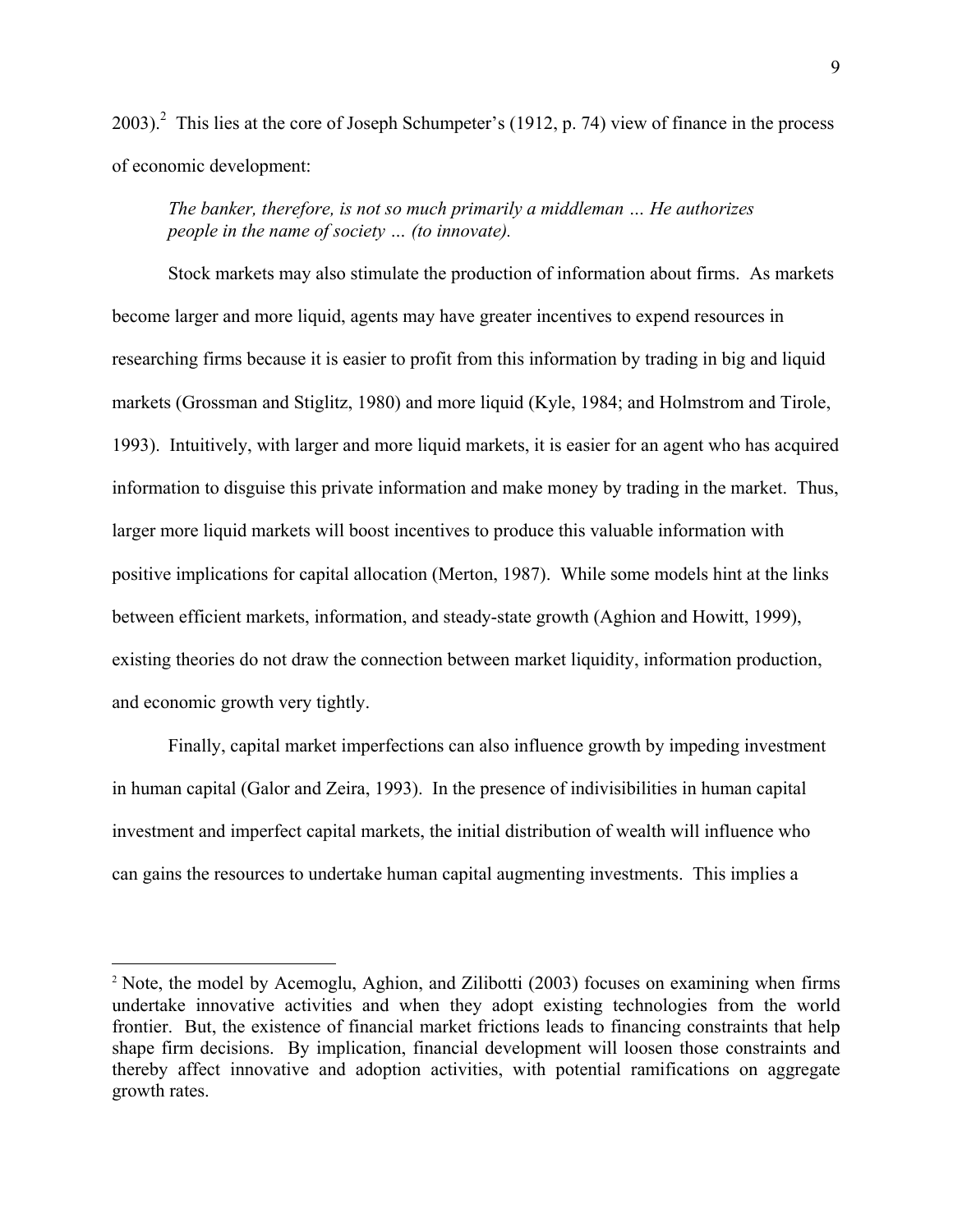suboptimal allocation of resources with potential implications on aggregate output both in the short and the long run.

#### *II.C. Monitoring firms and exerting corporate governance*

 Corporate governance is central to understanding economic growth in general and the role of financial factors in particular. The degree to which the providers of capital to a firm can effectively monitor and influence how firms use that capital has ramifications on both savings and allocation decisions.<sup>3</sup> To the extent that shareholders and creditors effectively monitor firms and induce managers to maximize firm value, this will improve the efficiency with which firms allocate resources and make savers more willing to finance production and innovation. In turn, the absence of financial arrangements that enhance corporate governance may impede the mobilization of savings from disparate agents and also keep capital from flowing to profitable investments (Stiglitz and Weiss, 1983). Thus, the effectiveness of corporate governance mechanisms directly impacts firm performance with potentially large ramifications on national growth rates.

 Diffuse shareholders may exert effective corporate governance directly by voting on crucial issues, such as mergers, liquidations, and fundamental changes in business strategies, and indirectly by electing boards of directors to represent the interest of the owners and oversee the myriad of managerial decisions. With low information costs, shareholders can make informed decisions and vote accordingly. In the absence of large market frictions and distorted incentives, boards of directors will represent the interest of all shareholders, oversee managers effectively,

1

<sup>&</sup>lt;sup>3</sup> Indeed, standard agency theory defines the corporate governance problem in terms of how equity and debt holders influence managers to act in the best interests of the providers of capital (e.g., Coase, 1937; Jensen and Meckling, 1976; Fama and Jensen, 1983a,b; Myers and Majluf, 1984).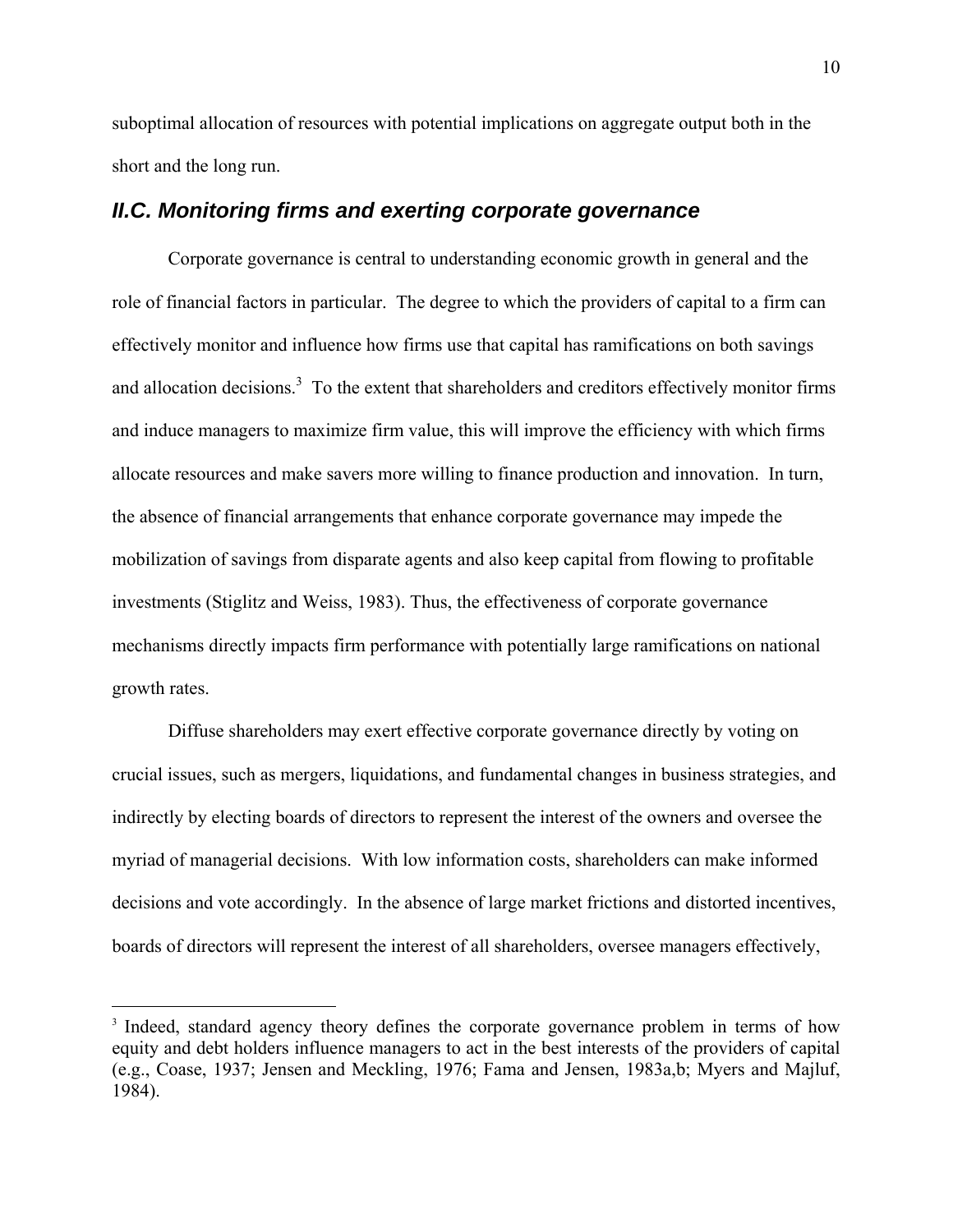and improve the allocation of resources. Starting from at least Berle and Means (1932), however, many researchers have argued that small, diffuse equity may encounter a range of barriers to exerting sound control over corporations. 4

An assortment of market frictions, however, may keep diffuse shareholders from effectively exerting corporate governance, which allows managers to pursue projects that benefit themselves rather than the firm and society at large.<sup>5</sup> In particular, large information asymmetries typically exist between managers and small shareholders and managers have enormous discretion over the flow of information. Furthermore, small shareholders frequently lack the expertise and incentives to monitor managers because of the large costs and complexity associated with overseeing mangers and exerting corporate control. This may induce a "freerider" problem because each stockowner's stake is so small: Each investor relies on others to undertake the costly process of monitoring managers, so there is too little monitoring. The resultant gap in information between corporate insiders and diffuse shareholders implies that the voting rights mechanism will not work effectively. Also, the board of directors may not represent the interests of minority shareholders. Management frequently "captures" the board and manipulates directors into acting in the best interests of the managers, not the shareholders. Finally, in many countries legal codes do not adequately protect the rights of small shareholders and legal systems frequently do not enforce the legal codes that actually are on the books concerning diffuse shareholder rights. Thus, large information and contracting costs may keep

 $\overline{a}$ 

<sup>&</sup>lt;sup>4</sup> In the case of the United States, Roe (1994) argues that the corporate structure of the firms has been heavily influenced by politics and therefore is not primarily an outcome of market forces.

<sup>&</sup>lt;sup>5</sup> For citations and an insightful discussion, see the review of the corporate governance literature by Shleifer and Vishny, 1997).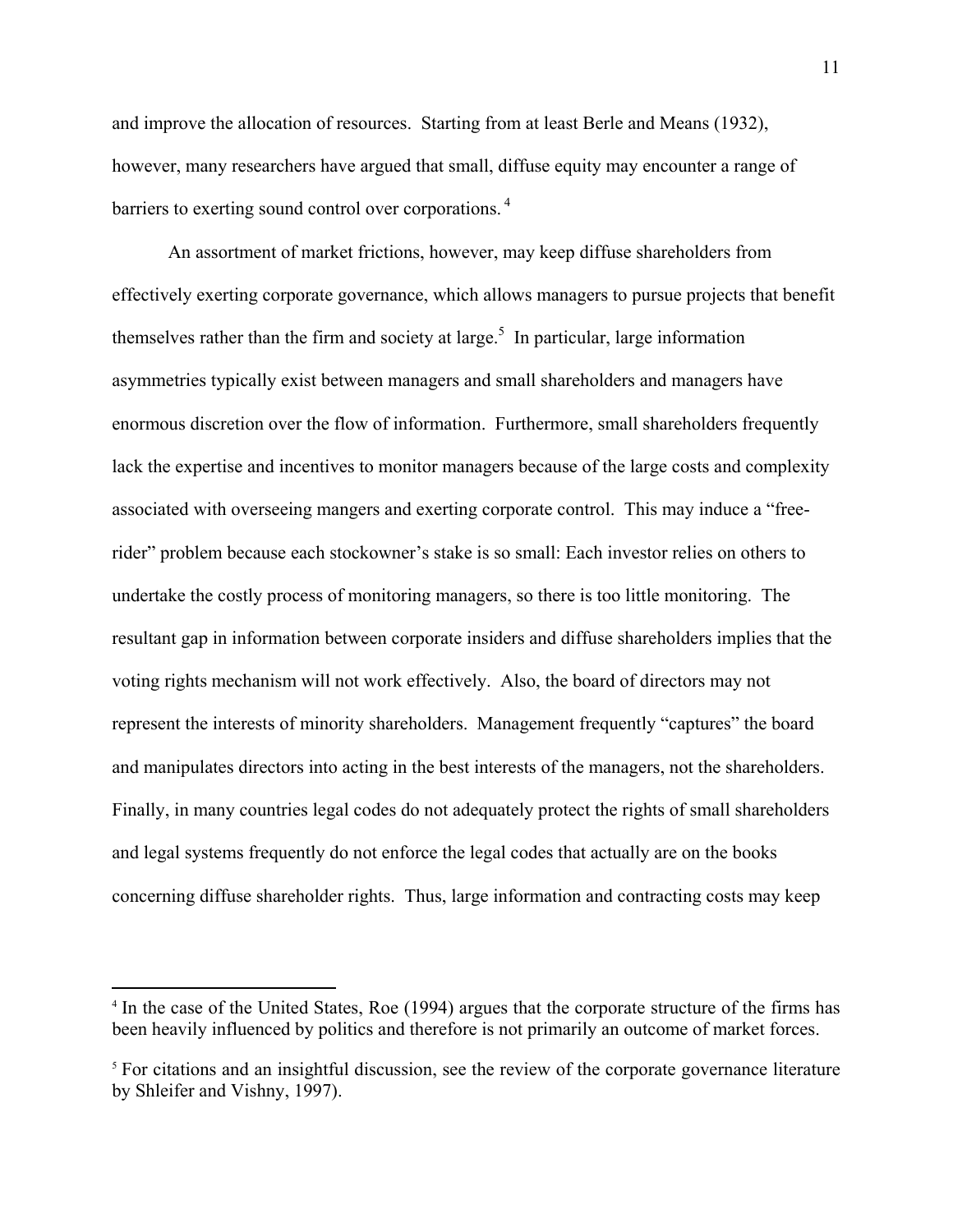diffuse shareholders from effectively exerting corporate governance, with adverse effects on resource allocation and economic growth.

One response to the frictions that prevent dispersed shareholders from effectively governing firms is for firms to have a large, concentrated owner, but this ownership structure has its own problems. Large owners have greater incentives to acquire information and monitor managers and greater power to thwart managerial discretion (Grossman and Hart, 1980, 1988; Shleifer and Vishny, 1986; and Stulz, 1988). The existence of large shareholders, however, creates a different agency problem: Conflicts arise between the controlling shareholder and other shareholders (Jensen and Meckling, 1976). The controlling owner may expropriate resources from the firm, or provide jobs, perquisites, and generous business deals to related parties in a manner that hurts the firm and society, but benefits the controlling owner. Indeed, Morck, Wolfenzon, and Yeung (2005) show that concentrated ownership appears to have enduring political and macroeconomic implications. Around the world, controlling owners are frequently powerful families that use pyramidal structures, cross-holdings, and super voting rights to magnify their control over many corporations and banks (La Porta et al., 1999; Morck et al., 2000; Faccio and Lang, 2002; Caprio et al., 2003). Morck et al (2005) marshal an abundance of evidence in arguing that (i) these controlling families frequently translate their corporate power into political influence and (ii) the elite then use their influence to shape public policies in ways that protect them from competition and subsidize their ventures. Thus, highly concentrated ownership can distort corporate decisions and national policies in ways that curtail innovation, encourage rent-seeking, and stymie economic growth.

To the extent that diffuse or concentrated shareholders do not ameliorate the corporate governance problem, theory suggests that other types of financial arrangements may arise to ease

12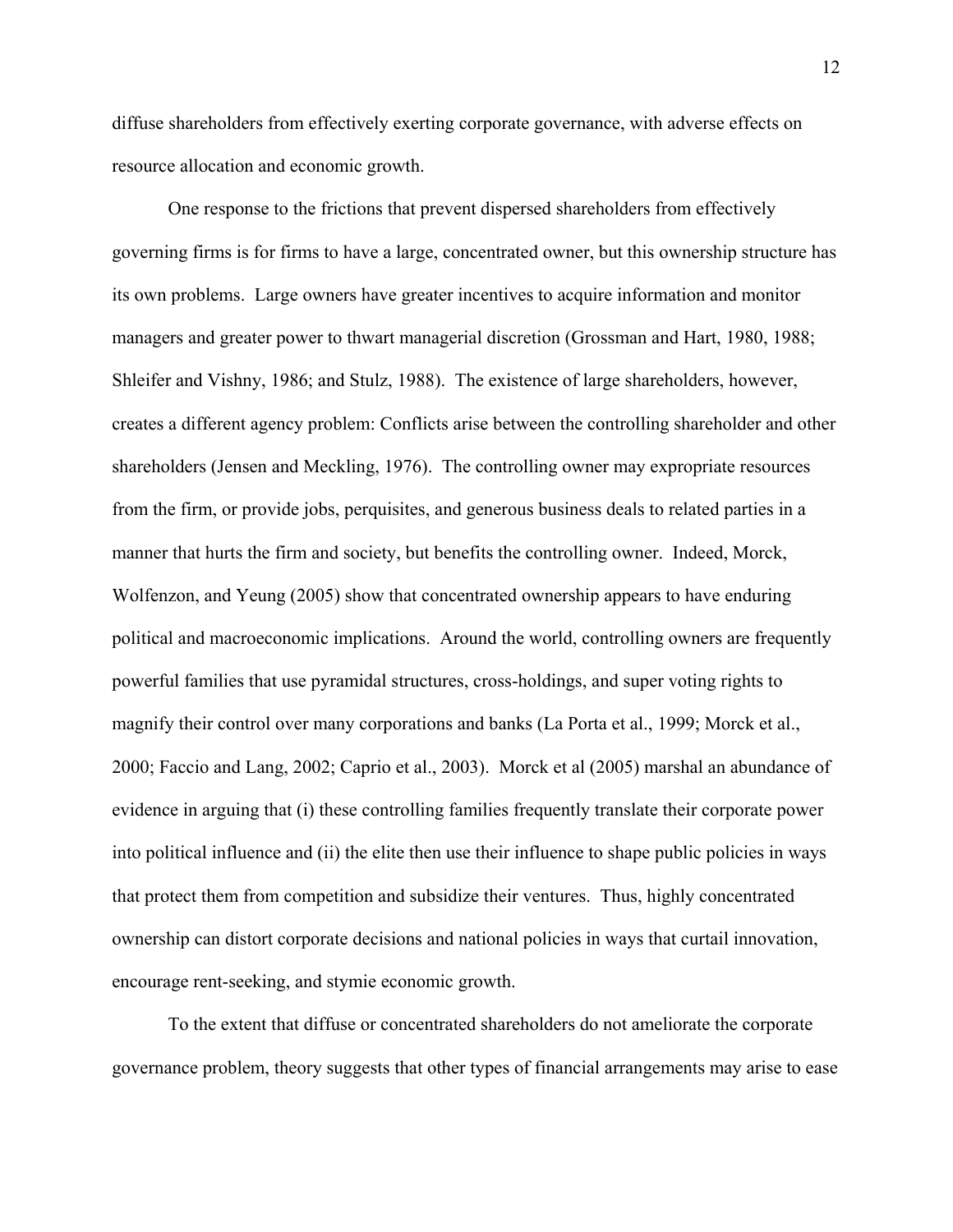market frictions and improve the governance of corporations. In what follows, I discuss how various financial arrangements – liquid equity markets, debt contracts, and banks – may arise to enhance corporate governance and accelerate growth. There are countervailing arguments, however, that each of these financial arrangements actually exerts a deleterious influence on corporate governance. I provide a more complete pro and con assessment of these different mechanisms below when I discuss the bank-based versus market-based debate.

 Besides the mechanisms discussed thus far, a large and influential literature trumpets the importance of well functioning stock markets in fostering corporate governance (Jensen and Meckling, 1976). For example, public trading of shares in stock markets that efficiently reflect information about firms allows owners to link managerial compensation to stock prices. Linking stock performance to manager compensation helps align the interests of managers with those of owners (Diamond and Verrecchia, 1982; and Jensen and Murphy, 1990). Similarly, if takeovers are easier in well-developed stock markets and if managers of under-performing firms are fired following a takeover, then better stock markets can promote better corporate control by easing takeovers of poorly managed firms. The threat of a takeover will help align managerial incentives with those of the owners (Scharfstein, 1988; and Stein, 1988). Many, however, argue that well functioning stock markets actually hurt corporate governance. I discuss this below when reviewing the bank-based versus market-based debate. Finally, I am not aware of models that assess the role of markets in boosting steady-state growth through its impact on corporate governance.

Some theoretical models indicate that debt contracts may emerge to improve corporate governance, with beneficial ramifications on economic growth. An extensive literature demonstrates how debt contracts may arise to lower the costs of monitoring firm insiders (e.g.,

13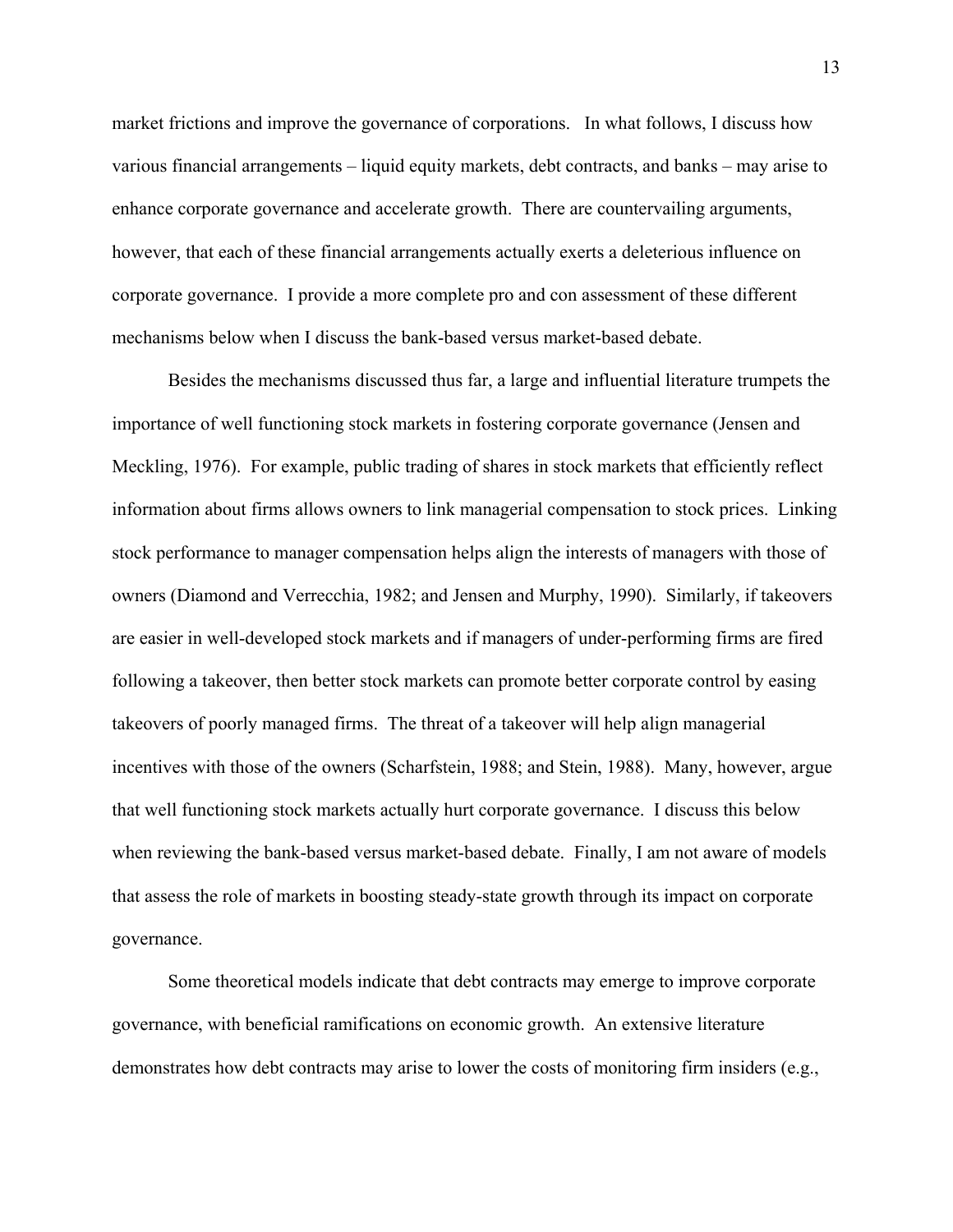Townsend, 1979; Gale and Hellwig, 1985; Boyd and Smith, 1994). In terms of growth, Aghion, Dewatripont, and Rey (1999) link the use of debt contracts to growth. Using Jensen's "free cash flow argument," Aghion, Dewatripont, and Rey (1999) show that debt instruments reduce the amount of free cash available to firms. This in turn reduces managerial slack and accelerates the rate at which managers adopt new technologies.

In terms of intermediaries, Diamond (1984) develops a model in which a financial intermediary improves corporate governance. The intermediary mobilizes the savings of many individuals and lends these resources to firms. This "delegated monitor" economizes on aggregate monitoring costs and eliminates the free-rider problem since the intermediary does the monitoring for all the investors. Furthermore, as financial intermediaries and firms develop long-run relationships, this can further lower information acquisition costs.

In terms of economic growth, a number of models show that well-functioning financial intermediaries influence growth by boosting corporate governance. Bencivenga and Smith (1993) show that financial intermediaries that improve corporate governance by economizing on monitoring costs will reduce credit rationing and thereby boost productivity, capital accumulation, and growth. Sussman (1993) and Harrison, Sussman, and Zeira (1999) develop models where financial intermediaries facilitate the flow of resources from savers to investors in the presence of informational asymmetries with positive growth effects. Focusing on innovative activity, De La Fuente and Marin (1996) develop a model in which intermediaries arise to undertake the particularly costly process of monitoring innovative activities. This improves credit allocation among competing technology producers with positive ramifications on economic growth.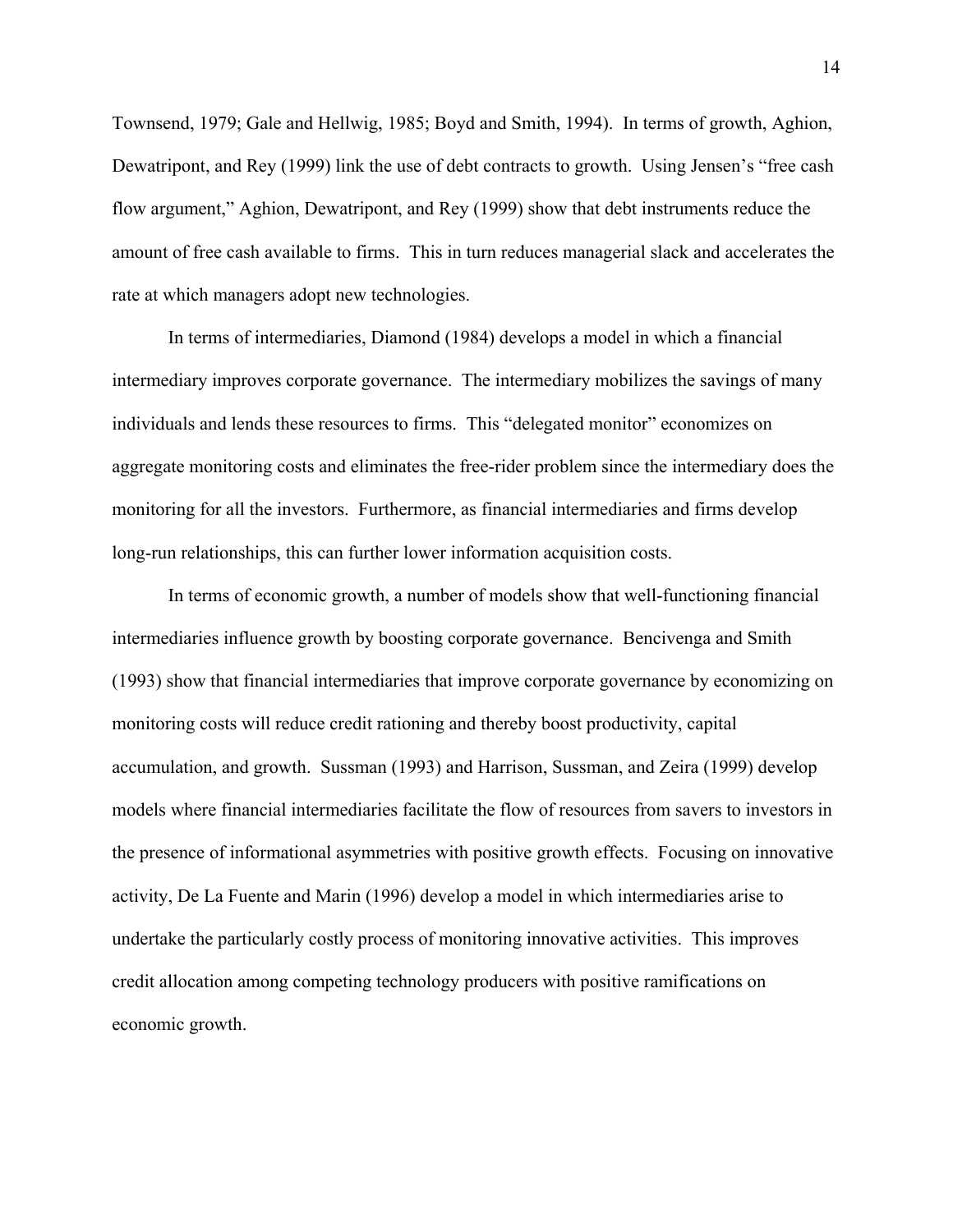From a different perspective, Boyd and Smith (1992) show that differences in the quality of financial intermediation across countries can have huge implications for international capital flows and hence economic growth rates. They show that capital may flow from capital scarce countries to capital abundant countries if the capital abundant countries have financial intermediaries that are sufficiently more effective at exerting corporate control than the capital scarce regions. Thus, even though the physical product of capital is higher in the capital scarce countries, investors recognize that their actual returns depend crucially on the monitoring performed by intermediaries. Thus, poor financial intermediation will lead to sub-optimal allocation of capital.

#### *II.D. Risk amelioration*

 With information and transactions costs, financial contracts, markets and intermediaries may arise to ease the trading, hedging, and pooling of risk with implications for resource allocation and growth. I divide the discussion into three categories: cross-sectional risk diversification, intertemporal risk sharing, and liquidity risk.

 Traditional finance theory focuses on cross-sectional diversification of risk. Financial systems may mitigate the risks associated with individual projects, firms, industries, regions, countries, etc. Banks, mutual funds, and securities markets all provide vehicles for trading, pooling, and diversifying risk. The financial system's ability to provide risk diversification services can affect long-run economic growth by altering resource allocation and savings rates. The basic intuition is straightforward. While savers generally do not like risk, high-return projects tend to be riskier than low-return projects. Thus, financial markets that make it easier for people to diversify risk tend to induce a portfolio shift toward projects with higher expected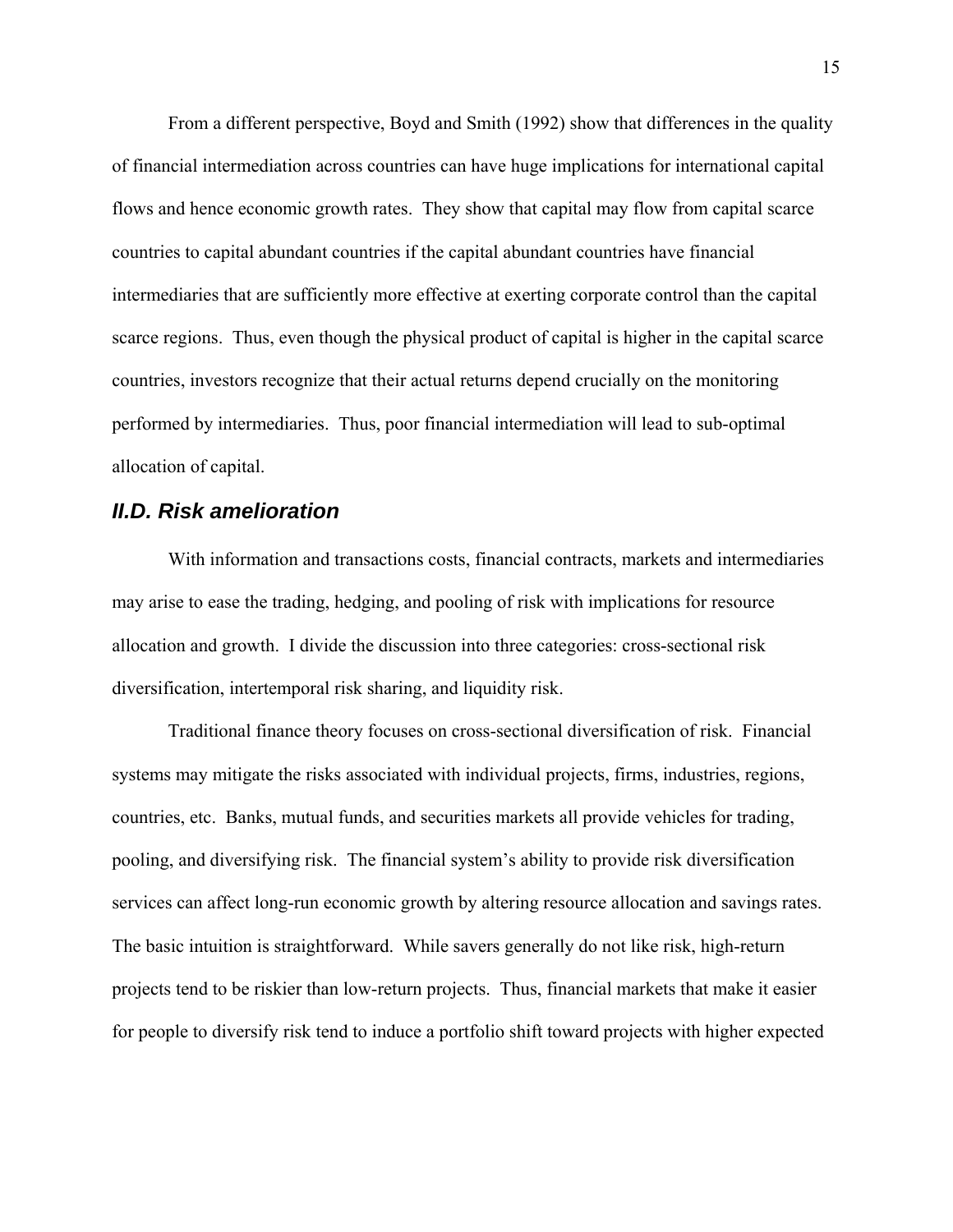returns (Gurley and Shaw, 1955; Patrick, 1966; Greenwood and Jovanovic, 1990; Saint-Paul 1992; Devereux and Smith, 1994; and Obstfeld, 1994).<sup>6</sup>

 Acemoglu and Zilibotti (1997) carefully model the links between cross-sectional risk, diversification, and growth. They assume that (i) high-return, risky projects are frequently indivisible and require a large initial investment, (ii) people dislike risk, (iii) there are lowerreturn, safe projects, and (iv) capital is scare. In the absence of financial arrangements that allow agents to hold diversified portfolios, agents will avoid the high-return, risky projects because they require agents to invest disproportionately in risky endeavors. They show that financial systems that allow agents to hold a diversified portfolio of risky projects foster a reallocation of savings toward high-return ventures with positive repercussions on growth.

In terms of technological change, King and Levine (1993b) show that cross-sectional risk diversification can stimulate innovative activity. Agents are continuously trying to make technological advances to gain a profitable market niche. Engaging in innovation is risky, however. The ability to hold a diversified portfolio of innovative projects reduces risk and promotes investment in growth-enhancing innovative activities (with sufficiently risk averse agents). Thus, financial systems that ease risk diversification can accelerate technological change and economic growth.

Besides cross-sectional risk diversification, financial systems may improve intertemporal risk sharing. In examining the connection between cross-sectional risk sharing and growth, theory has tended to focus on the role of markets, rather than intermediaries. However, in examining intertemporal risk sharing, theory has focused on the advantageous role of intermediaries in easing intertemporal risk smoothing (Allen and Gale, 1997). Risks that cannot

 $\overline{a}$ 

<sup>6</sup> Though not focused on the endogenous emergence of financial markets, Krebs (2003) shows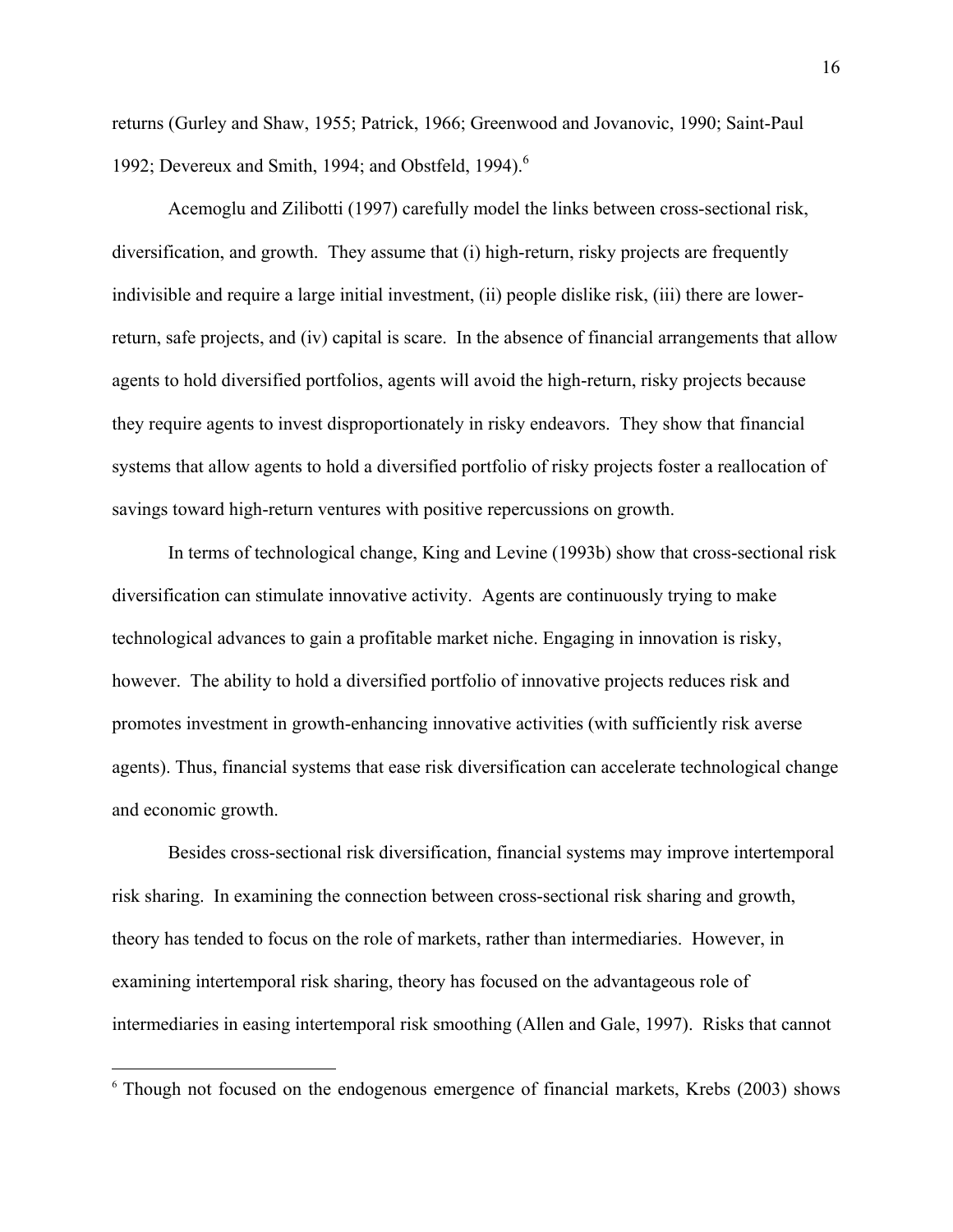be diversified at a particular point in time, such as macroeconomic shocks, can be diversified across generations. Long-lived intermediaries can facilitate intergenerational risk sharing by investing with a long-run perspective and offering returns that are relatively low in boom times and relatively high in slack times. While this type of risk sharing is theoretically possible with markets, intermediaries may increase the feasibility of intertemporal risk sharing by lowering contracting costs.

A third type of risk is liquidity risk. Liquidity reflects the cost and speed with which agents can convert financial instruments into purchasing power at agreed prices. Liquidity risk arises due to the uncertainties associated with converting assets into a medium of exchange. Informational asymmetries and transaction costs may inhibit liquidity and intensify liquidity risk. These frictions create incentives for the emergence of financial markets and institutions that augment liquidity.

The standard link between liquidity and economic development arises because some high-return projects require a long-run commitment of capital, but savers do not like to relinquish control of their savings for long-periods. Thus, if the financial system does not augment the liquidity of long-term investments, less investment is likely to occur in the highreturn projects. Indeed, Hicks (1969, p. 143-145) argues that the products manufactured during the first decades of the Industrial Revolution had been invented much earlier. Rather, the critical innovation that ignited growth in 18th century England was capital market liquidity. With liquid capital markets, savers can hold liquid assets -- like equity, bonds, or demand deposits -- that they can quickly and easily sell if they seek access to their savings. Simultaneously, capital markets transform these liquid financial instruments into long-term capital investments. Thus,

that imperfect sharing of individual human-capital risks can retard long-run economic growth.

 $\overline{a}$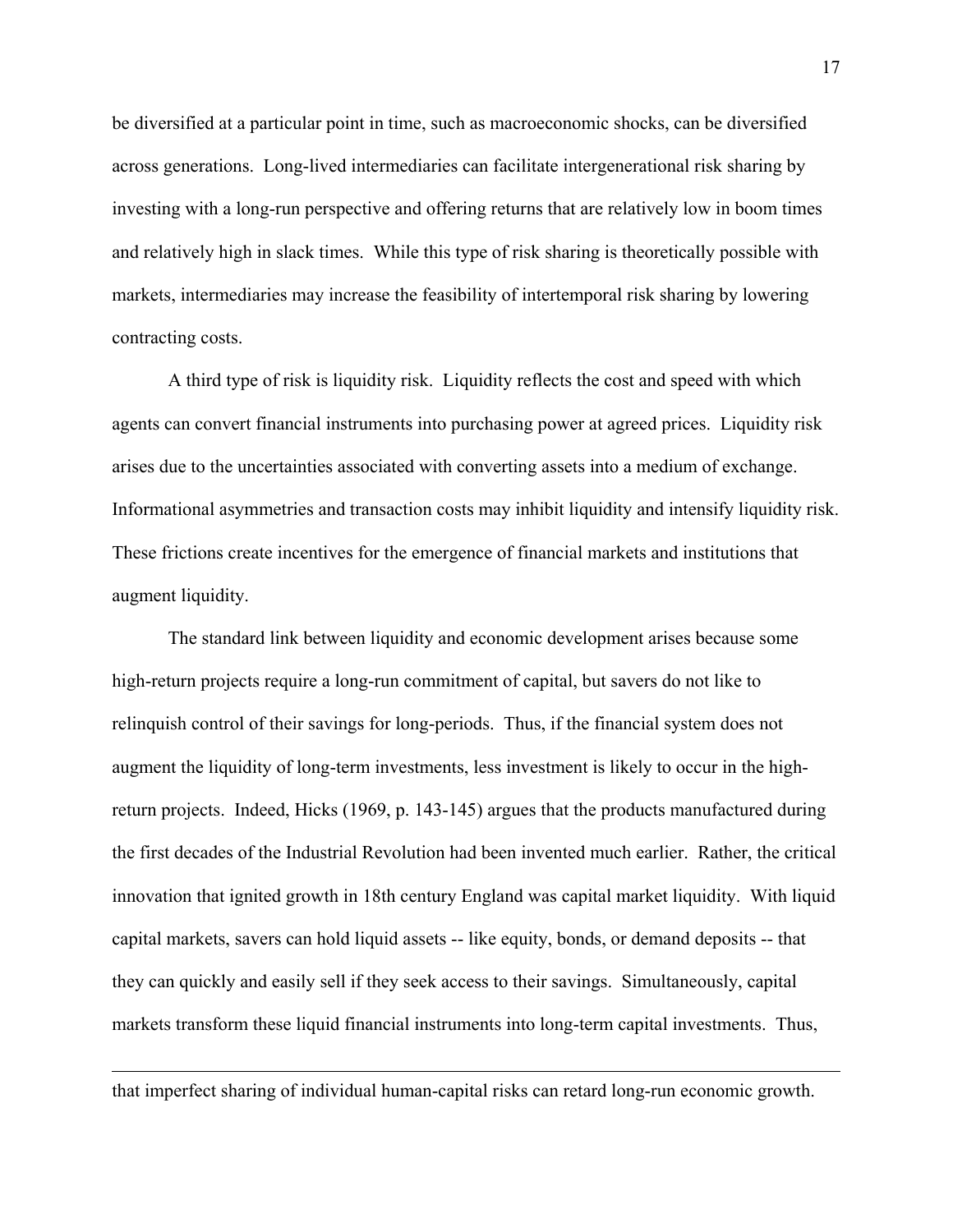the industrial revolution required a financial revolution so that large commitments of capital could be made for long periods (Bencivenga, Smith, and Starr, 1995)

In Diamond and Dybvig's (1983) seminal model of liquidity, a fraction of savers receive shocks after choosing between two investments: an illiquid, high-return project and a liquid, lowreturn project. Those receiving shocks want access to their savings before the illiquid project produces. This risk creates incentives for investing in the liquid, low-return projects. The model assumes that it is prohibitively costly to verify whether another individual has received a shock or not. This information cost assumption rules out state-contingent insurance contracts and creates an incentive for financial markets -- *markets where individuals issue and trade securities* -- to emerge.

Levine (1991) takes the Diamond Dybvig (1983) set-up, models the endogenous formation of equity markets, and links this to a growth model. Specifically, savers receiving shocks can sell their equity claims to the future profits of the illiquid production technology to others. Market participants do not verify whether other agents received shocks or not. Participants simply trade in impersonal stock exchanges. Thus, with liquid stock markets, equity holders can readily sell their shares, while firms have permanent access to the capital invested by the initial shareholders. By facilitating trade, stock markets reduce liquidity risk. Frictionless stock markets, however, do not eliminate liquidity risk. That is, stock markets do not replicate the equilibrium that exists when insurance contracts can be written contingent on observing whether an agent receives a shock or not. Nevertheless, as stock market transaction costs fall, more investment occurs in the illiquid, high-return project. If illiquid projects enjoy sufficiently large externalities, then greater stock market liquidity induces faster steady-state growth.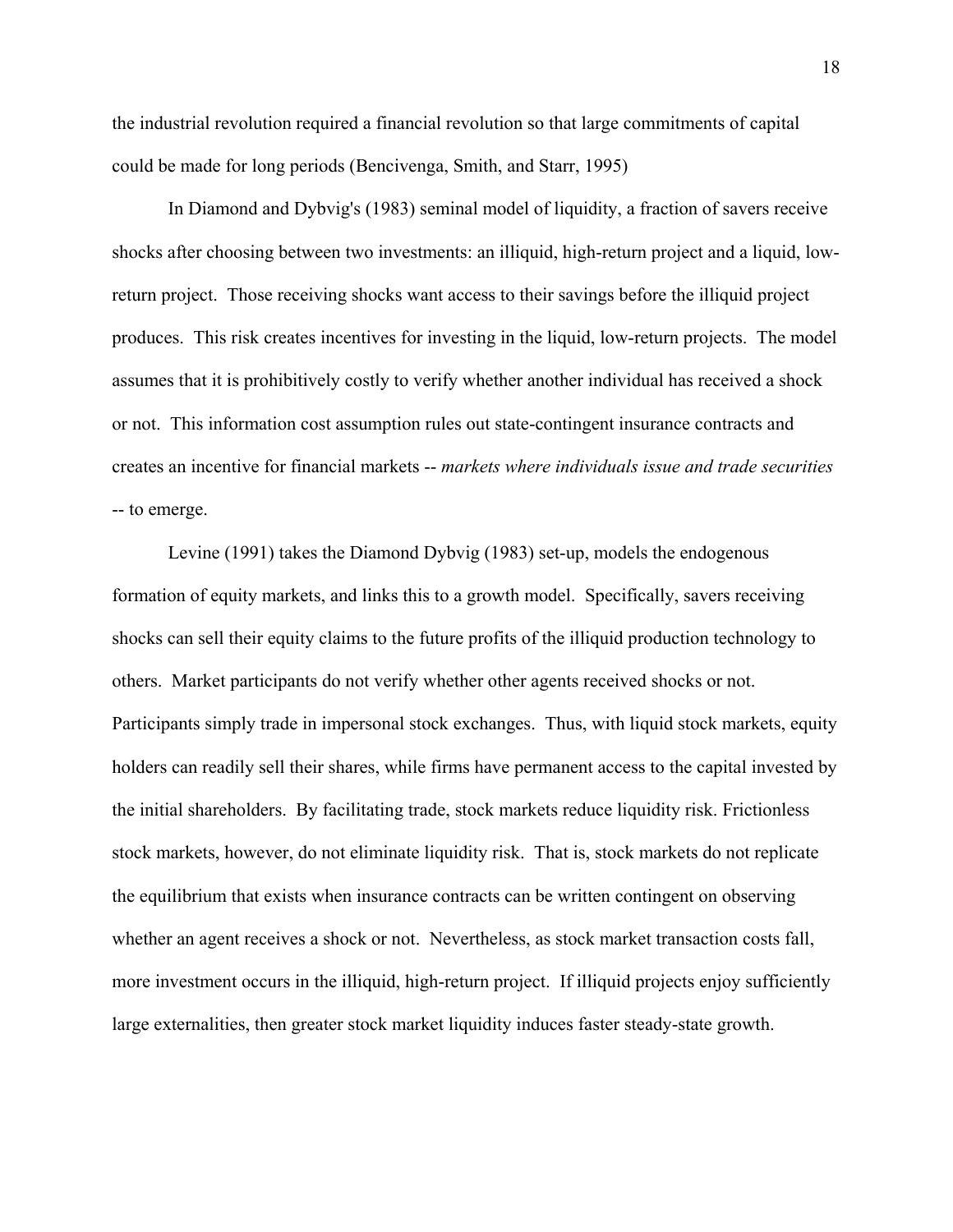Thus far, information costs -- the costs of verifying whether savers have received a shock -- have motivated the existence of stock markets, but trading costs can also hasten the emergence and highlight the importance of liquid stock markets. In Bencivenga, Smith, and Starr (1995), high-return, long-gestation production technologies require that ownership be transferred throughout the life of the production process in secondary securities markets. If exchanging ownership claims is costly, then longer-run production technologies will be less attractive. Thus, liquidity -- as measured by secondary market trading costs -- affects production decisions. Greater liquidity will induce a shift to longer-gestation, higher-return technologies.

Besides stock markets, financial intermediaries may also enhance liquidity, reduce liquidity risk and influence economic growth. As discussed above, Diamond and Dybvig's (1983) model assumes it is prohibitively costly to observe shocks to individuals, so it is impossible to write incentive compatible state-contingent insurance contracts. Under these conditions, banks can offer liquid deposits to savers and undertake a mixture of liquid, lowreturn investments to satisfy demands on deposits and illiquid, high-return investments. By providing demand deposits and choosing an appropriate mixture of liquid and illiquid investments, banks provide complete insurance to savers against liquidity risk while simultaneously facilitating long-run investments in high return projects. Banks replicate the equilibrium allocation of capital that exists with observable shocks. As noted by Jacklin (1987), however, the banking equilibrium is not incentive compatible if agents can trade in liquid equity markets. If equity markets exist, all agents will use equities; none will use banks. Thus, in this context, banks will only emerge to provide liquidity if there are sufficiently large impediments to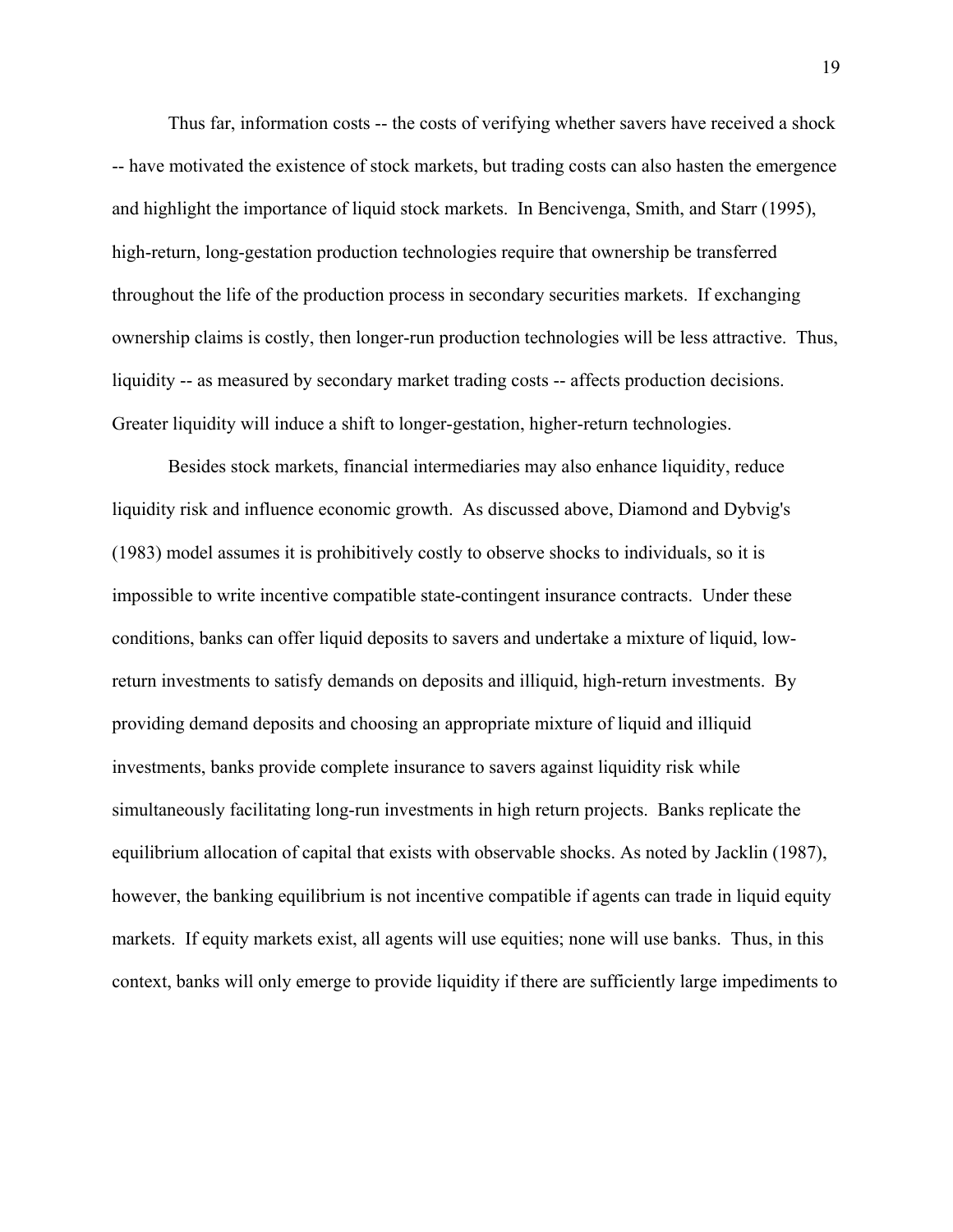trading in securities markets (Diamond, 1991).<sup>7</sup> Turning back to growth, Bencivenga and Smith (1991) examine a growth model in which pre-existing impediments to the emergence of liquid equity markets highlight the liquidity-enhancing role of banks. They show that, by eliminating liquidity risk, banks can increase investment in the high-return, illiquid asset and therefore accelerate growth.

Financial systems can also promote the accumulation of human capital (Jacoby, 1994). In particular, financial arrangements may facilitate borrowing for the accumulation of skills. If human capital accumulation is not subject to diminishing returns on a social level, financial arrangements that ease human capital creation help accelerate economic growth (DeGregorio, 1996; Galor and Zeira, 1993).

Another form of liquidity involves firm access to credit during the production process, which may reduce premature liquidity of projects and thereby foster investment in longer gestation, higher-return projects. Holmstrom and Tirole (1998) note that firm production processes are long-term, uncertain, and subject to shocks. Thus, some firms may receive shocks after receiving outside financing and need additional injections of capital to complete the project. In the presence of informational asymmetries, intermediaries can sell an option to a line of credit during the initial financing of the firm that entitles the firm to access additional credit at an

 $\overline{a}$ 

<sup>7</sup> Note that Calomiris and Kahn (1991), Flannery (1994), and Diamond and Rajan (2001) develop models in which the fragile structure of banks, i.e., liquid deposits and illiquid assets, serves as an effective commitment device that keeps banks from assuming excessive risks or from shirking on collecting payment from firms. Put succinctly, the sequential service constraint on bank deposits creates a collective action problem among depositors that induces depositors to run if they acquire information that the bank is not monitoring firms and managing risk appropriately.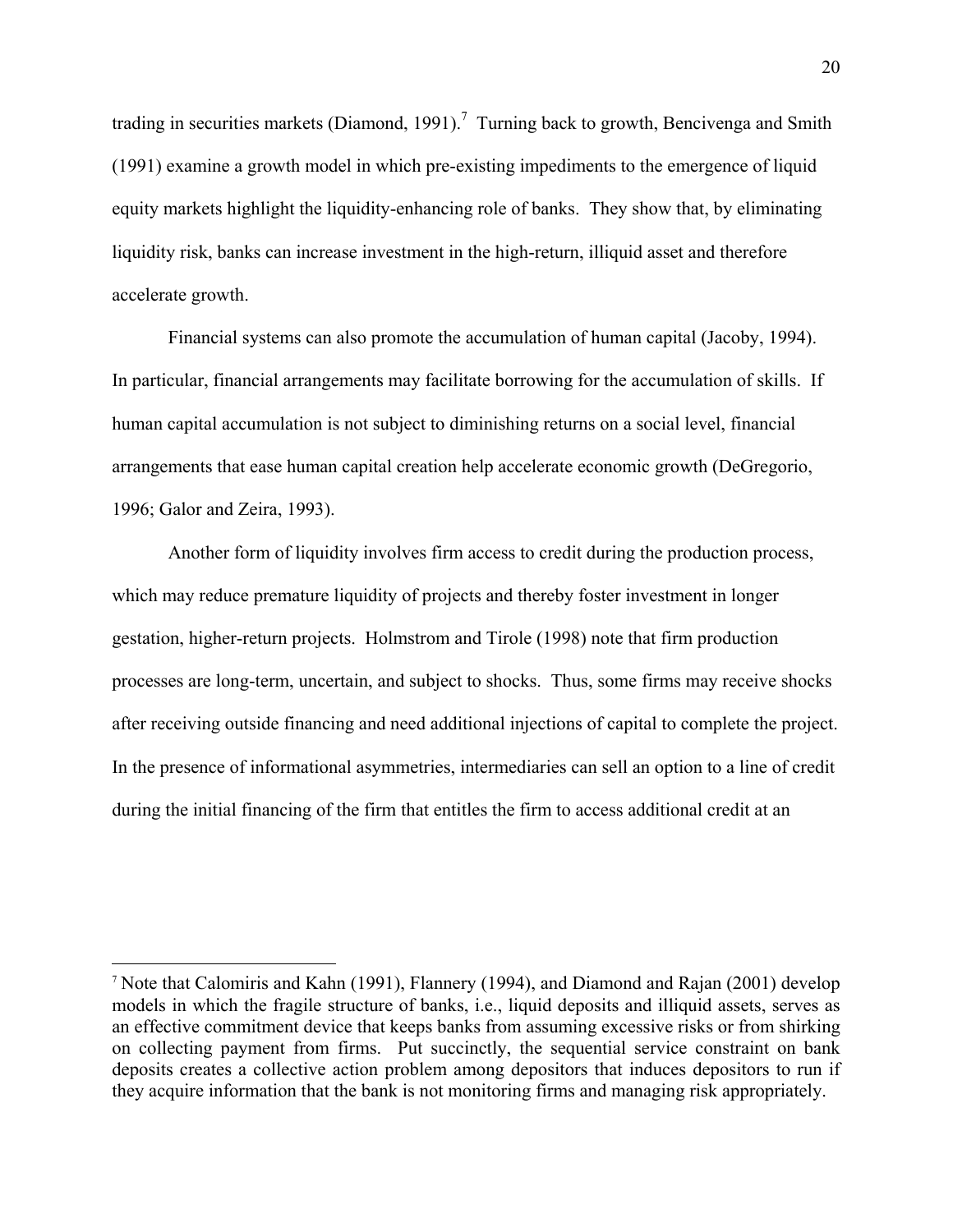intermediate stage in certain states of nature.<sup>8</sup> This improves the efficiency of the capital allocation process, but the model does not formally link the provision of liquidity with economic growth. Aghion, Angeletos, Banerjee, and Manova (2004), instead, focus on how the ability of firms to access credit during the production process influences innovation and long-run growth when firms face macroeconomic shocks (e.g., recessions). They develop a model where firms can either invest in short-term, low-return investments or in more risky, growth-enhancing research and development (R&D). They also assume that there are adjustment costs to R&D. In this context, under-developed financial systems that are less able to provide firms with funds to ease these adjustment costs will hinder innovation. Moreover, macroeconomic volatility exerts a particularly negative impact on innovation and growth in under-developed financial systems because firms' willingness to undertake R&D depends on their ability to borrow in the future to meet adjustment costs, which is influenced negatively by the likelihood of experiencing a recession and positively by the level of financial development. Aghion et al (2004) also provide empirical evidence consistent with the prediction that financial development reduces the adverse growth effects of macroeconomic volatility.

1

<sup>8</sup> Kashyap, Rajan, and Stein (2002) develop a model to explain why two traditional commercial banking activities, deposit-taking and loan-making, are done jointly within the same intermediary. While Diamond (1984) motivates the existence of loan-making intermediaries, it is not clear why the intermediary should be funded with demand deposits. Similarly, while Gorton and Pennacchi (1990) motivate the existence of deposit-taking intermediaries, it is not clear why the intermediary should make loans. Since banks often lend via committed lines of credit that can be used at the discretion of firms, Kashyap, Rajan, and Stein (2002) argue that a single bank is frequently the lowest cost provider of liquidity on both the liability and asset sides of the balance sheet. This view of intermediation has not, to my knowledge, been incorporated into a model of economic growth.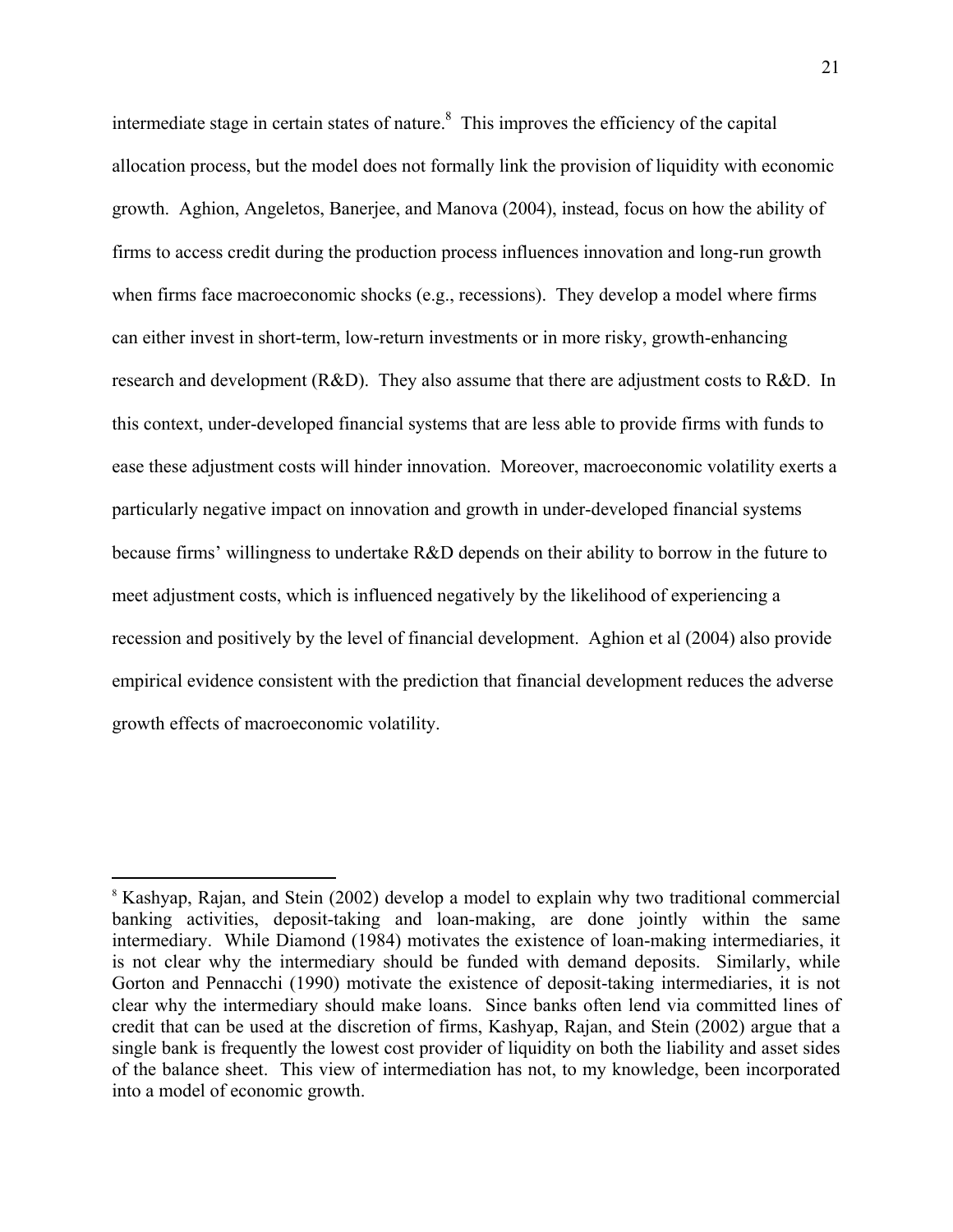## *II.E. Pooling of savings*

Mobilization -- *pooling* -- is the costly process of agglomerating capital from disparate savers for investment. Mobilizing savings involves (a) overcoming the transaction costs associated with collecting savings from different individuals and (b) overcoming the informational asymmetries associated with making savers feel comfortable in relinquishing control of their savings. Indeed, much of Carosso's (1970) history of Investment Banking in America is a description of the diverse costs associated with raising capital in the United States during the 19th and 20th centuries.

In light of the transaction and information costs associated with mobilizing savings from many agents, numerous financial arrangements may arise to mitigate these frictions and facilitate pooling. Specifically, mobilization may involve multiple bilateral contracts between productive units raising capital and agents with surplus resources. The joint stock company in which many individuals invest in a new legal entity, the firm, represents a prime example of multiple bilateral mobilizations.

To economize on the costs associated with multiple bilateral contracts, pooling may also occur through intermediaries, where thousands of investors entrust their wealth to intermediaries that invest in hundreds of firms (Sirri and Tufano 1995, p. 83). For this to occur, "mobilizers" have to convince savers of the soundness of the investments (Boyd and Smith, 1992). Toward this end, intermediaries worry about establishing stellar reputations, so that savers feel comfortable about entrusting their savings to the intermediary (DeLong, 1991; and Lamoreaux, 1995).

Financial systems that are more effective at pooling the savings of individuals can profoundly affect economic development by increasing savings, exploiting economies of scale,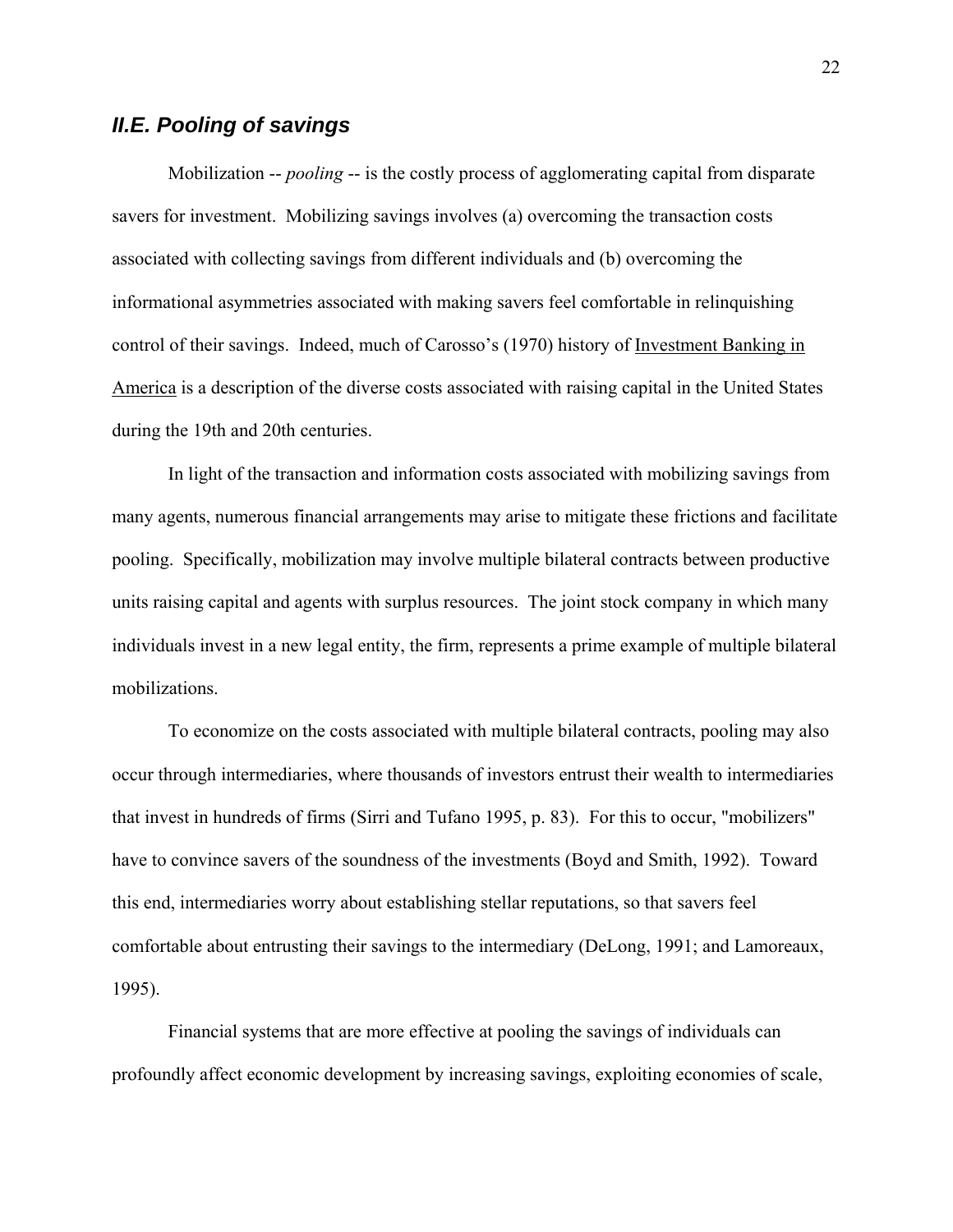and overcoming investment indivisibilities. Besides the direct effect of better savings mobilization on capital accumulation, better savings mobilization can improve resource allocation and boost technological innovation. Without access to multiple investors, many production processes would be constrained to economically inefficient scales (Sirri and Tufano, 1995). Furthermore, many endeavors require an enormous injection of capital that is beyond the means or inclination of any single investor. (Bagehot 1873, p. 3-4) argued that a major difference between England and poorer countries was that in England the financial system could mobilize resources for "immense works." Thus, good projects would not fail for lack of capital. Bagehot was very explicit in noting that it was not the national savings rate per se, it was the ability to pool society's resources and allocate those savings toward the most productive ends. Furthermore, mobilization frequently involves the creation of small denomination instruments. These instruments provide opportunities for households to hold diversified portfolios (Sirri and Tufano, 1995). Acemoglu and Zilibotti (1997) show that with large, indivisible projects, financial arrangements that mobilize savings from many diverse individuals and invest in a diversified portfolio of risky projects facilitate a reallocation of investment toward higher return activities with positive ramifications on economic growth.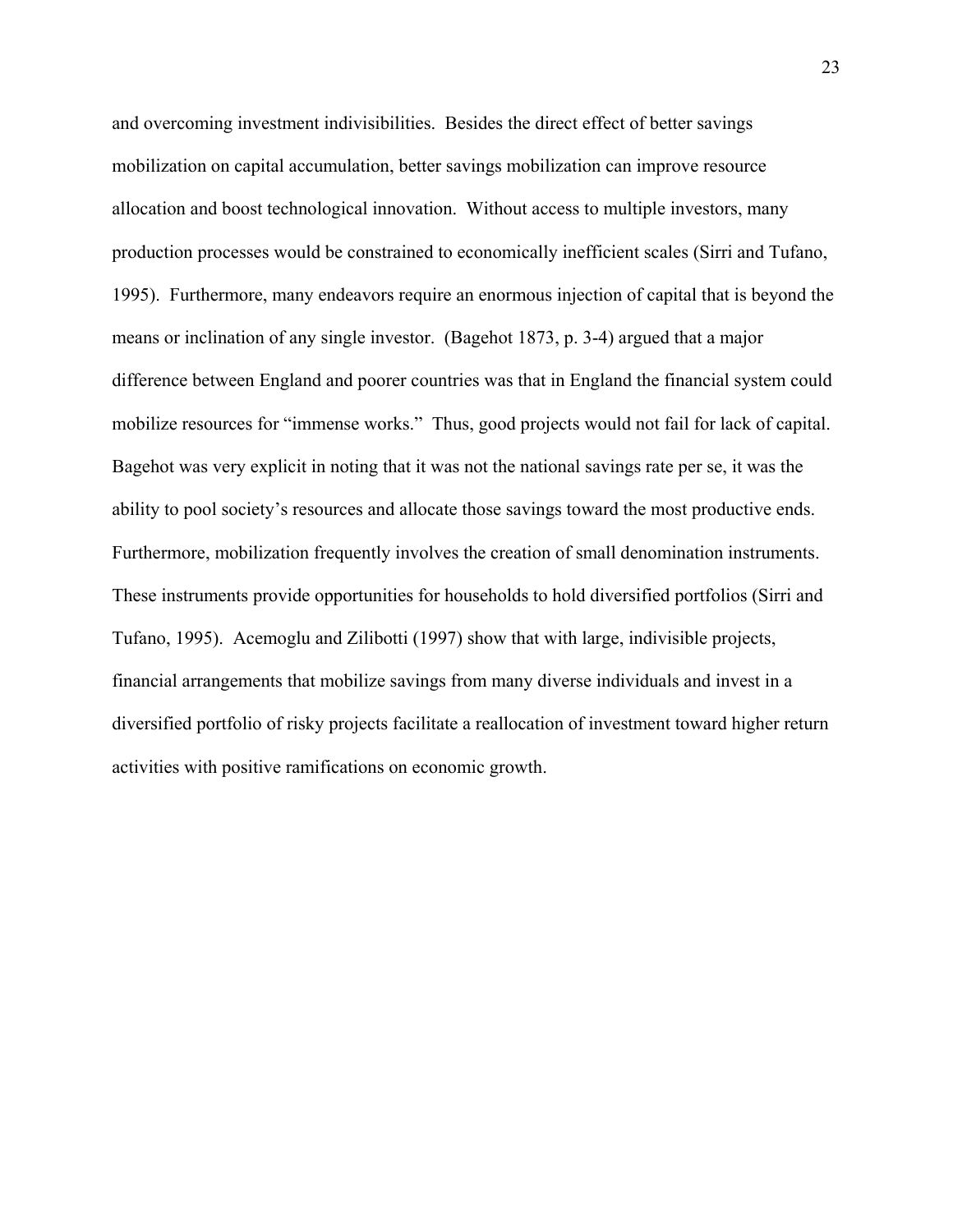## *II.F. Easing exchange*

 $\overline{a}$ 

 Financial arrangements that lower transaction costs can promote specialization, technological innovation and growth. The links between facilitating transactions, specialization, innovation, and economic growth were core elements of Adam Smith's (1776) Wealth of Nations. He argued that division of labor -- specialization -- is the principal factor underlying productivity improvements. With greater specialization, workers are more likely to invent better machines or production processes (Smith, 1776, p. 3).

Men are much more likely to discover easier and readier methods of attaining any object, when the whole attention of their minds is directed towards that single object, than when it is dissipated among a great variety of things.

Smith (1776) focused on the role of money in lowering transaction costs, permitting greater specialization, and fostering technological innovation.<sup>9</sup> Information costs, however, may also motivate the emergence of money. Since it is costly to evaluate the attributes of goods, barter exchange is very costly. Thus, an easily recognizable medium of exchange may arise to facilitate exchange (King and Plosser, 1986; and Williamson and Wright, 1994). The drop in transaction and information costs is not necessarily a one-time fall when economies move to money, however. Transaction and information costs may continue to fall through financial innovation.

Greenwood and Smith (1996) have modeled the connections between exchange, specialization, and innovation. More specialization requires more transactions. Since each transaction is costly, financial arrangements that lower transaction costs will facilitate greater specialization. In this way, markets that promote exchange encourage productivity gains. There

<sup>9</sup> Wright (2002, p. 212-216) documents that Adam Smith, in the second book of the Wealth of Nations, indicated that well-functioning banks, besides well-functioning corporate governance mechanisms, were crucial for economic development.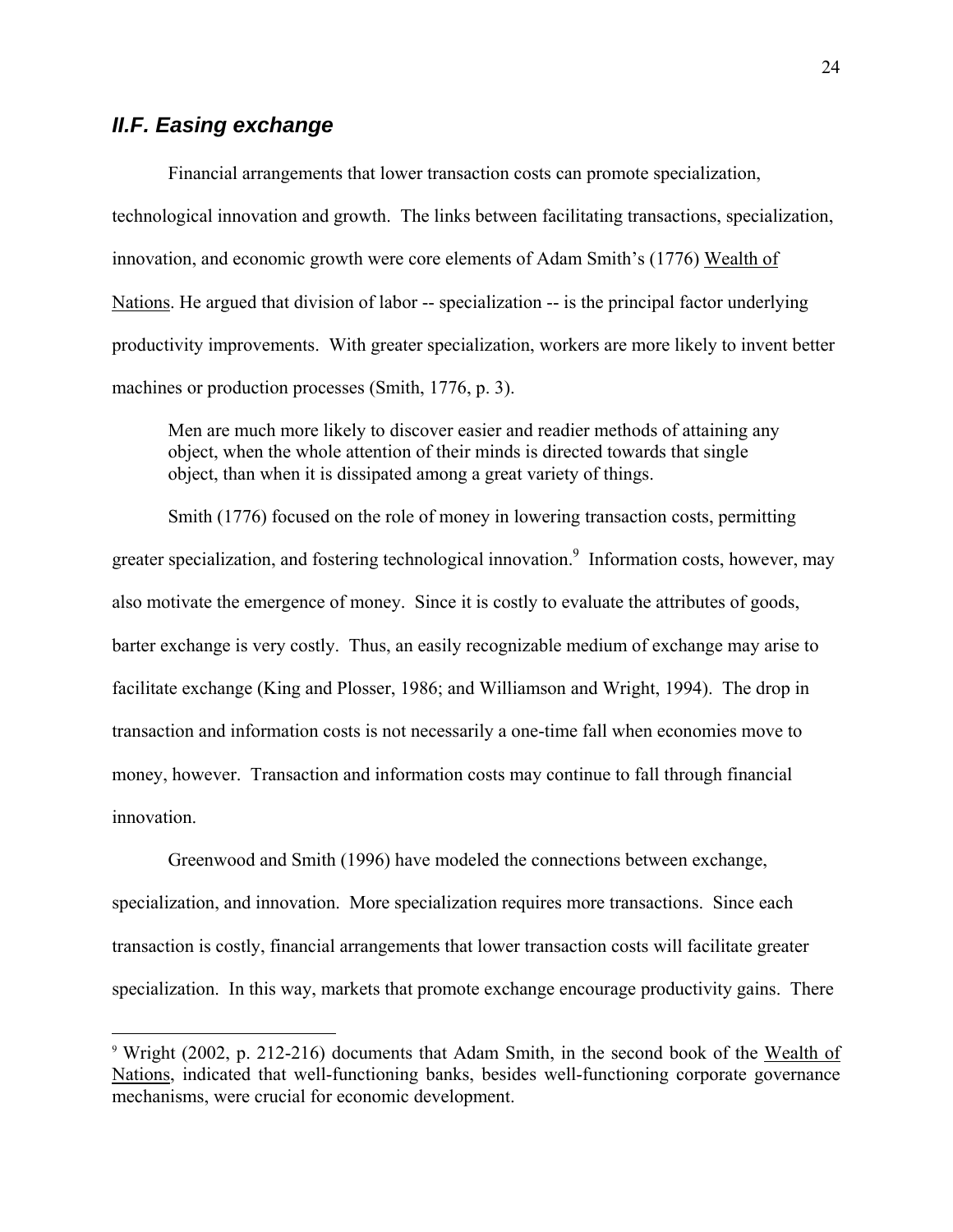may also be feedback from these productivity gains to financial market development. If there are fixed costs associated with establishing markets, then higher income per capita implies that these fixed costs are less burdensome as a share of per capita income. Thus, economic development can spur the development of financial markets.

In the Greenwood and Smith (1996) model, however, the reduction in transaction costs does not stimulate the invention of new and better production technologies. Instead, lower transaction costs expands the set of "on the shelf" production processes that are economically attractive. Also, the model defines better "market" as a system for supporting more specialized production processes. This does not explain the emergence of financial instruments or institutions that lower transactions costs and thereby produce an environment that naturally promotes specialized production technologies. This is important because we want to understand the two links of the chain: what features of the economic environment create incentives for the emergence of financial arrangements, and how do these emerging financial arrangements influence economic activity.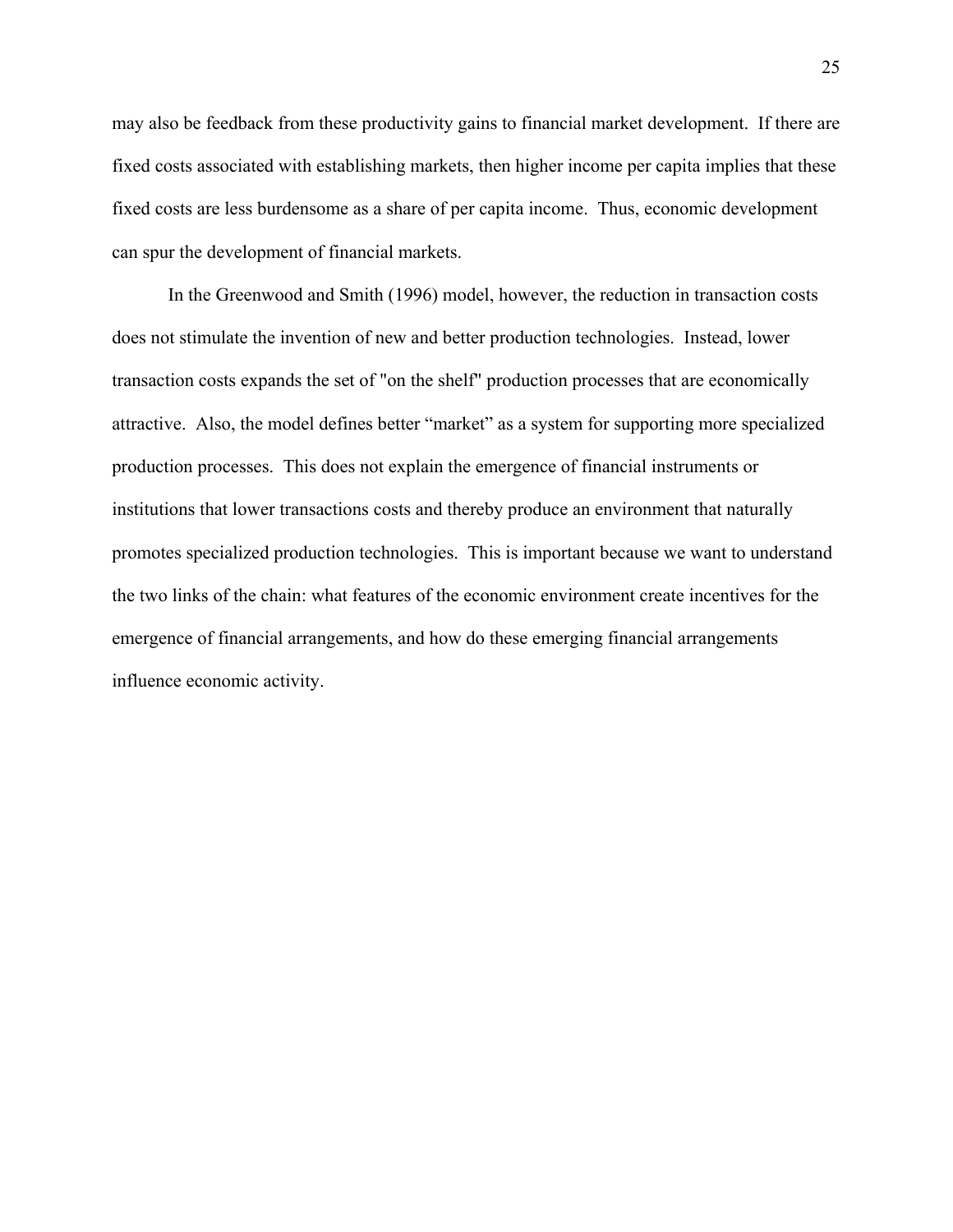#### *II.G. The theoretical case for a bank-based system*

Besides debates concerning the role of financial development in economic growth, financial economists have debated the comparative importance of bank-based and market-based financial systems for over a century (Goldsmith, 1969; Boot and Thakor, 1997; Allen and Gale, 2000; Demirguc-Kunt and Levine, 2001c). As discussed, financial intermediaries can improve the (i) acquisition of information on firms, (ii) intensity with which creditors exert corporate control, (iii) provision of risk-reducing arrangements, (iv) pooling of capital, and (v) ease of making transactions. These are arguments in favor of well-developed banks. They are not reasons for favoring a bank-based financial system.

Rather than simply noting the growth-enhancing role of banks, the case for a bank-based system derives from a critique of the role of markets in providing financial functions.

In terms of acquiring information about firms, Stiglitz (1985) emphasizes the free-rider problem inherent in atomistic markets. Since well-developed markets quickly reveal information to investors at large, this dissuades individual investors from devoting resources toward researching firms. Thus, greater market development, in lieu of bank development, may actually impede incentives for identifying innovative projects that foster growth.<sup>10</sup> Banks can mitigate the potential disincentives from efficient markets by privatizing the information they acquire and by forming long-run relationships with firms (Gerschenkron, 1962; Boot, Greenbaum, and Thakor, 1993). Banks can make investments without revealing their decisions immediately in public markets and this creates incentives for them to research firms, managers, and market conditions with positive ramifications on resource allocation and growth. Furthermore, Rajan

 $\overline{a}$ 

<sup>&</sup>lt;sup>10</sup> Using examples from the U.S. in the  $18<sup>th</sup>$  Century, Wright (2002, p.30-32) shows how securities market participants tended to free-ride off of the information collected by banks in making credit decisions.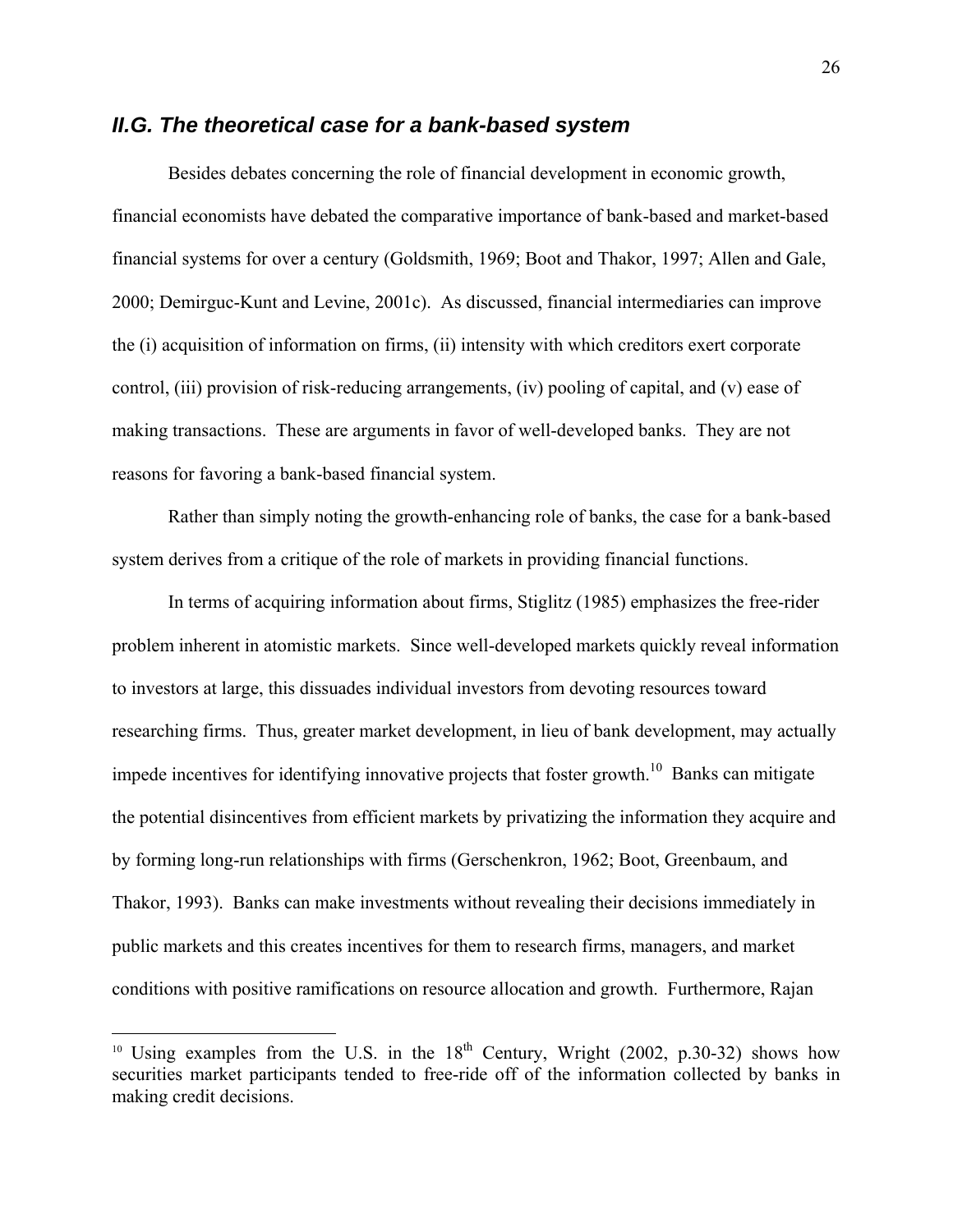and Zingales (1999) emphasize that powerful banks with close ties to firms may be more effective at exerting pressure on firms to re-pay their debts than atomistic markets.

On corporate governance, a large literature stresses that markets do not effectively monitor managers (Shleifer and Vishny, 1997). First, takeovers may not be an effective corporate control device because insiders have better information than outsiders. This informational asymmetry mitigates the takeover threat as a corporate governance mechanism since ill-informed outsiders will outbid relatively well-informed insiders for control of firms only when they pay too much (Stiglitz, 1985). Second, some argue that the takeover threat as a corporate control device also suffers from the free-rider problem. If an outsider expends lots of resources obtaining information, other market participants will observe the results of this research when the outsider bids for shares of the firm. This will induce others to bid for shares, so that the price rises. Thus, the original outsider who expended resources obtaining information must pay a higher price for the firm than it would have paid if "free-riding" firms could not bid for shares in a liquid equity market. The rapid public dissemination of costly information reduces incentives for obtaining information, making effective takeover bids, and wielding corporate control (Grossman and Hart, 1980). Third, existing managers often take actions – poison pills – that deter takeovers and thereby weaken the market as an effective disciplining device (DeAngelo and Rice, 1983). There is some evidence that, in the United States, the legal system hinders takeovers and grants considerable power to management. Fourth, although in theory shareholder control management through boards of directors, an incestuous relationship may blossom between boards of directors and management (Jensen, 1993). Members of a board enjoy their lucrative fees and owe those fees to nomination by management. Thus, boards are more likely to approve golden parachutes to managers and poison pills that reduce the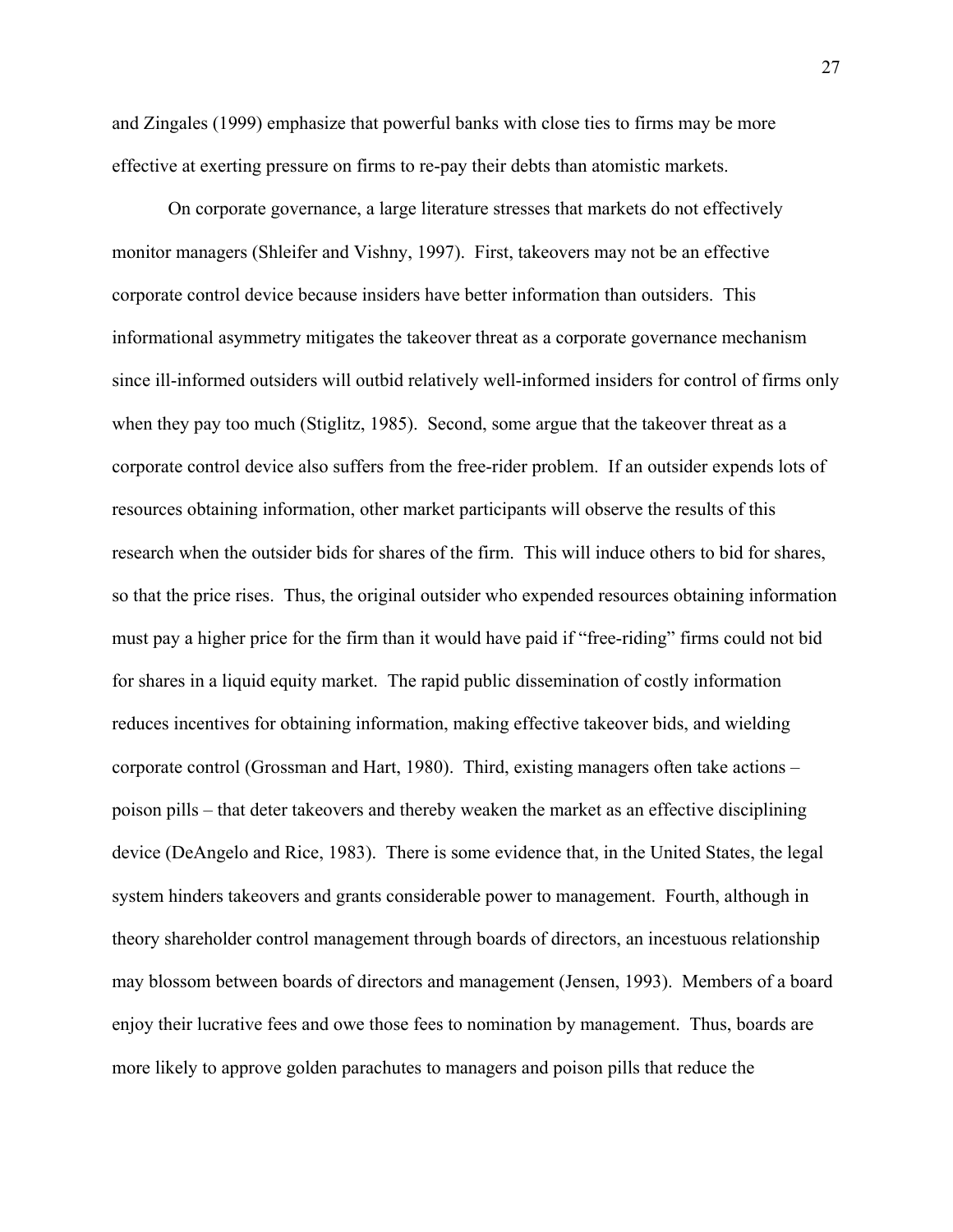attractiveness of takeover. This incestuous link may further reduce the effectiveness of the market as a vehicle for exerting corporate control (Allen and Gale, 2000). Chakraborty and Ray (2004) examine bank-based and market-based financial systems in an endogenous growth model, concluding that banks can partially resolve the tendency for insiders to exploit the private benefits of control.

The liquidity of stock markets can also adversely influence resource allocation. Liquid equity markets may facilitate takeovers that while profiting the raiders may actually be socially harmful (Shleifer and Summers, 1988). Moreover, liquidity may encourage a myopic investor climate. In liquid markets, investor can inexpensively sell their shares, so that they have fewer incentives to undertake careful – and expensive – corporate governance (Bhide, 1993). Thus, greater stock market development may hinder corporate governance and induce an inefficient allocation of resources according to the bank-based view. As noted above, Allen and Gale (1997, 2000) argue that bank-based systems offer better intertemporal risk sharing services than markets with beneficial effects on resource allocation.

In response to the problems associated with relying on diffuse shareholders, large, concentrated ownership may arise to prevent managers from deviating too far from the interests of owners, but as stressed above, this brings its own complications. Large investors have the incentives and ability to acquire information, monitor managers and exert corporate control. Concentrated ownership, however, raises other problems. Besides the fact that concentrated ownership implies that wealthy investors are not diversified (Acemoglu and Zilibotti, 1997), concentrated owners may benefit themselves at the expense of minority shareholders, debt holders, and other stakeholders in the firm, with adverse effects on corporate finance and resource allocation. Large investors may pay themselves special dividends, exploit business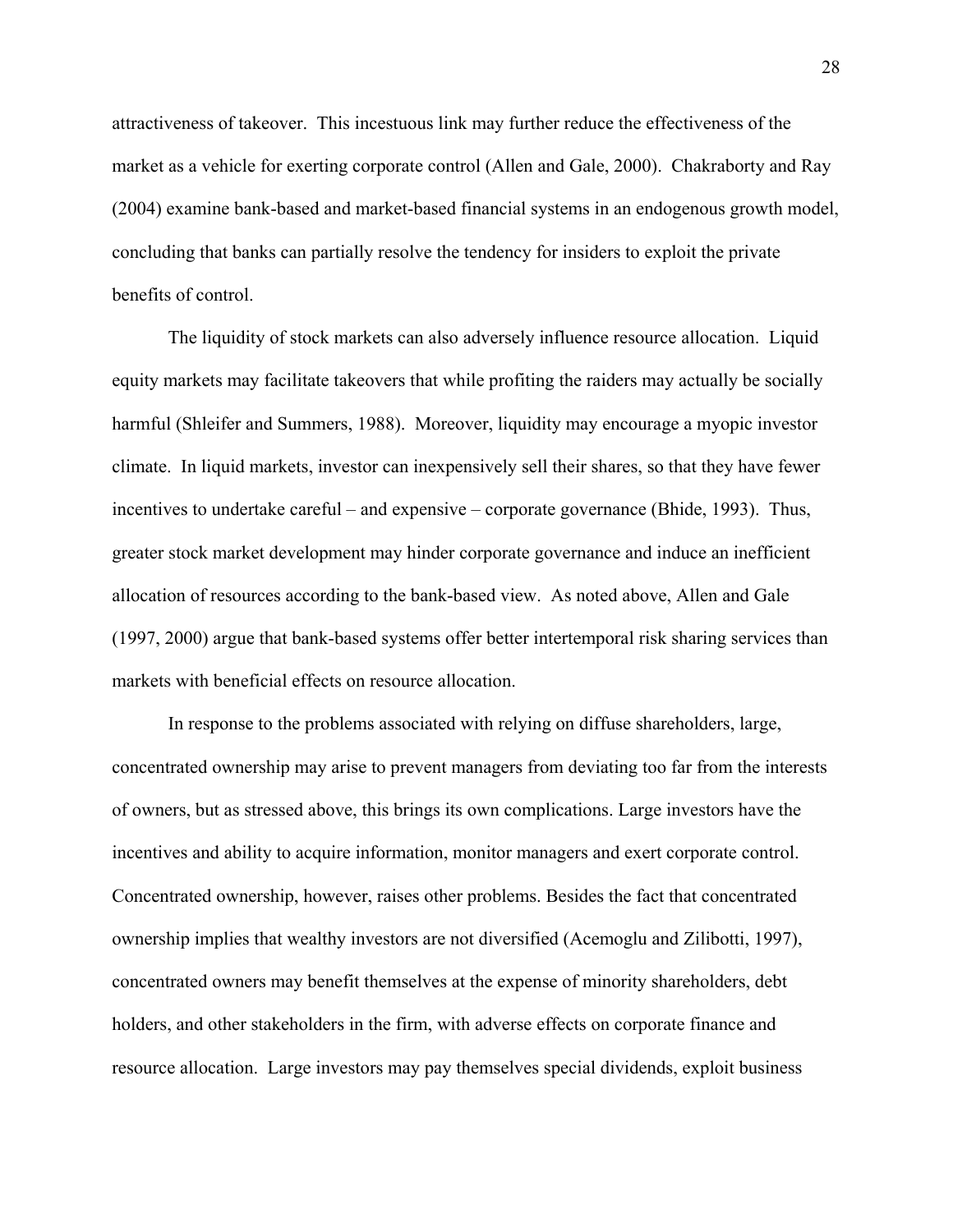relationships with other firms they own that profit themselves at the expense of the corporation, and in general maximize the private benefits of control at the expense of minority shareholders (Dann and DeAngelo, 1985; Zingales, 1994). Furthermore, large equity owners may seek to shift the assets of the firm to higher-risk activities since shareholders benefit on the upside, while debt holders share the costs of failure. Finally, as stressed by Morck, Wolfenzon, and Yeung (2005), concentrated control of corporate assets produces market power that may corrupt the political system and distort public policies. Thus, from this perspective, concentrated ownership is unlikely to resolve fully the shortcomings associated with market-based systems.

 In sum, proponents of bank-based systems argue that there are fundamental reasons for believing that market-based systems will not do a good job of acquiring information about firms and overseeing managers. This will hurt resource allocation and economic performance. Banks do not suffer from the same fundamental shortcomings as markets. Thus, they will do a correspondingly better job at researching firms, overseeing managers, and financing industrial expansion.

### *II.H. The theoretical case for a market-based system*

 The case for a market-based system is essentially a counterattack that focuses on the problems created by powerful banks.

Bank-based systems may involve intermediaries with a huge influence over firms and this influence may manifest itself in negative ways. For instance, once banks acquire substantial, inside information about firms, banks can extract rents from firms; firms must pay for their greater access to capital. In terms of new investments or debt renegotiations, banks with power can extract more of the expected future profits from the firm (than in a market-base system) (Hellwig, 1991). This ability to extract part of the expected payoff to potentially profitable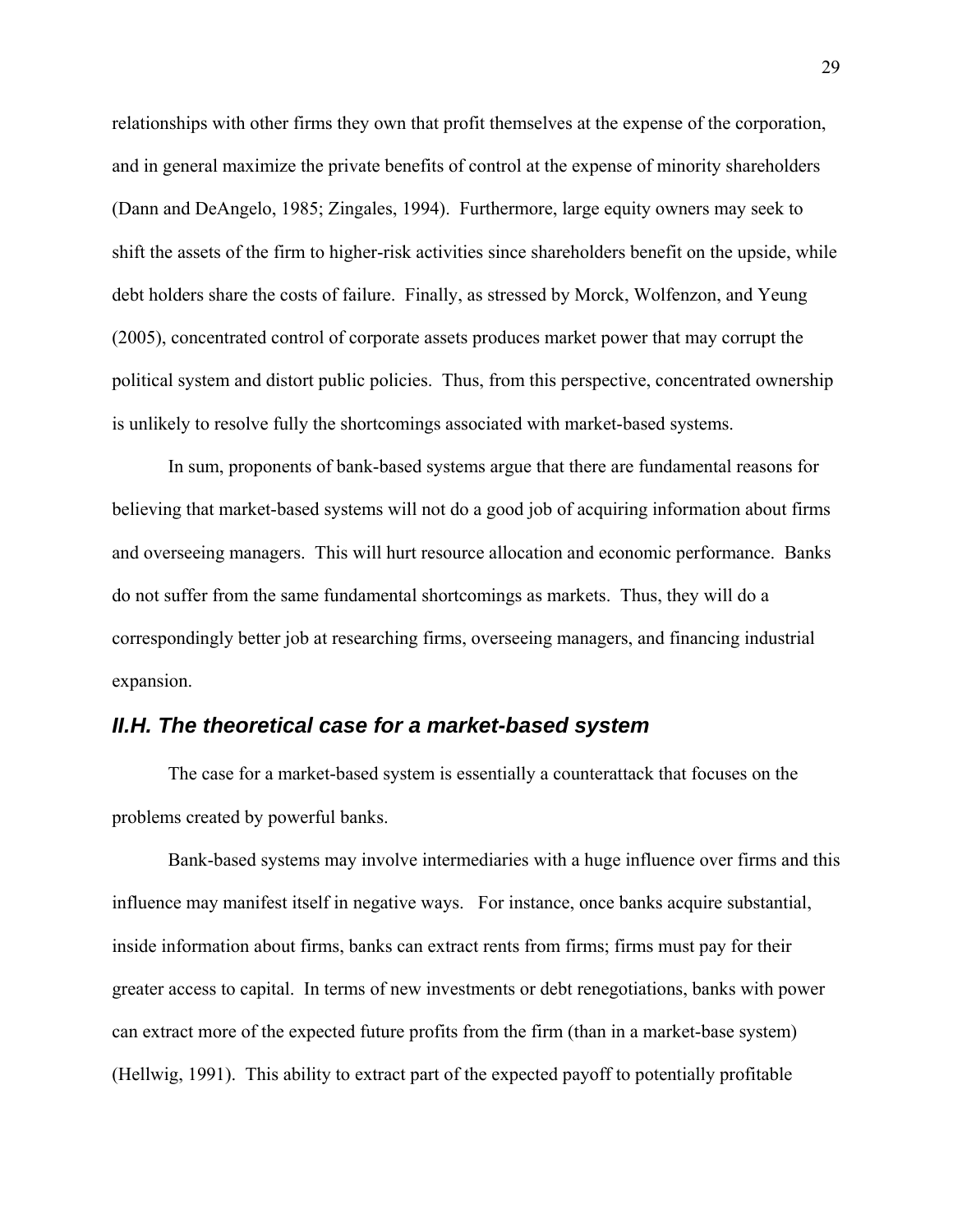investments may reduce the effort extended by firms to undertake innovative, profitable ventures (Rajan, 1992). Furthermore, Boot and Thakor (2000) model the potential tensions between bank-based systems characterized by close ties between banks and firms and the development of well-functioning securities markets.

Banks -- as debt issuers -- also have an inherent bias toward prudence, so that bank-based systems may stymie corporate innovation and growth (Morck and Nakamura, 1999). Weinstein and Yafeh (1998) find evidence of this in Japan. While firms with close to ties to a "main bank" have greater access to capital and are less cash constrained than firms without a main bank, the main bank firms tend to (i) employ conservative, slow growth strategies and do not grow faster than firms without a "main bank," (ii) use more capital intensive processes than non-main bank firms holding other features constant, and (iii) produce lower profits, which is consistent with the powerful banks extracting rents from the relationship.

Allen and Gale (2000) further note that although banks may be effective at eliminating duplication of information gathering and processing, which is likely to be helpful when people agree about what information needs to be gathered and how it should be processed, banks may be ineffective in non-standard environments. Thus, banks may not be effective gatherers and processors of information in new, uncertain situations involving innovative products and processes (Allen and Gale, 1999). Similarly, but in a model of loan renegotiations, Dewatripont and Maskin (1995) demonstrate that in a bank-based system characterized by long-run links between banks and firms, banks will have a difficult time credibly committing to not renegotiate contracts. In contrast, more fragmented banking systems can more easily commit to imposing tighter budget constraints. The credible imposition of tight budget constraints may be necessary for the funding of newer, higher-risk firms. Thus, concentrated banks may be more conducive to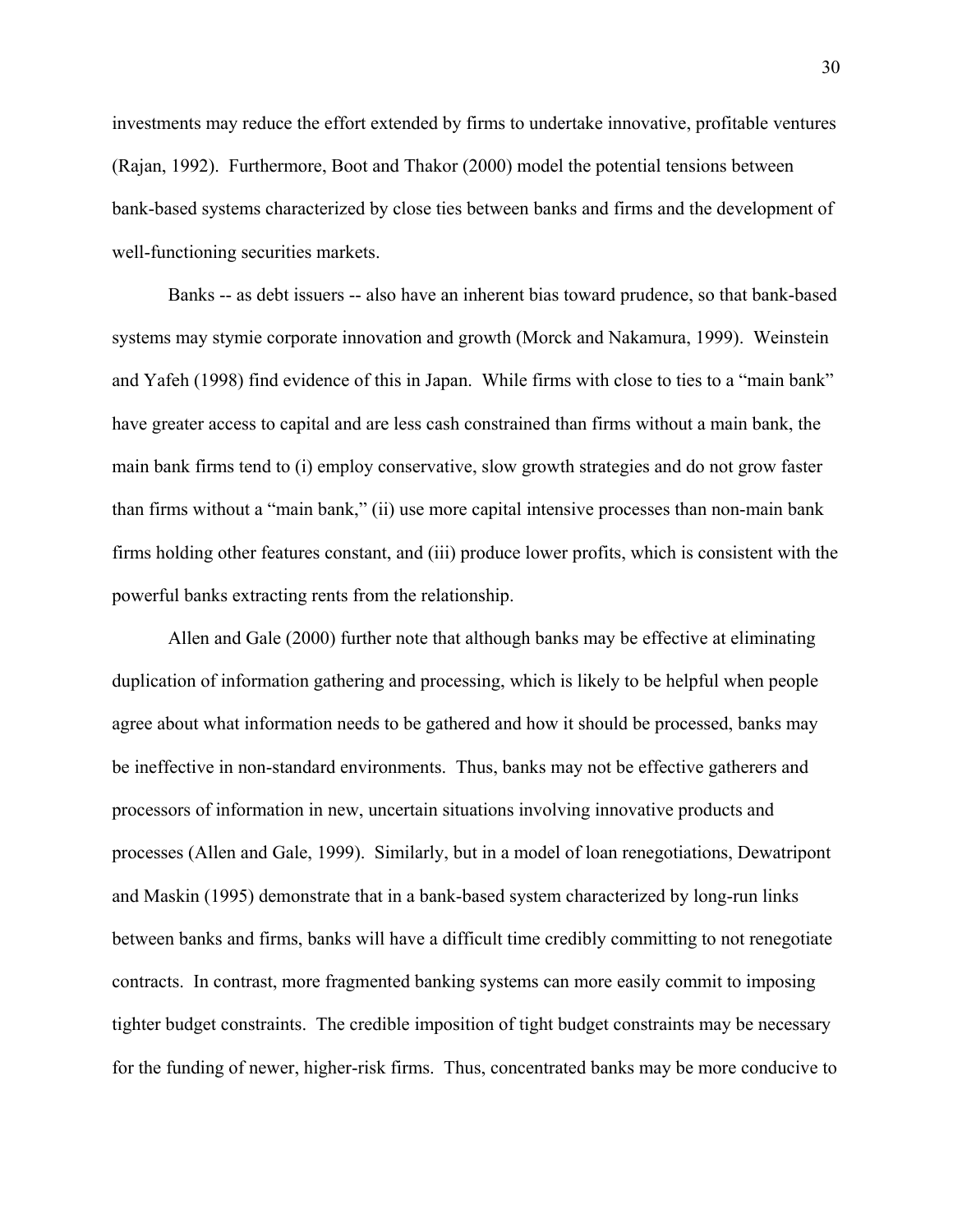the funding of mature, less risky firms, while more market-based systems, according to these theories, more easily support the growth of newer, riskier industries.

 Another line of attack on the efficacy of bank-based systems involves their role in exerting corporate control over firms and the corporate governance of banks themselves. Bankers act in their own best interests, not necessarily in the best interests of all creditors or society at large. Thus, bankers may collude with firms against other creditors. For instance, influential banks may prevent outsiders from removing inefficient managers if these managers are particularly generous to the bankers (Black and Moersch,  $1998$ ).<sup>11</sup> For the case of Germany, Wenger and Kaserer (1998) show that bank managers are enormously powerful. They not only have the corporate control power over firms that derives from being large creditors to those firms, banks also vote the shares of a larger number of small stockholders. For instance, in 1992, bank managers exercised on average 61 percent of the voting rights of the 24 largest companies and in 11 companies this share was higher than 75%. This control of corporations by bank management extends to the banks themselves! In the shareholder meetings of the three largest German banks, the percentage of proxy votes was higher than 80 percent, much of this voted by the banks themselves. For example, Deutsche Bank held voting rights for 47 percent of its own shares, while Dresdner votes 59 percent of its own shares (Charkham, 1994). Thus, the bank management has rested control of the banks from the owners of the banks and also exerts a huge influence on the country's major corporations. Wenger and Kaserer (1998) also provide examples in which banks misrepresent the accounts of firms to the public and systematically fail to discipline management. Also, Rajan and Zingales (2002b) argue that in response to adverse

1

<sup>&</sup>lt;sup>11</sup> Bank-based system may also impede the flow of information about firms (Morck et al 2000) and the responsiveness of the economy to market signals (Hoshi, Kashyap, and Scharfstein, 1991; Peek and Rosengren, 1998).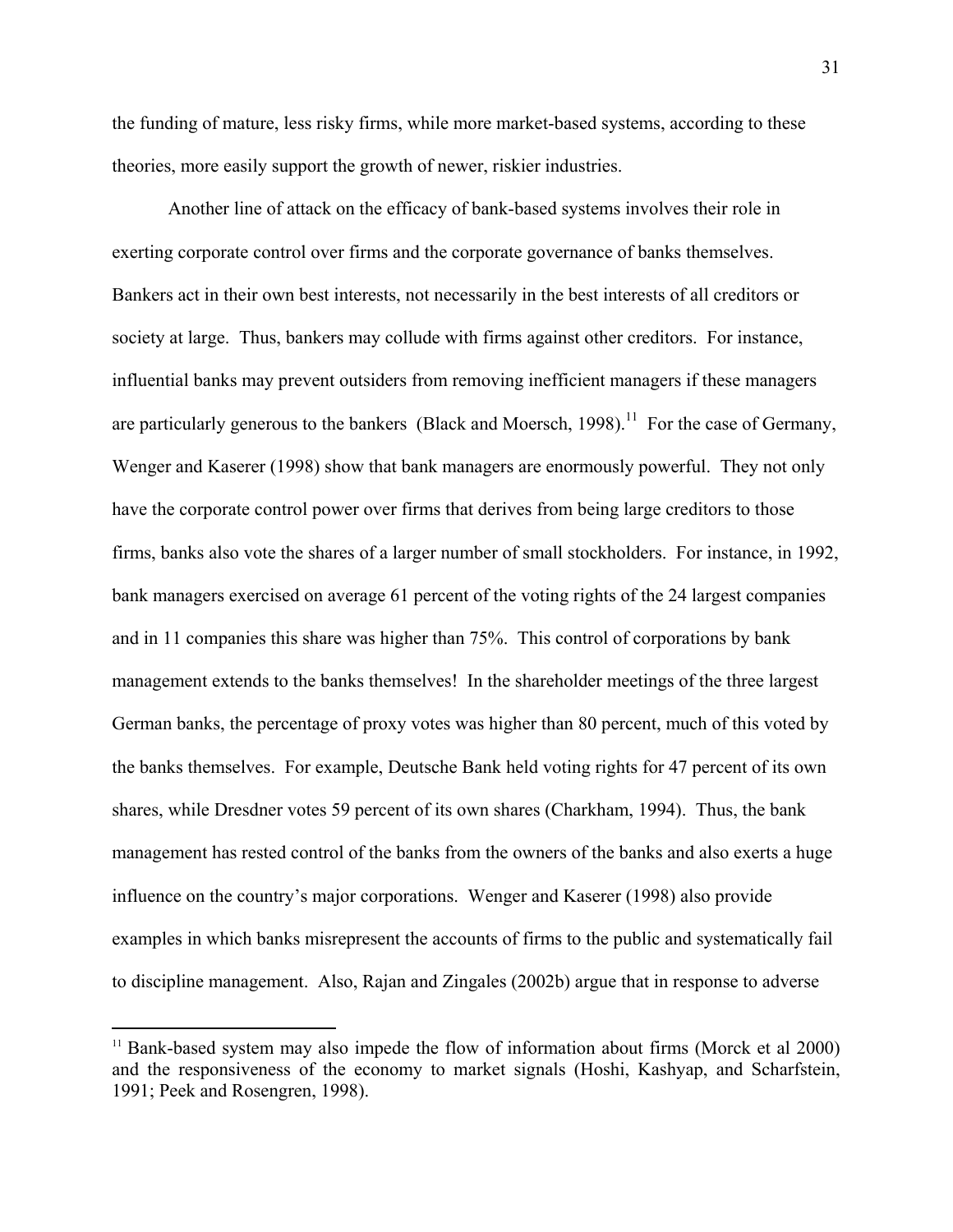shocks that affect the economy unevenly, market-based systems will more effectively identify, isolate, and bankrupt truly distressed firms and prevent them from hurting the overall economy than a bank-based system. In a bank-based -- relationship-based -- system, bank managers may be more reluctant to bankrupt firms with whom they have had long-term, and perhaps multidimensional, ties. While this may smooth temporary aggregate shocks, it may also impede the efficient adjustment to structural changes. Thus, to the extent that banks actually weaken the corporate governance of firms, bank-based systems represent sub-optimal mechanisms for overseeing firms and improving resource allocation.

 Furthermore, relying on a bank-based financial system may be problematic because of the difficulties in governing banks themselves (Caprio and Levine, 2002). While subject to debate, many argue that information asymmetries between bank insiders and outsiders are larger than with nonfinancial corporations (Furfine, 2001; Morgan, 2002). Under these conditions, it will be very difficult for diffuse equity and debt holder to monitor and control bank insiders. The governance problem facing depositors is of course exacerbated in the presence of deposit insurance. Furthermore, greater opacity implies even greater complexities in writing incentive contracts to align managerial incentives with bank equity holders and creditors. Perhaps because of the particularly severe informational impediments to governing banks, banks are even more likely than nonfinancial corporations to have a large, controlling owner (Caprio, Laeven, and Levine, 2003). This concentration of ownership in conjunction with greater opaqueness may make it easier for bank insiders to exploit both other investors in the bank and the government if it is providing deposit insurance. The history of Mexico, for example, is replete with incidents of powerful families using their control over banks to exploit other creditors and taxpayers (Haber, 2004a,b; Maurer and Haber, 2004). For instance, La Porta, Lopez-de-Silanes and Zamarripa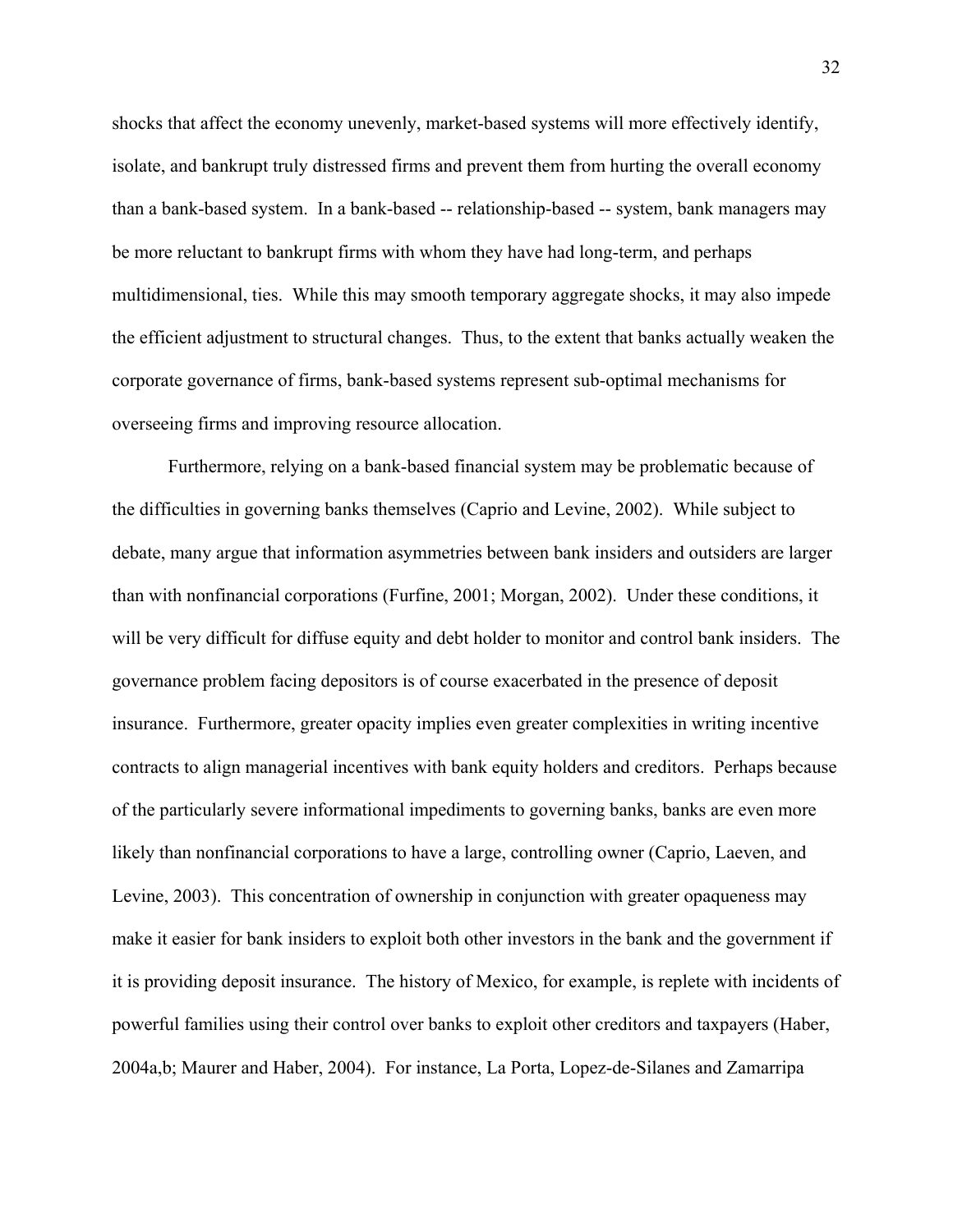(2003) find high rates of connected lending in Mexico. They find that 20% of total loans go to related parties. These loans benefited from interest rates that were about 415-420 basis points below those to unrelated parties. Related borrowers also benefited from longer maturities, were significantly less likely to have to post collateral, were 33% less likely to pay back, and the recovery rates on these loans were massively less (78 percent lower) than on loans to unrelated parties. Similarly, Laeven (2001) presents evidence that insiders in Russian banks diverted the flow of loans to themselves and then defaulted 71% of the time.

 Finally, proponents of market-based financial systems claim that markets provide a richer set of risk management tools that permit greater customization of risk ameliorating instruments. While bank-based systems may provide inexpensive, basic risk management services for standardized situations, market-based systems provide greater flexibility to tailor make products. Thus, as economies mature and need a richer set of risk management tools and vehicles for raising capital, they may concomitantly benefit from a legal and regulatory environment that supports the evolution of market-based activities, or overall growth may be retarded.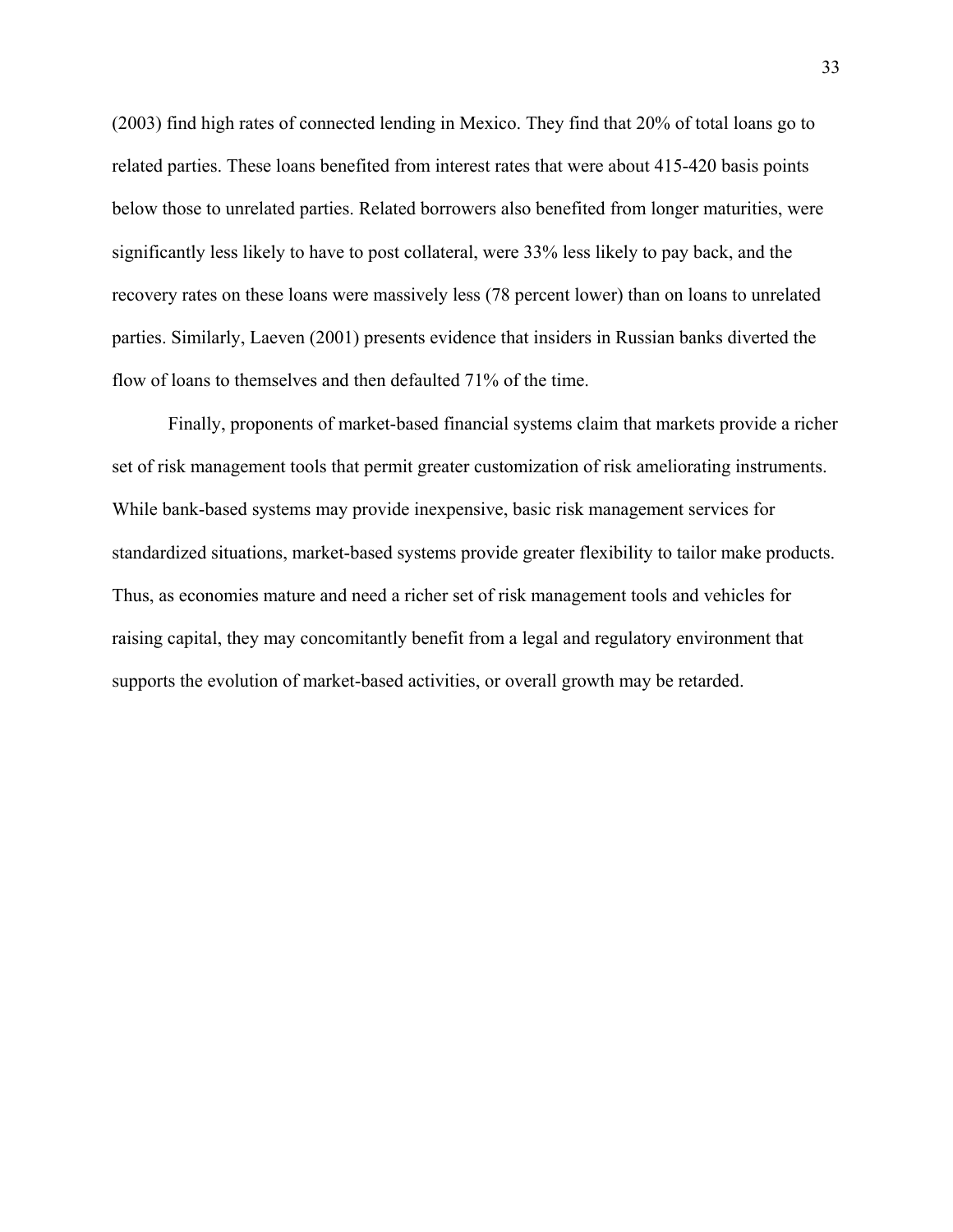## *II.I. Countervailing views to bank-based vs. market-based debate*

Some reject the importance of the bank-based versus market-based debate and instead argue that the issue is overall financial development, not the particular institutional arrangements that provide financial services to the economy. As noted above, information, transaction, and enforcement costs create incentives for the emergence of financial markets and intermediaries. In turn, these components of the financial system provide financial functions: they evaluate project, exert corporate control, facilitate risk management, ease the mobilization of savings, and facilitate exchange. Thus, this "financial functions view" rejects the primacy of distinguishing financial systems as bank-based or market-based (Merton, 1992, 1995; Merton and Bodie, 1995, 2004; Levine, 1997). According to this view, the crucial issue for growth is whether the economy has access to a well-functioning financial system; the exact composition of the financial system is of secondary importance.

 Another criticism for emphasizing market-based versus bank-based differences is that markets and banks may provide *complementary* growth-enhancing financial services to the economy (Boyd and Smith, 1998; Levine and Zervos, 1998a; Huybens and Smith, 1999). For instance, stock markets may positively affect economic development even though not much capital is raised through them. Specifically, stock markets may play a prominent role in facilitating custom-made risk management services and boosting liquidity. In addition, stock markets may complement banks. For instance, by spurring competition for corporate control and by offering alternative means of financing investment, securities markets may reduce the potentially harmful effects of excessive bank power. The theoretical literature is making progress in modeling the co-evolution of banks and markets (Boyd and Smith, 1996; Allen and Gale, 2000). Furthermore, microeconomic evidence also emphasizes potential complementarities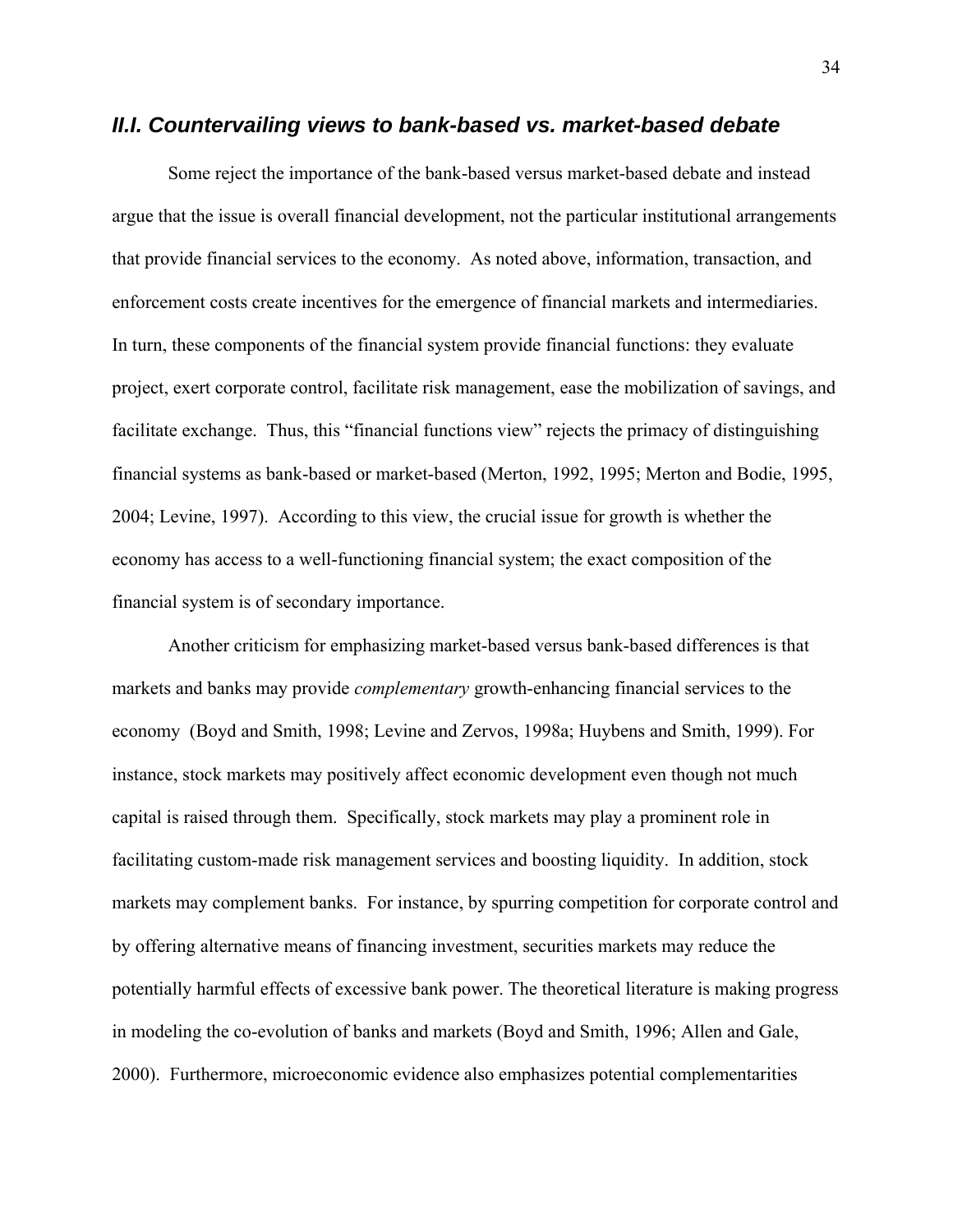between intermediaries and markets. Using firm-level data, Demirguc-Kunt and Maksimovic (1996) show that increases in stock market development actually tend to increase the use of bank finance in developing countries. Moreover, Sylla (1998) describes the interdependence of banks and securities markets in providing financial services to the U.S. economy in the lat 18<sup>th</sup> and early  $19<sup>th</sup>$  centuries. Thus, these two components of the financial system may act as complements during the development process. In many circumstances, we may not want to view bank-based and market-based systems as representing a tradeoff. Rather, there may be policy and analytical advantages to focusing on the legal, regulatory, and policy foundations that allow both banks and markets to flourish without tipping the playing field in favor of either banks or markets

 One additional argument for not focusing on distinguishing financial systems by whether they are bank-based or market-based is the view that legal system differences are the fundamental source of international differences in financial development (La Porta et al., 2000). The law and finance view holds that finance is a set of contracts. These contracts are defined and made more or less effective by legal rights and enforcement mechanisms. From this perspective, a well-functioning legal system facilitates the operation of both markets and intermediaries. It is the overall level and quality of the financial functions that are provided to the economy that influences resource allocation and economic growth. The law and finance view holds that distinguishing countries by the efficiency of national legal systems in supporting financial transactions is more useful than distinguishing countries by whether they have bankbased or market-based financial systems. While focusing on the law is not inconsistent with banks or markets playing a particularly important role, La Porta et al. (2000) clearly argue that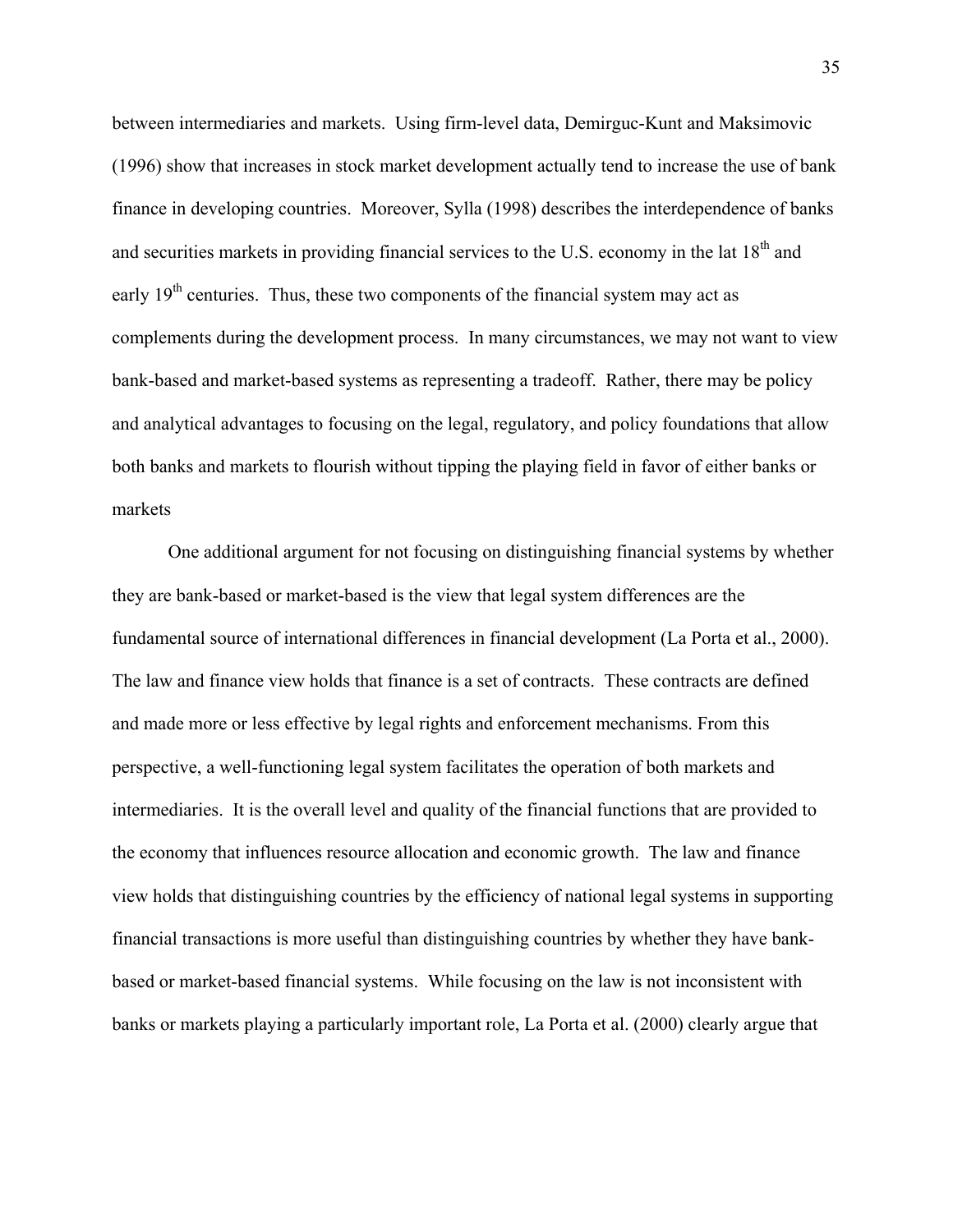legal institutions are a more useful way to distinguish financial systems than concentrating on whether countries are bank-based or market-based.

# *II.J. Finance, Income Distribution, and Poverty*

Thus far, I have focused on models of aggregate growth. I have not discussed the potential impact of finance on income distribution in general or poverty in particular. Although the focus of this article is on aggregate growth, the relationship between finance and income distribution is independently relevant for understanding the process of economic development and is indirectly related to growth because income distribution can influence savings decisions, the allocation of resources, incentives to innovate, and public policies. Thus, this subsection very briefly reviews a few recent theoretical inquiries into the relationship between the operation of the financial sector and income distribution.

Theory provides conflicting predictions concerning the relationship between financial development and both income distribution and poverty alleviation. Some theories claim that financial intermediary development will have a disproportionately beneficial impact on the poor. Banerjee and Newman (1993), Galor and Zeira (1993) and Aghion and Bolton (1997) show that informational asymmetries produce credit constraints that are particularly binding on the poor because the poor do not have the resources to fund their own projects, nor the collateral (nor the political connections) to access bank credit. These credit constraints, therefore, restrict the poor from exploiting investment opportunities. While these credit constraints may slow aggregate growth by keeping capital from flowing to its highest value use, a poorly functioning financial system will also produce higher income inequality by disproportionately keeping capital from flowing to "wealth-deficient" entrepreneurs. By ameliorating information and transactions costs and therefore by allowing more entrepreneurs to obtain external finance, financial development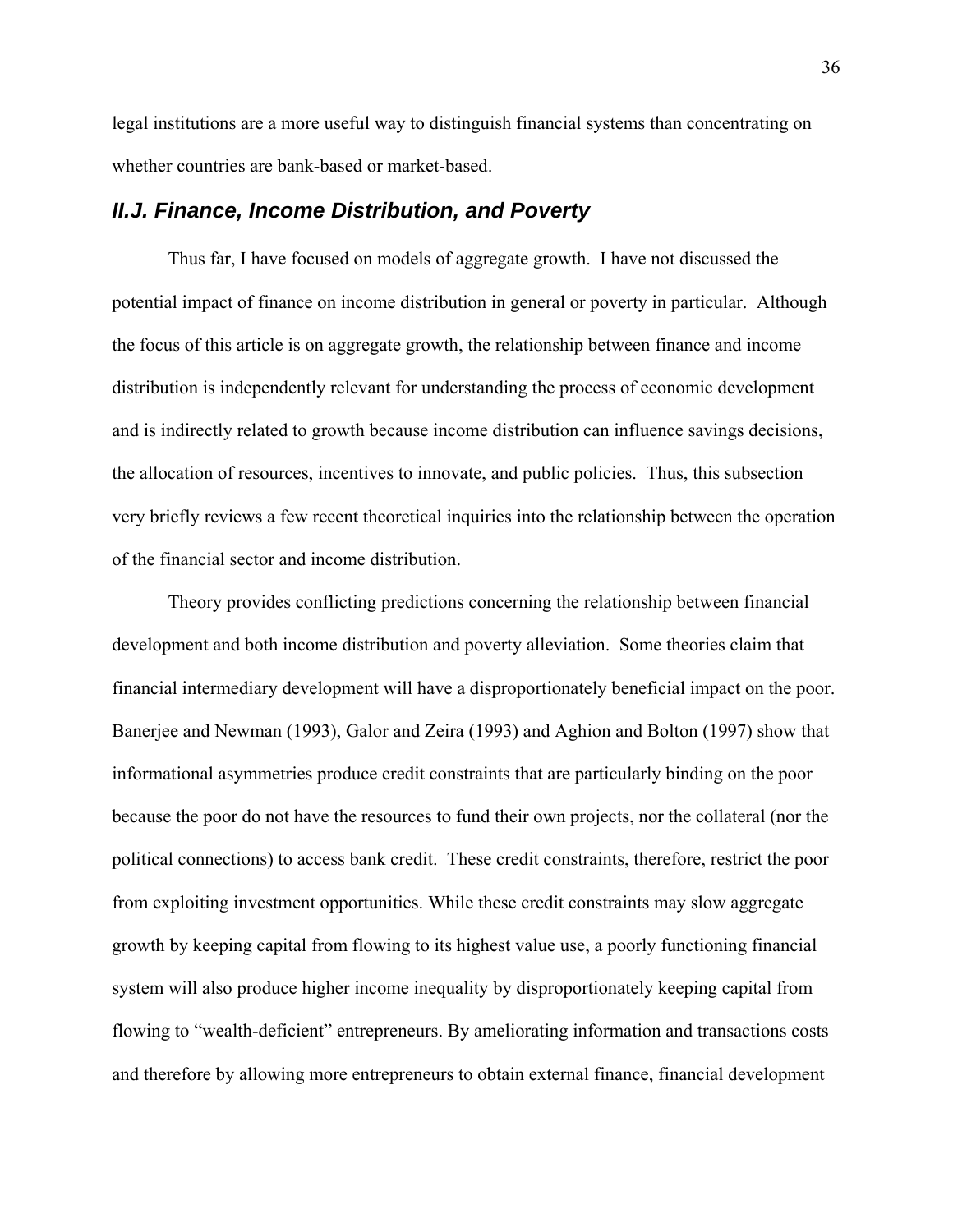improves the allocation of capital, exerting a particularly large impact on the poor. On a more general level, some political economy theories suggest that better functioning financial systems make financial services available to a larger proportion of the population, rather than restricting capital to entrenched incumbents (Haber, Maurer, and Razo, 2003; Rajan and Zingales, 2003; Morck, Wolfenzon, and Yeung, 2005). Thus, by ameliorating credit constraints, financial development may foster entrepreneurship, new firm formation, and economic growth. On the other hand, some argue that it is primarily the rich and politically connected who benefit from improvements in the financial system. Especially at early stages of economic development, access to financial services, especially credit, is limited to the wealthy and connected (Lamoreaux, 1986; Haber, 1991, 2004a,b). Under these conditions, greater financial development may only succeed in channeling more capital to a select few. Thus, it is an open question whether financial development will narrow or widen income disparities even if it boosts aggregate growth.

Other models posit a non-linear relationship between finance and income distribution. Greenwood and Jovanovic (1990) show how the interaction of financial and economic development can give rise to an inverted U-shaped curve of income inequality and financial intermediary development. At early stages of financial development, only a few relatively wealthy individuals have access to financial markets and hence higher-return projects. With aggregate economic growth, more people can afford to joint the formal financial system, with positive ramifications on economic growth. With sufficient economic success, everyone participates in the financial system, enjoying the full range of benefits. The distributional effect of financial deepening is thus adverse for the poor at early stages, but positive after a turning point.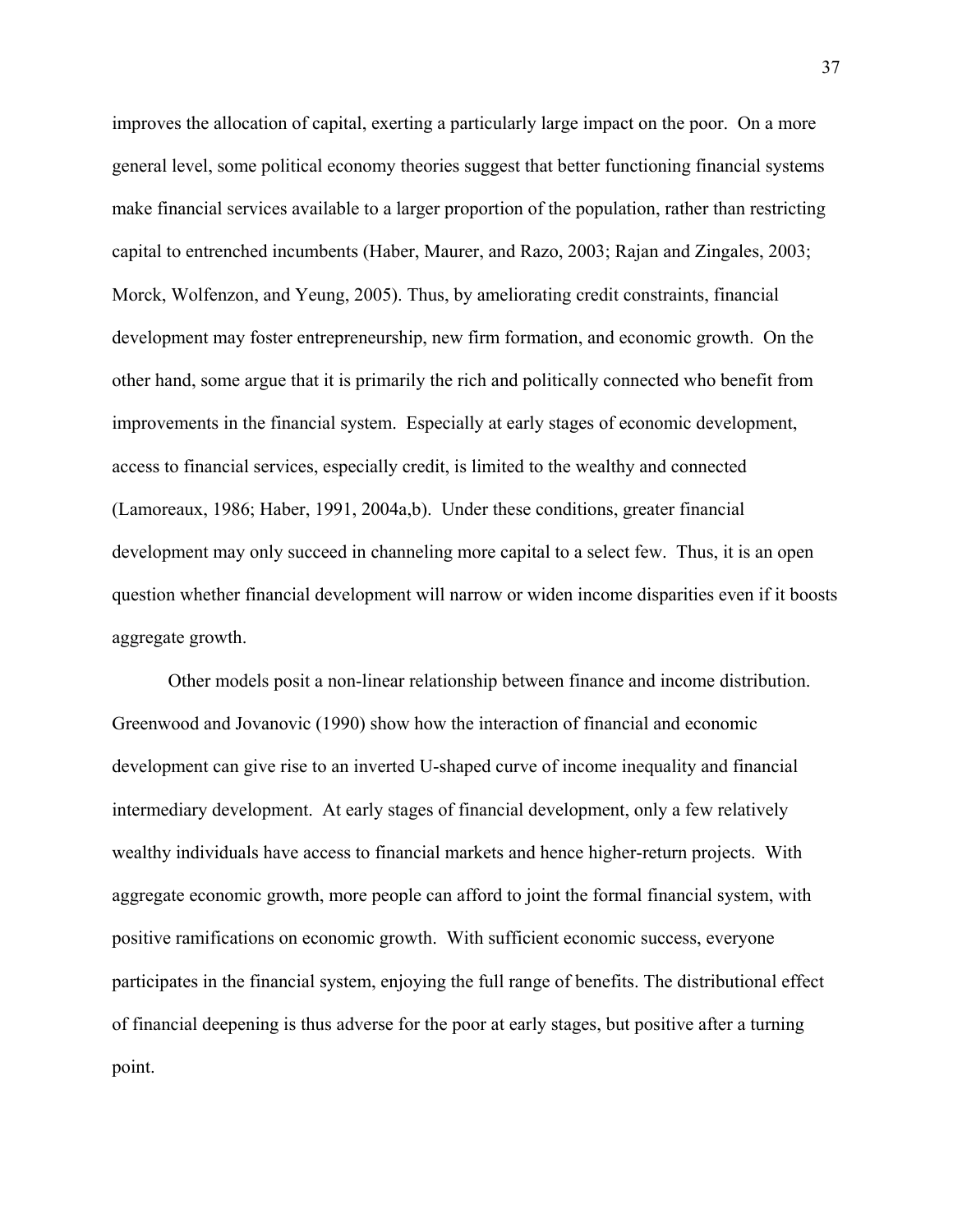# **III. Evidence on Finance and Growth**

 A substantial body of empirical work on finance and growth assesses the impact of the operation of the financial system on economic growth, whether the impact is economically large, and whether certain components of the financial system, e.g., banks and stock markets, play a particularly important role in fostering growth at certain stages of economic development.

 This section is organized around econometric approaches to examining the relationship between finance and growth. Thus, the first subsection discusses cross-country studies of growth and finance. The second subsection presents evidence from panel studies, pure time-series investigations, and country case-studies. The third subsection examines industry and firm level analyses that provide direct empirical evidence on the mechanisms linking finance and growth. Then, I summarize existing work on the relationship between financial structure – the degree to which an economy is bank-based or market-based – and economic growth. Finally, I mention recent research on whether financial development influences income distribution and poverty.

 The organization of the empirical evidence advertises an important weakness in the finance and growth literature: there is frequently an insufficiently precise link between theory and measurement. Theory focuses on particular functions provided by the financial sector – producing information, exerting corporate governance, facilitating risk management, pooling savings, and easing exchange – and how these influence resource allocation decisions and economic growth. Thus, I would prefer to organize the empirical section around studies that precisely measure each of the functions stressed by theory. Similarly, while empirical studies focus on measures of the size of banks or stock markets, Petersen and Rajan (1997), Demirguc-Kunt and Maksimovic (2001), and Fisman and Love (2003) show that firms frequently act as financial intermediaries in providing trade credit to related firms. This source of financial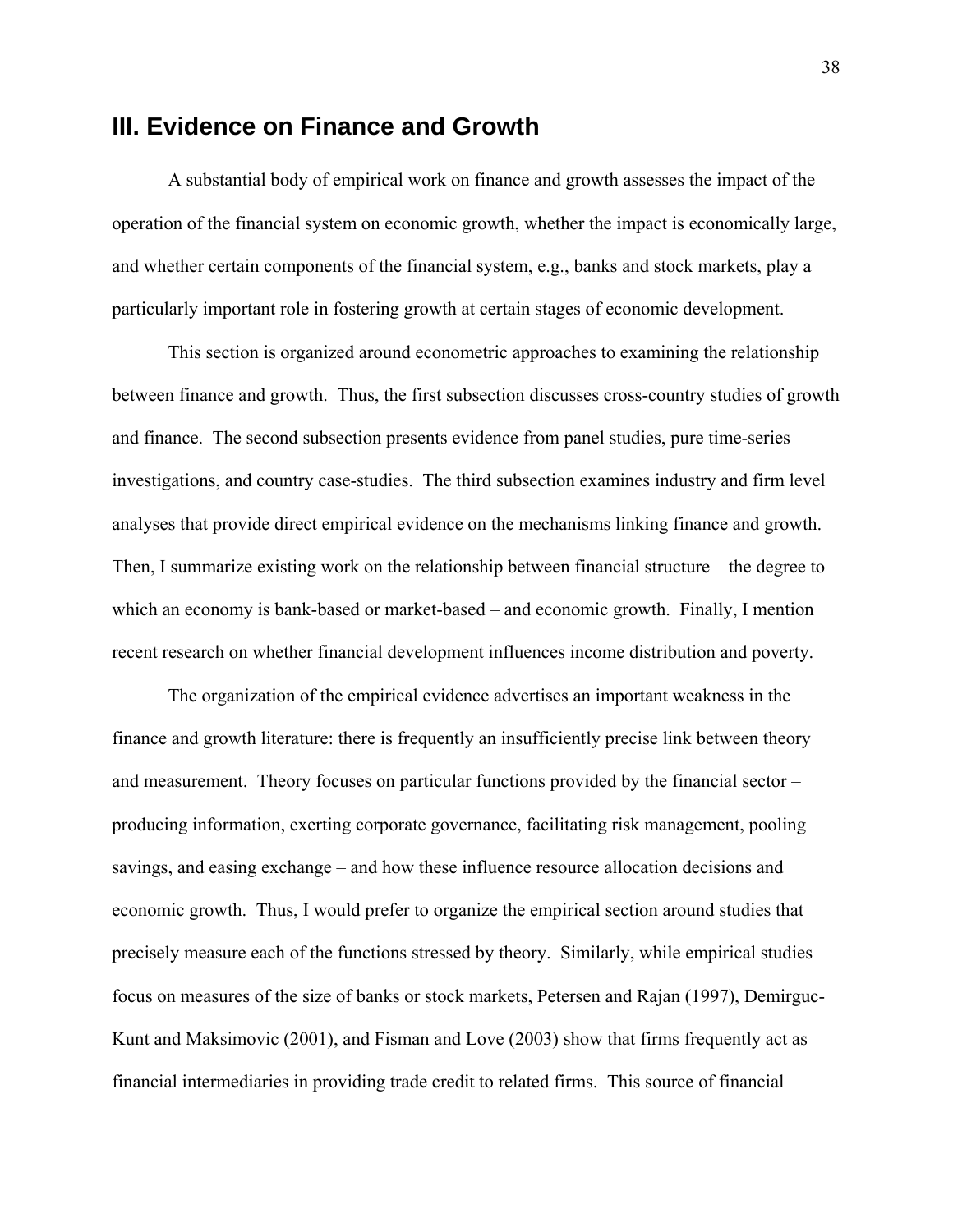intermediation may be very important, especially in countries with regulatory restrictions on financial intermediaries and in countries with undeveloped legal systems that do not effectively support formal financial development. This further advertises the sub-optimal connection between theory and measurement in the finance and growth literature.

While fully recognizing this problem, many of the biggest advances in empirical studies of finance and growth have been methodological. Thus, I organize the discussion around econometric approaches. While serious improvements have been made in measuring financial development, which I discuss below, future research that more concretely links the concepts from theory with the data will substantively improve our understanding of the finance and growth link.

# *III.A. Cross-Country Studies of Finance and Growth*

### **1. Goldsmith, the question, and the problems**

Goldsmith (1969) motivated his path breaking study of finance and growth as follows.

One of the most important problems in the field of finance, if not the single most important one, … is the effect that financial structure and development have on economic growth. (p. 390)

Thus, he sought to assess whether finance exerts a causal influence on growth and whether the mixture of markets and intermediaries operating in an economy influences economic growth. Toward this end, Goldsmith (1969) carefully compiled data on 35 countries over the period 1860 to 1963 on the value of financial intermediary assets as a share of economic output. He assumed, albeit with ample qualifications, that the size of the financial intermediary sector is positively correlated with the quality of financial functions provided by the financial sector.

Goldsmith (1969) met with varying degrees of success in providing confident answers to these questions. After showing that financial intermediary size relative to the size of the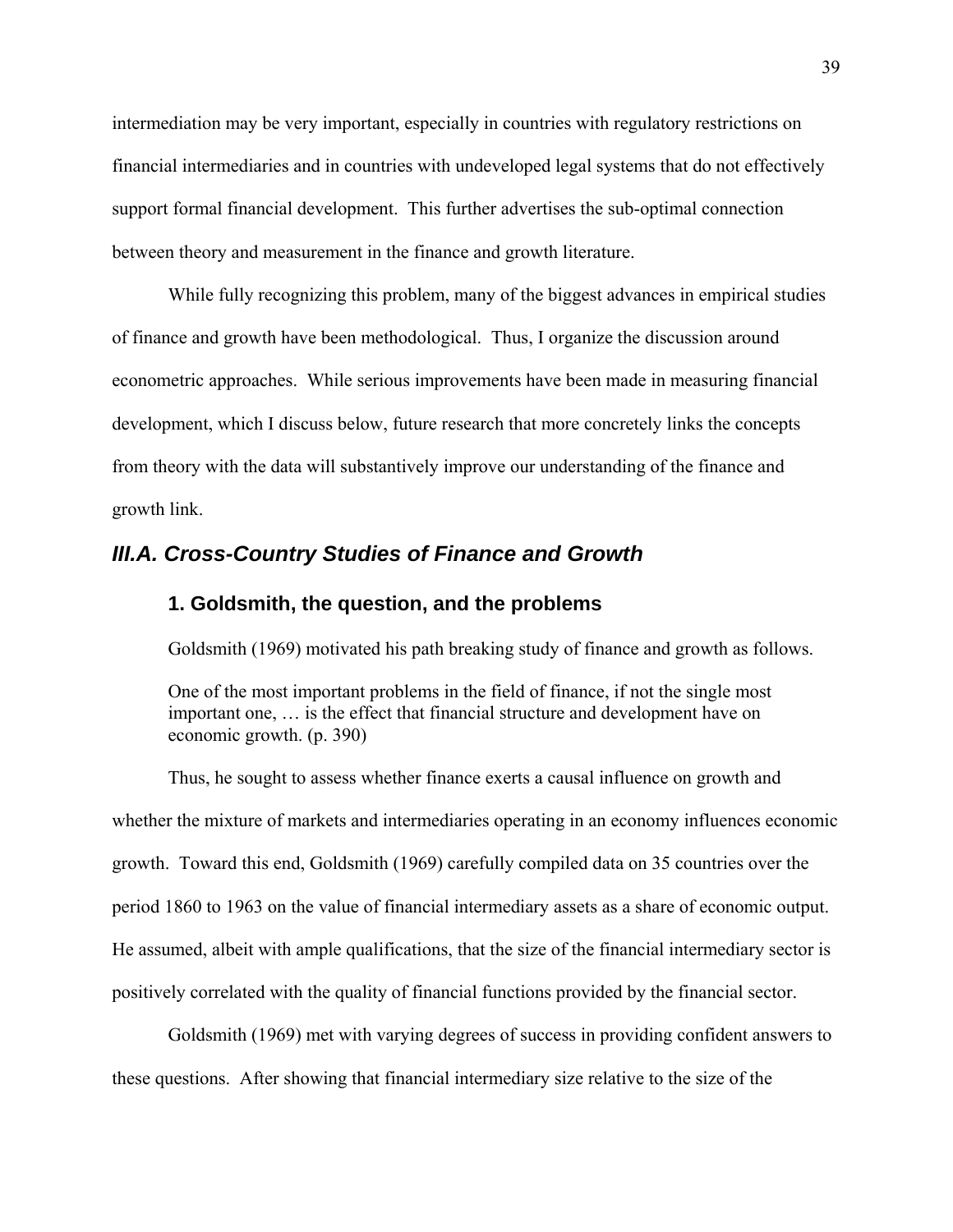economy rises as countries develop, Goldsmith graphically documented a positive correlation between financial development and the level of economic activity. Goldsmith just as clearly asserted his unwillingness to draw causal interpretations from his graphical presentations. Thus, Goldsmith ultimately did not take a stand on whether financial development causes growth. In terms of the relationship between economic growth and the structure of the financial system, Goldsmith was unable to provide much cross-country evidence because of the absence of data on securities market development for a broad range of countries.

Goldsmith's (1969) work raises several problems, all of which Goldsmith presciently stresses, that subsequent work has tried to resolve.

- (1) The investigation involves only 35 countries.
- (2) It does not systematically control for other factors influencing economic growth.
- (3) It does not examine whether financial development is associated with productivity growth and capital accumulation, which theory stresses.
- (4) The indicator of financial development, which measures the size of the financial intermediary sector, may not accurately gauge the functioning of the financial system.
- (5) The close association between financial system size and growth does not identify the direction of causality.
- (6) The study did not shed light on whether financial markets, non-bank financial intermediaries, or the mixture of markets and intermediaries matter for economic growth.

## **2. More countries, more controls, and predictability**

In the early 1990s, King and Levine (1993a, henceforth KL) built on Goldsmith's work.

They study 77 countries over the period 1960-1989, systematically control for other factors

affecting long-run growth, examine the capital accumulation and productivity growth channels,

construct additional measures of the level of financial development, and analyze whether the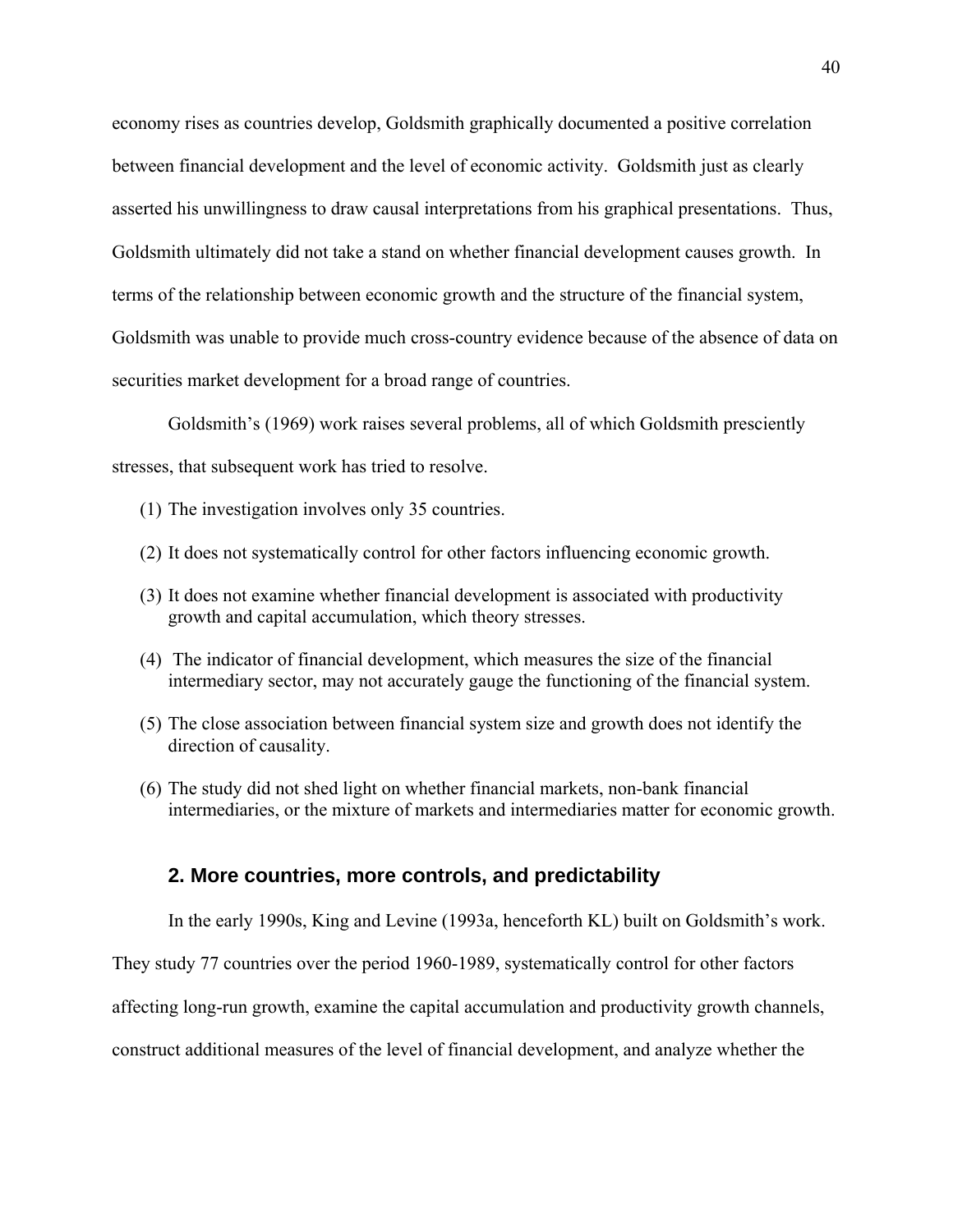level of financial development predicts long-run economic growth, capital accumulation, and productivity growth.

In terms of measures of financial development, KL first examine DEPTH, which is simply a measure of the size of financial intermediaries. It equals liquid liabilities of the financial system (currency plus demand and interest-bearing liabilities of banks and nonbank financial intermediaries) divided by GDP. They also construct the variable BANK that measures the relative degree to which the central bank and commercial banks allocate credit. BANK equals the ratio of bank credit divided by bank credit plus central bank domestic assets. The intuition underlying this measure is that banks are more likely to provide the five financial functions than central banks. There are two notable weaknesses with this measure, however. Banks are not the only financial intermediaries providing valuable financial functions and banks may simply lend to the government or public enterprises. KL also examine PRIVY, which equals credit to private enterprises divided by GDP. The assumption underlying this measure is that financial systems that allocate more credit to private firms are more engaged in researching firms, exerting corporate control, providing risk management services, mobilizing savings, and facilitating transactions than financial systems that simply funnel credit to the government or state owned enterprises. While BANK and PRIVY seek to improve upon DEPTH by capturing who is doing the allocating and to whom society's savings are flowing, these measures still do not directly proxy for the five financial functions stressed in theoretical models of finance and growth. KL find very consistent results across the different financial development indicators.

KL then assess the strength of the empirical relationship between each of these indicators of the level of financial development averaged over the 1960-1989 period and three growth indicators also averaged over the 1960-1989 period*.* The three growth indicators are as follows: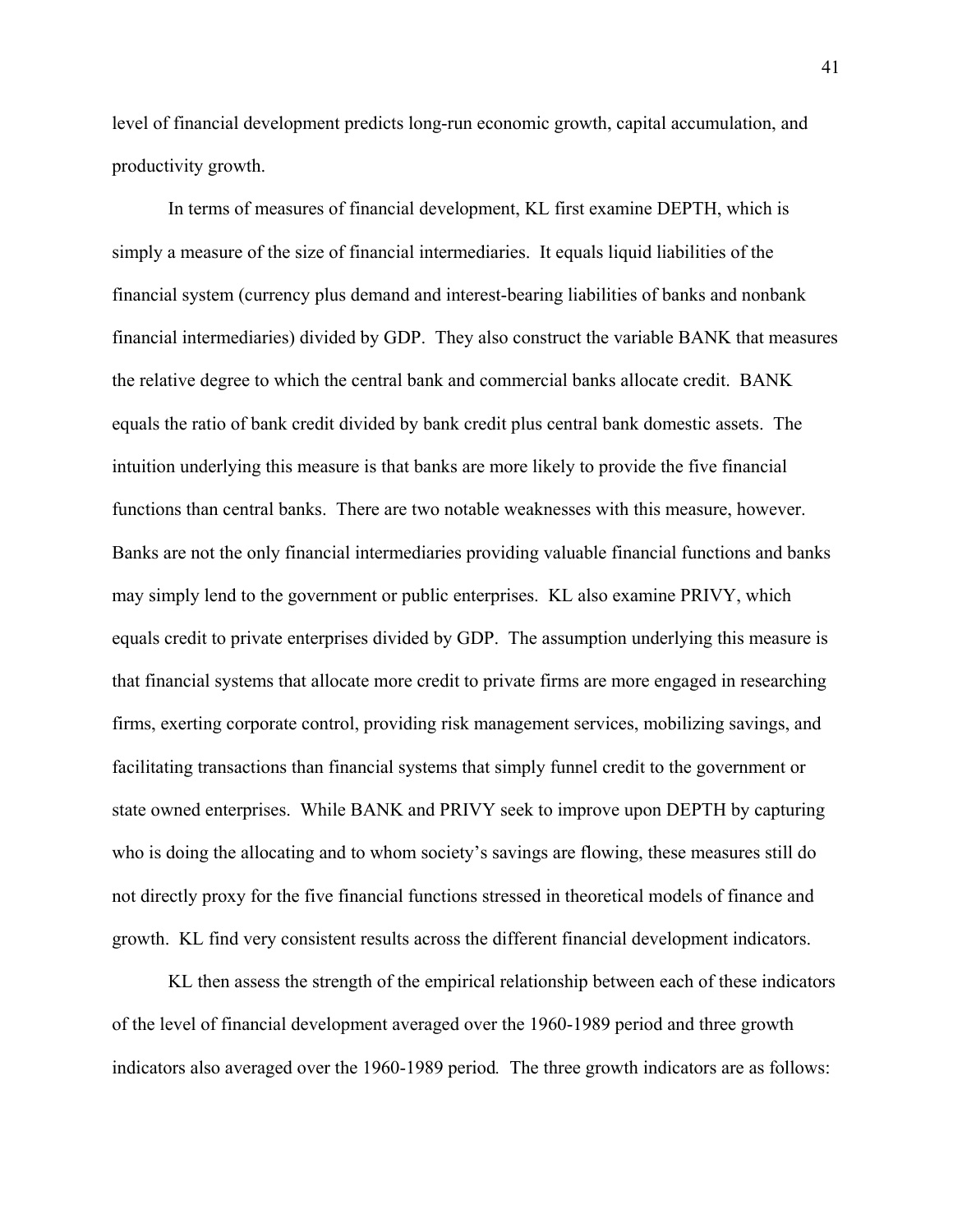(1) the average rate of real per capita GDP growth, (2) the average rate of growth in the capital stock per person, and (3) total productivity growth, which is a "Solow residual" defined as real per capita GDP growth minus (0.3) times the growth rate of the capital stock per person. In other words, if F(i) represents the value of the ith indicator of financial development averaged over the period 1960-1989, G(j) represents the value of the jth growth indicator (per capita GDP growth, per capita capital stock growth, or productivity growth) averaged over the period 1960-1989, and *X* represents a matrix of conditioning information to control for other factors associated with economic growth (e.g., income per capita, education, political stability, indicators of exchange rate, trade, fiscal, and monetary policy ), then they estimated the following regressions on a cross-section of 77 countries:

$$
G(j) = \alpha + \beta F(i) + \gamma X + \varepsilon.
$$

Table 1 is adapted from KL and indicates that there is a strong positive relationship between each of the financial development indicators, F(i), and the three growth indicators G(i), long-run real per capita growth rates, capital accumulation and productivity growth. The sizes of the coefficients are economically large. Ignoring causality, the coefficient on DEPTH implies that a country that increased DEPTH from the mean of the slowest growing quartile of countries (0.2) to the mean of the fastest growing quartile of countries (0.6) would have increased its per capita growth rate by almost 1 percent per year. This is large. The difference between the slowest growing 25 percent of countries and the fastest growing quartile of countries is about five percent per annum over this 30-year period. Thus, the rise in DEPTH alone eliminates 20 percent of this growth difference. King and Levine (1993b,c) confirm these findings using alternative econometric methods and robustness checks.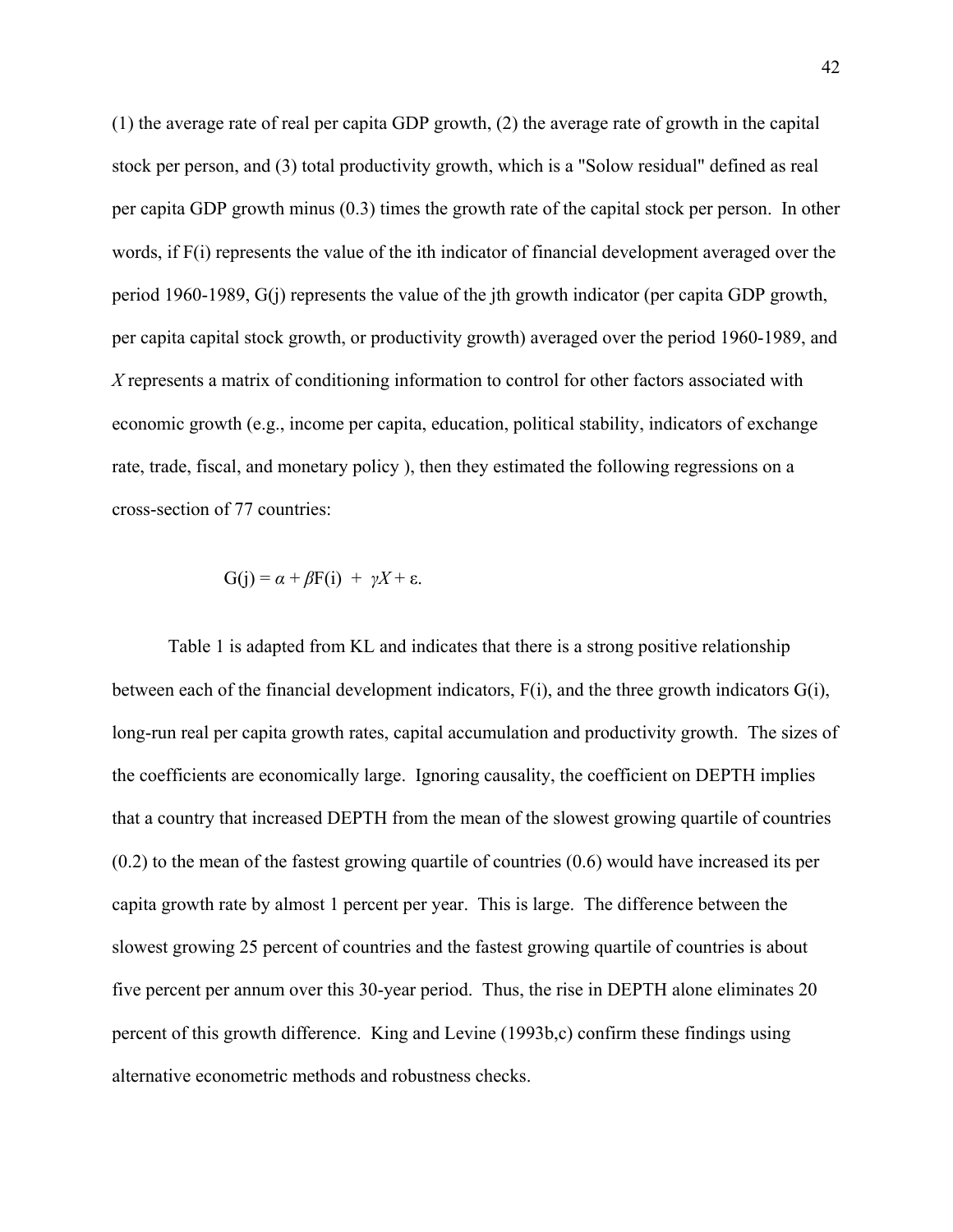To examine whether finance simply follows growth, KL study whether the value of financial depth in 1960 predicts the rate of economic growth, capital accumulation, and productivity growth over the next 30 years. Table 2 summarizes these results. The dependent variable is, respectively, real per capital GDP growth, real per capita capital stock growth, and productivity growth averaged over the period 1960-1989. The financial indicator in each of these regressions is the value of DEPTH in 1960. The regressions indicate that financial depth in 1960 is a good predictor of subsequent rates of economic growth, physical capital accumulation, and economic efficiency improvements over the next 30 years even after controlling for income, education, and measures of monetary, trade, and fiscal policy. The relationship between the initial level of financial development and growth is economically large. For example, the estimated coefficients suggest that if in 1960 Bolivia had increased its financial depth from 10 percent of GDP to the mean value for developing countries in 1960 (23 percent), then Bolivia would have grown about 0.4 percent faster per annum, so that by 1990 real per capita GDP would have been about 13 percent larger than it was. These examples do not consider what actually causes the change in financial development. They simply illustrate the potentially large long-term growth effects from changes in financial development.

La Porta et al (2001) use an alternative indicator of financial development. They examine the degree of public ownership of banks around the world. To the extent that publiclyowned banks are less effective at acquiring information about firms, exerting corporate governance, mobilizing savings, managing risk, and facilitating transactions, then this measure provides direct evidence on connection between economic growth and the services provided by financial intermediaries. The authors show that (1) higher degrees of public ownership are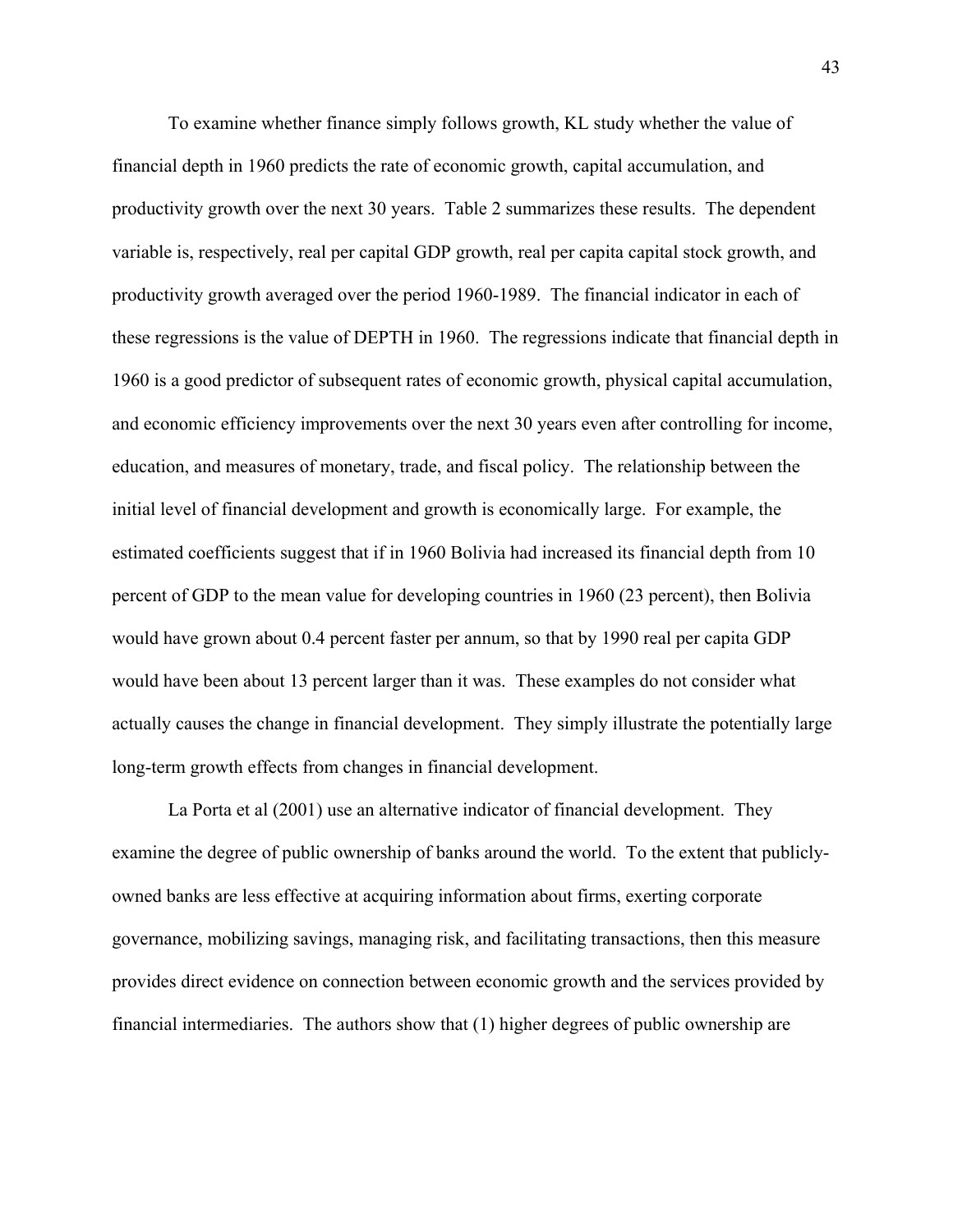associated with lower levels of bank development and (2) high levels of public ownership of banks are associated with slower economic growth.

While addressing many of the weaknesses in earlier work, cross-country growth regressions do not eliminate them. Thus, while KL show that finance predicts growth, they do not deal formally with the issue of causality. While researchers improve upon past measures of financial development, they only focus on one segment of the financial system, banks, and their indicators do not directly measure the degree to which financial systems ameliorate information and transaction costs.

#### **3. Adding stock markets to cross-country studies of growth.**

 There are good reasons to study the relationship between long-run economic growth and the operation of equity markets. First, as stressed above, theoretical debate exits on whether larger, more liquid equity markets exert a positive or negative influence on economic growth, capital accumulation, and productivity growth. Second, as stressed above, some theories focus on the competing roles of banks and markets in funding corporate expansion, while others stress that banks and markets may arise, coexist, and prosper by providing different financial functions to the economy, and still other theories stress complementarities between banks and markets. Thus, simultaneously considering the potential roles of banks and markets permits one to distinguish among competing theories and provide evidence to policy makers on the independent roles of markets and banks in the process of economic growth.

Levine and Zervos (1998a, henceforth LZ) construct numerous measures of stock market development to assess the relationship between stock market development and economic growth, capital accumulation, and productivity growth in a sample of 42 countries over the period 1976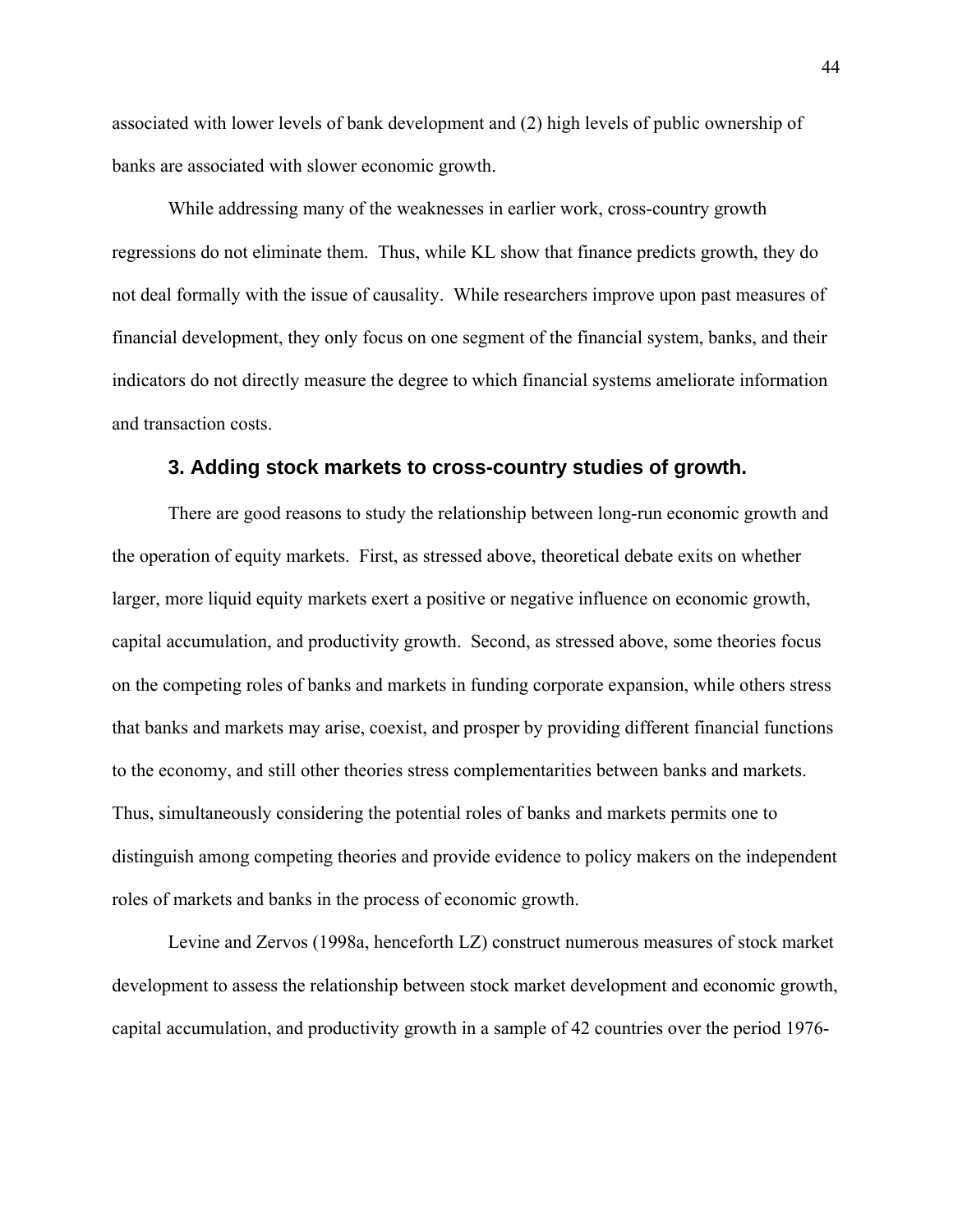93.<sup>12</sup> They control for many other potential growth determinants, including banking sector development. Their study builds on pioneering work by Atje and Jovanovic (1993).

For brevity, I focus on only one of LZ's liquidity indicators, the turnover ratio. This equals the total value of shares traded on a country's stock exchanges divided by stock market capitalization (the value of listed shares on the country's exchanges). The turnover ratio is not a direct measure of trading costs or of the ability to sell securities at posted prices. Rather, the turnover ratio measures trading relative to the size of the market. It therefore reflects trading frictions and information that induces transactions. This ratio exhibits substantial cross-country variability. Very active markets such as Japan and the United States had turnover ratios of almost 0.5 during the 1976-93 period, while less liquid markets, such as Bangladesh, Chile, and Egypt have turnover ratios of 0.06 or less.

As summarized in Table 3, LZ find that the initial level of stock market liquidity and the initial level of banking development (Bank Credit) are positively and significantly correlated with future rates of economic growth, capital accumulation, and productivity growth over the next 18 years even after controlling for initial income, schooling, inflation, government spending, the black market exchange rate premium, and political stability. Bank credit equals bank credit to the private sector as a share of GDP. $^{13}$ 

These results are consistent with the view that stock market liquidity facilitates long-run growth (Levine, 1991; Holmstrom and Tirole, 1993; Bencivenga et al., 1995), but inconsistent with models that emphasize the negative aspects of stock markets liquidity (Bhide, 1993). Furthermore, the results do not lend much support to models that emphasize the tensions

 $\overline{a}$ 

 $12$  These measures build on Demirguc-Kunt and Levine (1996a,b).

<sup>&</sup>lt;sup>13</sup> Note, King and Levine's (1993) PRIVY measures total credit flowing to the private sector, while Levine and Zervos's (1998) Bank Credit measures credit by banks to the private sector.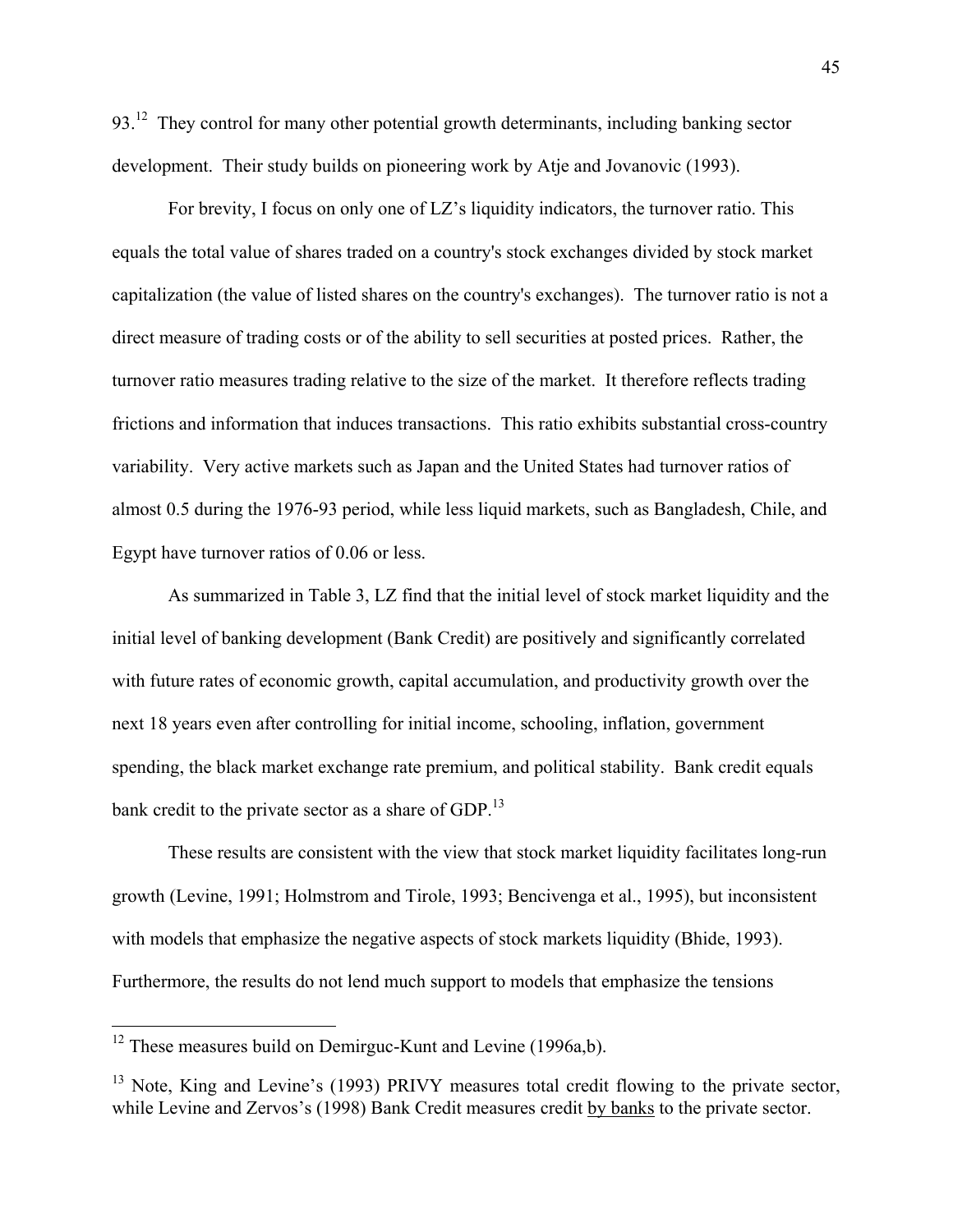between bank-based and market-based systems. Rather, the results suggest that stock markets provide different financial functions from those provided by banks, or else they would not both enter the growth regression significantly.

The sizes of the coefficients also suggest an economically meaningful relationship. For example, the estimated coefficient implies that a one-standard-deviation increase in initial stock market liquidity (0.30) would increase per capita GDP growth by 0.80 percentage points per year (2.7\*0.3). Accumulating over 18 years, this implies real GDP per capita would have been over 15 percentage points higher by the end of the sample. Similarly, the estimated coefficient on Bank Credit implies a correspondingly large growth effect. That is, a one-standard deviation increase in Bank Credit (0.5) would increase growth by 0.7 percentage point per year (1.3\*0.5). Taken together, the results imply that if a country had increased both stock market liquidity and bank development by one-standard deviation, then by the end of the 18-year sample period, real per capita GDP would have been almost 30 percent higher and productivity would have been almost 25 percent higher. As emphasized throughout, these conceptual experiments do not consider the underlying causes of the change in the operation of the financial sector. The examples simply illustrate the potential growth effects of financial development. LZ go onto argue that the link between stock markets, banks, and growth runs most robustly through productivity growth, rather than physical capital accumulation, which is consistent with some theoretical models (Levine, 1991; Bencivenga, Smith, and Starr, 1995).

LZ also find that stock market size, as measured by market capitalization divided by GDP, is not robustly correlated with growth, capital accumulation, and productivity improvements. This is consistent with theory. Simply listing on the national stock exchange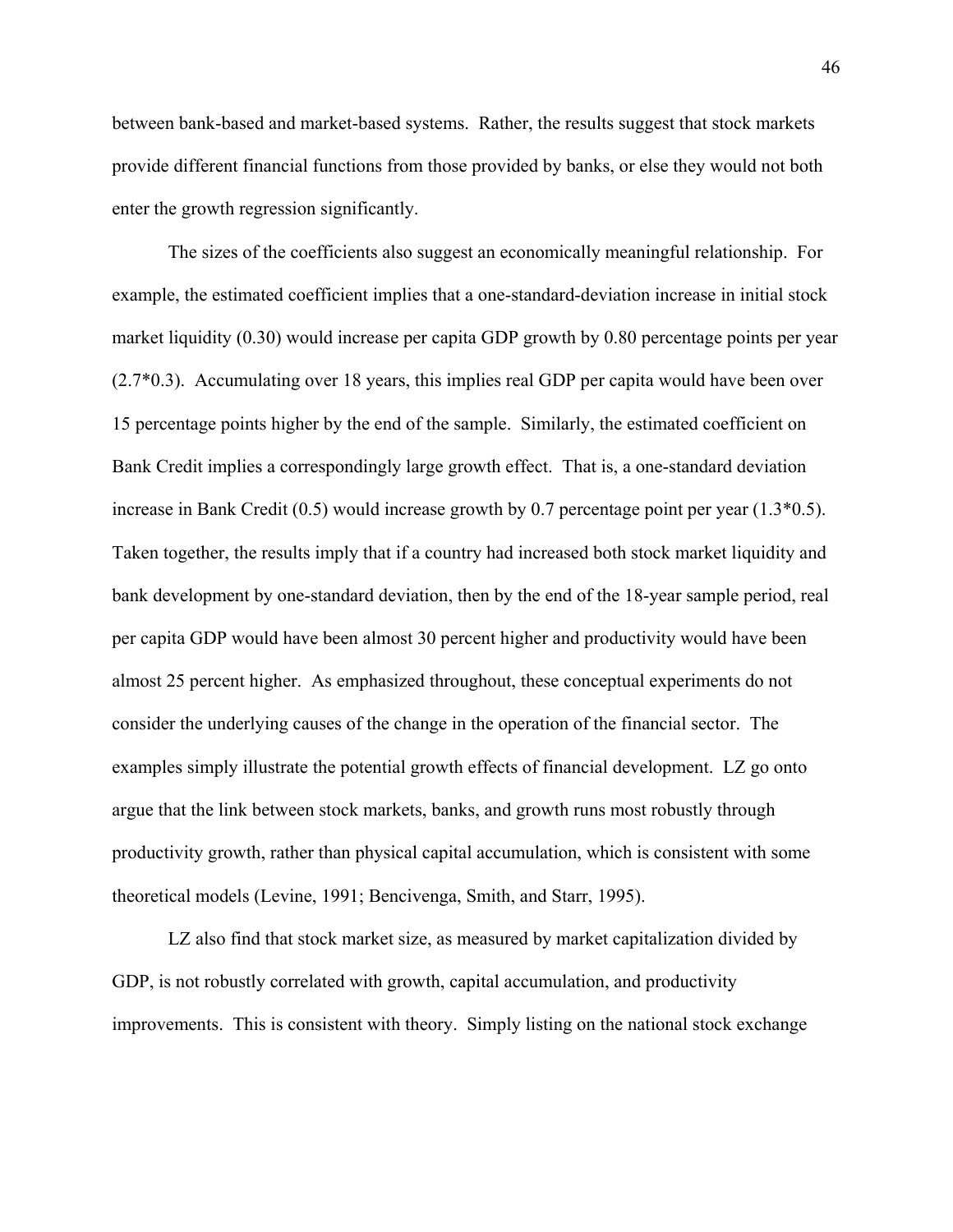does not necessarily foster resource allocation. Rather, it is the ability to trade the economy's productive technologies easily that influences resource allocation and growth.

There are a number of weaknesses, however, associated with the LZ approach.

First, while they show that stock market liquidity and bank development predict economic growth, they do not deal formally with the issue of causality.

Second, there are difficulties in measuring liquidity as discussed by Grossman and Miller (1988). LZ do not measure the direct costs of conducting equity transactions. Furthermore, they do not control for the possibility that the arrival of information and the processing of that information may differ across countries and thereby induce cross-country differences in trading that does not reflect liquidity as defined by theory. While LZ confirm their results using three additional measures of liquidity, measurement issues remain.<sup>14</sup>

Third, more broadly, the liquidity indicators measure domestic stock transactions on a country's national stock exchanges. The physical location of the stock market, however, may not necessarily matter for the provision of liquidity unless there are impediments to cross-location transactions. Physical location will matter less – and this measurement problem will matter more -- if economies become more financially integrated. Guiso, Sapienza, and Zingales (2002), however, find that local financial conditions matter even in a single country – Italy. They show that local financial conditions influence economic performance across the different regions of Italy. That is, local financial development is an important determinant of the economic success of an area even within a single country. Their results suggest that international financial

 $\overline{a}$ 

 $14$  LZ examine three additional measures of liquidity. First, the value traded ratio equals the total value of domestic stocks traded on domestic exchanges as a share of GDP. This measures trading relative to the size of the economy. The next two measures of liquidity measure trading relative to stock price movements: (1) the value traded ratio divided by stock return volatility, and (2) the turnover ratio divided by stock return volatility.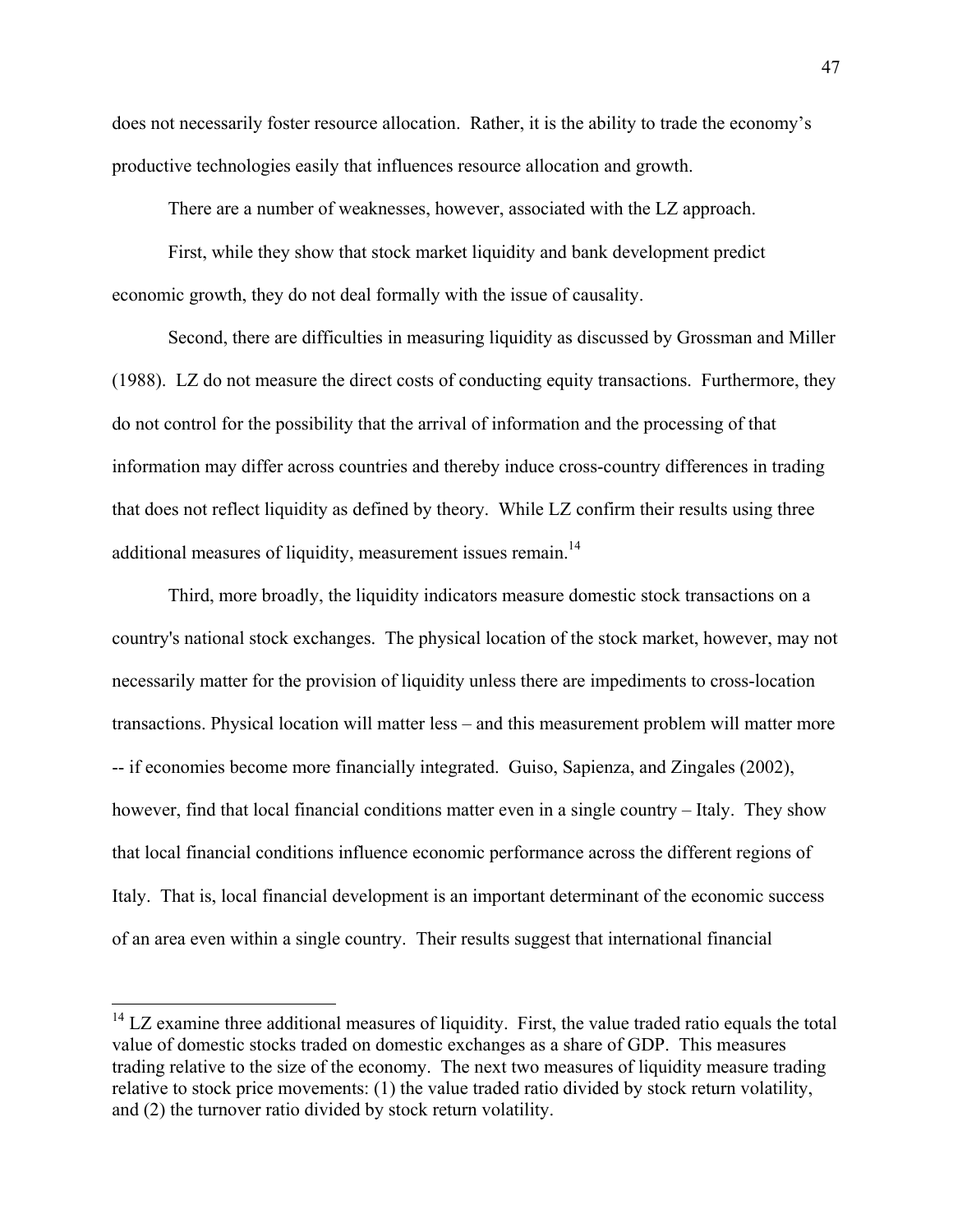integration is unlikely to eliminate the importance of national financial systems in the near future $15$ 

Fourth, even more generally, the link between trading and future economic growth may not represent a link between liquidity and growth as suggested by some theories (Levine, 1991; Bencivenga, Smith, and Starr, 1995). The liquidity-stock market link may be generated by a third factor that produces both a surge in trading and a subsequent acceleration in economic growth, but where trading does not induce the growth acceleration. For instance, positive news about a technology shock may elicit different opinions about which sectors and firms will benefit most from the innovation. This would produce lots of trading today because of these differences of opinion. The subsequently surge in economic growth is due to the positive technology shock, not the increase in stock transactions. In this "model," trading does not necessarily facilitate the ability of the economy to exploit the growth benefits of the technology shock. From this perspective, it is difficult to interpret the LZ results as implying that liquidity fosters economic growth.

Fifth, while LZ include measures of the functioning of stock markets and banks, they exclude other components of the financial sector, e.g., bond markets and the financial services provided by nonfinancial firms. Beck, Demirgüç-Kunt, and Levine (2001) show that in many countries private bond market capitalization is more than half the capitalization of national equity markets and public bond markets are frequently larger than stock markets. Furthermore, over the period 1980-1995, new issuances of private bonds were greater than public offerings of

 $\overline{a}$ 

 $15$  Levine and Schmukler (2003, 2004) find that international cross-listing by emerging market firms can hurt the operation of the emerging market itself with potentially adverse implications for economic development according to the conclusions in Guiso, Sapienza, and Zingales (2002). In terms of international banking, Levine (2004) finds that regulatory restrictions on foreign bank entry hurt the efficiency of domestic banking sector operations.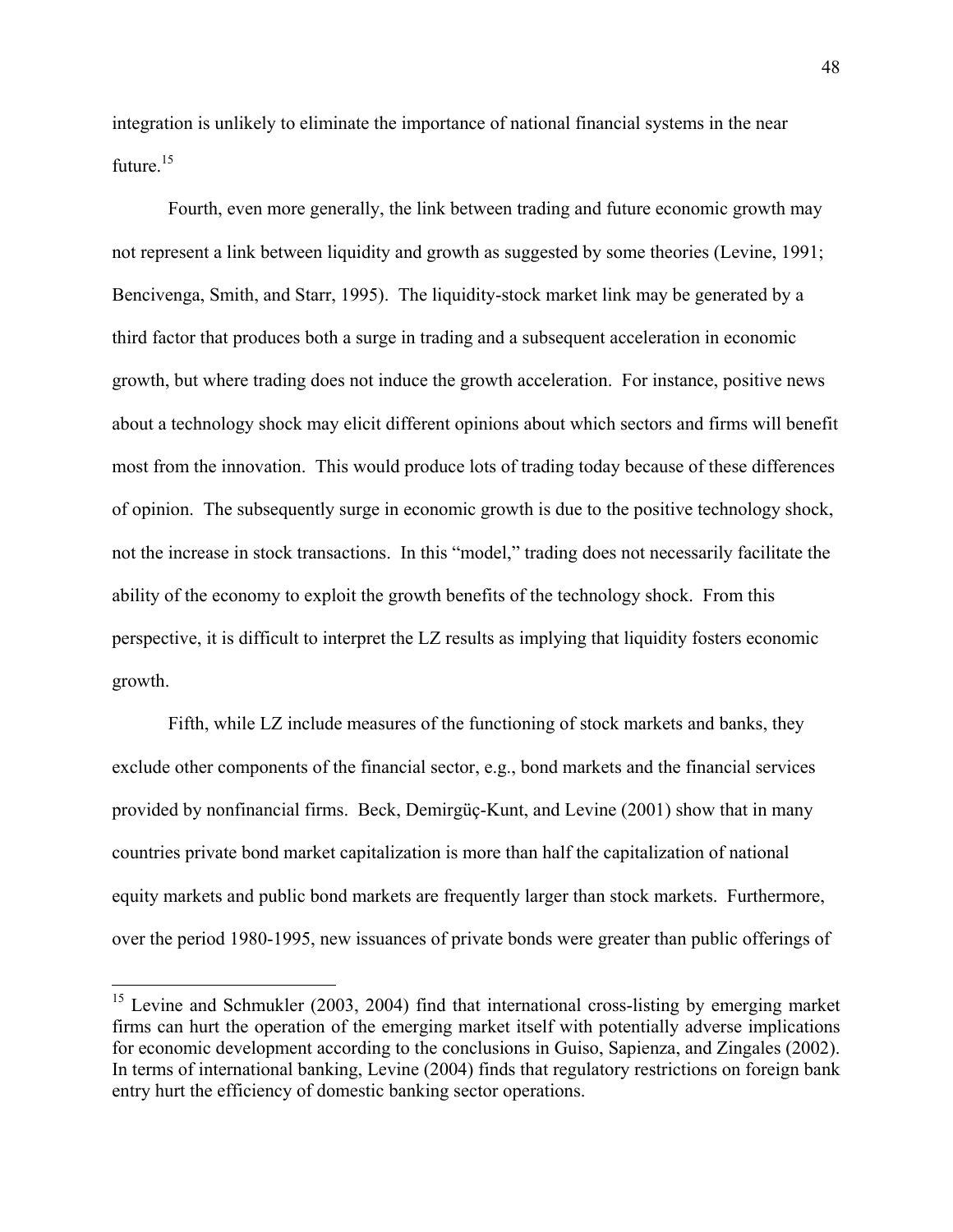stock in many countries. Fink, Haiss, and Hristoforova (2003) examine the impact of bond market development on real output in 13 highly developed economies over the period 1950- 2000. Using Granger causality tests and co-integration methods, the bulk of their evidence indicates that bond market development influences real economic activity. Furthermore, Beck, Demirgüç-Kunt, and Levine (2001) show that life insurance and private pension fund assets rival banks in some countries, while Berger, Hasan, and Klapper (2004) indicate that small, community banks boost growth in many developing countries. Thus, more work remains on incorporating bond markets and nonbank institutions into finance-growth literature.

Sixth, stock markets may do more than provide liquidity. Stock markets may provide mechanisms for hedging and trading the idiosyncratic risk associated with individual projects, firms, industries, sectors, and countries. While a vast literature examines the pricing of risk, there exists very little empirical evidence that directly links risk diversification services with long-run economic growth. While LZ do not find a strong link between economic growth and the ability of investors to diversify risk internationally, they have extremely limited data on international integration. Future work needs to more fully assess the links between stock markets, banks, and economic growth.

### **4. Using instrumental variables in cross-country studies of growth**

While KL and LZ show that financial development predicts economic growth, these results do not settle the issue of causality. It may simply be the case that financial markets develop in anticipation of future economic activity. Thus, finance may be a leading indicator rather than a fundamental cause.

 To assess whether the finance-growth relationship is driven by simultaneity bias, one needs instrumental variables that explain cross-country differences in financial development but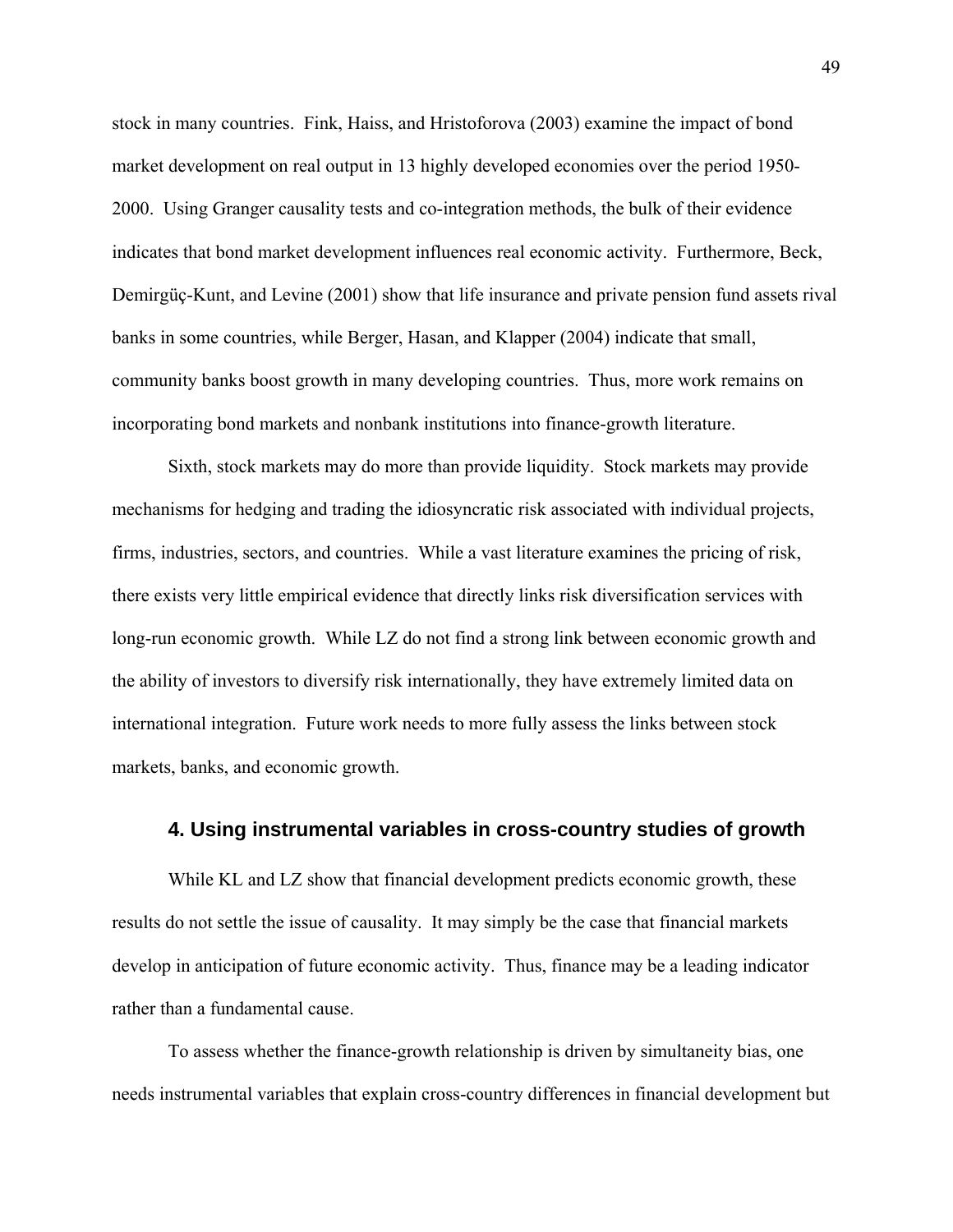are uncorrelated with economic growth beyond their link with financial development and other growth determinants. Levine (1998, 1999) and Levine, Loayza, and Beck (2000) use the La Porta et al (henceforth LLSV, 1998) measures of legal origin as instrumental variables. In particular, LLSV (1998) show that legal origin – whether a country's Commercial/Company law derives from British, French, German, or Scandinavian law – importantly shapes national approaches to laws concerning creditors and the efficiency with which those laws are enforced. Since finance is based on contracts, legal origins that produce laws that protect the rights of external investors and enforce those rights effectively will do a correspondingly better job at promoting financial development. 16 Indeed, LLSV (1998), Levine (1998, 1999, 2001), and Levine, Loayza, and Beck (2000) trace the effect of legal origin to laws and enforcement and then to financial development. Since most countries obtained their legal systems through occupation and colonization, the legal origin variables may be plausibly treated as exogenous.

 Following Levine, Loayza, and Beck's (henceforth LLB, 2000) analysis of 71 countries, consider the generalized method of moments (GMM) regression:

$$
G(j) = \alpha + \beta F(i) + \gamma X + \varepsilon.
$$

1

G(j) is real per capita GDP growth over the 1960-95 period. The legal origin indicators, Z, are used as instrumental variables for the measures of financial development, F(i). X is treated as an included exogenous variable. LLB use *linear* moment conditions, which amounts to the requirement that the instrumental variables (Z) be uncorrelated with the error term  $(\varepsilon)$ . The economic meaning of these conditions is that *legal origin* may affect per capita GDP growth

<sup>&</sup>lt;sup>16</sup> In terms of identifying why legal tradition influences the operation of the financial system, see Beck, Demirguc-Kunt, and Levine (2003b, 2004a).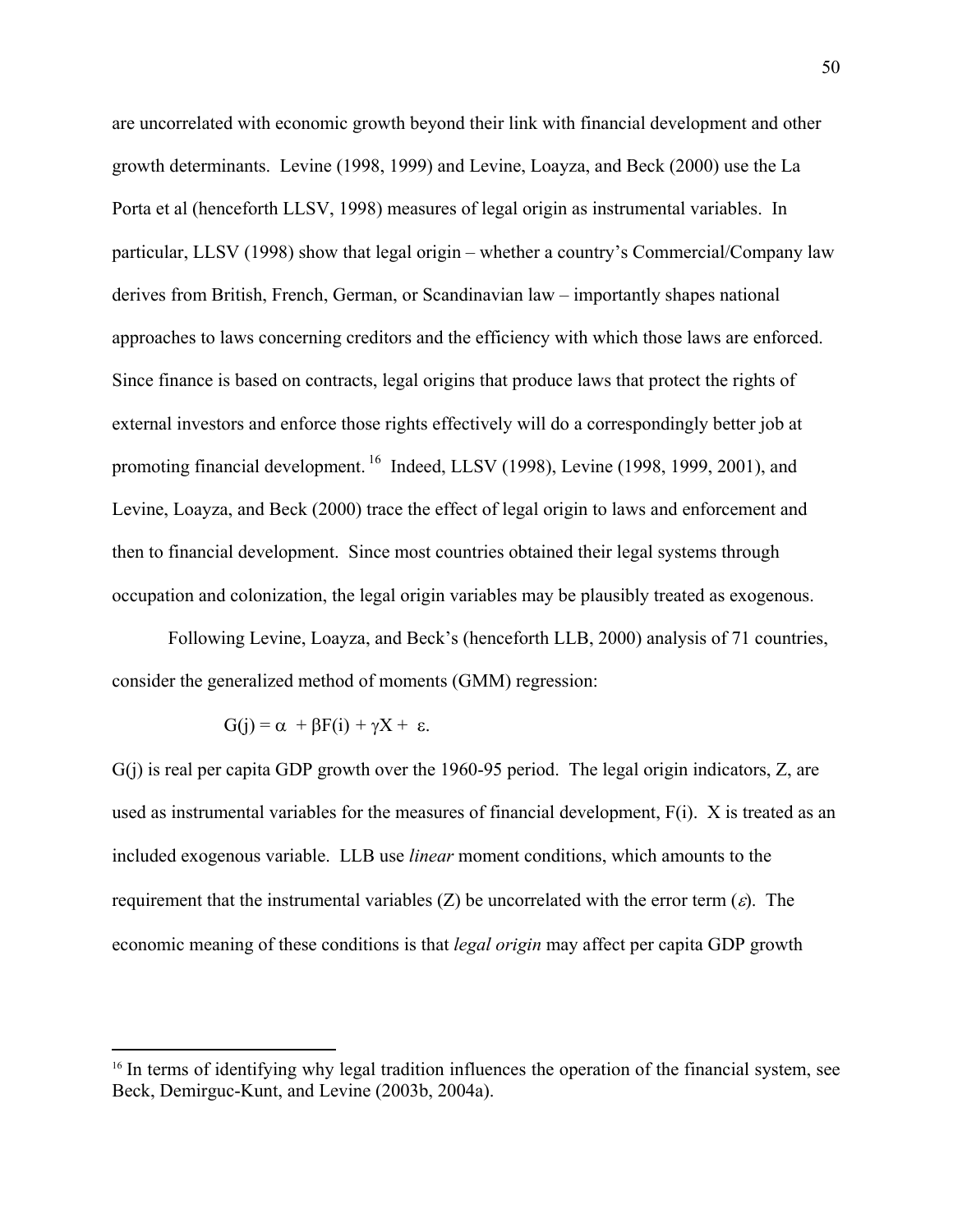only through the financial development indicators and the variables in the conditioning information set, X.

 LLB extend the King and Levine (1993a,b) measures of financial intermediary development through to 1995, improve the deflating of the financial development indicators, and add a new measure of overall financial development.<sup>17</sup> The new measure of financial development, Private Credit, equals the value of credits by financial intermediaries to the private sector divided by GDP. The measure isolates credit issued to the private sector and therefore excludes credit issued to governments, government agencies, and public enterprises. Also, it excludes credits issued by central banks. Unlike the LZ Bank Credit measures, Private Credit included credits issued by non-deposit money bank. Not surprisingly, there is enormous crosscountry variation in Private Credit. Private Credit is less than 10 percent of GDP in Zaire, Sierra Leone, Ghana, Haiti, and Syria, while it is greater than 85 percent of GDP in Switzerland, Japan, the United States, Sweden, and the Netherlands.

The LLB results indicate a very strong connection between the exogenous component of financial intermediary development and long-run economic growth. They use various measures of financial intermediary development and different conditioning information sets, i.e., different X's. They find that the exogenous component of financial development is closely tied to longrun rates of per capita GDP growth. Furthermore, the data do not reject the test of the overidentifying restrictions. The inability to reject the orthogonality conditions plus the finding that

1

 $17$  LLB (2000) improves upon past measures of financial intermediary development by more accurately deflating nominal measures of financial intermediary liabilities and assets. Specifically, while financial intermediary balance sheet items are measured at the end of the year, GDP is measured over the year. LLB deflate end-of-year financial balance sheet items by end of year consumer price indices (CPI) and deflate the GDP series by the annual CPI. Then, they compute the average of the real financial balance sheet item in year t and t-1 and divide this average by real GDP measured in year t.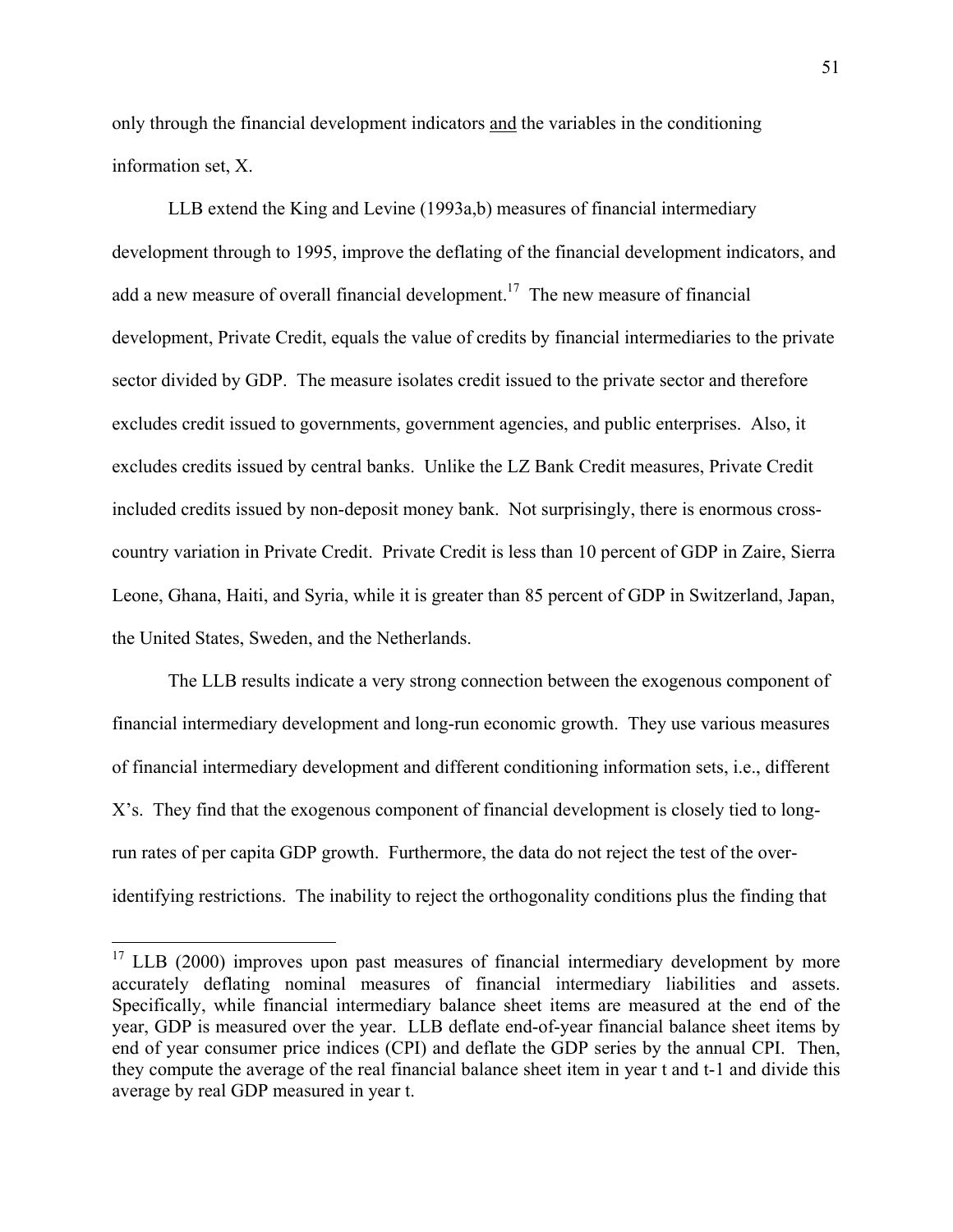the legal origin instruments  $(Z)$  are highly correlated with financial intermediary development indicators (i.e., the null hypothesis that the legal origin variables does not explain the financial intermediary indicators is rejected at the 0.01 significance level), suggest that the instruments are appropriate. These results indicate that the strong link between financial development and growth is not due to simultaneity bias. The estimated coefficient can be interpreted as the effect of the exogenous component of financial intermediary development on growth.

 LLB's (2000) instrumental variable results also indicate an economically large impact of financial development on growth. For example, India's value of Private Credit over the period 1960-95 was 19.5 percent of GDP, while the mean value for developing countries was 25 percent of GDP. The estimated coefficients in LLB suggest that an exogenous improvement in Private Credit in India that had pushed it to the sample mean for developing countries would have accelerated real per capita GDP growth by an additional 0.6 of a percentage point per year.<sup>18</sup> Similarly, if Argentina had moved from its value of Private Credit (16) to the developing country sample mean, it would have grown more than one percentage point faster per year. This is large considering that growth only averaged about 1.8 percent per year over this period. As emphasized throughout, however, these types of conceptual experiments must be treated as illustrative because they do not account for how to increase financial intermediary development.

 While LLB interpret their results as implying that financial development boosts steadystate growth, Aghion, Howitt, and Mayer-Foulkes (2005) challenge that conclusion. They first develop a model of technological change that predicts that countries with levels of financial development above a critical, threshold level will converge in growth rates. Among these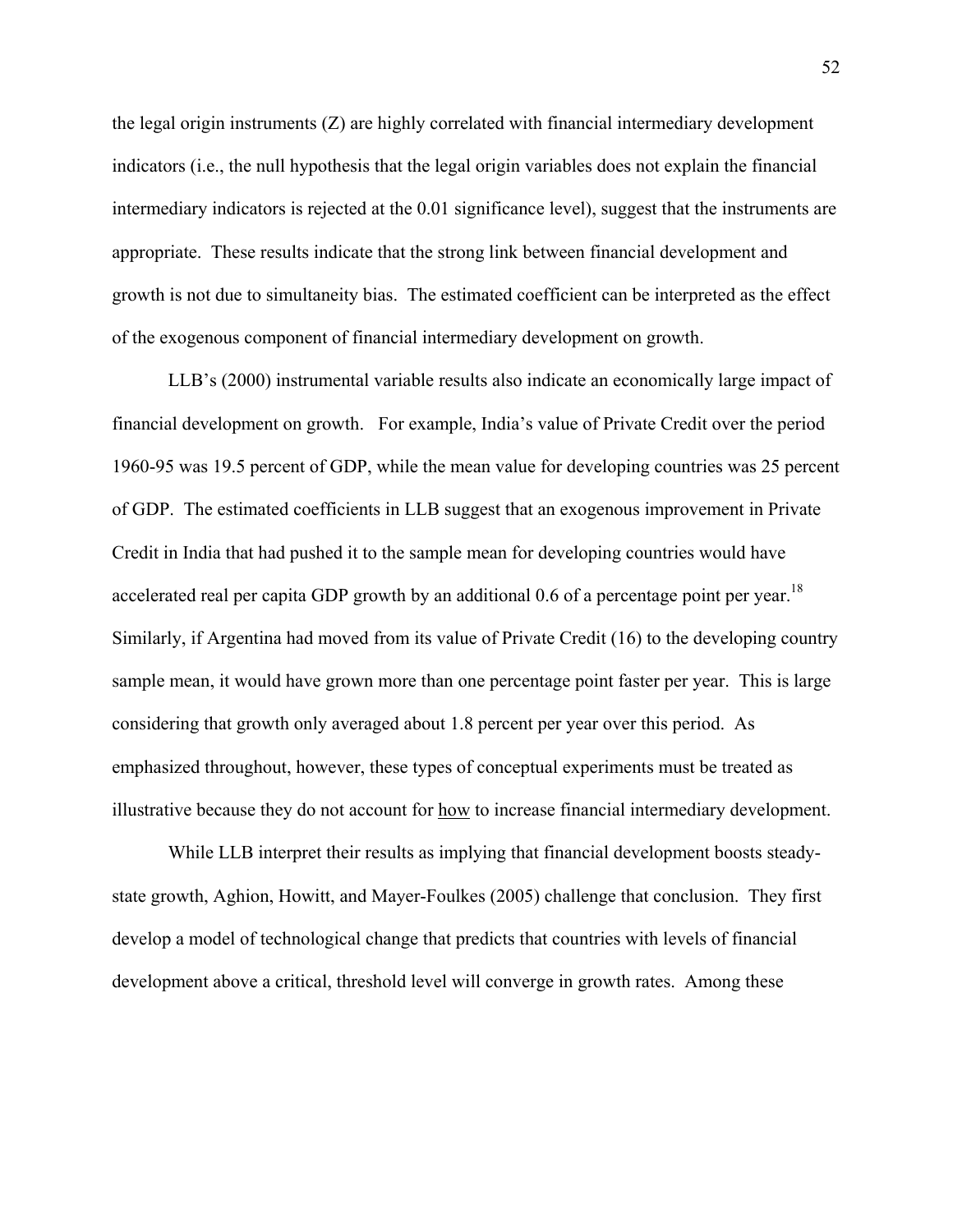countries, financial development positively influences the rate of convergence, so the financial development exerts positive but diminishing influence on steady-state levels of real per capita output. They find empirical support for the model's predictions. Financial development explains (i) whether there is convergence or not, and (ii) the rate of convergence (when there is convergence), but Aghion, Howitt, and Mayer-Foulkes (2005) find that financial development does not exert a direct effect on steady-state growth.

# *III.B. Panel, Time-Series, and Case-Studies of Finance and Growth*

 Studies of finance and growth have also employed panel data techniques, pure time-series methodologies, and case-studies to ameliorate a number of statistical problems with pure crosscountry investigations. This section discusses the panel approach in some depth and finishes with shorter discussions of pure time-series and case-study approaches.

### **1. The dynamic panel methodology**

LLB (2000) and Beck, Levine, and Loayza (2000, henceforth BLL) use a panel GMM estimator that improves upon pure cross-country work in three respects.

The regression equation in levels can be specified in the following form:

$$
\mathcal{Y}_{i,t} = \alpha^{\dagger} X_{i,t-1}^1 + \beta^{\dagger} X_{i,t}^2 + \mu_i + \lambda_t + \varepsilon_{i,t}
$$
\n<sup>(1)</sup>

where y represents the dependent variable,  $X<sup>I</sup>$  represents a set of lagged explanatory variables and  $X^2$  a set of contemporaneous explanatory variables,  $\mu$  is an unobserved country-specific

 $18$  To get this, note that LLB take logarithms of the financial intermediary indicators to reduce the effect of outliers, so that the change in financial development is  $ln(25) - ln(19.5) = 0.25$ . Then, use their smallest parameter estimate on Private Credit from their Table 3, which equals 2.5. Thus, the acceleration in growth is given by  $2.5*(0.25) = 0.63$ .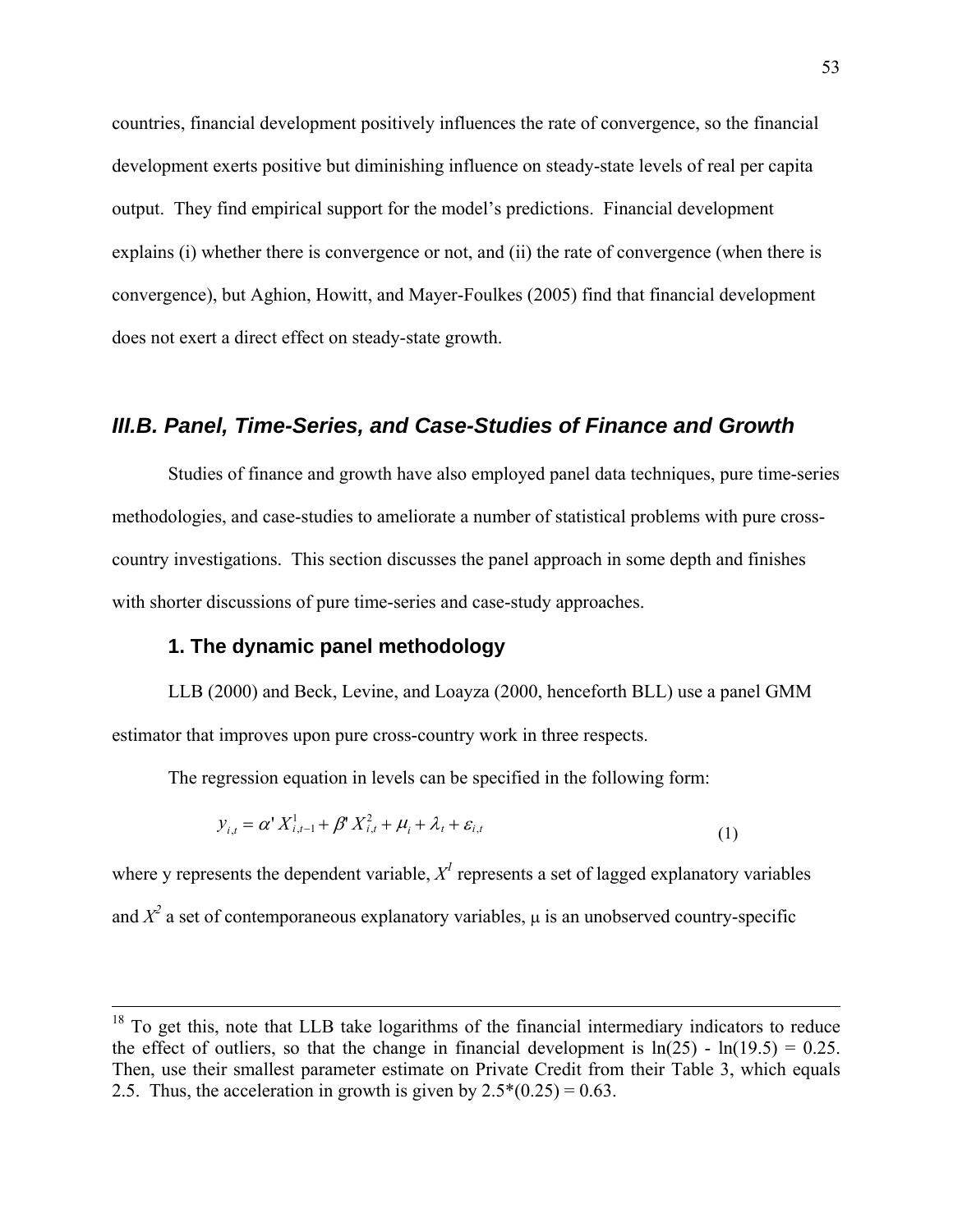effect , λ is a time-specific effect, ε is the time-varying error term, and *i* and *t* represent country and (5-year) time period, respectively.

 The first benefit from moving to a panel is the ability to exploit the time-series and crosssectional variation in the data. LLB construct a panel that consists of data for 77 countries over the period 1960-95. The data are averaged over seven non-overlapping five-year periods. Moving to a panel incorporates the variability of the time-series dimension. Specifically, the within-country standard deviation of Private Credit is 15%, which in the panel estimation is added to the between-country standard deviation of 28%. Similarly, for real per capita GDP growth, the within-country standard deviation is 2.4% and the between-country standard deviation is  $1.7\%$ <sup>19</sup>. This also raises a potential disadvantage from moving to panel data. With panel data, we employ data averaged over five-year periods, yet the models we are using to interpret the data are typically models of steady-state growth. To the extent that five years does not adequately proxy for long-run relationships, the panel methods may imprecisely assess the finance growth link.

The second benefit from moving to a panel is that it avoids biases associated with crosscountry regressions: With cross-country regressions, the unobserved country-specific effect is part of the error term so that correlation between  $\mu$  and the explanatory variables results in biased coefficient estimates. Furthermore, if the lagged dependent variable is included in  $X<sup>1</sup>$  (which is the norm in cross-country regressions), then the country-specific effect is certainly correlated with  $X<sup>I</sup>$ . First differencing the regression equation eliminates the country-specific effect.

$$
y_{i,t} - y_{i,t-1} = \alpha'(X_{i,t-1}^1 - X_{i,t-2}^1) + \beta'(X_{i,t}^2 - X_{i,t-1}^2) + (\varepsilon_{i,t} - \varepsilon_{i,t-1})
$$
(2)

 $\overline{a}$ 

<sup>&</sup>lt;sup>19</sup> The within-country standard deviation is calculated using the deviations from country averages, whereas the between-country standard deviation is calculated from the country averages.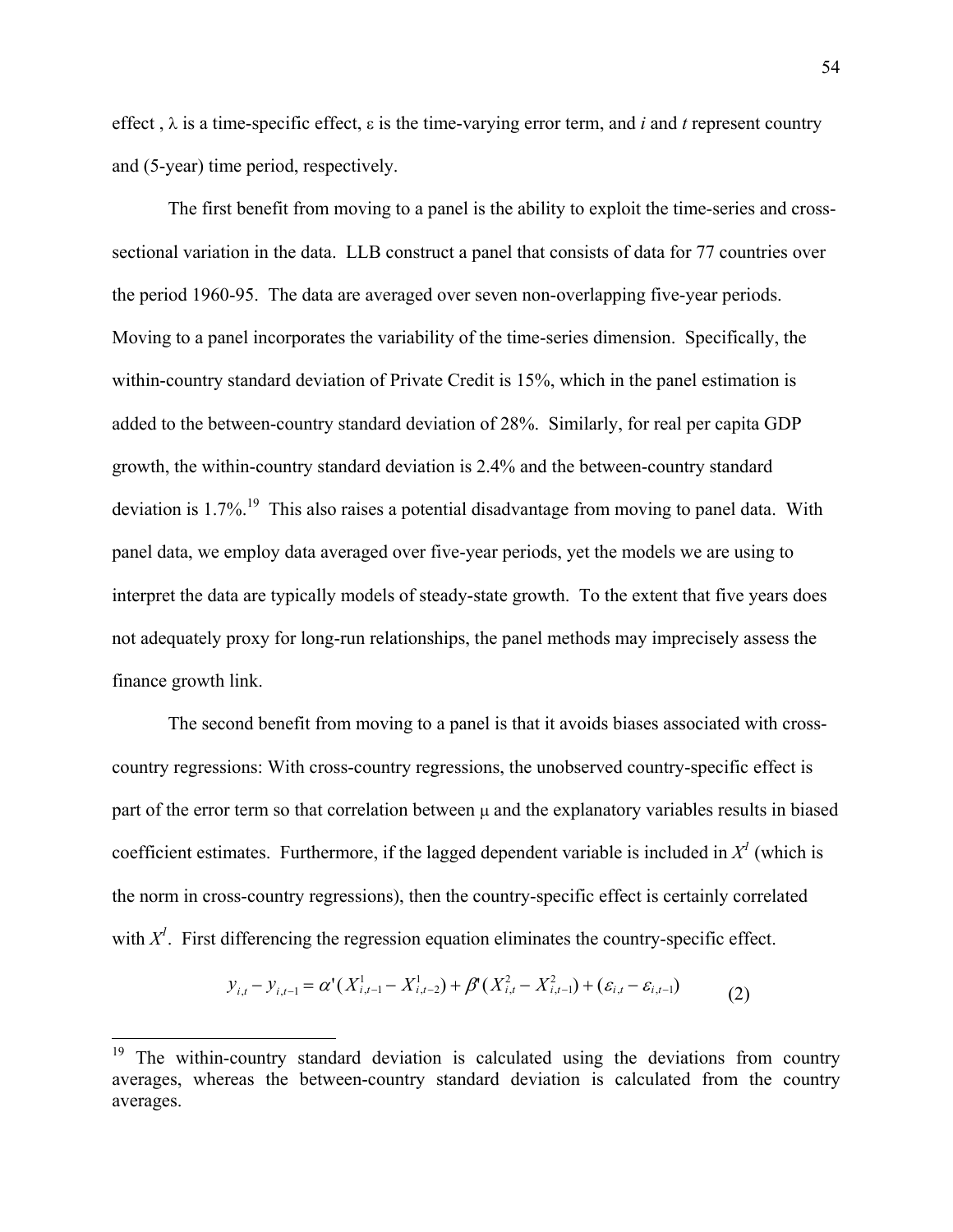This, however, introduces correlation between the new error term  $\varepsilon_{i,t}$  -  $\varepsilon_{i,t-1}$  and the lagged dependent variable  $y_{i,t-1} - y_{i,t-2}$  when it is included in  $X^l_{i,t-1} - X^l_{i,t-2}$ . One can use lagged values of the explanatory variables in levels as instruments. Assuming (i) no serial correlation and (ii) the explanatory variables  $X(X = \{X^T X^2\})$  are weakly exogenous, the following moment conditions hold.

$$
E[X_{i,t-s} \cdot (\varepsilon_{i,t} - \varepsilon_{i,t-1})] = 0 \quad \text{for } s \ge 2; t = 3,...,T
$$
 (3)

This *difference estimator* consists of the regression in differences plus equation (3).

The third benefit from moving to a panel is that it permits the use of instrumental variables for all regressors and thereby provides more precise estimates of the finance-growth relationship. As discussed, researchers use legal origin instruments to extract the exogenous component of financial development. These pure cross-sectional estimators, however, do not control for the endogeneity of all the other explanatory variables. This can lead to inappropriate inferences on the coefficient on financial development.

Building on this difference panel estimator, Arellano and Bover (1995) propose a *system estimator* that jointly estimates the regression in levels (equation 1) and the equation in differences (equation 2) in order to (i) re-incorporate the cross-country variation from the levels regression and (ii) reduce the likelihood that weak instruments bias the estimated coefficients and standard errors.

#### **2. Dynamic panel results on financial intermediation and growth**

 LLB use the system estimator to examine the relationship between financial intermediary development and growth, while BLL examine the relationship between financial development and the sources of growth, i.e., productivity growth, physical capital accumulation, and savings. They examine an assortment of indicators of financial intermediary development and also use a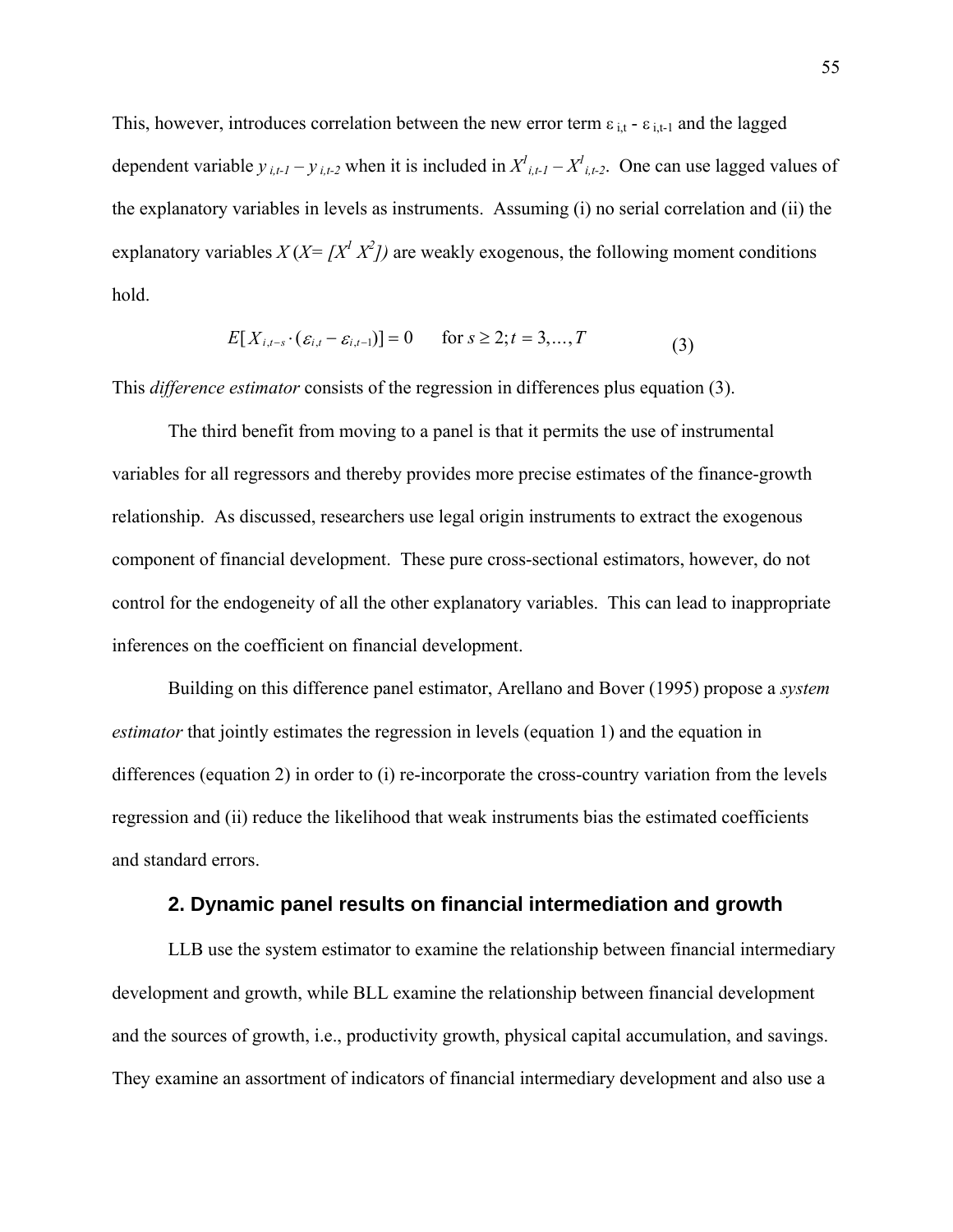variety of conditioning information sets to assess the robustness of the results (Levine and Renelt, 1992). Here, we summarize the results in Table 4 using the Private Credit measure of financial development described above and a simple set of control variables.

The results indicate a positive relationship between the exogenous component of financial development and economic growth, productivity growth, and capital accumulation. The regressions pass the standard specification tests. Table 4 presents both (1) instrumental variable results using a pure a cross-sectional analysis where the legal origin variables are the instruments and (2) the dynamic panel results just described. Remarkably the coefficient estimates are very similar using the two procedures and economically significant. Thus, the large, positive relationship between economic growth and Private Credit does not appear to be driven by simultaneity bias, omitted country-specific effects, or the routine use of lagged dependent variables in cross-country growth regressions. While BLL go on to argue that the finance-capital accumulation link is not robust to alternative specifications, they demonstrate a robust link between financial development indicators and both economic growth and productivity growth.

The regression coefficients suggest an economically large impact of financial development on economic growth. For example, Mexico's value for Private Credit over the period 1960-95 was 22.9% of GDP. An exogenous increase in Private Credit that had brought it up to the sample median of 27.5% would have resulted in a 0.4 percentage point higher real per capita GDP growth per year. $^{20}$ 

While BLL and LLB examine linear models, recent research suggests that the impact of financial development on capital accumulation, productivity growth, and overall real per capita

56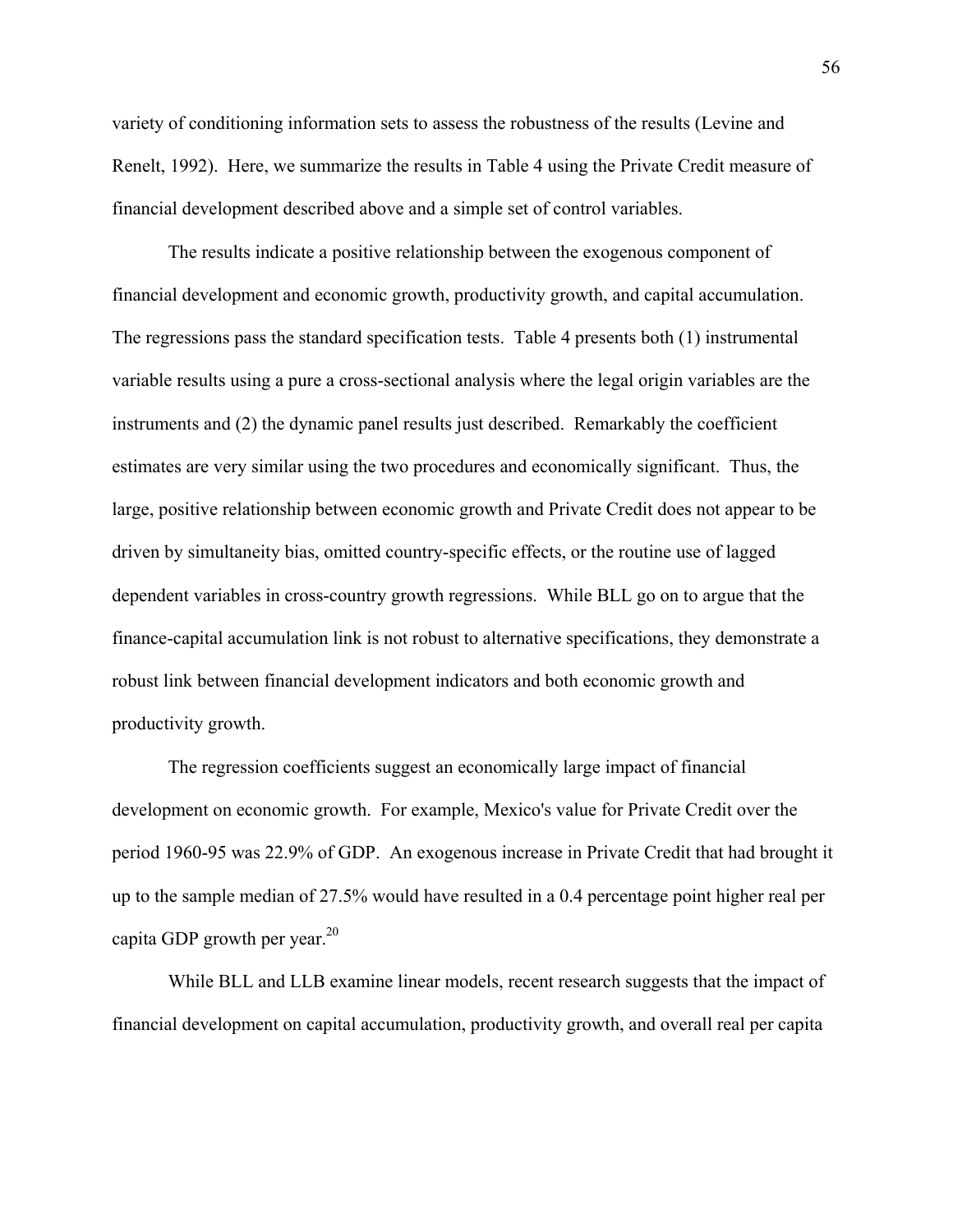GDP growth may depend importantly on other factors. Using the same econometric methods and data, Rioja and Valev (2004a) find that finance boosts growth in rich countries primarily by speeding-up productivity growth, while finance encourages growth in poorer countries primarily by accelerating capital accumulation. Furthermore, Rioja and Valev (2004b) find that the impact may be nonlinear. They find that countries with very low levels of financial development experience very little growth acceleration from a marginal increase in financial development, while the affect is larger for rich countries and particular large for middle-income countries. It would be nice to know, however, what produces these nonlinearities. Finally, Rousseau and Wachtel (2002) show that the positive impact of financial development on growth diminishes with higher rates of inflation.

Emphasizing that not all indicators of financial development measure the same forces, Benhabib and Spiegel (2001) examine the relationship between an assortment of financial intermediary development indicators and economic growth, investment, and total factor productivity growth. While they use a panel estimator, they do not use the system estimator described above that allows for the endogeneity of all the regressors and the routine use of lagged dependent variables. They find that the indicators of financial development are correlated with both total factor productivity growth and the accumulation of both physical and human capital. Their paper raises an important qualification, however. Different indicators of financial development are linked with different components of growth (total factor productivity, physical capital accumulation, and human capital accumulation). Their findings reiterate an important qualification running throughout this survey: it is difficult to measure financial development and link empirical constructs with theoretical concepts.

<sup>&</sup>lt;sup>20</sup> This results follows from Ln (27.5) – Ln (22.9) = 0.18 and 0.18\*2.4=0.43, where 2.4 is the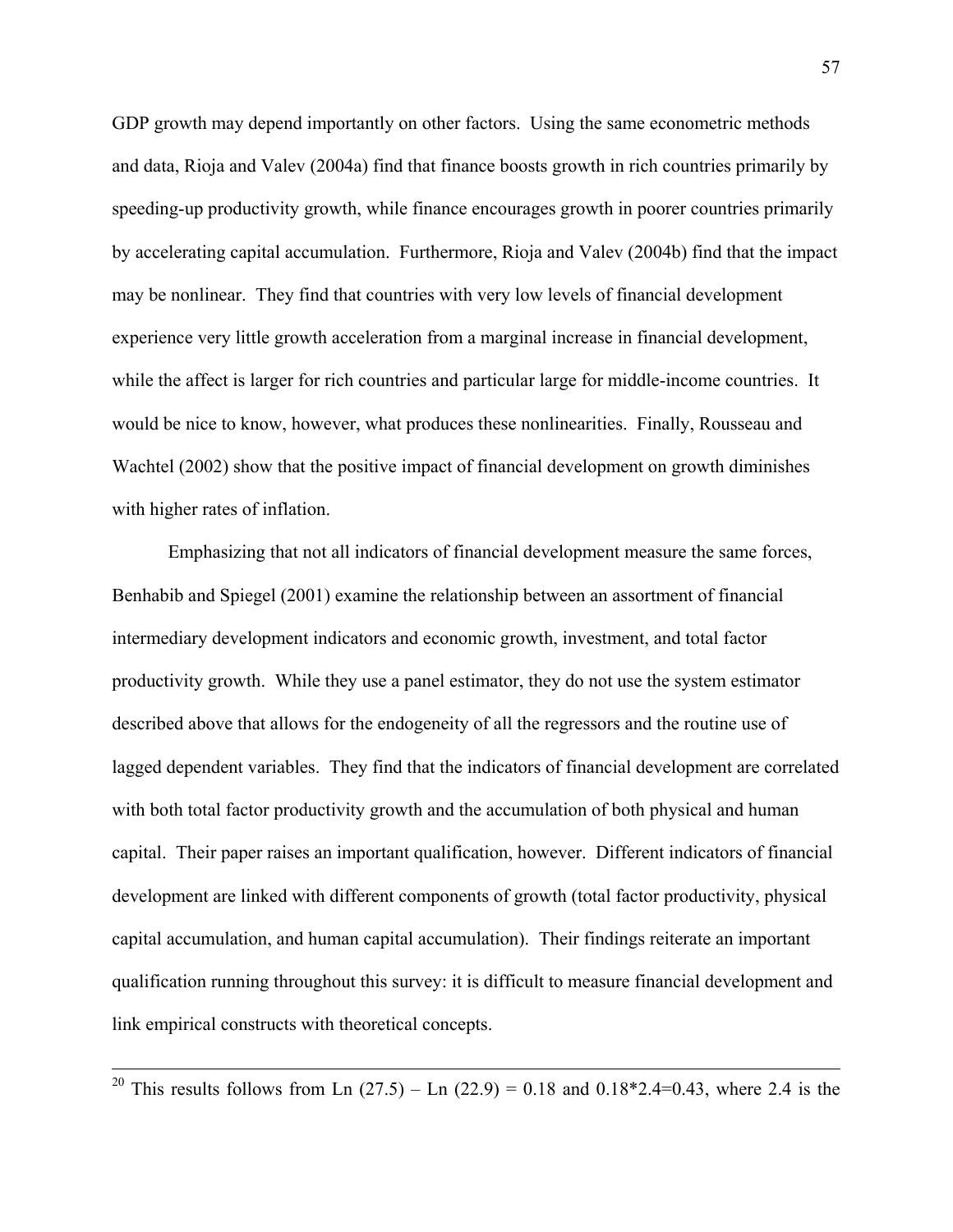Loayza and Ranciere (2002) extend this line of empirical inquiry by differentiating between the long-run and short-run relationships connecting finance and economic activity. They note that short-run surges in bank lending can actually signal the onset of financial crises and economic stagnation. They stress that it is therefore crucial to consider simultaneously the short-run and long-run effects of financial development. For instance, while finance is positively associated with economic growth in a broad cross-section of countries, this relationship does not hold in Latin America, which has been subject to severe and repeated banking crises. Using a panel, Loayza and Ranciere (2002) estimate an encompassing model of long-run and short-run effects. Using the LLB measure of financial intermediary development (Private Credit), they find that a positive long-run relationship between financial development and growth co-exists with a generally negative short-run link. $21$ 

### **3. Dynamic panel results and stock market and bank development**

 Rousseau and Wachtel (2000) examine the relationship between stock markets, banks, and growth, using annual data and the difference estimator. Beck and Levine (2004) use data averaged over five-year periods to focus on longer-run growth factors, use the system estimator

parameter estimate from the panel regression.

 $\overline{a}$ 

<sup>&</sup>lt;sup>21</sup> For more on distinguishing the short-run and long-run effects of financial development, see Fisman and Love (2004).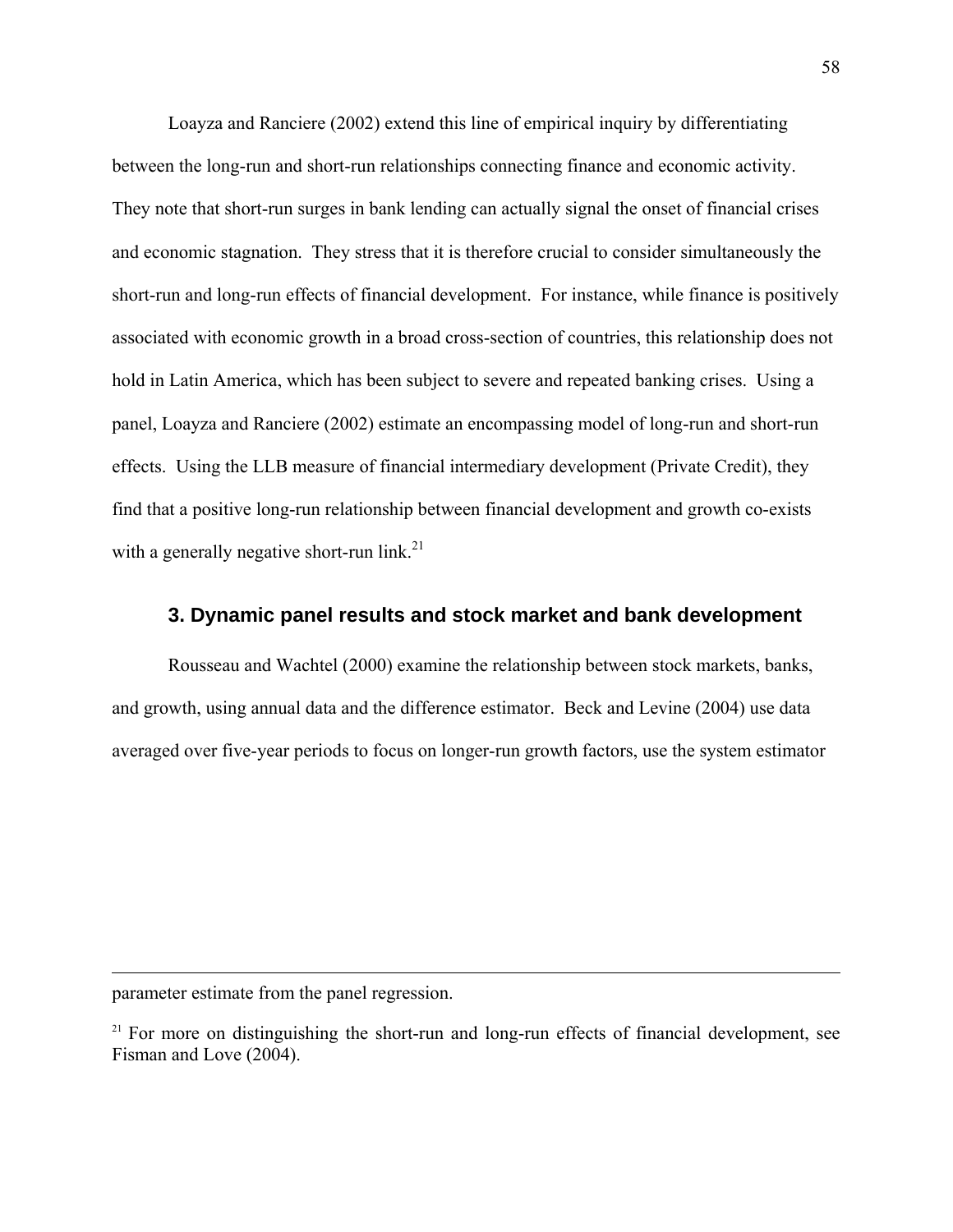to mitigate potential biases associated with the difference estimator, and extend the sample through 1998 (from 1995).<sup>22</sup>

Table 5 indicates that the exogenous component of both stock market development and bank development help predict economic growth. As shown, the coefficient estimates from the two methods are very similar. The panel procedure passes the standard specification tests, which increases confidence in the assumptions underlying the econometric methodology. While not shown, stock market capitalization is not closely associated with growth. Thus, it is not listing per se that is important for growth; rather, it is the ability of agents to exchange ownership claims on an economy's productive technologies that is relevant for economic growth.

The Table 5 estimates are economically meaningful and consistent with magnitudes obtained using different methods. If Mexico's Turnover Ratio had been at the average of the OECD countries (68%) instead of the actual 36% during the period 1996-98, it would have grown 0.6 percentage points faster per year. Similarly, if its Bank Credit had been at the average of all OECD countries (71%) instead of the actual 16%, it would have grown 2.6 percentage points faster per year. These results suggest that the exogenous components of both bank and stock market development have an economically large impact on economic growth.

#### **4. Time series studies**

 $\overline{a}$ 

A substantial time-series literature examines the finance-growth relationship using a variety of time-series techniques. These studies frequently use Granger-type causality tests and vector autoregressive (VAR) procedures to examine the nature of the finance-growth relationship

 $22$  There are additional econometric problems created when studying stock markets, banks, and economic growth. There are many fewer countries and years when incorporating stock markets, which can lead to over-fitting of the data and potential mis-leading inferences. Beck and Levine (2004) describe and use variants of the dynamic panel estimator to reduce the likelihood that over-fitting biases the results.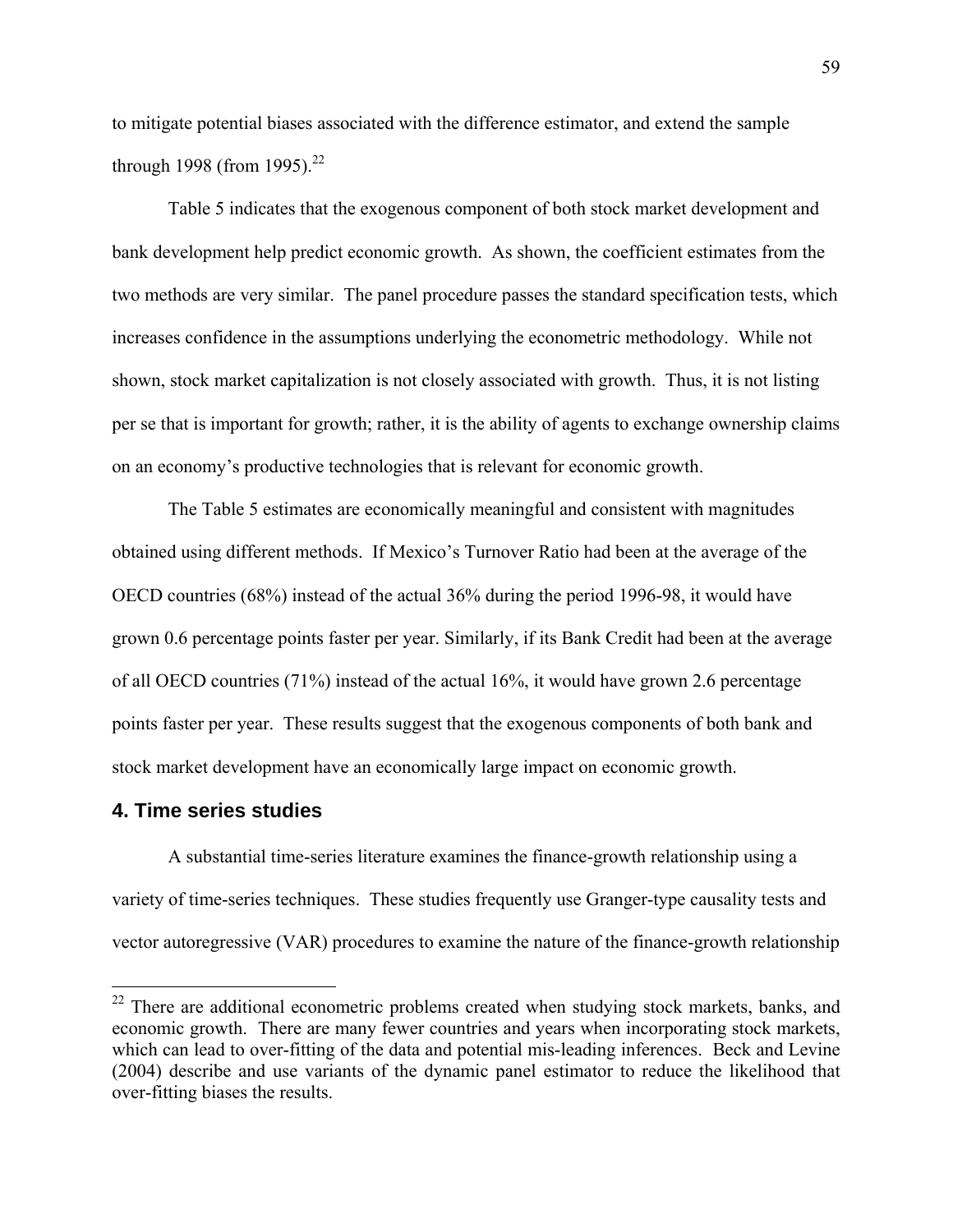(e.g., Arestis and Demetriades, 1997). Research has progressed by using better measures of financial development, employing more powerful econometric techniques, and by examining individual countries in much greater depth.

Some initial time-series studies emphasize the importance of measuring financial development accurately, suggesting that studies that use more precise measures of financial development tend to find a growth-enhancing impact of financial development. Jung (1986) and Demetriades and Hussein (1996) use measures of financial development such as the ratio of money to GDP. They find the direction of causality frequently runs both ways, especially for developing economies. However, Neusser and Kugler (1998) use measures of the value-added provided by the financial system instead of simple measures of the size of the financial system. They find that finance boosts growth. Furthermore, Rousseau and Wachtel (1998) conduct timeseries tests of financial development and growth for five countries over the past century using measures of financial development that include the assets of both banks and non-banks. They document that the dominant direction of causality runs from financial development to economic growth. Finally, Arestis, Demetriades and Luintel (2000) substantially augment time-series of finance and growth by using measures of both stock market and bank development. They find additional support for the view that finance stimulates growth but raise some cautions on the size of the relationship. They use quarterly data and apply time series methods to five developed economies and show that while both banking sector and stock market development explain subsequent growth, the effect of banking sector development is substantially larger than that of stock market development. The sample size, however, is very limited and it is not clear whether the use of quarterly data and a vector error correction model fully abstract from high frequency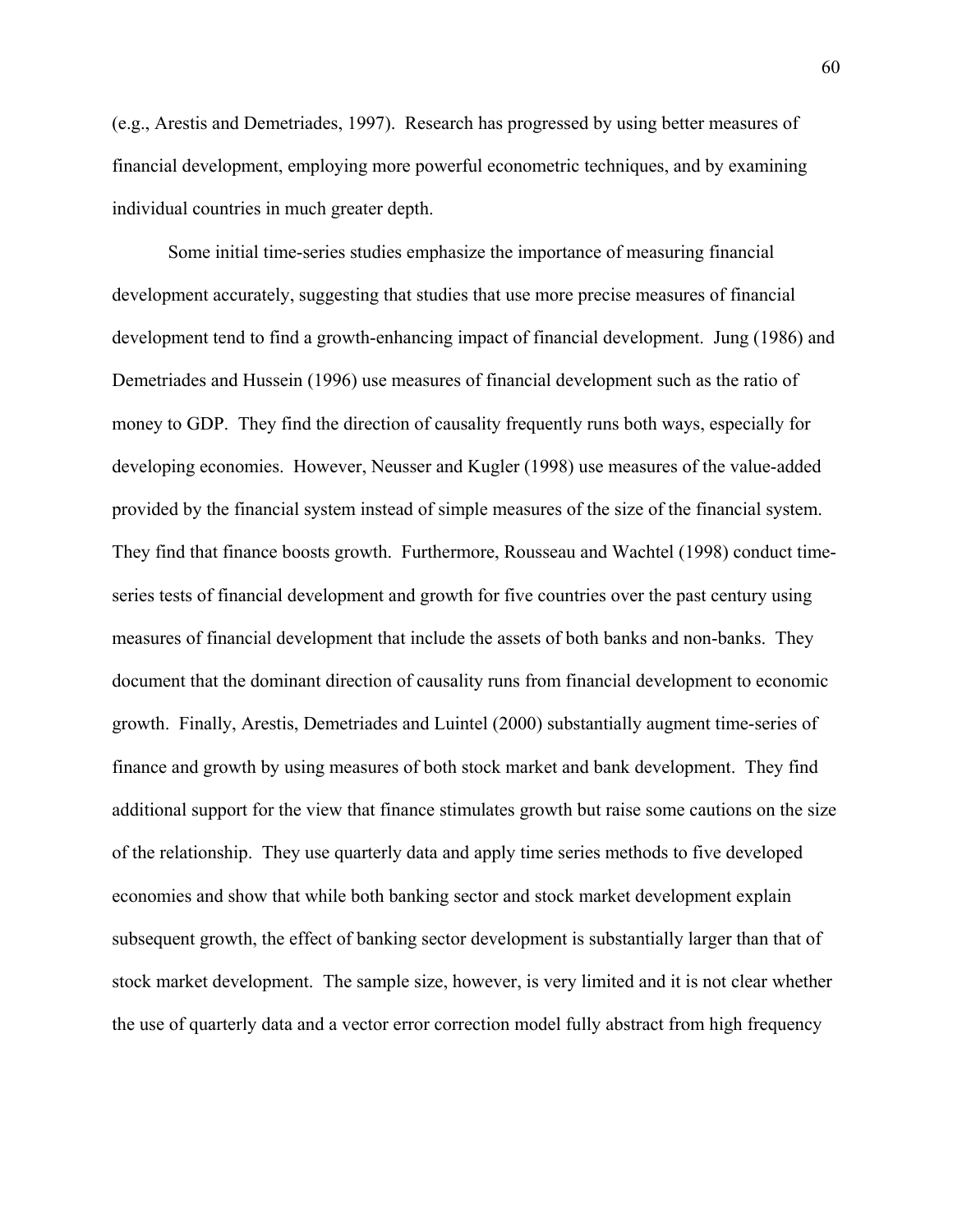factors influencing the stock market, bank, and growth nexus to focus on long-run economic growth.

Additional econometric sophistication has also been brought to bear on the finance and growth question. In a broad study of 41 countries over the 1960-1993, Xu (2000) uses a VAR approach that permits the identification of the long-term cumulative effects of finance on growth by allowing for dynamic interactions among the explanatory variables.<sup>23</sup> Xu (2000) rejects the hypothesis that finance simply follows growth. Rather, the analyses indicate that financial development is important for long-run growth. More recently, Christopoulos and Tsionas (2004) note that many time-series studies yield unreliable results due to the short time spans of typical data sets. Thus, they use panel unit root tests and panel cointegration analyses to examine the relationship between financial development and economic growth in ten developing countries to yield causality inferences within a panel context that increases sample size. In contrast to Demetriades and Hussein (1996), Christopoulos and Tsionas (2004) find strong evidence in favor of the hypothesis that long-run causality runs from financial development to growth and that there is no evidence of bi-directional causality. Furthermore, they find a unique cointegrating vector between growth and financial development, and emphasize the long-run nature of the relationship between finance and growth.

There has also been a movement away from applying time-series methods to a variety of countries and toward examining individual countries, which allows research to design countryspecific measures of financial development and expand the time-series dimension of the analyses in some cases. Rousseau and Sylla (1999) expand Rousseau's (1998) examination of the historical role of finance in U.S. economic growth to include stock markets. They use a set of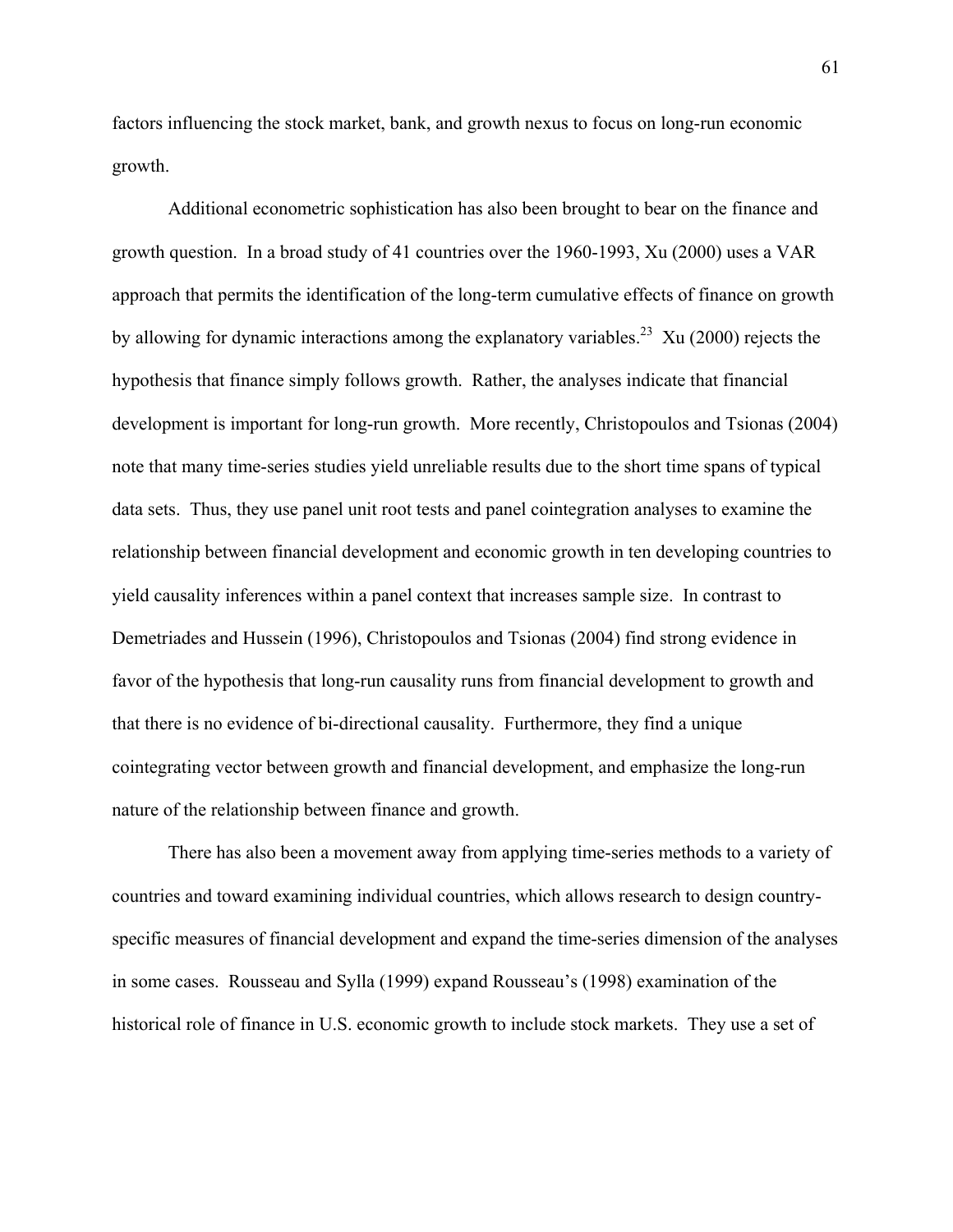multivariate time-series models that relate measures of banking and equity market activity to investment, imports, and business incorporations over the 1790-1850 period. Rousseau and Sylla (1999) find strong support for the theory of "finance led growth" in United States. Moving beyond the U.S., Rousseau and Sylla (2001) study seventeen countries over the period 1850- 1997. They also find evidence consistent with the view the financial development stimulated economic growth in these economies. In a study of the Meiji period in Japan (1868-1884), Rousseau (1999) uses a variety of VAR procedures and concludes that the financial sector was instrumental in promoting Japan's explosive growth prior to the First World War. In a different study, Rousseau (1998) examines the impact of financial innovation in the U.S. on financial depth over the period 1872-1929. Innovation is proxied by reductions in the loan-deposit spread. The impact on the size of the financial intermediary sector is assessed using unobservable components methods. The paper finds that permanent reductions of 1% in the spread of New York banks are associated with increases in financial depth that range from 1.7% to nearly 4%. While not a direct link to growth, these findings develop a direct link running from financial innovation to increases in financial depth, which is commonly associated with economic growth in other studies.

Bekaert, Harvey, Lundblad (2001, 2004) examine the effects of opening equity markets to foreign participation.24 One statistical innovation in their work is the use of over-lapping data. Many time-series studies use annual observations and even quarterly data to maximize the information included their analyses. Bekaert, Harvey, and Lundblad (2004), however, use data

 $23$  In a narrower study, Luintel and Khan (1999) find some evidence of bi-directional causality between finance and growth in VAR analysis of developing countries.

 $24$  For further analyses on the growth effects of international financial liberalization, see Henry (2000, 2003), Levine and Zervos (1998b), Edison, et al (2002), and Klein and Olivei (2002) and the references therein.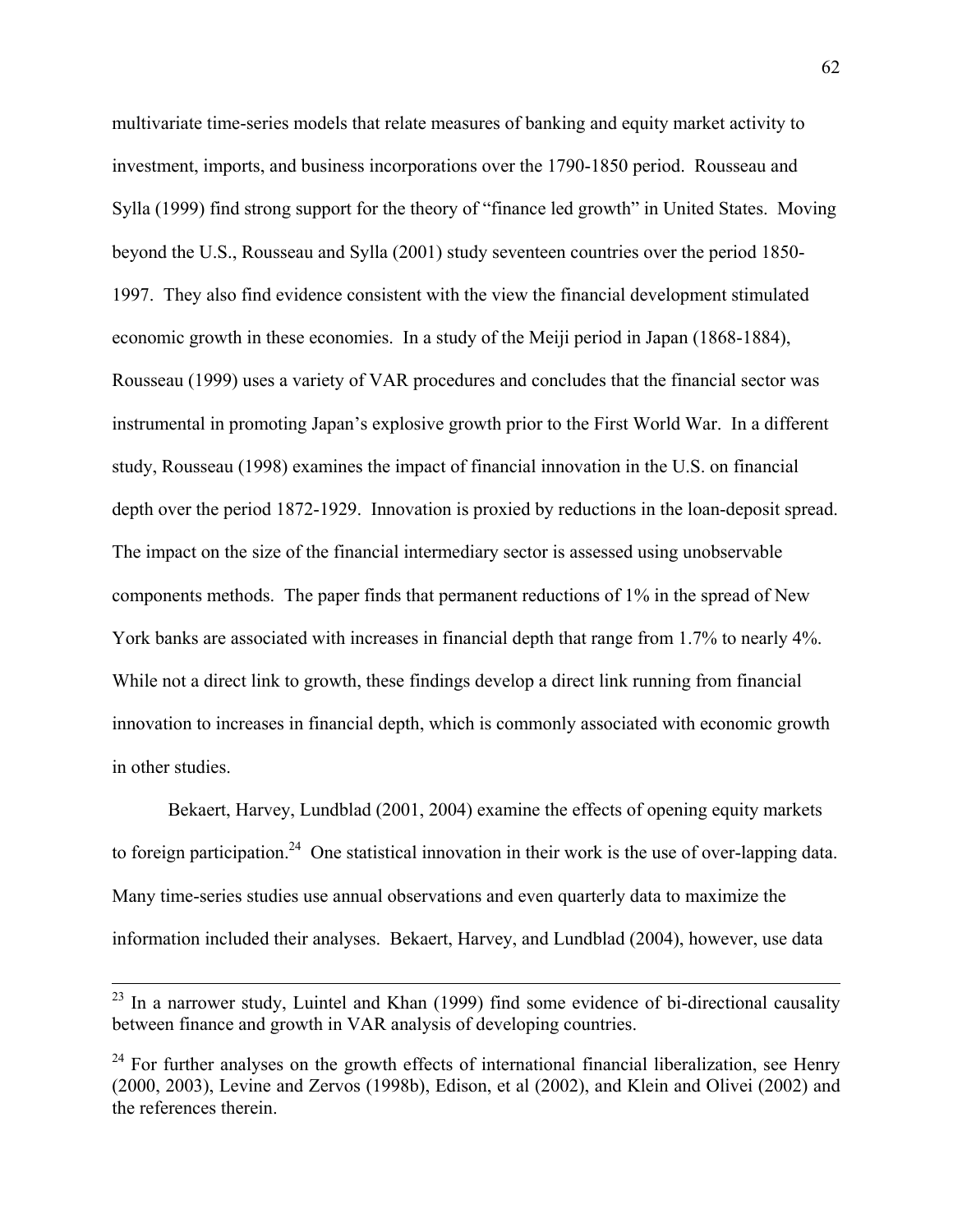averaged over five-year periods to focus on growth rather than higher frequency relationships, but they use over-lapping data to avoid the loss of information inherent in using non-overlapping data. Specifically, one observation includes data averaged from 1990-1995 and the next period includes data averaged from 1991-1996. They adjust the standard errors accordingly and conduct an array of sensitivity checks, though the procedure does not formally deal with simultaneity bias. Consistent with Levine and Zervos (1998a), Bekaert, Harvey, and Lundblad (2001, 2004) show that financial liberalization boosts economic growth by improving the allocation of resources and the investment rate

#### **5. Novel case-studies**

 Jayaratne and Strahan (1996) undertake a fascinating examination of the impact of finance on economic growth by examining individual states of the United States. Since the early 1970s, 35 states relaxed impediments on intrastate branching. They estimate the change in economic growth rates after branch reform relative to a control group of states that did not reform. They use a pooled time-series, cross-sectional dataset to assess the impact of liberalizing branching restrictions on state growth.

Jayaratne and Strahan (1996) show that branch reform boosted bank-lending quality and accelerated real per capita growth rates, while Dehejia and Lleras-Muney (2003) confirm and extend these findings by also examining the impact of deposit insurance. By comparing states within the United States, the paper eliminates problems associated with country-specific factors. The paper also uses a natural identifying condition, the change in branching restrictions, to trace through the impact of financial development on economic growth. Importantly, the paper finds little evidence that branch reform boosted lending. Rather, branch reform accelerated economic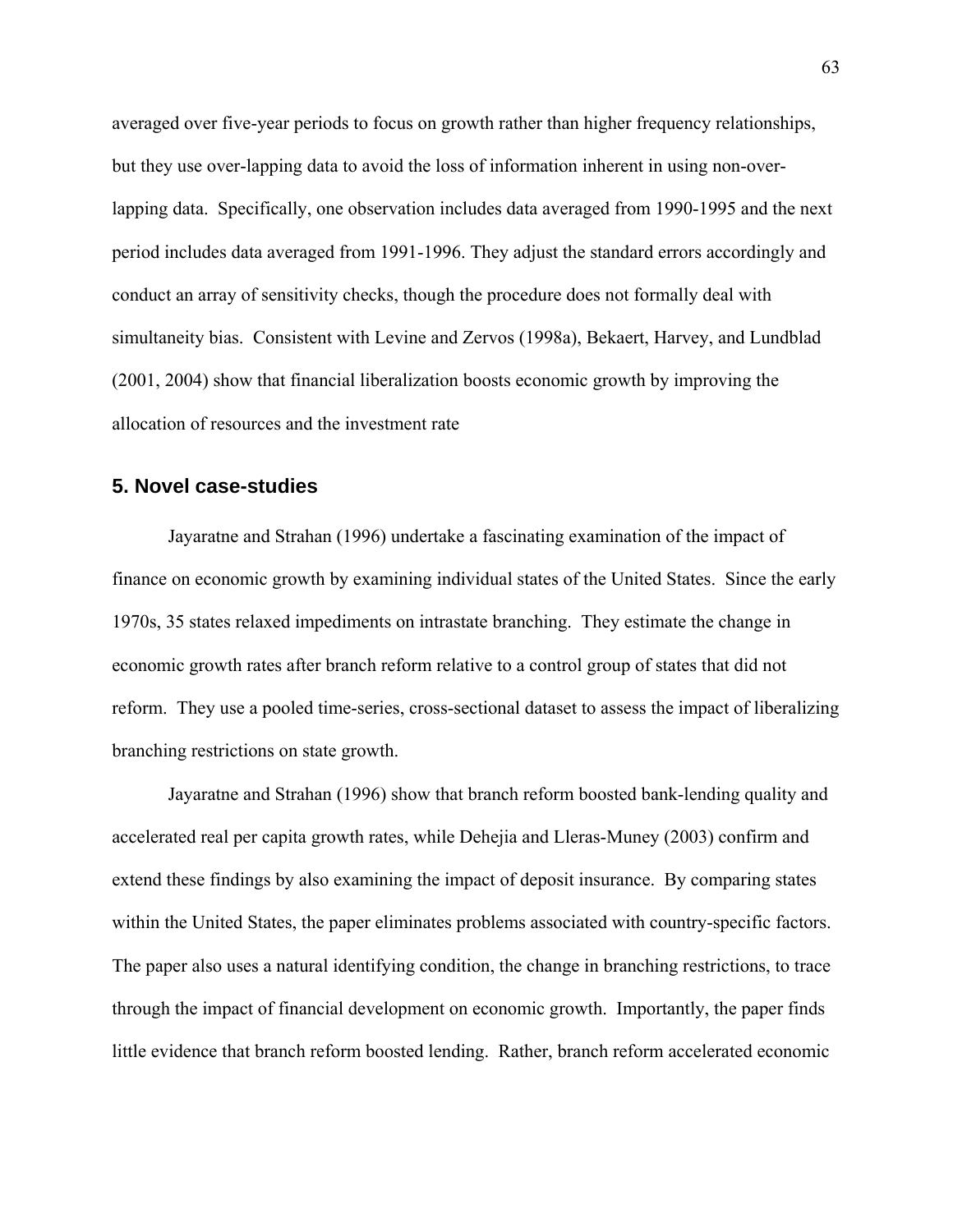growth by improving the quality of bank loans and the efficiency of capital allocation.<sup>25</sup> Some issues remain, however. While Jayaratne and Strahan (1996) control for state investment and tax receipts, it is difficult to control fully for other factors influencing growth in the individual states. Similarly, while the authors show that (i) there is no correlation between the business cycle and the timing of regulation and (ii) deregulation does not forecast a boom in lending, it is difficult to rule out the possibility that states liberalize banking due to expected growth-enhancing structural changes in the economy that do require more lending but better lending. Dehejia and Lleras-Muney (2003) also examine the growth experiences of states across the U.S. They too find that financial development boosts growth, but they also show that deposit insurance frequently induced indiscriminate credit expansions with adverse effects on growth. Again, the results suggest that it is the quality, not the quantity, of lending that matters. In sum, these innovative studies provide empirical support for the view that well-functioning banks improve the allocation of capital and hence economic growth.

In terms of the early years of the United States, Wright (2002) provides a lucid and detailed examination of how the U.S. financial system drove America's transformation after 1780 from an agricultural economy to a thriving industrial power. The book's core thesis is that "… the U.S. financial system created the conditions necessary for the sustained domestic economic growth … that scholars know occurred in the nineteenth century. Most impressively, Wright's (2002) research is filled with specific examples of the emergence of new financial arrangement to facilitate the acquisition of information about firms (p. 26-50), to monitor

 $\overline{a}$ 

 $25$  Note, Jayaratne and Strahan (1998) show that with bank deregulation, better-managed, lower costs banks expand at the expense of inefficient banks. On an international level, Demirguc-Kunt, Laeven, and Levine (2003) show that regulatory restrictions reduce banking sector efficiency and Beck, Demirguc-Kunt, and Levine (2003d) find that regulatory restrictions on bank competition tend to increase the fragility of banks.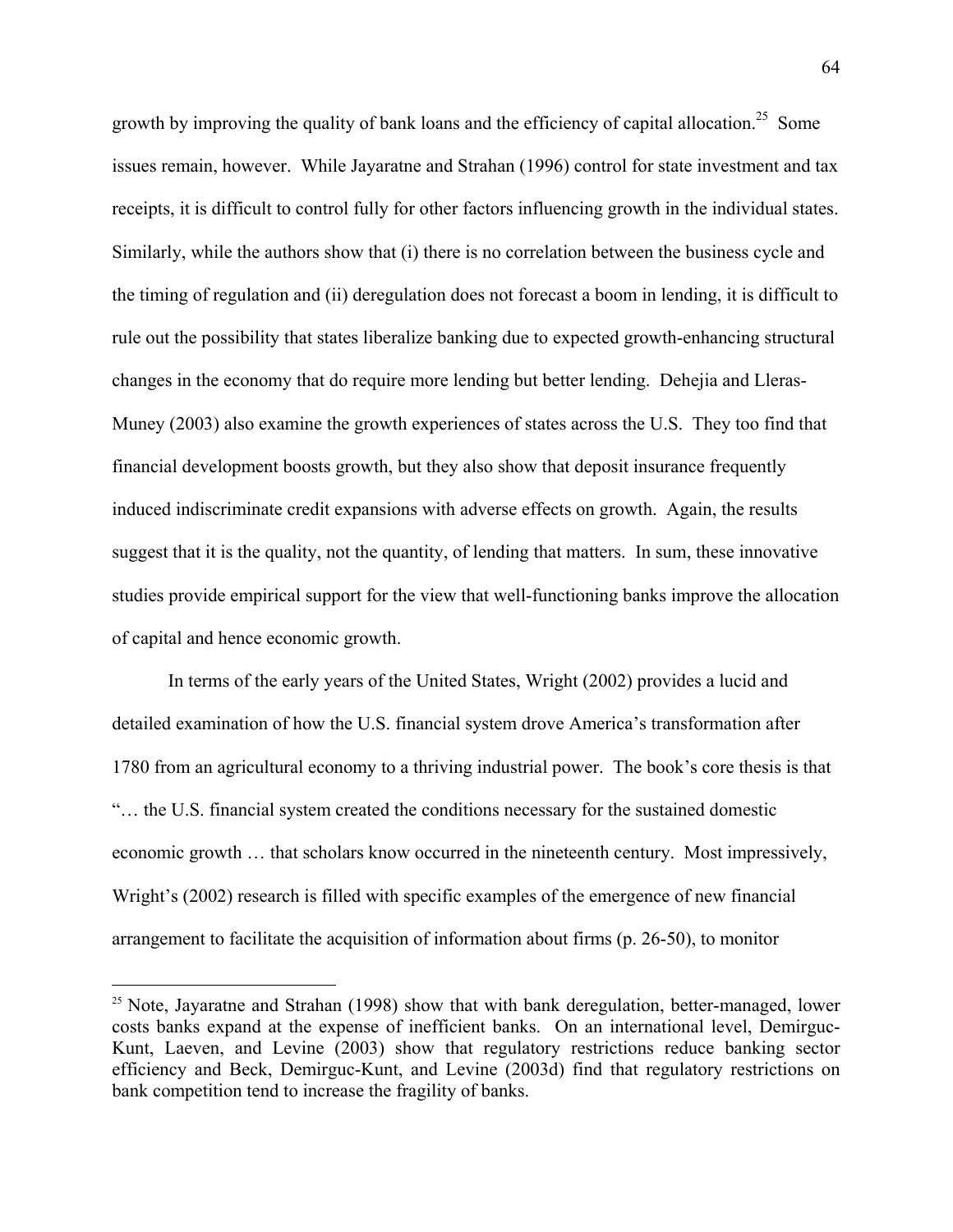managers and to align the interests of creditors and firm insiders (p.37-41), and to facilitate the trading, hedging, and pooling of risk (p. 51 75). For example, in response to principal-agent problems, U.S. corporations in the  $18<sup>th</sup>$  century increasingly forced managers to hold large quantities of stock in the corporation to align their personal financial interests with those of the firm (p. 39). As another example, after suffering through high default rates, U.S. bankers quickly learned to monitor borrowers more carefully by continuously reviewing the cash-flows of borrowers to identify unusual activity, forcing debtors to report their actions at regular board meetings and granting additional privileges only to debtors demonstrating good behavior, and forcing borrowers to allocate funds toward very specific investments along with other very restrictive covenants (p.34-35). While the book does not provide formal statistical evidence that financial development accelerated economic growth in the early decades after U.S. independence, Wright (2002) make a different, distinguishing contribution: He documents how specific financial contracts, markets, and institutions arose to ease information and transactions costs and hence influence the resource allocation decisions of a country.

Guiso, Sapienza, and Zingales (2002) examine the individual regions of Italy. Using an extraordinary dataset on households and financial services across Italy, they examine the effects of differences in local financial development on economic activity across the regions of Italy. Guiso, Sapienza, and Zingales (2002) find that local financial development (i) enhances the probability that an individual starts a business, (ii) increases industrial competition, and (iii) promotes the growth of firms. These results are weaker for large firms, which can more easily raise funds outside of the local area. This study ameliorates many of the weaknesses associated with examining growth across countries.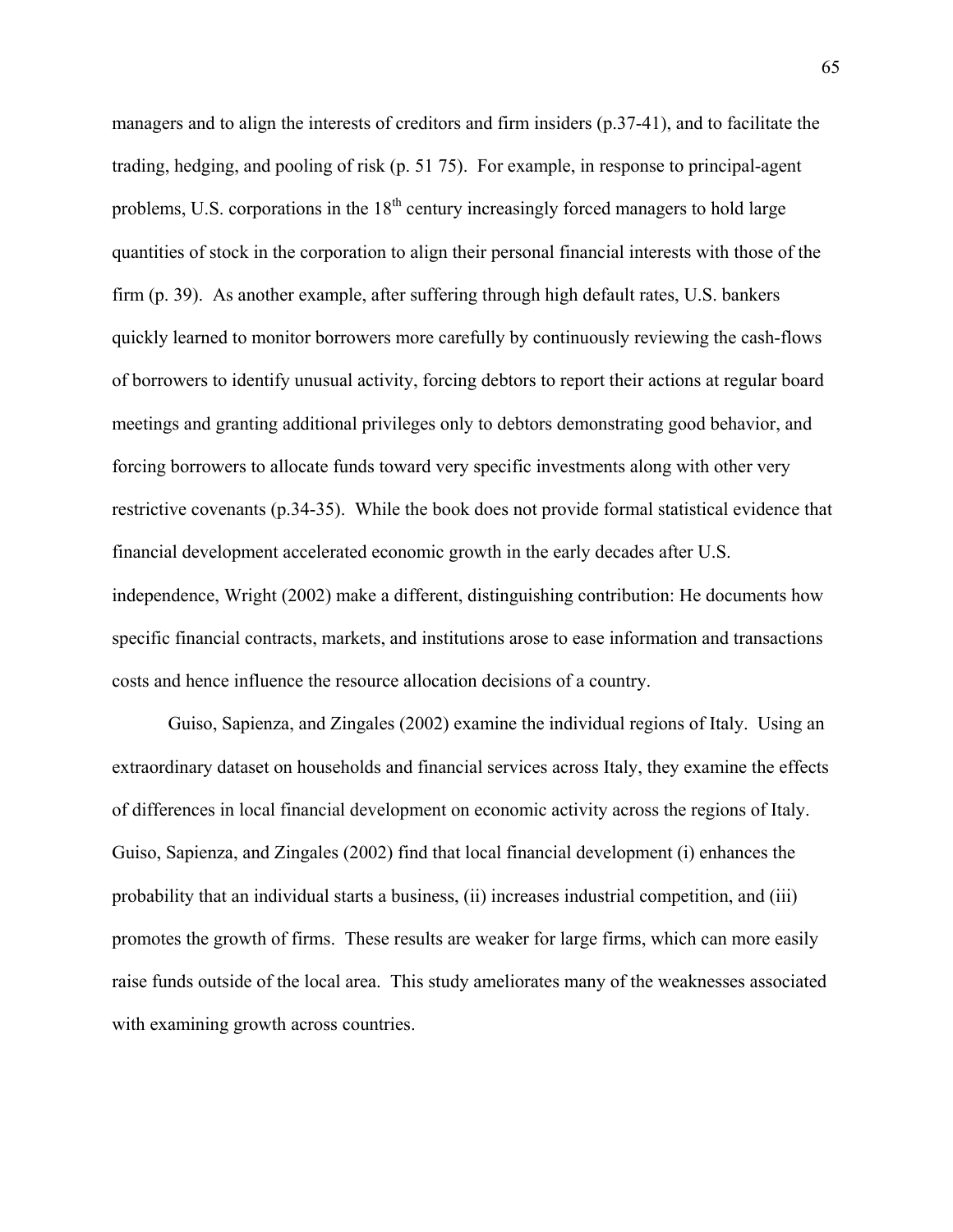Consider also Haber's (1991, 1997) impressive comparison of industrial and capital market development in Brazil, Mexico, and the United States between 1830 and 1930. Using firm-level data, he finds that capital market development affected industrial composition and national economic performance. Specifically, Haber shows that when Brazil overthrew the monarchy in 1889 and formed the First Republic, it also dramatically liberalized restrictions on Brazilian financial markets. The liberalization gave more firms easier access to external finance. Industrial concentration fell and industrial production boomed. While Mexico also liberalized financial sector policies, the liberalization was much more mild under the Diaz dictatorship (1877-1911), which " . . . relied on the financial and political support of a small in-group of powerful financial capitalists." (p. 561) As a result, the decline in concentration and the increase in economic growth were much weaker in Mexico than it was in Brazil. Haber (1997) concludes that (1) international differences in financial development significantly impacted the rate of industrial expansion and (2) under-developed financial systems that restrict access to institutional sources of capital also impeded industrial expansion.

 In a recent firm-level study of China, Allen, Qian, and Qian (2005) find that the linkages between the law, finance and growth are complex. Consistent with broad cross-country findings discussed above, they find that poor legal protection of minority shareholder rights hinders the growth of publicly listed firms (as well as state-owned firms). However, private firms and firms owned by local governments have grown rapidly in absence of sound formal rules governing shareholder rights. This suggests the existence of effective alternative governance and financing mechanisms that promote firm growth. Additional evidence comes from Cull and Xu (2004), who find that private ownership is associated with firm reinvesting a greater proportion of their earnings than in firms with greater public sector ownership.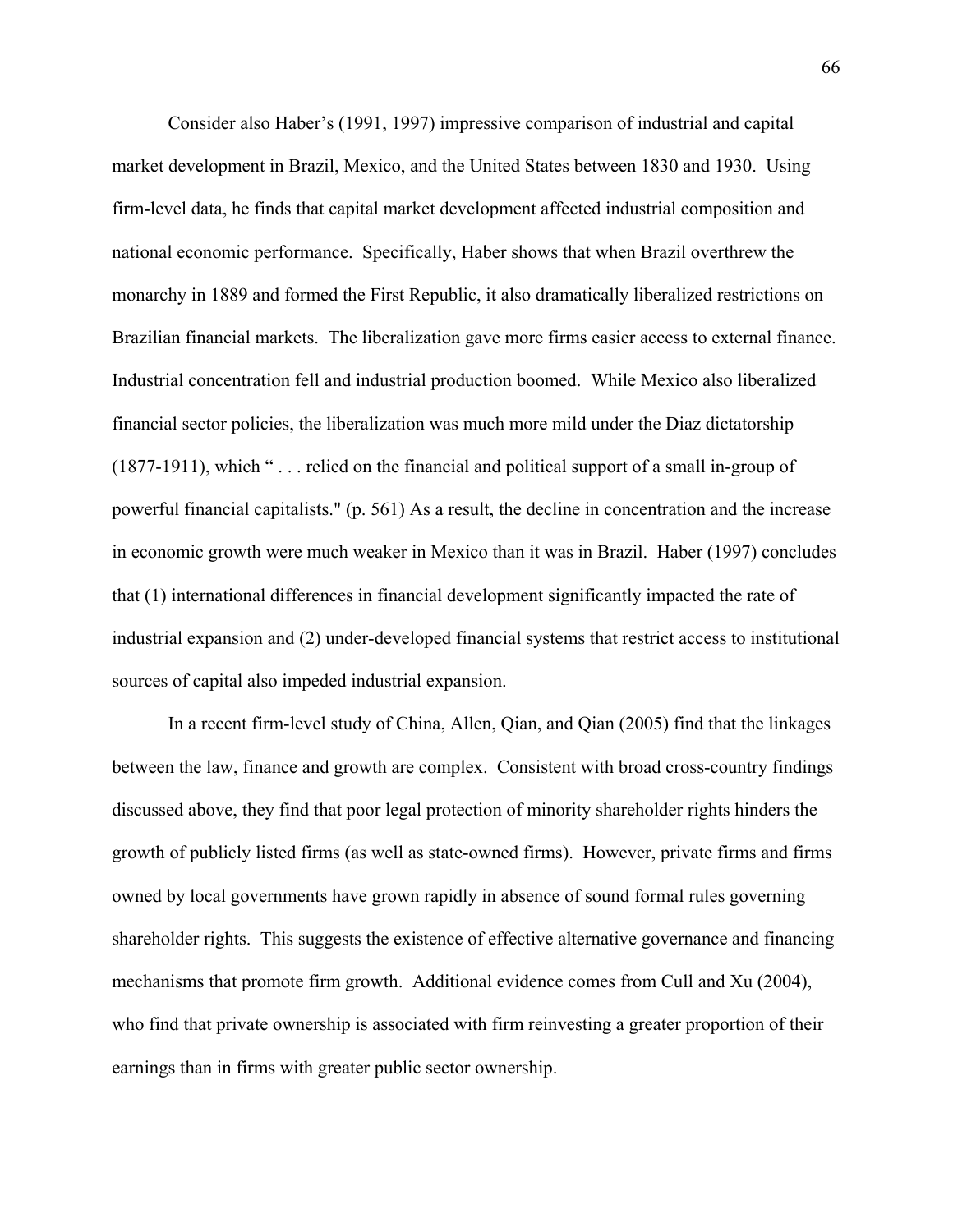Firm-level evidence from France also suggests the importance of well-functioning financial intermediaries for economic growth. Bertrand, Schoar, and Thesmar (2004) examine the impact of deregulation in 1985 that eliminated government intervention in bank lending decisions and fostered greater competition in the credit market. They find that after deregulation, banks bailed out poorly performing firms less frequently, increased the cost of capital to poorly performing firms, and induced an increase in allocative efficiency across firms. This lowered industry concentration ratios and boosted both entry and exit rates for firms. While not directly tied to growth, the paper suggests that better functioning banks not only influence bank-firm relations they also exert a first-order impact on the structure and dynamic of product markets.

In two classic studies, Cameron, Crisp, Patrick, and Tilly (1967) and McKinnon (1973) study respectively (1) the historical relationships between banking development and the early stages of industrialization for England (1750-1844), Scotland (1750-1845), France (1800-1870), Belgium (1800-1875), Germany (1815-1870), Russia (1860-1914), and Japan (1868-1914) and (2) the relationship between the financial system and economic development in Argentina, Brazil, Chile, Germany, Korea, Indonesia, and Taiwan in the post World War II period. This research does not use formal statistical analysis to resolve causality issues. Instead, the researchers carefully examine the evolution of the political, legal, policy, industrial, and financial systems of the country. The country-case studies document critical interactions among financial intermediaries, financial markets, government policies, and the financing of industrialization. While well-aware of the analytical limitations, these authors bring a wealth of country specific information to bear on the role of finance in economic growth. Cameron (1967b) concludes that especially in Scotland and Japan, but also in Belgium, Germany, England, and Russia, the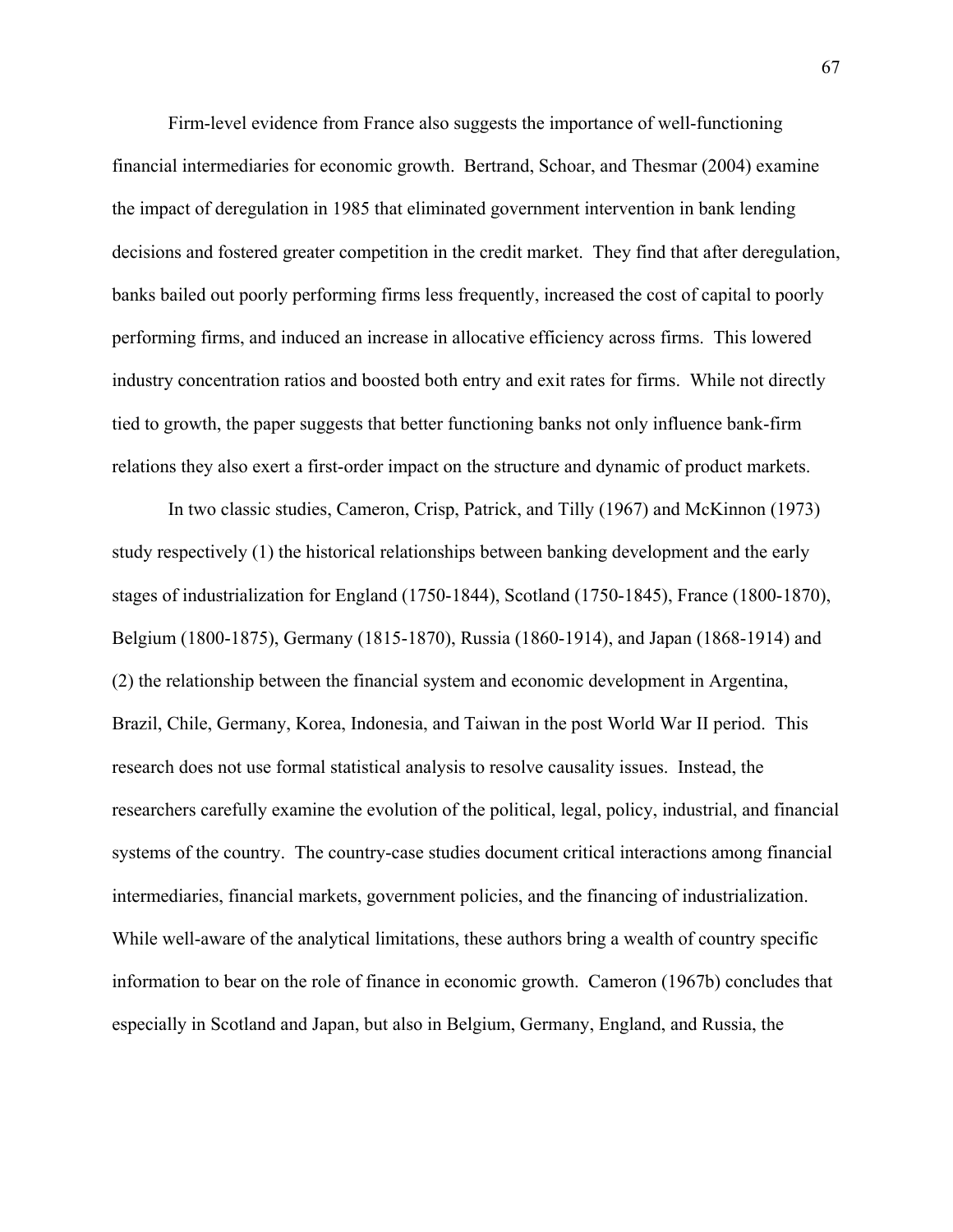banking system played a positive, growth-inducing role.<sup>26</sup> McKinnon (1973) interprets the mass of evidence emerging from his country-case studies as suggesting that better functioning financial systems support faster economic growth. Disagreement exists over many of these individual cases, and it is extremely difficult to isolate the importance of any single factor in the process of economic growth. Nonetheless, the body of country-studies suggests that, while the financial system responds to demands from the nonfinancial sector, well-functioning financial systems have, in some cases during some time periods, importantly spurred economic growth.

# *III.C. Industry and Firm Level Studies of Finance and Growth*

 $\overline{a}$ 

 To better understand the relationship between financial development and economic growth, researchers have employed both industry-level and firm-level data across a broad crosssection of countries. These studies seek to resolve causality issues and to document in greater detail the mechanisms, if any, through which finance influences economic growth.

 $26$  A valuable debate exists concerning the case of Scotland between 1750 and 1845. Scotland began the period with per capita income of less than one-half of England's. By 1845, however, per capita income was about the same. While recognizing that the "... dominant political event affecting Scotland's potentialities for economic development was the Union of 1707, which made Scotland an integral part of the United Kingdom" (Cameron, 1967a, p. 60), Cameron argues that Scotland's superior banking system is one of the few noteworthy features that can help explain its comparatively rapid growth. Some researchers, however, suggest that England did not suffer from a dearth of financial services because nonfinancial enterprises provided financial services in England that Cameron's (1967a) measures of formal financial intermediation omit. Others argue that Scotland had rich natural resources, a well-educated work force, access to British colonial markets, and started from a much lower level of income per capita than England. Consequently, it is not surprising that Scotland enjoyed a period of rapid convergence. Finally, still others disagree with the premise that Scotland had a well-functioning financial system and emphasize the deficiencies in the Scottish system (Sidney Pollard and Dieter Ziegler, 1992).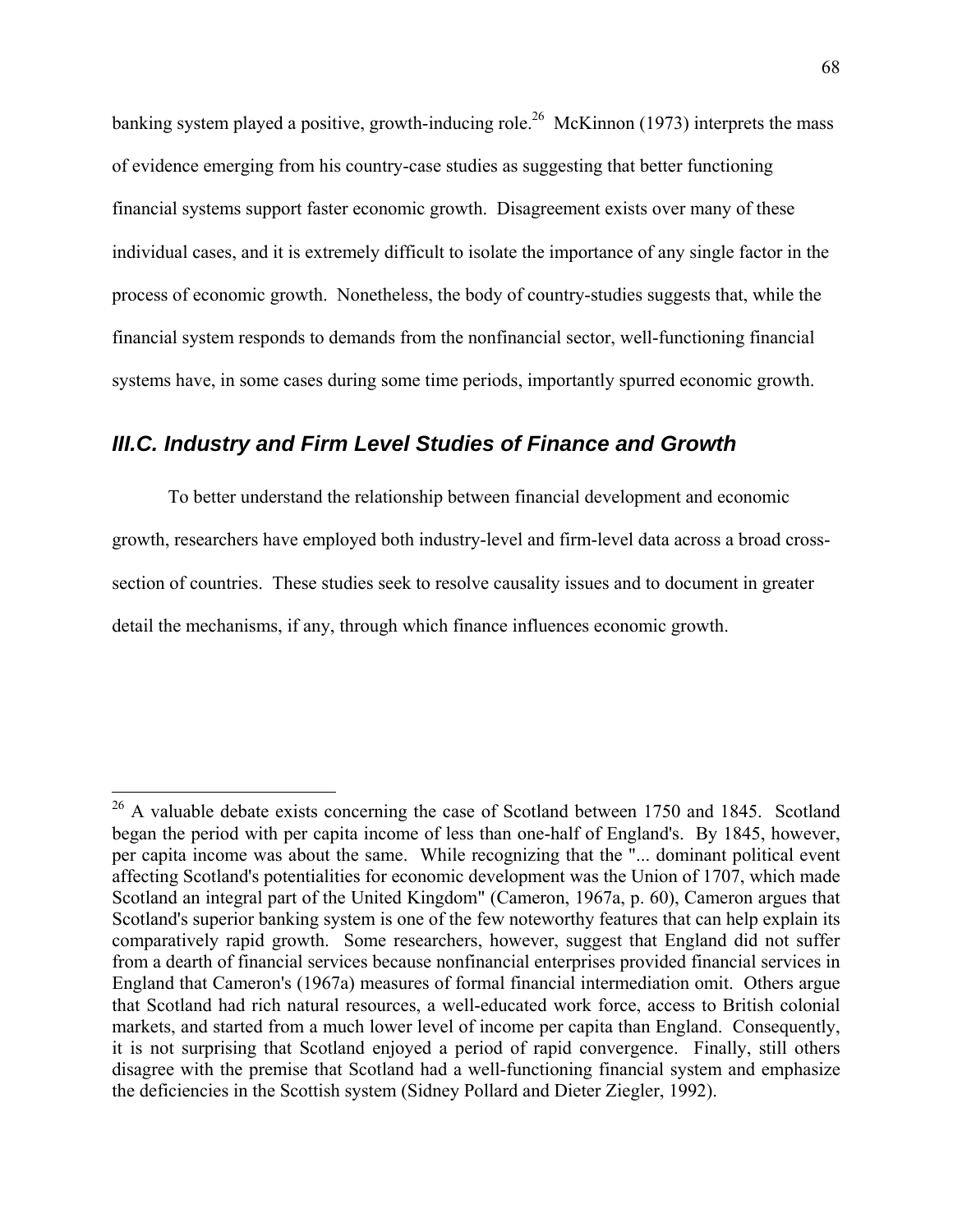#### **1. Industry level analyses**

Consider first the influential study by Rajan and Zingales (henceforth RZ, 1998). They argue that better-developed financial intermediaries and markets help overcome market frictions that drive a wedge between the price of external and internal finance. Lower costs of external finance facilitate firm growth and new firm formation. Therefore, industries that are naturally heavy users of external finance should benefit disproportionately more from greater financial development than industries that are not naturally heavy users of external finance. From this perspective, if researchers can identify which industries are "naturally heavy users" of external finance – i.e., if they can identify which industries rely heavily on external finance in an economy with few market frictions – then this establishes a natural test: Do industries that are naturally heavy users of external finance grow faster in economies with better developed financial systems? If they do, then this supports the view that financial development spurs growth by facilitating the flow of external finance.

RZ assume that (1) financial markets in the U.S. are relatively frictionless, (2) in a frictionless financial system, technological factors influence the degree to which an industry uses external finance, and (3) the technological factors influencing external finance are constant (or reasonably constant) across countries. They then examine whether industries that are technologically more dependent on external finance – as defined by external use of funds in the U.S. – grow comparatively faster in countries that are more financially developed. This approach allows RZ (1) to study a particular mechanism, external finance, through which finance operates rather than simply assessing links between finance and growth and (2) to exploit withincountry differences concerning industries.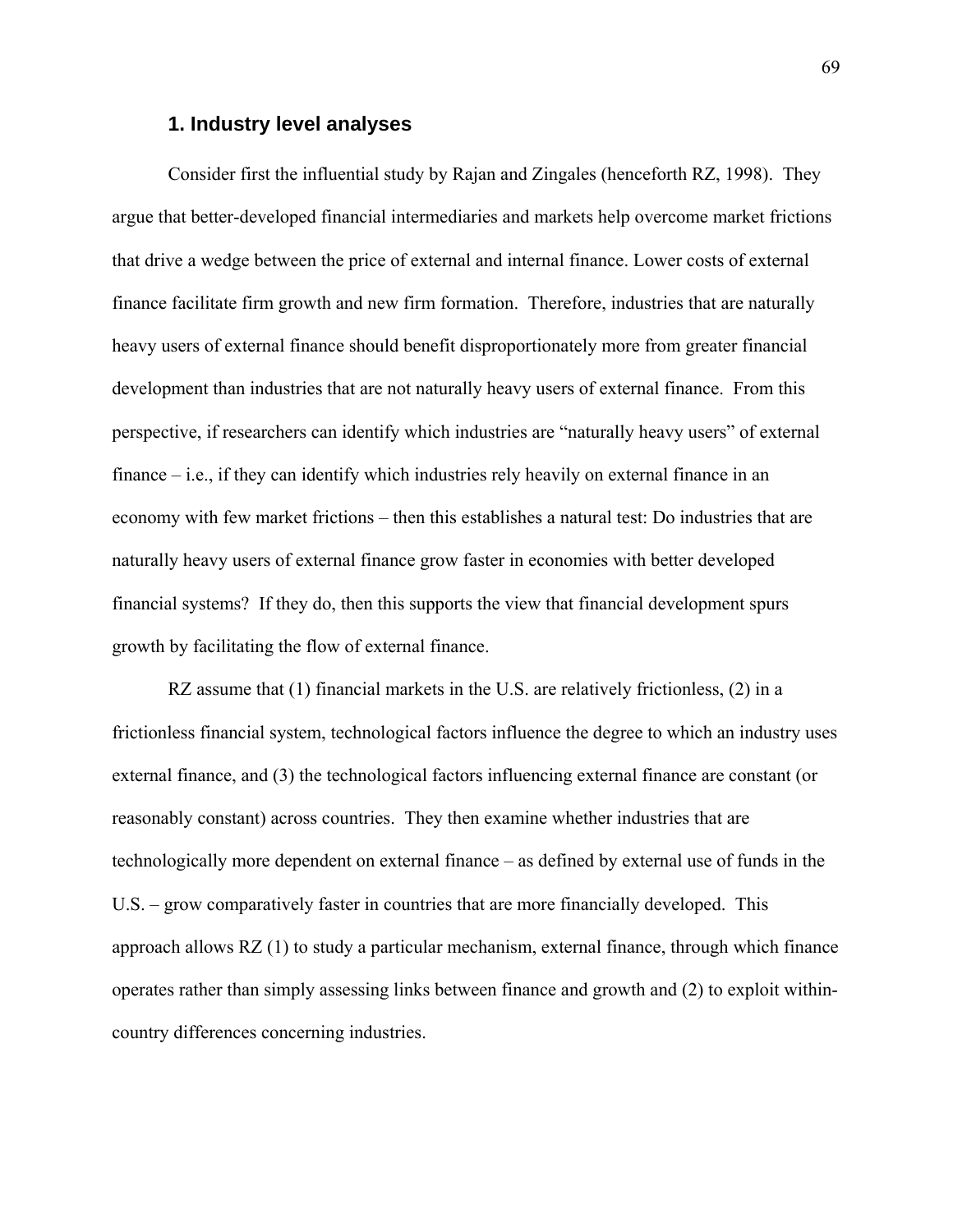RZ develop a new methodology to examine the finance-growth relationship. Consider their formulation.

$$
Growth_{i,k} = \sum_{j} \alpha_{j}Country_{j} + \sum_{l} \beta_{l} Industry_{l} + \gammaShare_{i,k} + \delta(External_{k} * FD_{i}) + \varepsilon_{i,k}.
$$
 (4)

*Growth<sub>ik</sub>* is the average annual growth rate of value added or the growth in the number of establishments, in industry *k* and country *i*, over the period 1980-90. *Country* and *Industry* are country and industry dummies, respectively. *Share*<sub>ik</sub> is the share of industry k in manufacturing in country  $i$  in 1980. *External<sub>k</sub>* is the fraction of capital expenditures not financed with internal funds for U.S. firms in the industry k between 1980-90.  $FD_i$  is an indicator of financial development for country *i*. RZ interact the external dependence of an industry (*External*) with financial development (*FD*), where the estimated coefficient on the interaction,  $\delta_1$  is the focus of their analysis. Thus, if  $\delta$  is significant and positive, then this implies that an increase in financial development  $(FD_i)$  will induce a bigger impact on industrial growth  $(Growth_{i,k})$  if this industry relies heavily on external finance (*Externalk*) than if this industry is not a naturally heavy user of external finance. They do not include financial development independently because they focus on within-country, within-industry growth rates. The dummy variables for industries and countries correct for country and industry specific characteristics that might determine industry growth patterns. RZ thus isolate the effect that the interaction of external dependence and financial development/structure has on industry growth rates relative to country and industry means. By including the initial share of an industry, this controls for a convergence effect: industries with a large share might grow more slowly, suggesting a negative sign on γ. RZ include the share in manufacturing rather than the level to focus on within-country, withinindustry growth rates.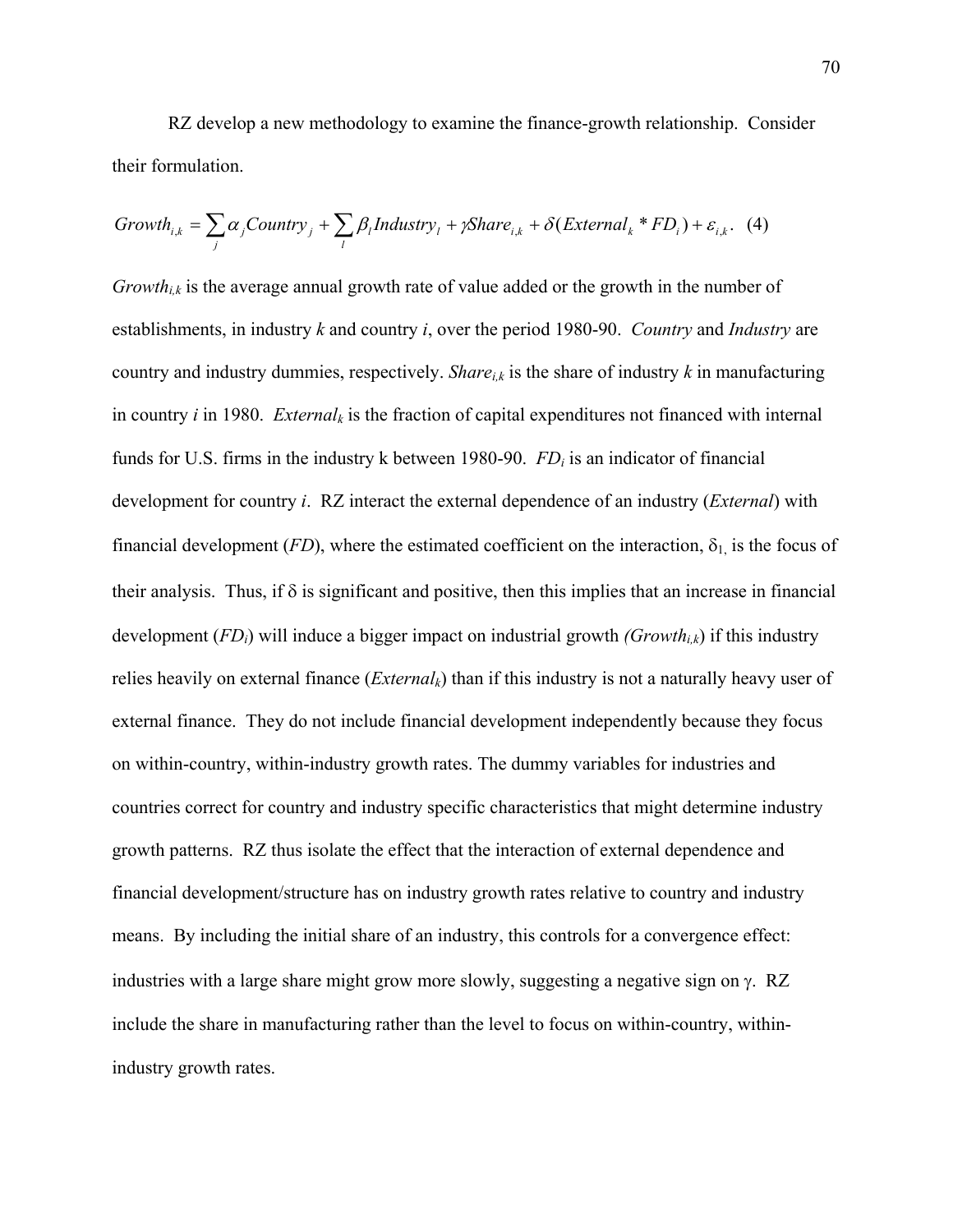RZ use data on 36 industries across 42 countries, though the U.S is dropped from the analyses since it is used to identify external dependence. To measure financial development, RZ examine (a) total capitalization, which equals the summation of stock market capitalization and domestic credit as a share of GDP and (b) accounting standards. As RZ discuss, there are problems with these measures. Stock market capitalization does not capture the actual amount of capital raised in equity markets. Indeed, some countries provide tax incentives for firms to list, which artificially boosts stock market capitalization without indicating greater external financing or stock market development. Also, as discussed above, stock market capitalization does not necessarily reflect how well the market facilitates exchange. The accounting standards indicator is a rating of the quality of the annual financial reports issued by companies within a country. The highest value is 90. RZ use the accounting standards measure as a positive signal of the ease with which firms can raise external funds, while noting that it is not a direct measure of the actual amount of external funds that are raised. Beck and Levine (2002) confirm the RZ findings using alternative measures of financial development.

 As summarized in Table 6, RZ find that the coefficient estimate for the interaction between external dependence and total capitalization measure, External<sub>k</sub>\*Total Capitalization<sub>i</sub>, is positive and statistically significant at the one-percent level. This implies that an increase in financial development disproportionately boosts the growth of industries that are naturally heavy users of external finance.  $27$ 

 $\overline{a}$ 

 $27$  Fisman and Love (2003b) critique the Rajan and Zingales (1998) methodology, arguing that it does not accurately test whether financial development boosts growth in externally dependent industries. They argue that the method simply tests whether financial intermediaries allow firms to respond to global shocks to growth opportunities, rather than the extent to which financial systems foster the growth of industries with an inherent financial dependence.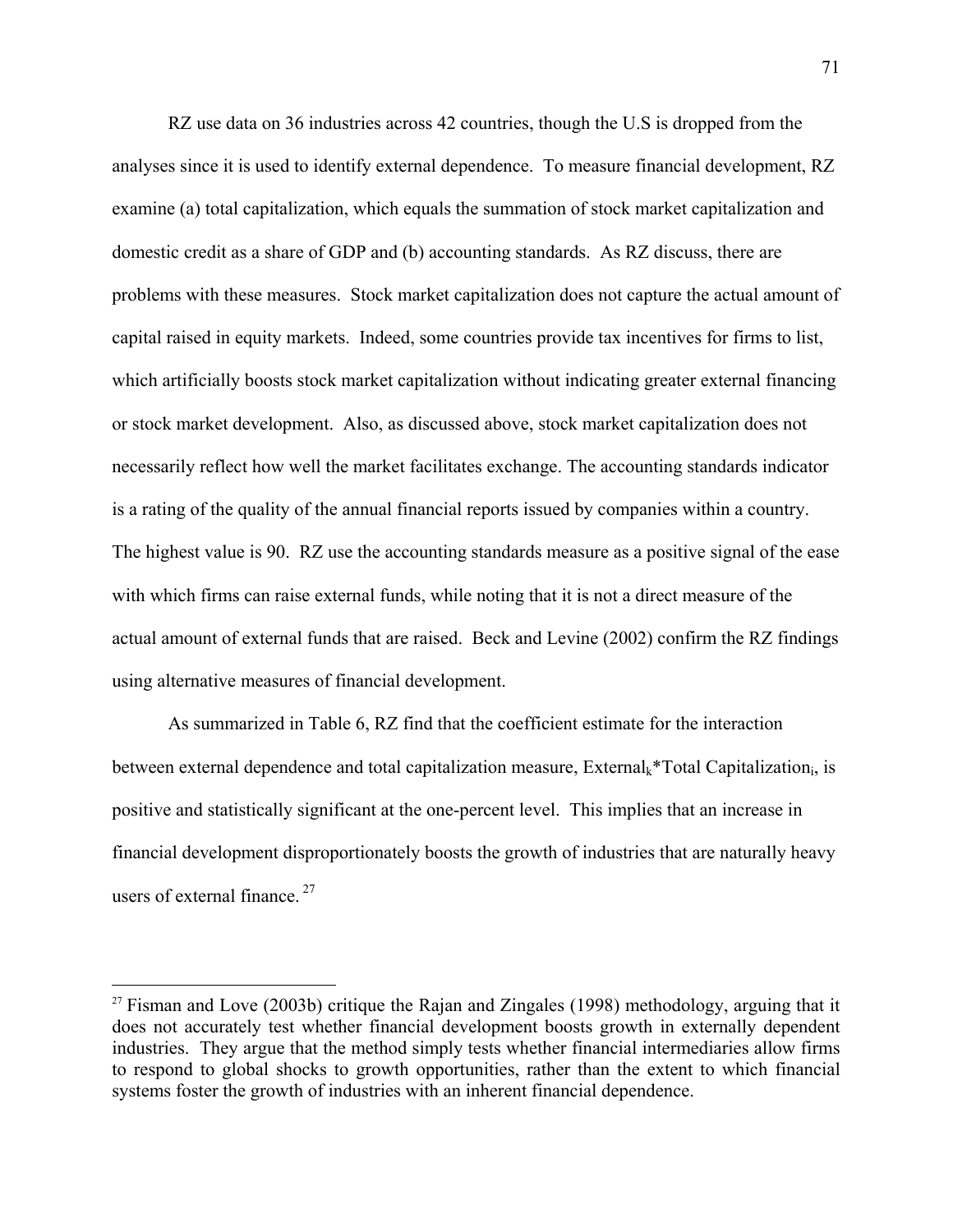RZ note that the economic magnitude is quite substantial. Compare Machinery, which is an industry at the  $75<sup>th</sup>$  percentile of dependence (0.45), with Beverages, which has low dependence (0.08) and is at the  $25<sup>th</sup>$  percentile of dependence. Now, consider Italy, which has high total capitalization (0.98) at the 75<sup>th</sup> percentile of the sample, and the Philippines, which is at the  $25<sup>th</sup>$  percentile of total capitalization with a value of 0.46. Due to differences in financial development, the coefficient estimates predict that Machinery should grow 1.3 percent faster than Beverages in Italy in comparison to the Philippines.<sup>28</sup> The actual difference is 3.4, so the estimated value of 1.3 is quite substantial. Thus, financial development has a substantial impact on industrial growth by influencing the availability of external finance. RZ conduct a large number of robustness checks and show that financial development influences industrial growth both through the expansion of existing establishments and through the formation of new establishments.<sup>29</sup>

Instead of examining the impact of banking sector development on the growth of externally dependent firms, recent work studies the impact of banking market structure and bank competition on industrial development. Cetorelli and Gambera (2001) examine the role played

<sup>&</sup>lt;sup>28</sup> More specifically, let I indicate Italy, P indicate the Philippines, M indicate machinery, B indicate beverages, and g represent the growth of an industry in a country, then the differential growth rate of machinery and beverages in Italy from the difference in growth rate of machinery and beverages in the Philippines is as follows:  $[\{g(I,M)\} - \{g(P,M)\} - [\{g(I,B)\} - \{g(P,B)\}].$ Now, inserting estimates one obtains  $1.3 =$ 

 $[{0.069*0.45*0.98} - {0.069*0.45*0.46}] - [{0.069*0.08*0.98} - {0.069*0.08*0.46}]$ .

 $^{29}$  Beck (2002, 2003) extends the work by RZ to examine the linkages between financial development and international trade patterns. Beck (2002) develops a theoretical model in which higher levels of financial development provide countries with a comparative advantage in sectors with greater scale economies and presents econometric evidence consistent with this prediction. Using cross-industry and cross-country data on trade flows, Beck (2003) finds that countries with more developed financial systems tend to be net exporters in industries that are heavy users of external finance. The results of both papers are consistent with the view that financial development influences the structure of trade balances.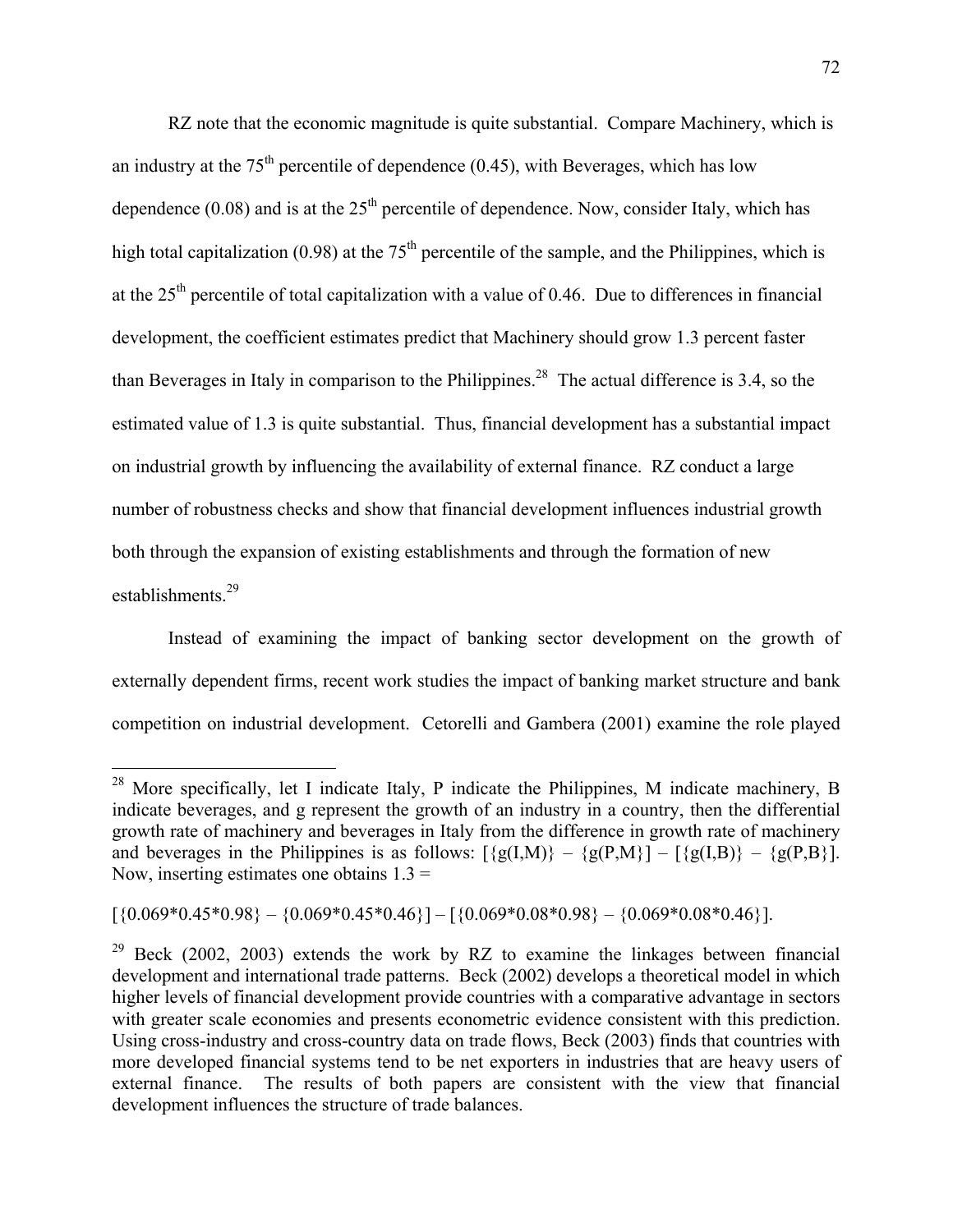by banking sector concentration on firm access to capital. Using the RZ methodology, they show that bank concentration promotes the growth of industries that are naturally heavy users of external finance, but bank concentration has a depressing effect on overall economic growth. Claessens and Laeven (2004) disagree, however. They note that industrial organization theory indicates that market concentration is not necessarily a good proxy for the competitiveness of an industry. Consequently, they estimate an industrial organization-based measure of banking system competition. Claessens and Laeven (2004) then show that industries that are naturally heavy users of external finance grow faster in countries with more competitive banking systems. They find no evidence that banking industry concentration explains industrial sector growth. The results support the view that banking sector competition fosters the provision of growth enhancing financial services.

Building on RZ, Claessens and Laeven (2003) examine the joint impact of financial sector development and the quality of property rights protection on the access of firms to external finance and the allocation of resources. In particularly, they show that financial sector development hurts growth by hindering the access of firms to external finance and insecure property rights hurts growth by leading to a suboptimal allocation of resources by distorting firms into investing excessively in tangible assets. Thus, even when controlling for property rights protection, financial development continues to influence economic growth. This conclusion is different, however, from Johnson, McMillan, and Woodruff's (2002) study of postcommunist countries. They find that property rights dominate access to external finance in explaining the degree to which firms reinvest their profits.

Extending the RZ approach, Beck, Demirguc-Kunt, Laeven, and Levine (2004) highlight another channel linking finance and growth: removing impediments to small firms. They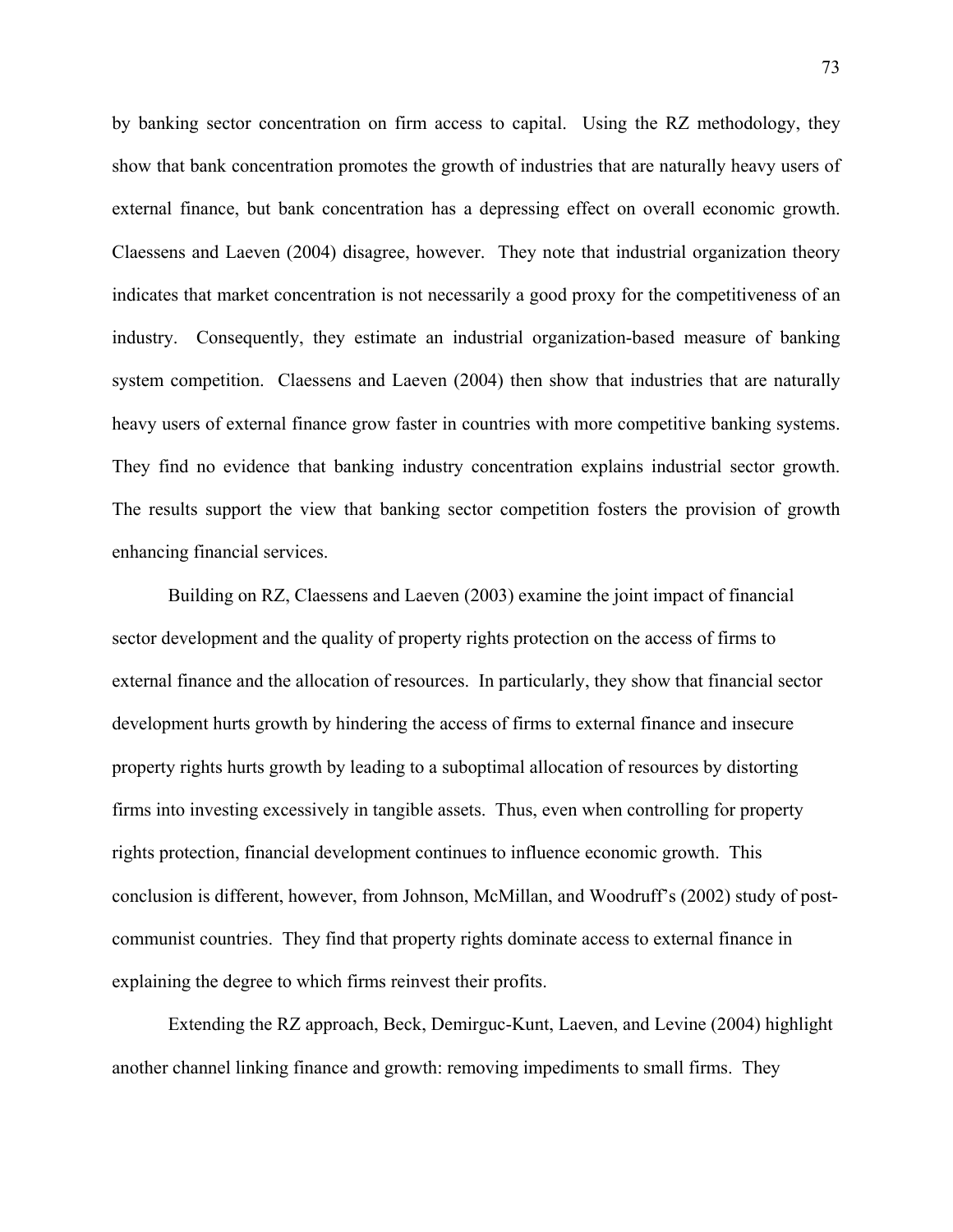examine whether industries that are naturally composed of small firms grow faster in financially developed economies. More specifically, as in RZ, they assume that U.S. financial markets are relatively frictionless, so that the sizes of firms within industries in the U.S. reflect technological factors, not financial system frictions. Based on the U.S., they identify the benchmark average firm-size of each industry. Then, comparing across countries and industries, Beck et al (2004) show that industries that are naturally composed of smaller firms grow faster in countries with better-developed financial systems. This result is robust to controlling for the RZ measure of external dependence. These results are consistent with the view that small firms face greater informational and contracting barriers to raising funds than large firms, so that financial development is particularly important for the growth of industries that, for technological reasons, are naturally composed of small firms.

Using a different strategy, Wurgler (2000) also employs industry-level data to examine the relation between financial development and economic growth. Using industry-level data across 65 countries for the period 1963-1995, he computes an investment elasticity that gauges the extent to which a country increases investment in growing industries and decreases investment in declining ones. This is an important contribution because it directly measures the degree to which each country's financial system reallocates the flow of credit. Wurgler (2000) uses standard measures of financial development. He shows that countries with higher levels of financial development both increase investment more in growing industries and decrease investment more in declining industries than financial underdeveloped economies.

#### **2. Firm level analyses of finance and growth**

Demirguc-Kunt and Maksimovic (henceforth DM, 1998) examine whether financial development influences the degree to which firms are constrained from investing in profitable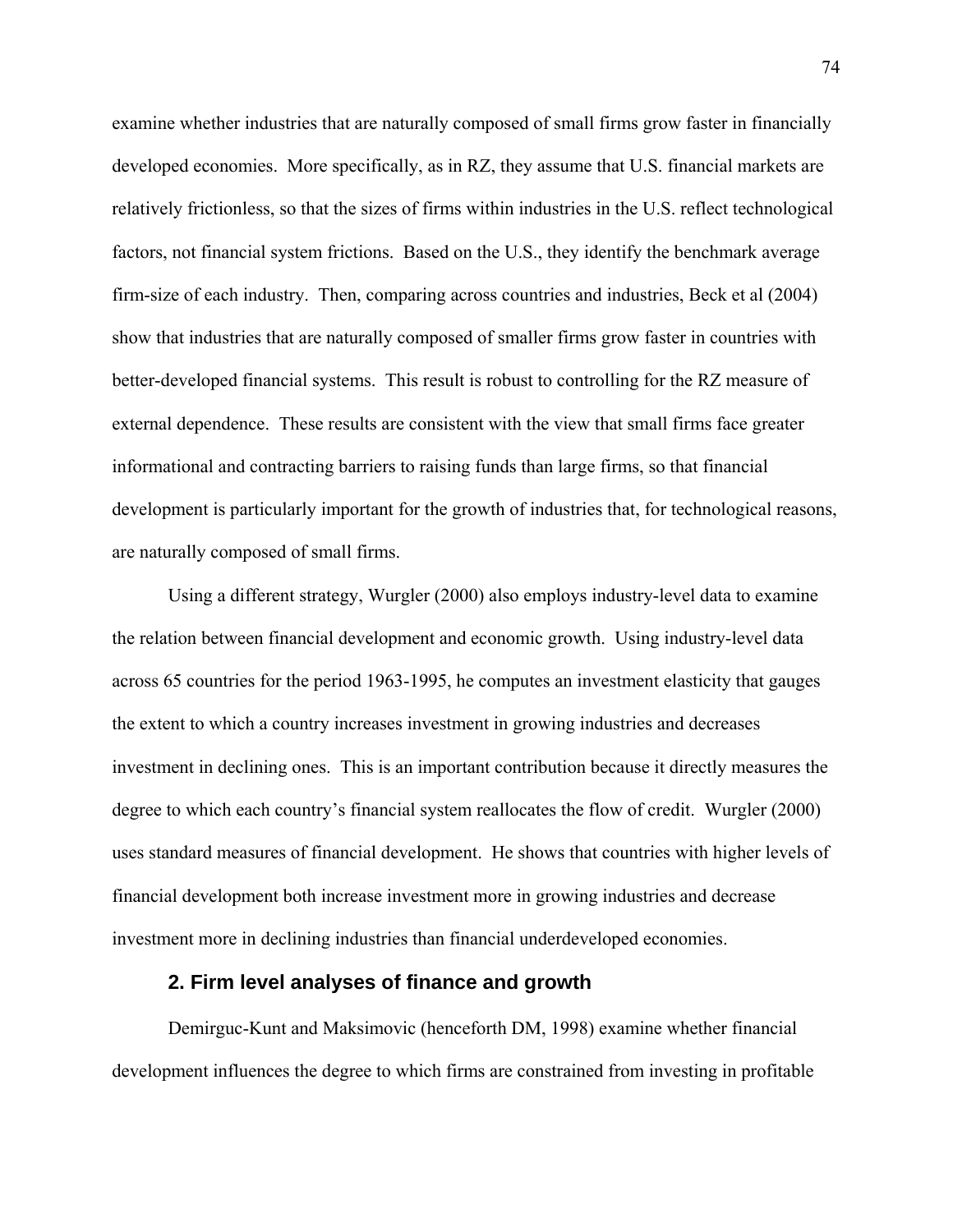growth opportunities. They focus on the use of long-term debt and external equity in funding firm growth. As in RZ, DM focuses on a particular mechanism through which finance influences growth: does greater financial development remove impediments to the exploitation of profitable growth opportunities. Rather than focusing on the external financing needs of an industry as in RZ, DM estimate the external financing needs of each individual firm in the sample.

DM note that simple correlations between firms' growth and financial development do not control for differences in the amount of external financing needed by firms in the same industry in different countries. These differences may arise because firms in different countries employ different technologies, because profit rates may differ across countries, or because investment opportunities and demand may differ. To control for these differences at the firmlevel, DM calculate the rate at which each firm can grow using (1) only its internal funds and (2) only its internal funds and short-term borrowing. They then compute the percentage of firms that grow at rates that exceed each of these two estimated rates. This yields estimates of the proportion of firms in each economy relying on external financing to grow.

The firm-level data consist of accounting data for the largest publicly traded manufacturing firms in 26 countries. Beck, Demirguc-Kunt, Levine, and Maksimovic (2001) confirm the findings using an extended sample. DM estimate a firm's potential growth rate using the textbook "percentage of sales" financial planning model (Higgins 1974). This approach relates a firm's growth rate of sales to its need for investment funds, based on three simplifying assumptions. First, the ratio of assets used in production to sales is constant. Second, the firm's profits per unit of sales are constant. Finally, the economic deprecation rate equals the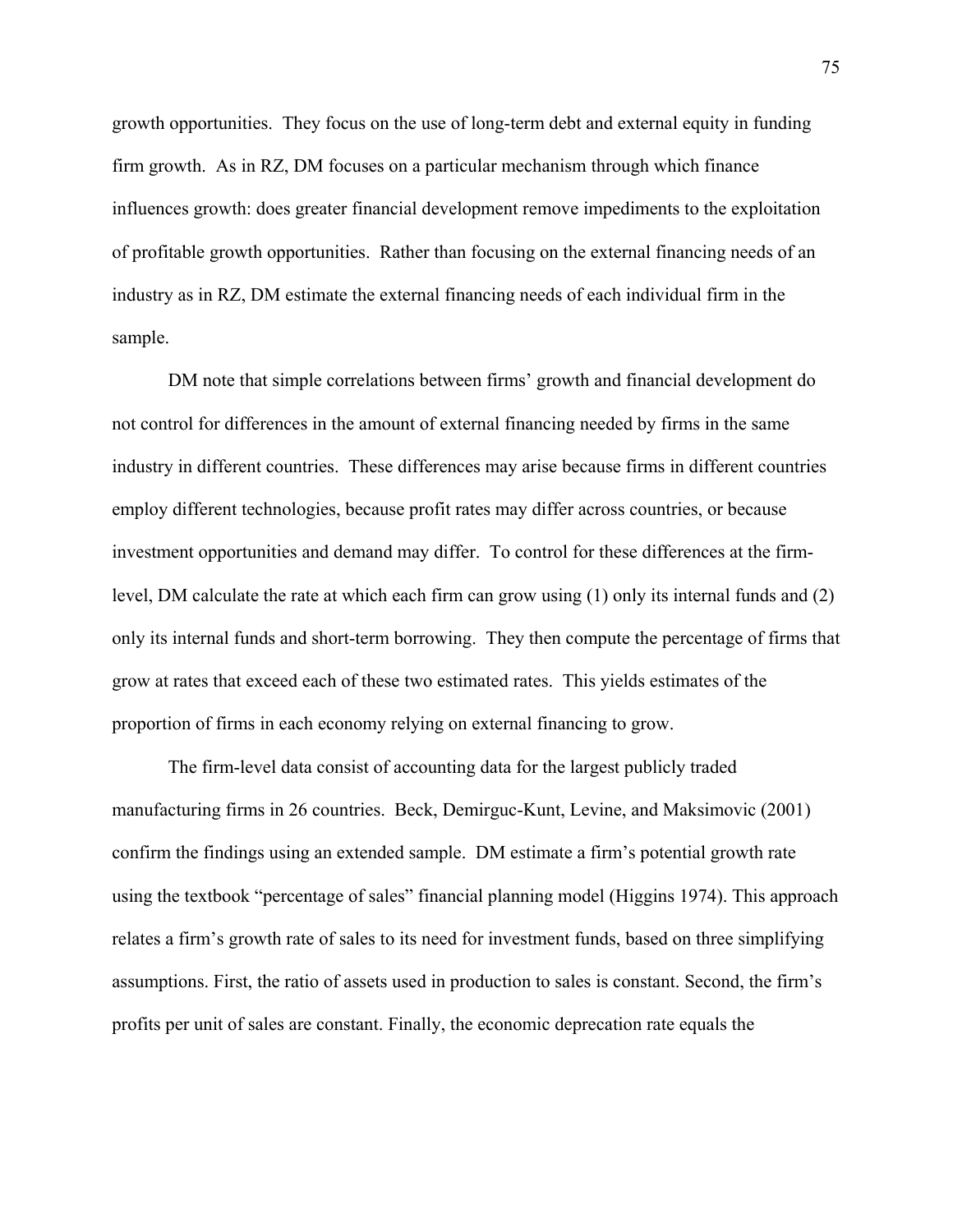accounting depreciation rate. Under these assumptions, the firm's financing need in period t of a firm growing at  $g_t$  percent per year is given by

$$
EFN_t = g_t * \text{Assets}_t - (1 - g_t) * \text{Earnings}_t * b_t \tag{5}
$$

where  $EFN_t$  is the external financing need and  $BT$  is the fraction of the firm's earnings that are retained for reinvestment at time t. Earnings are calculated after interest and taxes. While the first term on the right-hand side of equation (5) denotes the required investment for a firm growing at gt percent, the second term is the internally available funds for investment, taking the firms' dividend payout as given.

The short-term financed growth rate  $STFG_t$  is the maximum growth rate that can be obtained if the firm reinvests all its earnings and obtains enough short-term external resources to maintain the ratio of its short-term liabilities to assets. To compute STFG<sub>t</sub>, we first replace total assets in (5) by assets that are not financed by new short-term credit, calculated as total assets times one minus the ratio of short-term liabilities to total assets.  $STFG_t$  is then given by

$$
SGt = ROLTCt / (1 - ROLTCt)
$$
 (6)

where ROLTC<sub>t</sub> is the ratio of earnings, after tax and interest, to long-term capital. The definition of *STFG* thus assumes that the firm does not access any long-term borrowings or sales of equity to finance its growth.<sup>30</sup>

 $\overline{a}$ 

<sup>30</sup> The estimates of internally financed growth (*IFG)* and short-term financed growth (*STFG)* are conservative. First, they assume that a firm utilizes the unconstrained sources of finance- trade credit in the case IFG and trade credit and short-term borrowing in the case of STFG - no more intensively than it is currently doing. Second, firms with spare capacities do not need to invest and may grow at a faster rate than predicted without accessing external resources. Third, the financial planning model abstracts from technical advances that reduce the requirements for investment capital. Thus, it may overstate the costs of growth and underestimate the maximum growth rate attainable using unconstrained sources of financing.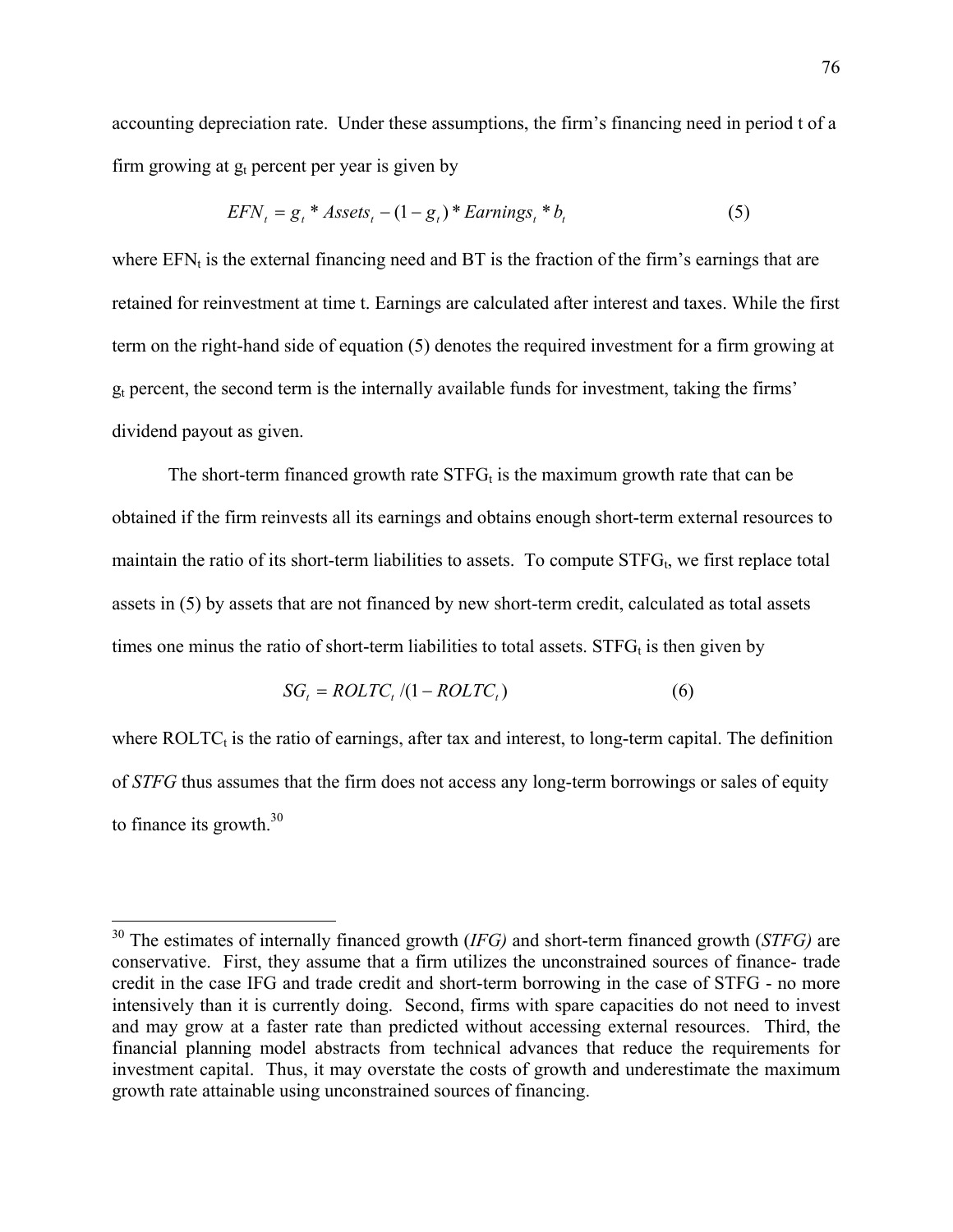DM then calculate the proportion of firms whose growth rates exceed the estimate of the maximum growth rate that can be financed by relying only on internal and short-term financing, PROPORTION\_FASTER.

To analyze whether financial development spurs firm growth, DM run the following cross-country regression

$$
PROPORTION\_FASTER = \beta_1 FD_{i,t} + \beta_2 CV_{i,t} + \varepsilon_{i,t}
$$
\n(7)

where *FD* is financial development, *CV* is a set of control variables, and ε is the error term. To measure financial development, DM use (a) the ratio of market capitalization to GDP (Market Capitalization/GDP), (b) Turnover, which equals the total value of shares traded divided by market capitalization, and (c) Bank Assets/GDP, which equals the ratio of domestic assets of deposit banks divided by GDP. Thus, DM include all domestic assets of deposit banks, not just credit to the private sector. As control variables, DM experiment with different combinations of control variables, including economic growth, inflation, the average market to book value of firms in the economy, government subsidies to firms in the economy, the net fixed assets divided by total assets of firms in the economy, the level real per capita GDP, the law and order tradition of the economy.

 As summarized in Table 7, DM (1998) find that both banking system development and stock market liquidity are positively associated with the excess growth of firms. Thus, in countries with high Turnover and high Bank Assets/GDP a larger proportion of firms is growing at a level that requires access to external sources of long-term capital, holding other things constant. Note, consistent with LZ, the size of the domestic stock markets is not related to the excess growth of firms. After conducting a wide-array of robustness checks, DM conclude that the proportion of firms that grow at rates exceeding the rate at which each firm can grow with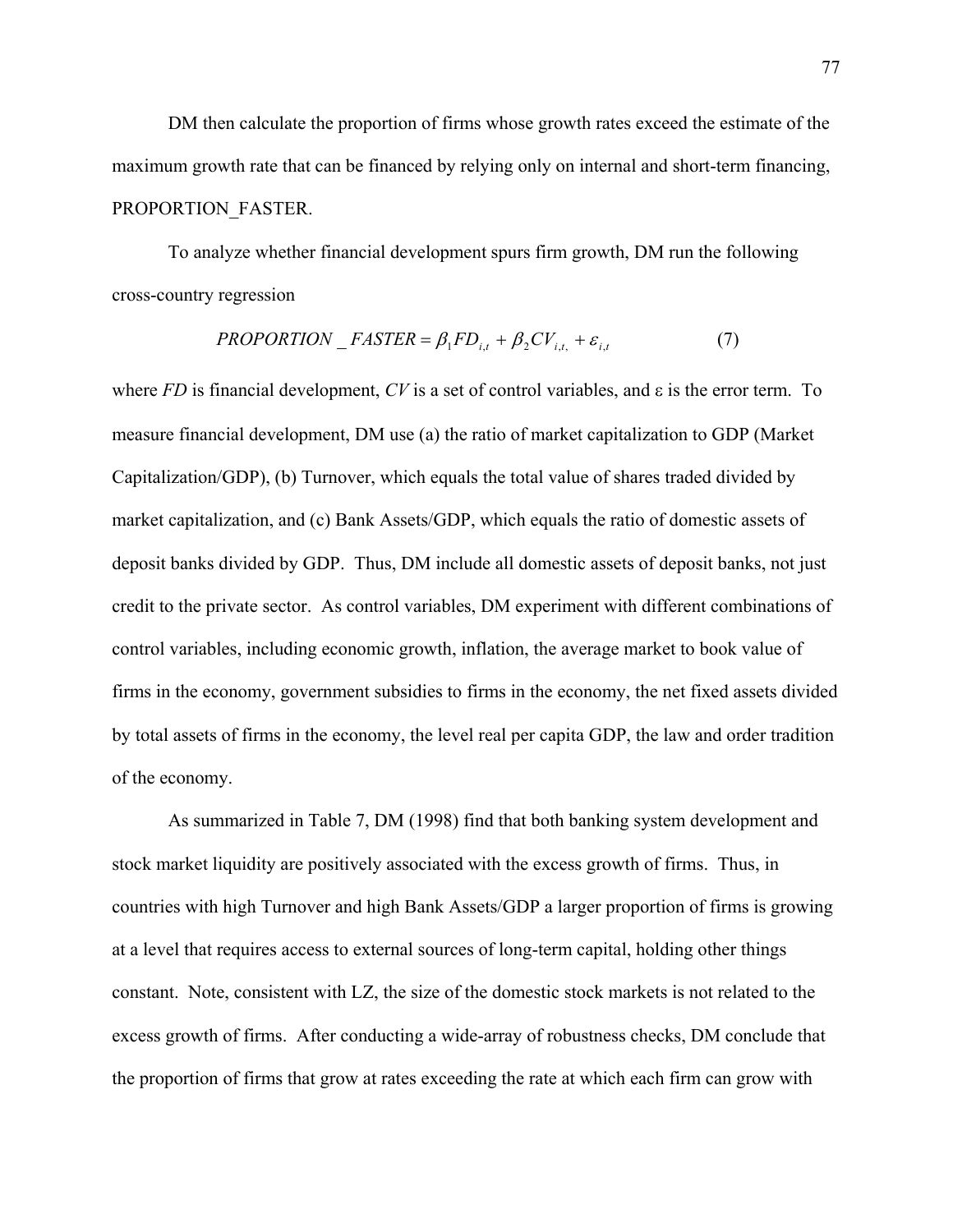only retained earnings and short-term borrowing is positively associated with stock market liquidity and banking system size.

 Love (2003) and Beck, Demirguc-Kunt, and Maksimovic (2005) also use firm level data to examine whether financial development eases financing constraints, though they do not explicitly examine aggregate economic growth. Love finds that the sensitivity of investment to internal funds is greater in countries with more poorly developed financial system. Greater financial development reduces the link between the availability of internal funds and investment. Thus, the paper is consistent with the findings of DM and RZ. The paper also shows that financial development is particularly effective at easing the constraints of small firms. Beck, Demirguc-Kunt, and Maksimovic (2005) use a different dataset and methodology to investigate the effect of financial development on easing the obstacles that firms face to growing faster. They show that financial development weakens the impact of various barriers to firm growth and that small firms benefit the most from financial development.<sup>31</sup> In sum and consistent with the industry-level work by Beck, Demirguc-Kunt, Laeven, and Levine (2004), these firm-level studies indicate that financial development removes impediments to firm expansion and exerts a particularly beneficial impact on small firms.

Dyck and Zingales (2003) provide additional firm-level evidence on the mechanisms through which financial development influences growth by examining whether financial development influences the private benefits of controlling a firm. If there are large private benefits of control, this implies that insiders can exploit their positions and help themselves at the expense of the firm. The resultant loss of corporate efficiency could have aggregate growth effects. Dyck and Zingales (2003) estimate the value of control in 393 control transactions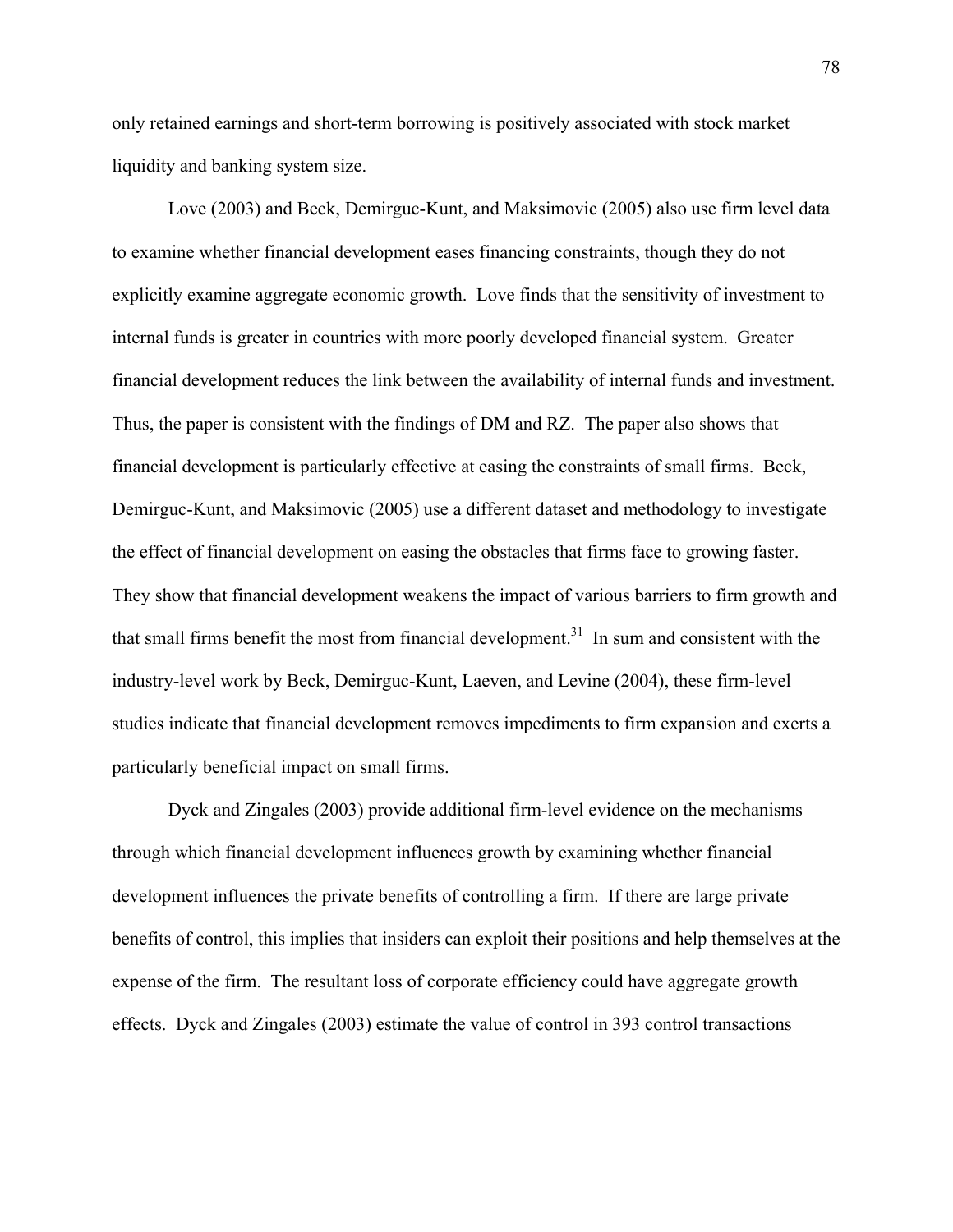across 39 countries over the period 1990-2000. They find that the benefits of control are greater in countries with poorly-developed financial systems. While not linked with aggregate growth, this suggests that financial development improves the corporate governance of firms. 32

### *III.D. Are bank- or market based systems better? Evidence*

 As noted earlier, Goldsmith (1969) asked whether (1) financial development influences economic growth and whether (2) financial structure – the mix of financial markets and intermediaries operating in an economy -- affects economic growth. As we have seen, a growing body of evidence using very different methodologies and datasets find that financial development exerts a first-order impact on economic growth. We now turn to the empirical analysis of financial structure: Does having a bank-based or market-based financial system matter for economic growth?

Much of the empirical work on financial structure over the last century involves studies of Germany and Japan as bank-based systems and the United States and the United Kingdom as market-based systems.<sup>33</sup> As summarized by Allen and Gale (2000), Demirguc-Kunt and Levine (2001a), and Stulz (2001), this research has produced illuminating insights into the functioning of *these* financial systems. Nonetheless, it is difficult to draw broad conclusions about the longrun growth effects of bank-based and market-based financial systems based on only four

<sup>&</sup>lt;sup>31</sup> Kumar, Rajan, and Zingales (2001) show that financial development is associated with larger firms, suggesting that low levels of financial development constraint firm growth.

 $32$  Dyck and Zingales (2003) also find that non-standard institutions are very important, such as the effectiveness of the media. Dyck and Zingales (2002) go on to further stress the role of the media in influencing corporate managers. This work extends our conception of the institutions involved in exerting corporate control over firms.

<sup>&</sup>lt;sup>33</sup> See Goldsmith (1969), Hoshi, Kashyap, and Scharfstein (1990), Allen and Gale (1995), Levine (1997), Mork and Nakkamura (1999), Weinstein and Yafeh (1998) and Wenger and Kaserer (1998).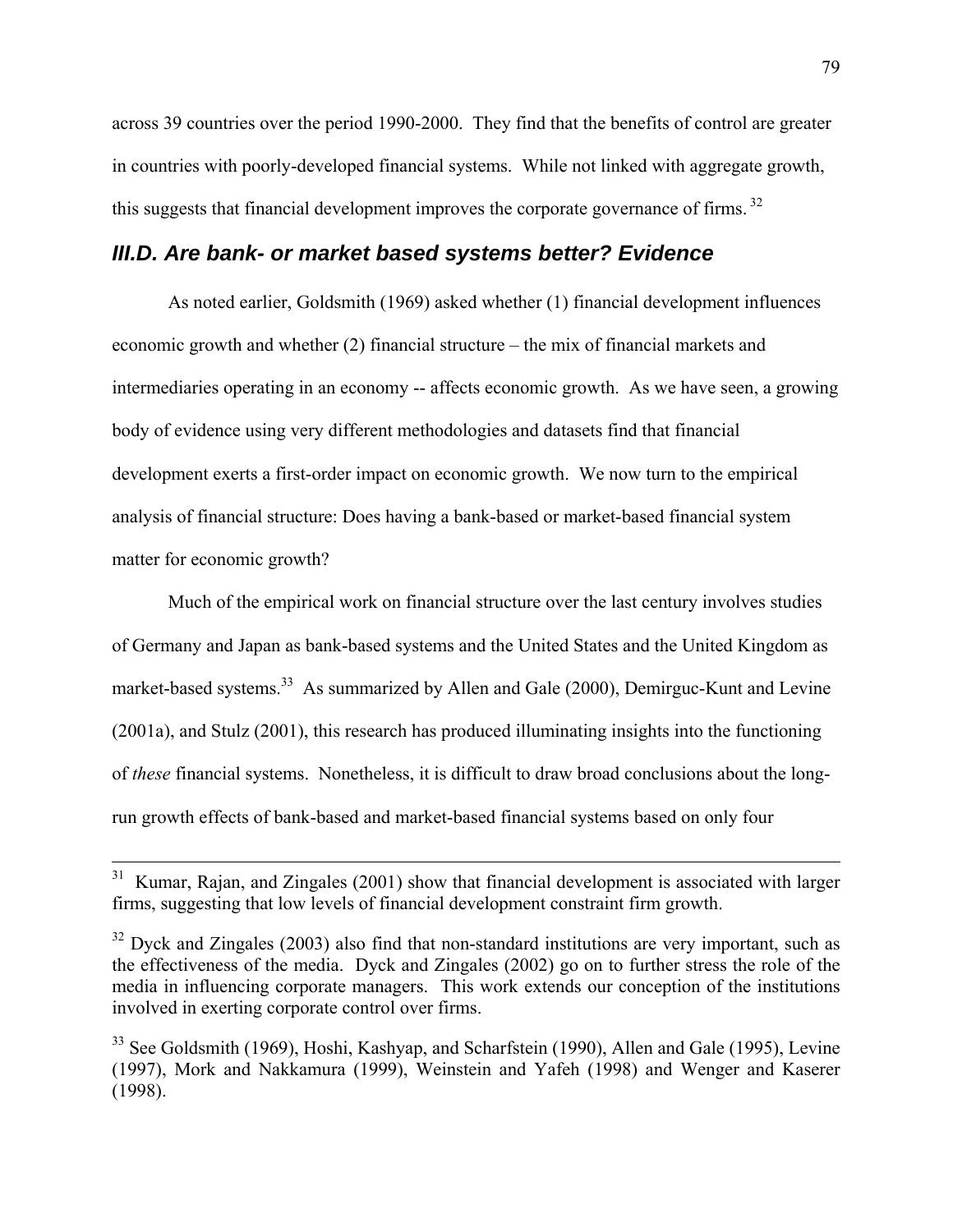countries, especially four countries that have very similar long-run growth rates. Indeed, given the similarity of their long-run growth rates, many observers may conclude that differences in financial structure obviously did not matter much. Broadening the analysis to a wider array of national experiences is important for garnering greater information on the bank-based versus market-based debate.

Recently, empirical research has expanded the study of financial structure to a much broader set of countries. Beck, Demirguc-Kunt, and Levine (2001) construct a large crosscountry, time-series database on the mixture of financial markets and intermediaries across 150 countries for the period 1960-1995, data permitting. Demirguc-Kunt and Levine (2001b) classify countries according to the degree to which they are bank-based or market-based. They also examine the evolution of financial structure across time and countries. They find that banks, nonbank financial intermediaries (insurance companies, pension funds, finance companies, mutual funds, etc.) and stock markets are larger, more active, and more efficient in richer countries and these components of the financial system grow as countries become richer over time. Also, as countries become richer, stock markets become more active and efficient relative to banks. There is a tendency, not without exceptions, for national financial systems to become more market-based as they become richer. Demirguc-Kunt and Levine (2001b) also show that countries with better functioning legal systems and institutions tend to have more market-based financial systems, a point also emphasized by Ergungor (2004).

Turning to economic growth, an expanding body of empirical work uses these newly developed measures of financial structure and assortment of econometric methodologies to study the impact of financial structure and growth. This work employs the same methodologies used in the financial development and growth literature: (1) cross-country regressions, including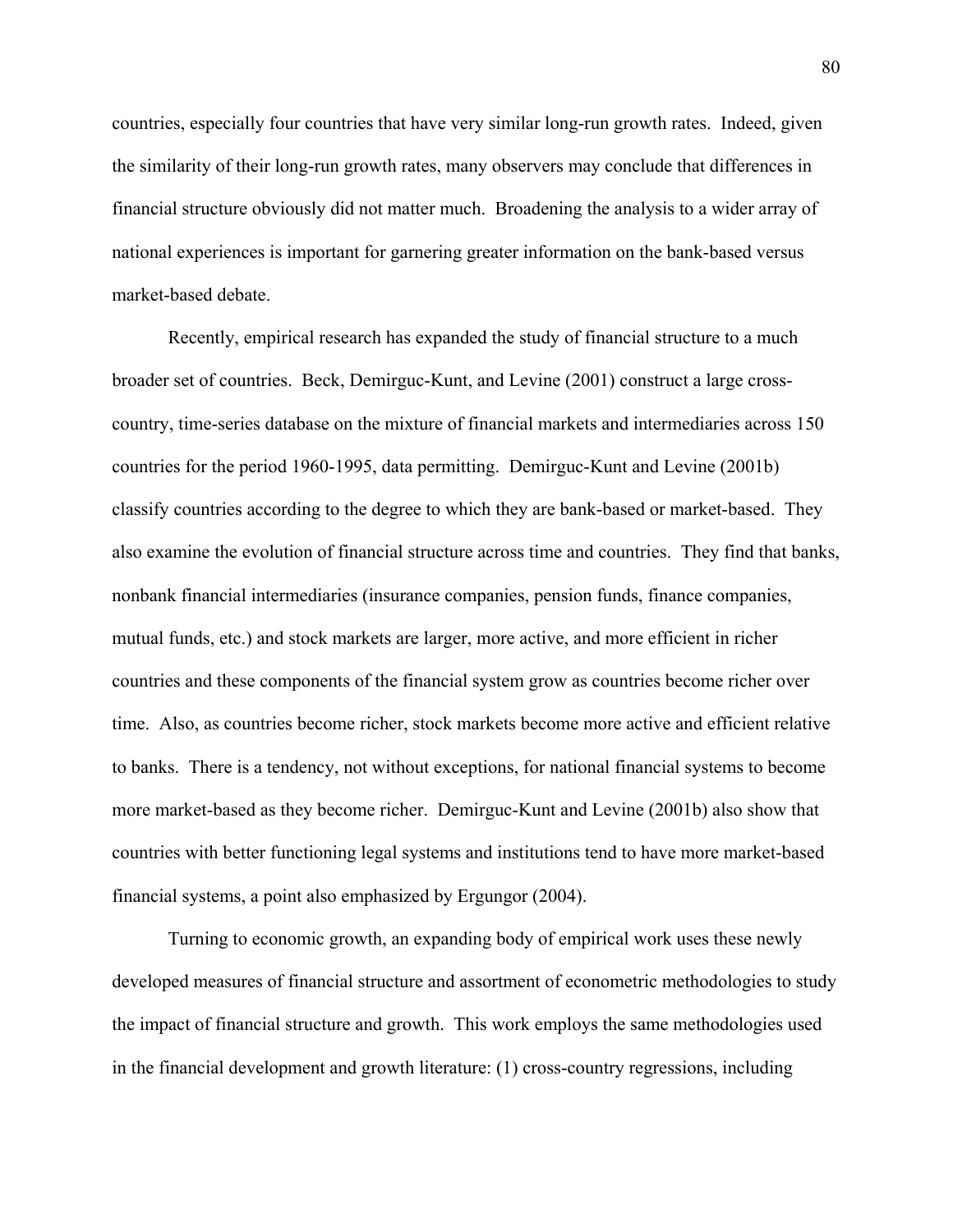instrumental variables regressions, (2) industry-level studies, and (3) firm-level investigations. Since I have already reviewed these methodologies, this subsection succinctly discusses the findings on financial structure and growth.

Using very different econometric methodologies, the literature finds, albeit with exceptions, astonishingly consistent results.

First, in a cross-country context, there is no general rule that bank-based or market-based financial systems are better at fostering growth. Levine (2002) finds that after controlling for the overall level of financial development, information on financial structure does not help in explaining cross-country differences in financial development. These results hold when using instrumental variables to control for simultaneity bias. This research also assesses whether bankbased systems are better at promoting growth in poor countries or countries with poor legal systems or otherwise weak institutions. Allowing for these possibilities, however, did not alter the conclusion: after controlling for overall financial development, cross-country comparisons do not suggest that distinguishing between bank-based and market-based financial systems is a firstorder concern in understanding the process of economic growth. Tadesse (2002), however, argues that while market-based systems outperform bank-based systems among countries with developed financial sectors, bank-based systems are far better among countries with underdeveloped financial sectors.

Second, using industry-level data, research finds that financially-dependent industries do not expand at higher rates in bank-based or market-based financial systems. Beck and Levine (2002) confirm that greater financial development accelerates the growth of financially dependent industries. Financial structure per se, however, does not help explain the differential growth rates of financially-dependent industries across countries.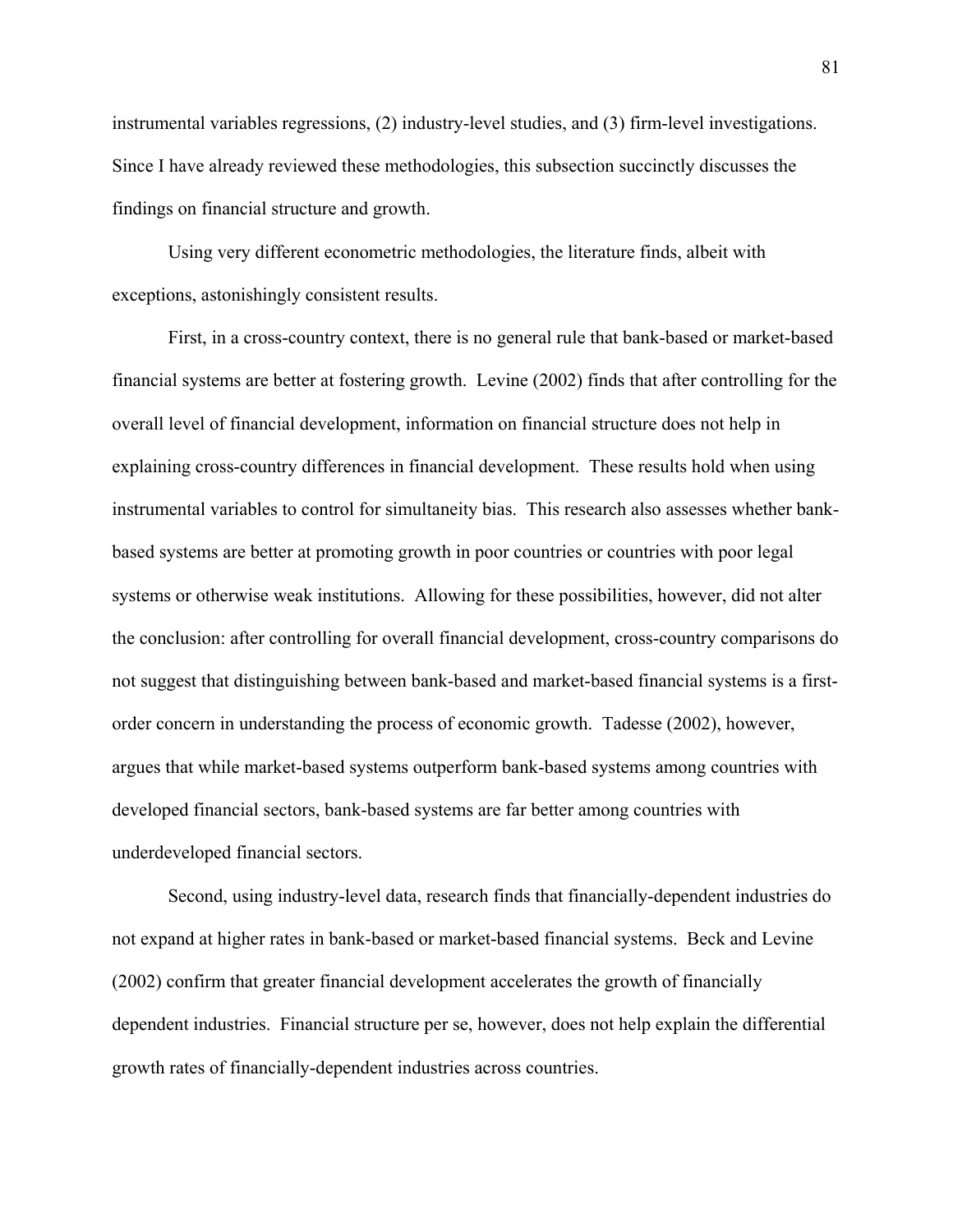Third, firms' access to external finance is not easier, and firms do not grow faster in either market-based or bank-based financial systems. Demirguc-Kunt and Maksimovic (2002) extend their earlier study and show that overall financial development helps explain the excess growth of firms across countries, i.e., the proportion of firms that grow at rates exceeding the rate at which each firm can grow with only retained earnings and short-term borrowing is positively associated with overall financial development. However, the degree to which countries are bank-based or market-based does not help explain excess growth.

I want to make two cautionary remarks about this research. First, these studies do not necessarily imply that institutional structure is unimportant for growth. Rather, the results may imply that there is not one optimal institutional structure for providing growth-enhancing financial functions to the economy (Merton and Bodie, 2004). While the emergence of financial systems that ameliorate information, contracting, and transactions costs may be crucial for accelerating economic growth, the growth-maximizing mixture of markets and intermediaries may depend on legal, regulatory, political, and other factors that have not been adequately incorporated into current theoretical or empirical research. Second, recent research on financial structure and growth use aggregate, cross-country indicators of the degree to which countries are bank-based or market-based. These indicators may not sufficiently capture the comparative roles of banks and markets. They may not be sufficiently country-specific to gauge accurately national financial structure. Thus, the conclusion from these studies that financial structure is not a particularly useful indicator of the degree to which a financial system promotes growth must be viewed cautiously (Demirguc-Kunt and Levine, 2001a).

Finally, Carlin and Mayer (2003) extend the recent work on financial structure and economic growth by examining the relationship between the structure of the financial system and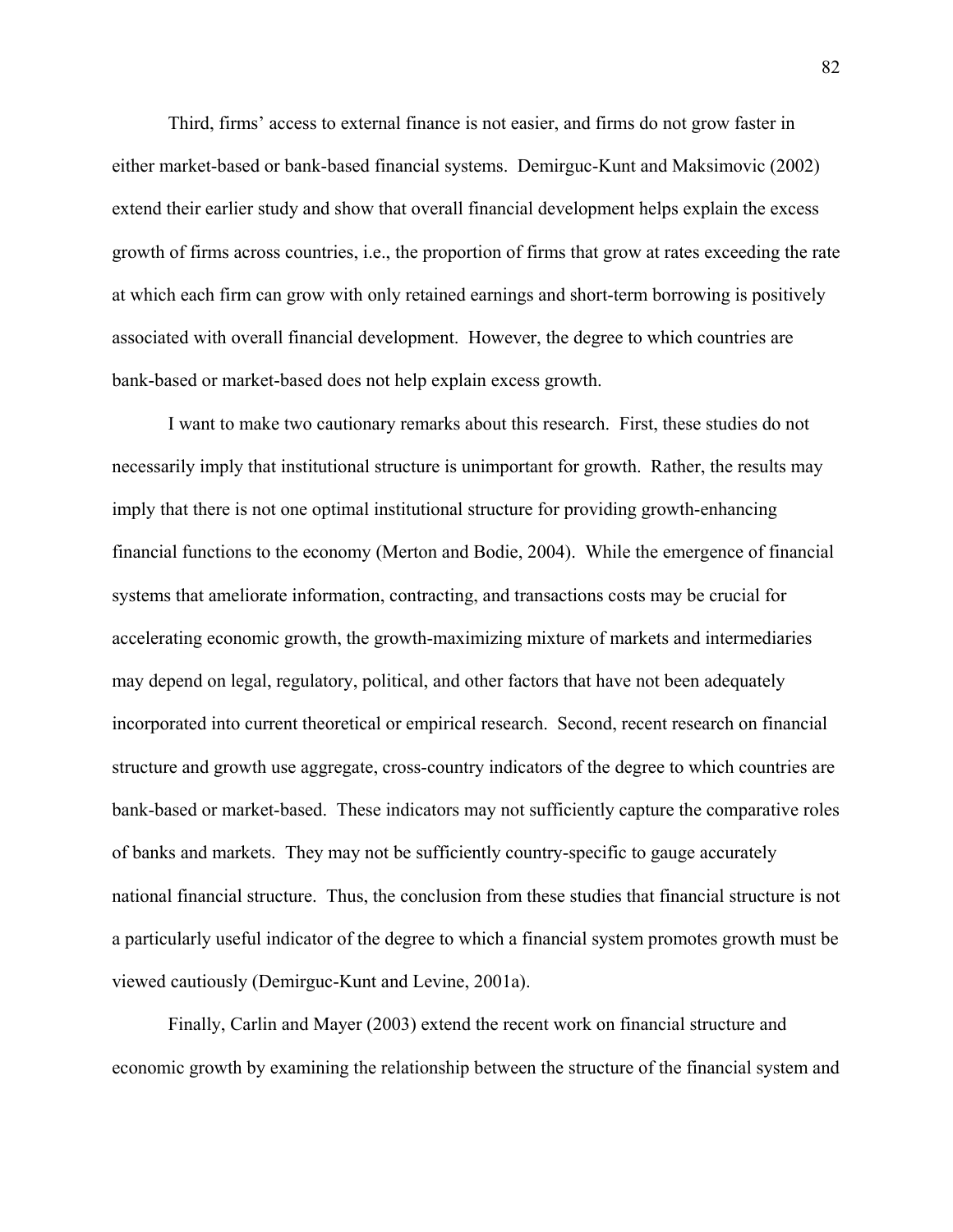types of activities conducted in different countries. They find a positive association between information disclosure (as measured by the effectiveness of the accounting system), the fragmentation of the banking system (as measured by low bank concentration), and the growth of equity-financed and skill-intensive industries. This is consistent with models by Allen and Gale (2000) and Boyd and Smith (1998) that emphasize that high technology firms require financial systems that allow for diverse views, such as equity markets rather than banks which provided more standardized monitoring. This result is also consistent with models by Dewatripont and Maskin (1995) that focus on renegotiations, where fragmented banking systems tend to impose short-term, tighter budget constraints. This may be more appropriate for new, higher-risk firms where the threat of bankruptcy must be credibly imposed. In contrast, concentrated banks with long-run relationships with firms can more easily renegotiate constructs and will have a correspondingly more difficult time credibly committing to not renegotiate. Thus, concentrated banks will tend to be associated with more mature, less risky firms. While not directly linked to aggregate economic growth, this sector-based work improves our understanding of the relationship between financial structure and the types of activities occurring in different economies.

### *III.E. Finance, Income Distribution, and Poverty Alleviation: Evidence*

 I conclude the review of empirical work on finance and growth by discussing some very recent research on whether financial development influences income distribution and poverty. As discussed above, theory offers conflicting predictions about the nature of the interactions between finance, income distribution, and poverty.

 In cross-country regressions, Beck, Demirguc-Kunt, and Levine (2004) examine whether the level of financial intermediary development influences (i) the growth rate of Gini coefficients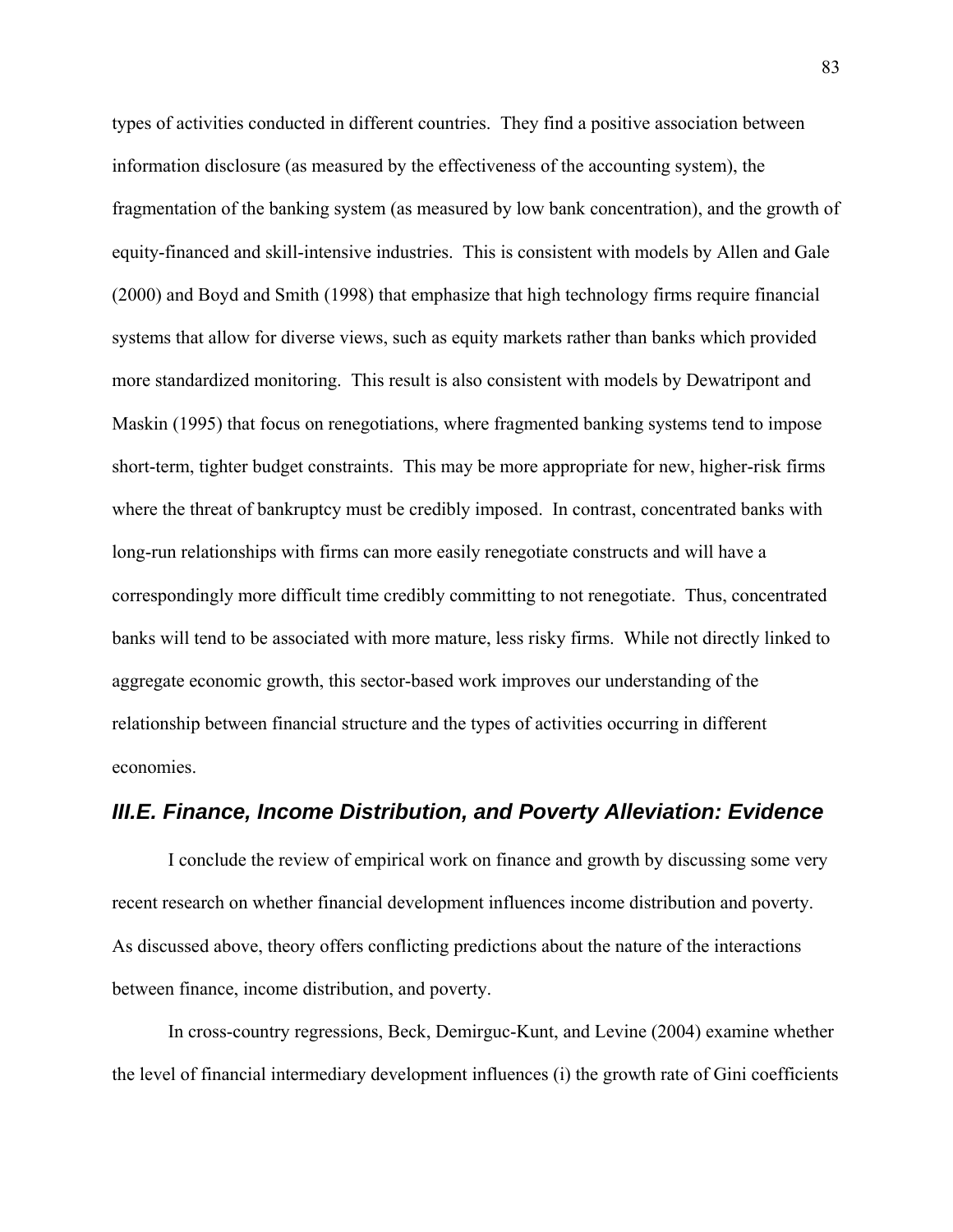of income inequality, (ii) the growth rate of the income of the poorest quintile of society, and (iii) the fraction of the population living in poverty. The results indicate that finance exerts a disproportionately large, positive impact on the poor and hence reduces income inequality. Even when controlling for the growth rate of real per capita GDP, the data indicate that (i) Gini coefficients fall more rapidly in countries with higher levels of financial intermediary development, (ii) the income of the poorest quintile grows faster than the national average with better-developed financial intermediaries, and (iii) the percentage of the population living on less than one or two dollars per day falls more rapidly in economies that have higher levels of financial development. These results hold when using instrumental variables to control for the endogenous determination of financial development and changes in income distribution and poverty alleviation. The findings lend cautious support to the view that financial development disproportionately boosts the income of the poor and reduces income inequality.<sup>34</sup> At the same time, the extensive battery of methodological weaknesses associated with cross-country regression reviewed above can certainly be levied against these initial findings on finance, income distribution, and poverty. Consequently, applying diverse econometric techniques and datasets to bear on the question of whether financial development influences income distribution and poverty is likely to be an active area of research.

<sup>&</sup>lt;sup>34</sup> See Clarke, Xu, and Zou (2003), who study the cross-country relationship between financial intermediary development and the level of the Gini coefficient, rather than the relationship between financial intermediary development the growth rate of the Gini coefficient.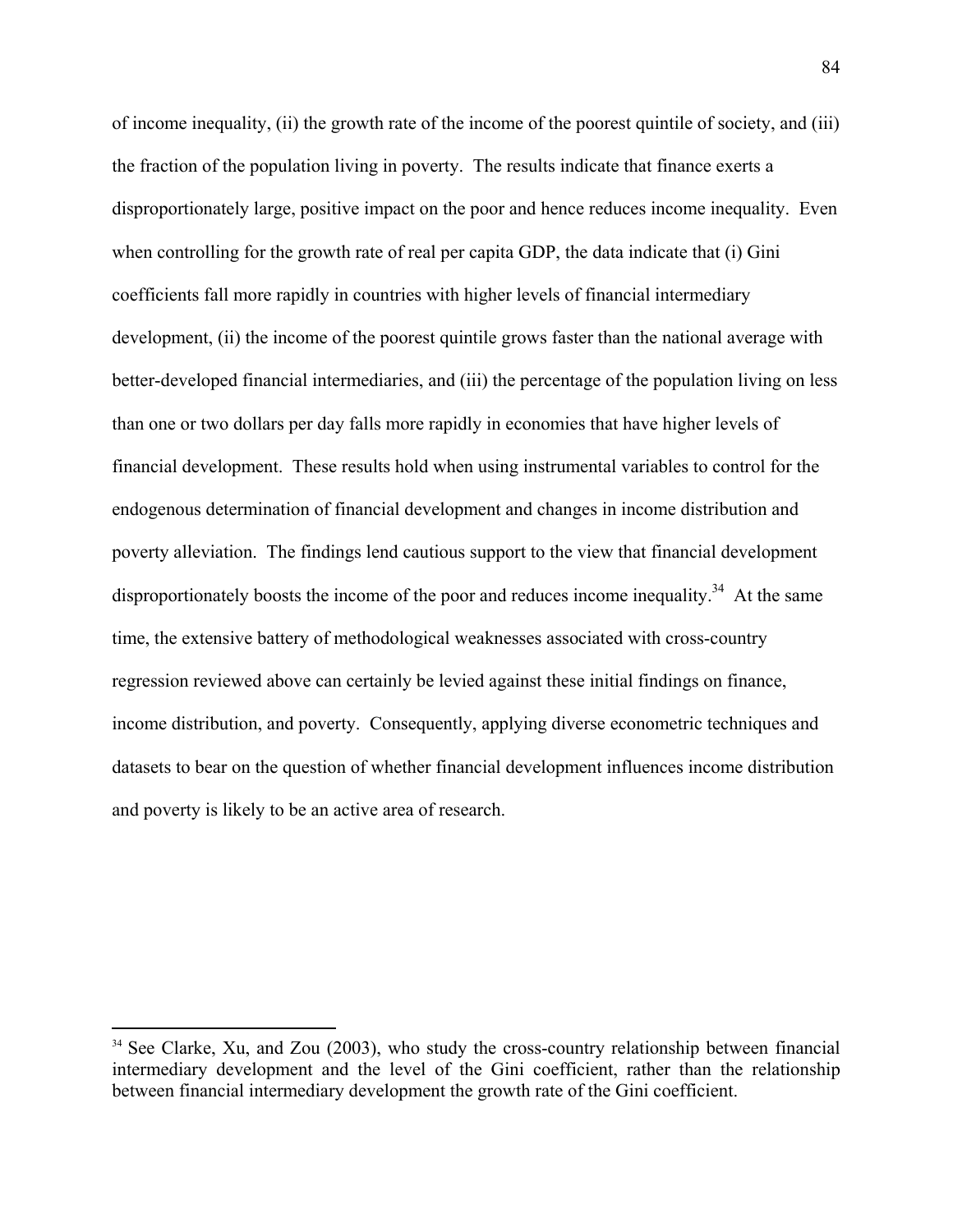# **IV. Conclusions**

This paper reviewed theoretical and empirical work on the relationship between financial development and economic growth. Theory illuminates many of the channels through which the emergence of financial instruments, markets and institutions affect -- and are affected by - economic development. A growing body of empirical analyses, including firm-level studies, industry-level studies, individual country-studies, time-series studies, panel-investigations, and broad cross-country comparisons, demonstrate a strong positive link between the functioning of the financial system and long-run economic growth. While subject to ample qualifications and countervailing views noted throughout this article, the preponderance of evidence suggests that both financial intermediaries and markets matter for growth even when controlling for potential simultaneity bias. Furthermore, microeconomic-based evidence is consistent with the view that better developed financial systems ease external financing constraints facing firms, which illuminates one mechanism through which financial development influences economic growth. Theory and empirical evidence make it difficult to conclude that the financial system merely - and automatically -- responds to economic activity, or that financial development is an inconsequential addendum to the process of economic growth.

In the remainder of this Conclusion, I discuss broad areas needing additional research. In terms of theory, Section II raised several issues associated with modeling finance and growth. Here I simply make one broad observation. Our understanding of finance and growth will be substantively advanced by the further modeling of the dynamic interactions between the evolution of the financial system and economic growth (Smith, 2002). Existing work suggests that it is not just finance following industry. But, neither is there any reason to believe that it is just industry following finance. Thus, we need additional thought on the co-evolution of finance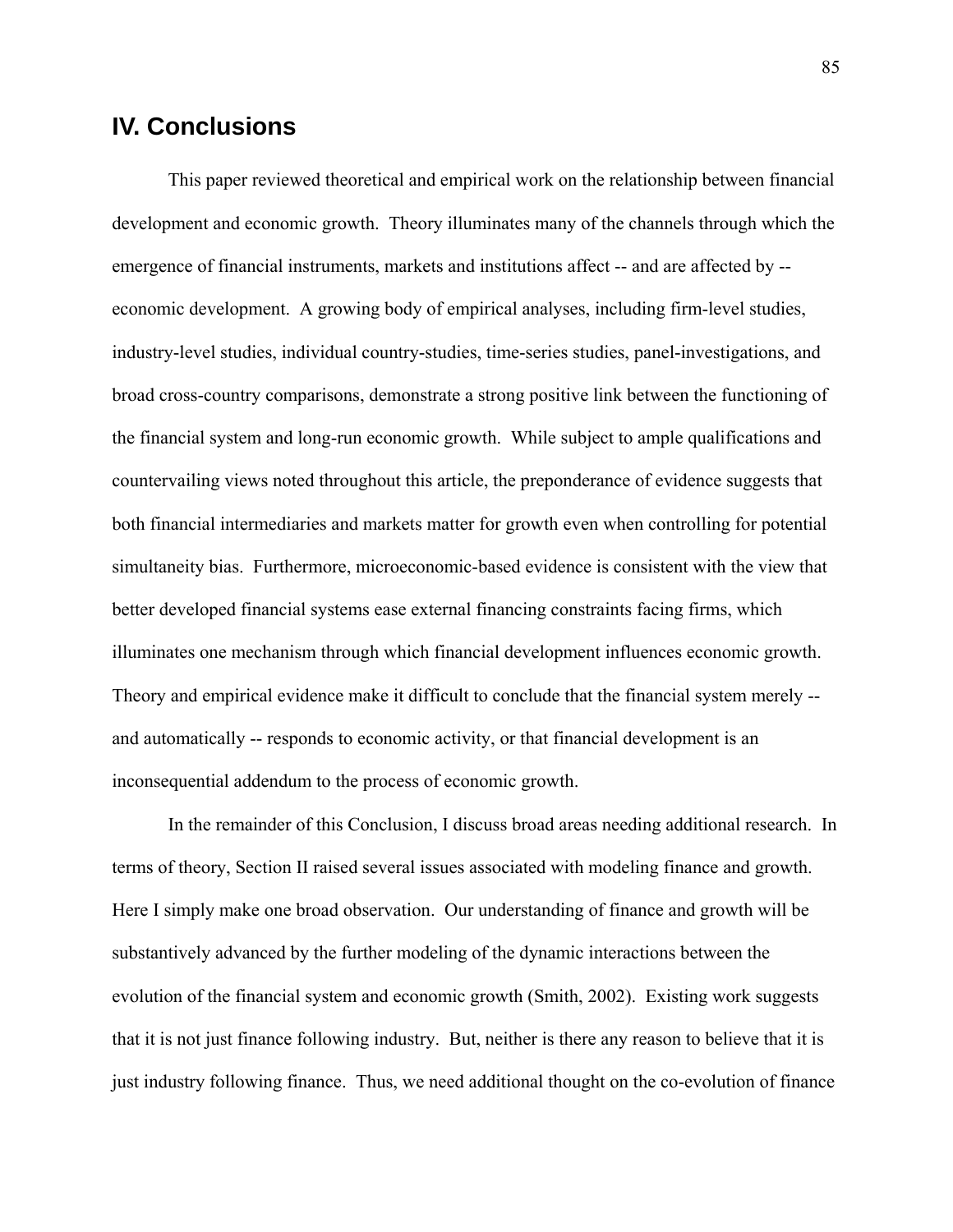and growth. Technology innovation, for instance, may only foster growth in the presence of a financial system that can evolve effectively to help the economy exploit these new technologies. Furthermore, technological innovation itself may substantively affect the operation of financial systems by, for example, transforming the acquisition, processing, and dissemination of information. Moreover, the financial system may provide different services at different stages of economic development, so that the financial system needs to evolve if growth is to continue. These are mere conjectures and ruminations that I hope foster more careful thinking.

In terms of empirical work, this paper continuously emphasized that all methods have their problems but that one problem plaguing the entire study of finance and growth pertains to the proxies for financial development. Theory suggests that financial systems influence growth by easing information and transactions costs and thereby improving the acquisition of information about firms, corporate governance, risk management, resource mobilization, and financial exchanges. Too frequently empirical measures of financial development do not directly measure these financial functions. While a growing number of country-specific studies develop financial development indicators more closely tied to theory, more work is needed on improving cross-country indicators of financial development.

Much more research needs to be conducted on the determinants of financial development. To the extent that financial systems exert a first-order impact on economic growth, we need a fuller understanding of what determines financial development. There are at least two levels of analysis. There is a growing body of research that examines the direct laws, regulations, and macroeconomic policies shaping financial sector operations. There is a second research agenda that studies the political, cultural, and even geographic context shaping financial development.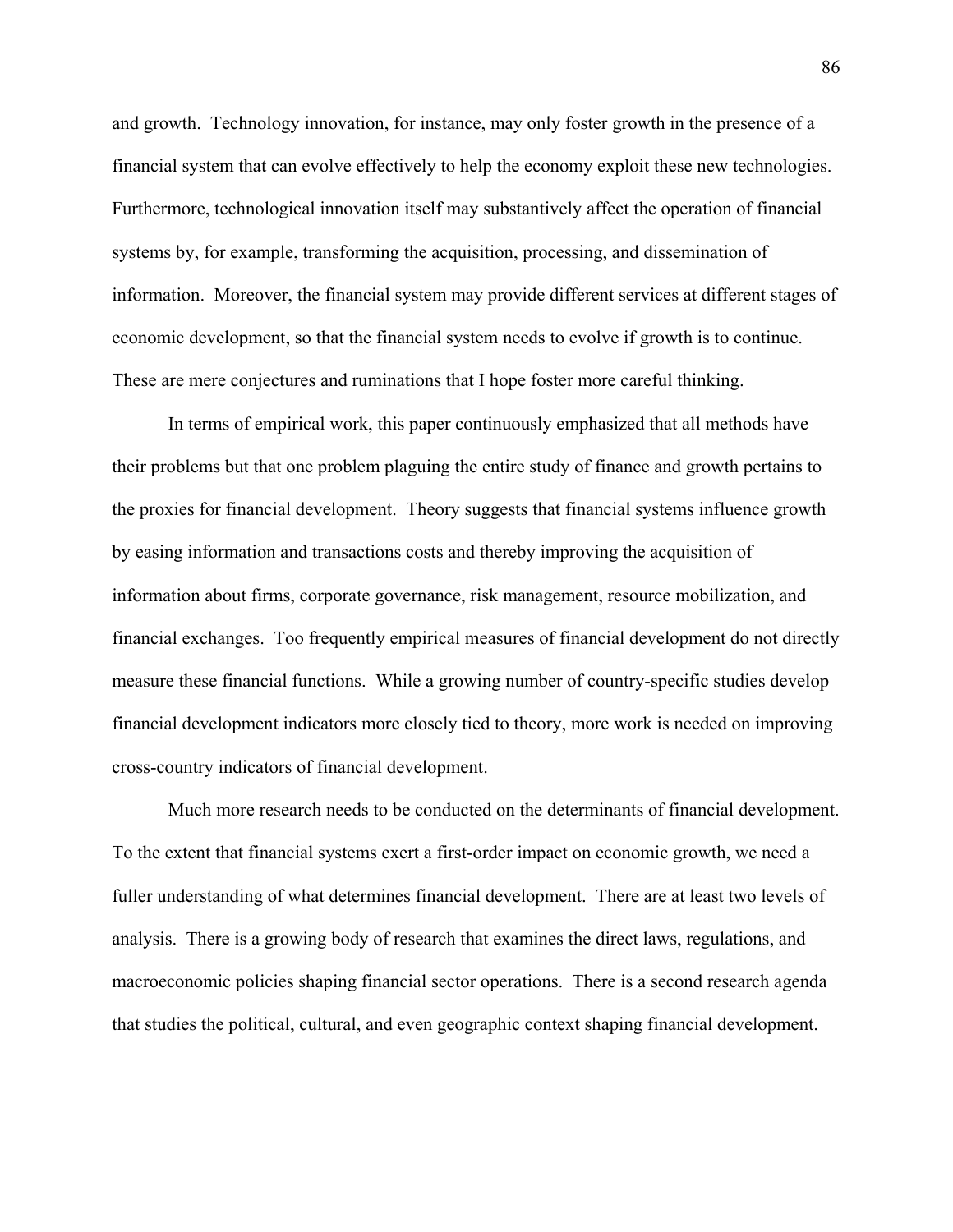Some research examines how legal systems, regulations, and macroeconomic policies influence finance. LLSV (1997, 1998) show that laws and enforcement mechanisms that protect the rights of outside investors tend to foster financial development. Beck, Demirgüç-Kunt, and Levine (2003b, 2004b) show that legal system adaptability is crucial. The financial needs of the economy are continuously changing, so that more flexible legal systems do a better job at promoting financial development than more rigid systems. Barth, Caprio, and Levine (2004, 2005) and La Porta, Lopez-de-Silanes, and Shleifer (2005) show that regulations and supervisory practices that force accurate information disclosure and promote private sector monitoring, but do not grant regulators excessive power, boost the overall level of banking sector and stock market development.<sup>35</sup> Monetary and fiscal policies may also affect the taxation of financial intermediaries and the provision of financial services (Bencivenga and Smith, 1992; Huybens and Smith, 1999; Roubini and Sala-i-Martin, 1992, 1995). Indeed, Boyd, Levine, and Smith (2001) show that inflation has a large – albeit non-linear – impact on both stock market and bank development.

At a more primitive level, some research studies the forces shaping the laws, regulations, and institutions underlying financial development. LLSV (1998) stress that historicallydetermined differences in legal tradition shape the laws governing financial transactions. Haber (2004b), Haber, Maurer, and Razo (2003), Pagano and Volpin (2001), Roe (1994), and Rajan and Zingales (2003a) focus on how political economy forces shape national policies toward

<sup>&</sup>lt;sup>35</sup> Beck, Demirguc-Kunt, and Levine (2003c) go on to show that bank supervisory practices that force accurate information disclosure ease external financing constraints facing firms, while countries that grant substantial power to government controlled regulators actually make external financing constraints more severe by increasing the degree of corruption in bank lending. Caprio, Laeven, and Levine (2003) show that legal protection of shareholders is more effective at boosting the valuation of banks than strong official bank regulation and supervision. Bodenhorn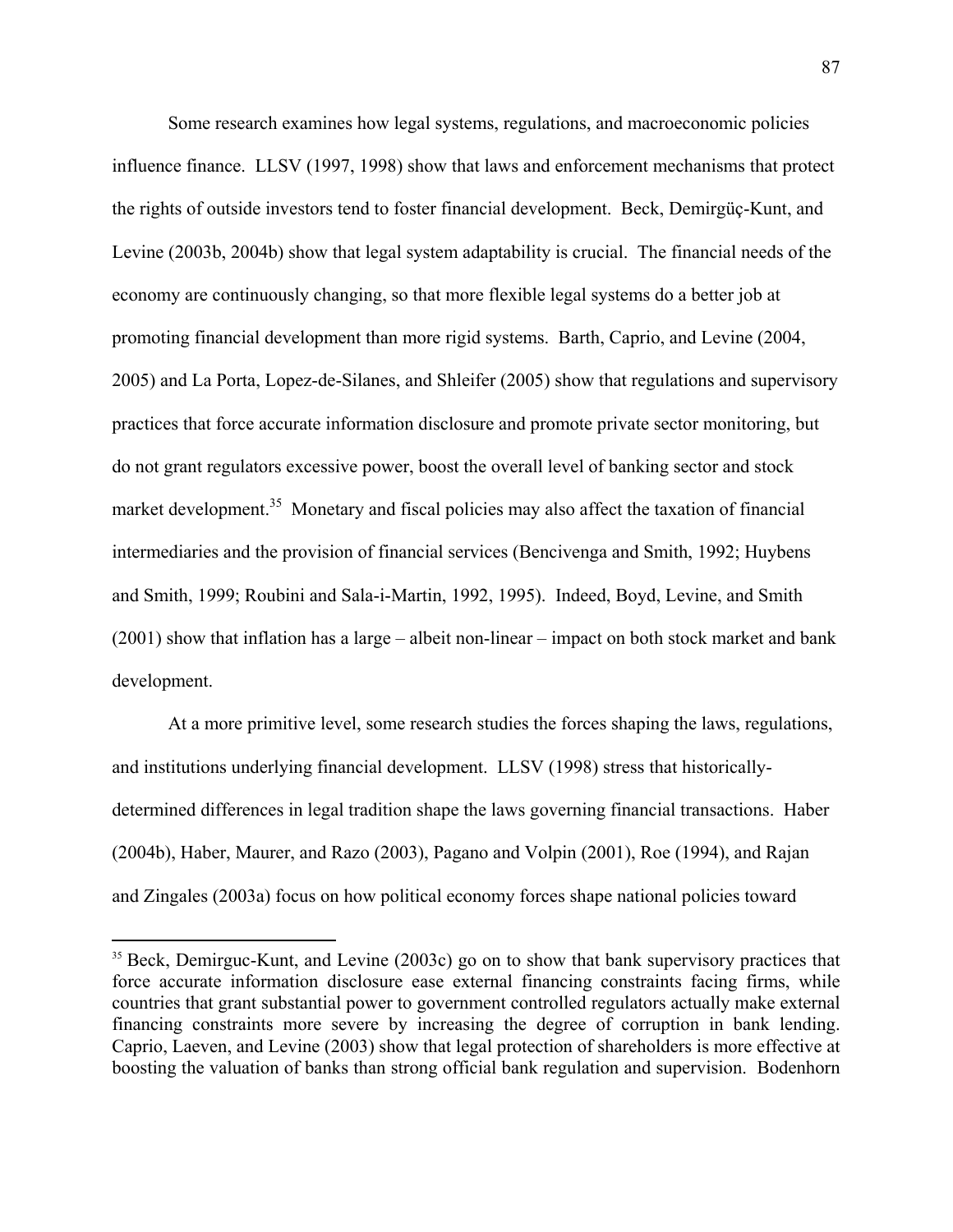financial development. Guiso, Sapienza, and Zingales (2004) examine the role of social capital in shaping financial systems, while Stulz and Williamson (2003) stress the role of religion in influencing national approaches to financial development. Finally, some scholars emphasize the impact of geographical endowments on the formation of long-lasting institutions that form the foundations of financial systems (Engerman and Sokoloff, 1997, 2002; Acemoglu, Johnson, and Robinson, 2001; Beck, Demirguc-Kunt, and Levine, 2003a; Easterly and Levine 2003). This broad spectrum of work suggests that political, legal, cultural, and even geographical factors influence the financial system and that much more work is required to better understand the role of financial factors in the process of economic growth.

(2002) examines the influences of political forces, fiscal demands, and regulations on the development of banking sectors in individual states of the United States.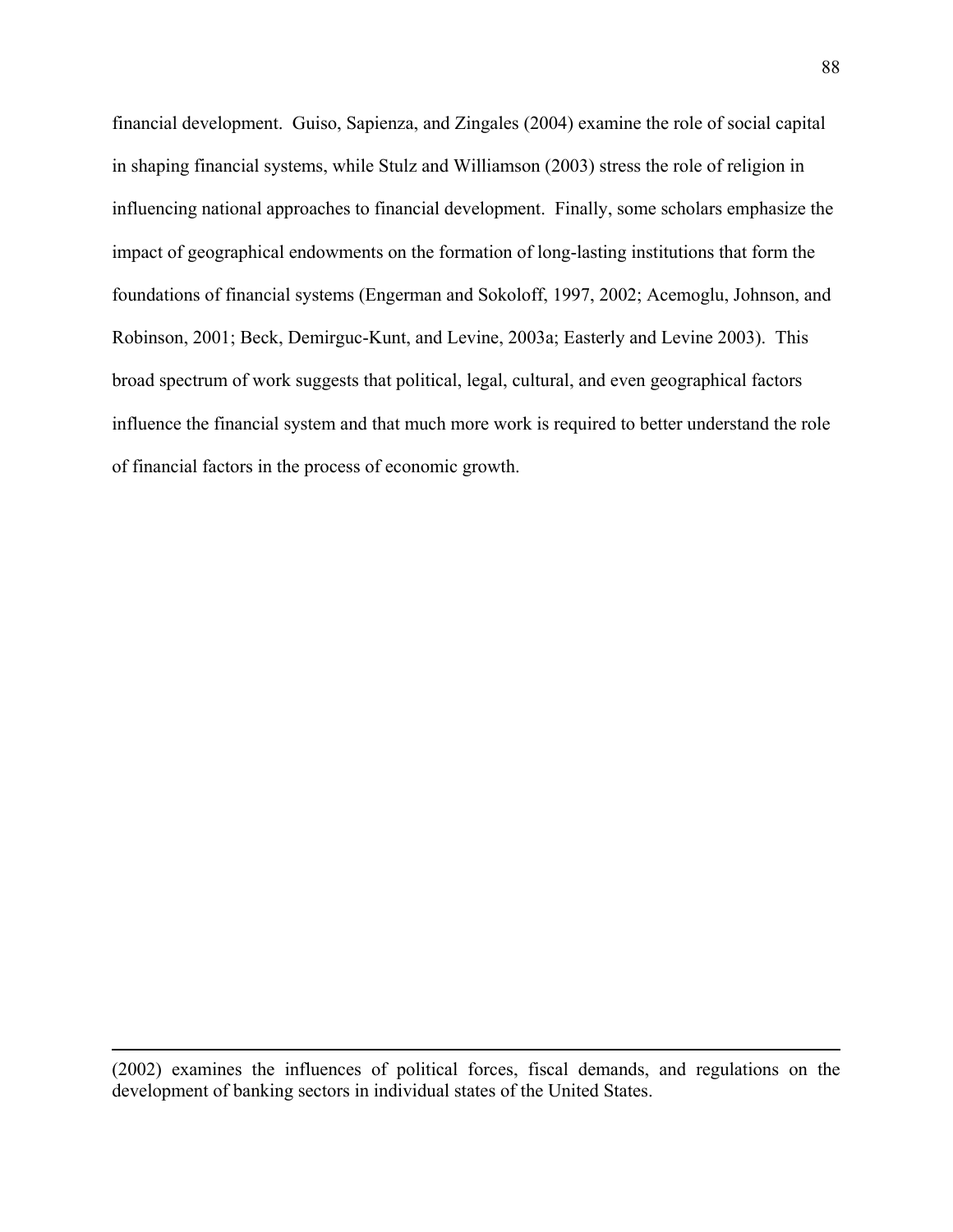## **References**

- Acemoglu, D., P. Aghion, and F. Zilibotti (2003), "Distance to Frontier, Selection, and Economic Growth:, National Bureau of Economic Growth, Working Paper No. 9066.
- Acemoglu, D. and F. Zilibotti (1997), "Was Prometheus Unbound by Chance? Risk, Diversification, and Growth", Journal of Political Economy, 105: 709-775.
- Acemoglu, D., S. Johnson and J. A. Robinson (2001), "The Colonial Origins of Comparative Development: An Empirical Investigation", American Economic Review, 91: 1369- 1401.
- Aghion, P., M. Angeletos, A. Banerjee, and K. Manova (2004), "Volatility and Growth: The Role of Financial Development", Harvard University (Department of Economics), mimeo.
- Aghion, P. and P. Bolton (1997), "A Trickle-Down Theory of Growth and development with Debt Overhang", Review of Economic Studies 64, 151-72.
- Aghion, P., M. Dewatripont, and P. Rey (1999), "Competition, Financial Discipline and Growth", Review of Economic Studies, 66: 825-852.
- Aghion, P., Howitt, and D. Mayer-Foulkes (2005), "The Effect of Financial Development on Convergence: Theory and Evidence", Quarterly Journal of Economics, forthcoming.
- Aghion, P. and P. Howitt (1992), "A Model of Growth through Creative Destruction", Econometrica, 60: 323-351.
- Allen, F. (1990), "The Market for Information and the Origin of Financial Intermediaries", Journal of Financial Intermediation, 1: 3-30.
- Allen, F. and D. Gale (1995), "A Welfare Comparison of the German and U.S. Financial Systems", European Economic Review, 39: 179-209.
- Allen, F. and D. Gale (1997), "Financial Markets, Intermediaries, and Intertemporal Smoothing", Journal of Political Economy, 105: 523-546.
- Allen, F. and D. Gale (1999), "Diversity of Opinion and Financing of New Technologies", Journal of Financial Intermediation, 8: 68-89.
- Allen, F. and D. Gale (2000), "Comparing Financial Systems, Cambridge, MA: MIT Press
- Allen, F., J. Qian, and M. Qian (2005), "Law, Finance, and Economic Growth in China", Journal of Financial Economics, forthcoming.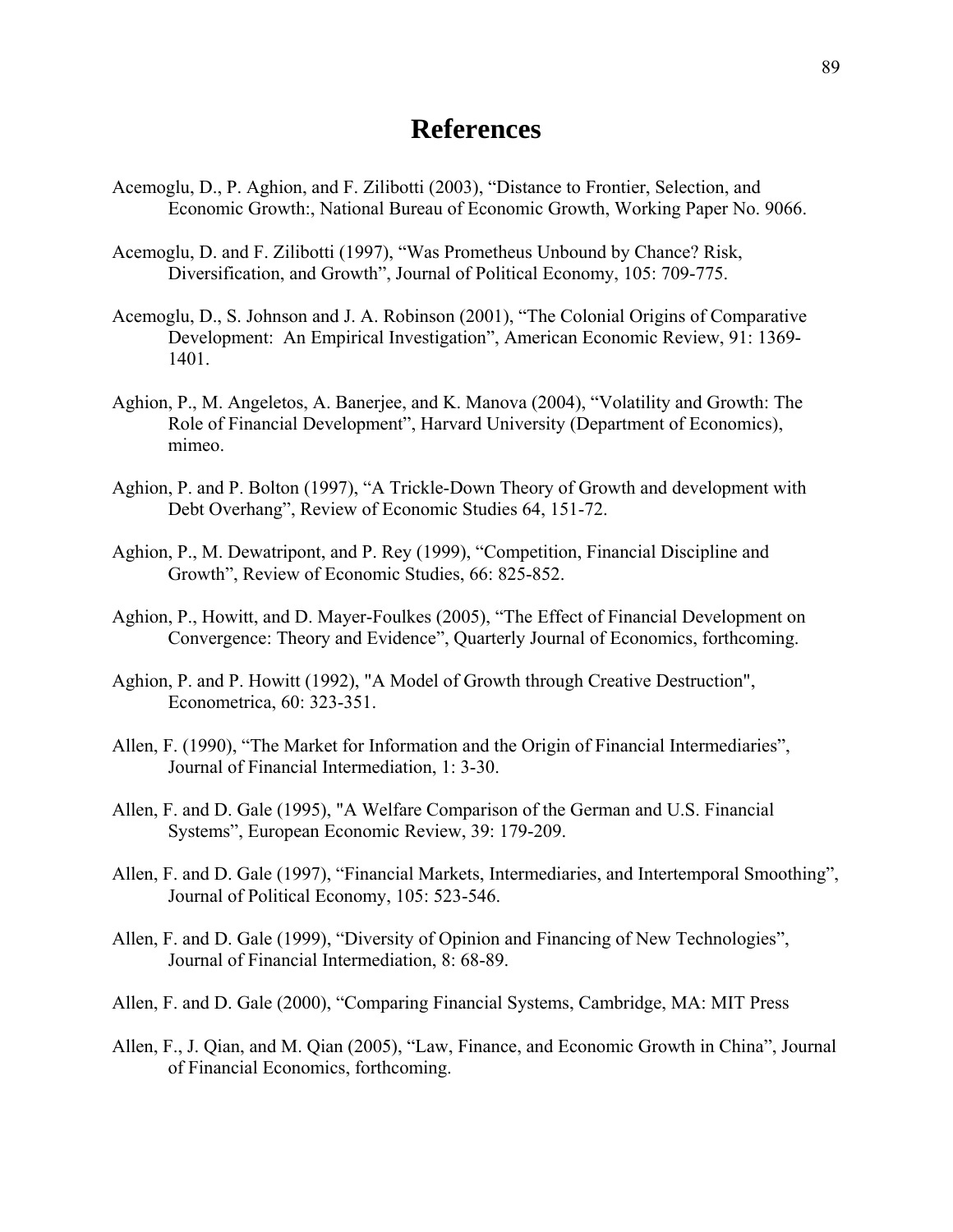- Arellano, M. and S. Bond (1991), "Some Tests of Specification for Panel Data: Monte Carlo Evidence and an Application to Employment Equations", Review of Economic Studies, 58: 277-297.
- Arellano, M. and O. Bover (1995), "Another Look at the Instrumental-Variable Estimation of Error-Components Models", Journal of Econometrics, 68: 29-52.
- Arestis, P., P. O. Demetriades and K. B. Luintel (2001), "Financial Development and Economic Growth: The Role of Stock Markets", Journal of Money, Credit, and Banking, 33: 16-41.
- Arestis, P. and P. Demetriades (1997), "Financial Development and Economic Growth: Assessing the Evidence", Economic Journal, 107: 783-799.
- Atje, R. and B. Jovanovic (1993), "Stock Markets and Development", European Economic Review, 37: 632-640.
- Bagehot, W. (1873), Lombard Street, Homewood, IL: Richard D. Irwin, (1962 Edition).
- Banerjee, A. and A. Newman (1993), "Occupational Choice and the Process of Development", Journal of Political Economy 101, 274-98.
- Barth, J. R., G. Caprio Jr. and R. Levine (2001a), "The Regulation and Supervision of Banks Around the World: A New Database", In: Brooking-Wharton Papers on Financial Services, Eds: Litan, R. E. and R. Herring, Washington, DC, Brookings Institution: 183- 250.
- Barth, J. R., G. Caprio Jr. and R. Levine (2001b), "Banking Systems Around the Globe: Do Regulations and Ownership Affect Performance and Stability?" In: Prudential Supervision: What Works and What Doesn't, Ed: Mishkin, F.S., University of Chicago Press: 31-96.
- Barth, J. R., G. Caprio Jr. and R. Levine (2004), "Bank Regulation and Supervision: What Works Best?", Journal of Financial Intermediation, 13: 205-248.
- Barth, J. R., G. Caprio Jr. and R. Levine (2005), Rethinking Bank Supervision and Regulation: Until Angels Govern, Cambridge, UK: Cambridge University Press, forthcoming.
- Beck, T. (2002), "Financial Development and International Trade: Is There a Link?", Journal of International Economics, 57: 107-131.
- Beck, T. (2003), "Financial Dependence and International Trade", Review of International Economics, 11: 296-316.
- Beck, T., A. Demirgüç-Kunt, L. Laeven, and R. Levine (2004), "Finance, Firm Size, and Growth", World Bank mimeo.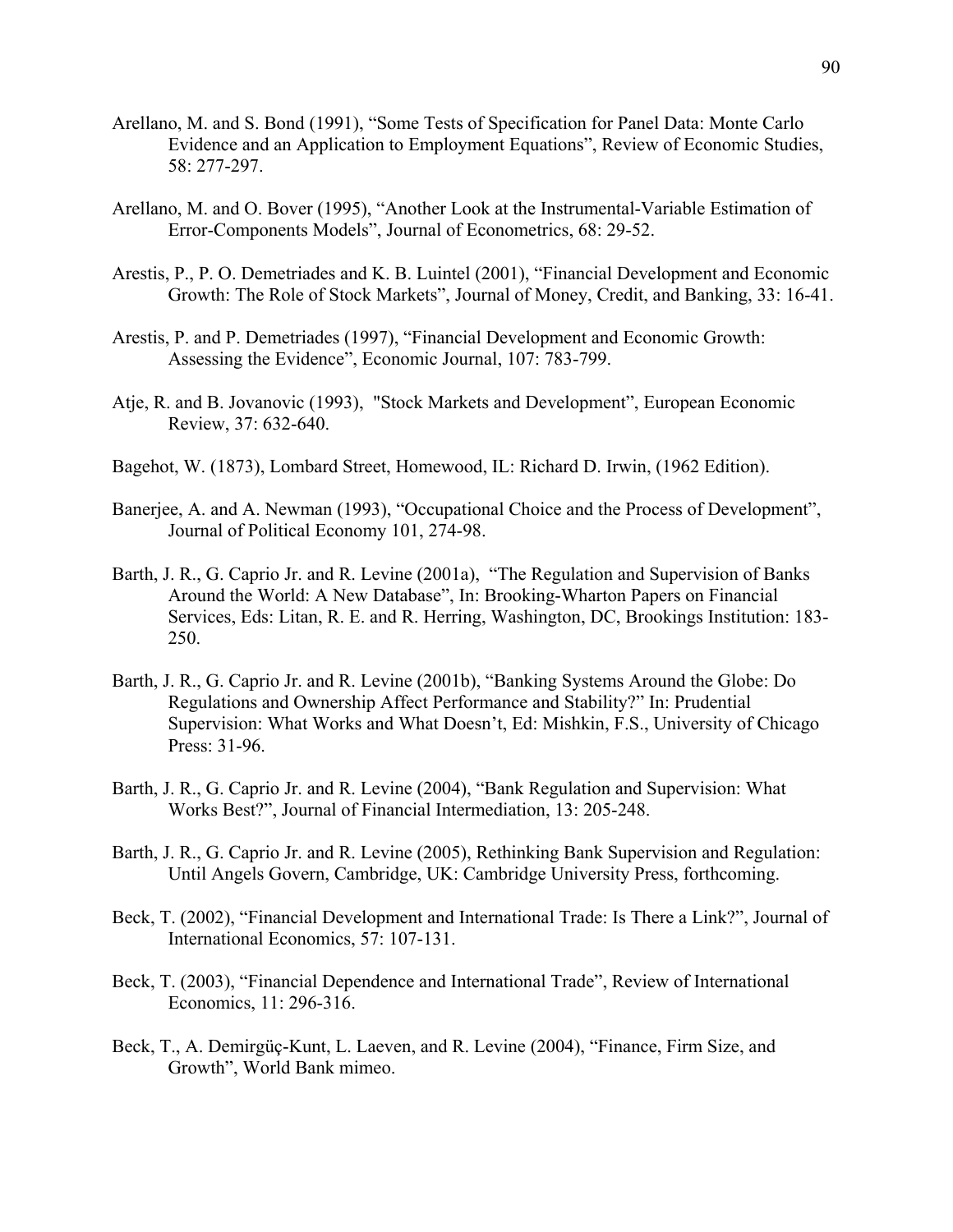- Beck, T., A. Demirgüç-Kunt and R. Levine (2000), "A New Database on Financial Development and Structure", World Bank Economic Review, 14: 597-605
- Beck, T., A. Demirgüç-Kunt and R. Levine (2001), "The Financial Structure Database", In: Financial Structure and Economic Growth: A Cross-Country Comparison of Banks, Markets, and Development, Eds: Demirgüç-Kunt, A. and R. Levine. Cambridge, MA: MIT Press: 17-80.
- Beck, T., A. Demirgüç-Kunt and R. Levine (2003a), "Law, Endowments, and Finance", Journal of Financial Economics, 70: 137-181.
- Beck, T., A. Demirgüç-Kunt and R. Levine (2003b), "Law and Finance: Why Does Legal Origin Matter?" Journal of Comparative Economics, 31: 653-675.
- Beck, T., A. Demirgüç-Kunt and R. Levine (2003c), "Bank Supervision and Corporate Finance", National Bureau of Economic Research, Working Paper No. 9620.
- Beck, T., A. Demirgüç-Kunt and R. Levine (2003d), "Bank Concentration and Crises", National Bureau of Economic Research, Working Paper No. 9921.
- Beck, T., A. Demirgüç-Kunt and R. Levine (2004a), "Law and Firms' Access to Finance", American Law and Economics Review, forthcoming.
- Beck, T., A. Demirgüç-Kunt and R. Levine (2004b), "Finance, Inequality and Poverty: Cross-Country Evidence", University of Minnesota (Carlson School of Management), mimeo.
- Beck, T., A. Demirgüç-Kunt, R. Levine, and V. Maksimovic (2001), "Financial Structure and Economic Development: Firm, Industry, and Country Evidence", In: Financial Structure and Economic Growth: A Cross-Country Comparison of Banks, Markets, and Development, Eds: Demirguc-Kunt, A. and R. Levine. Cambridge, MA: MIT Press: 189- 242.
- Beck, T., A. Demirgüç-Kunt, and V. Maksimovic (2005), "Financial and Legal Constraints to Firm Growth: Does Size Matter?", Journal of Finance, forthcoming.
- Beck, T. and R. Levine (2002), "Industry Growth and Capital Allocation: Does Having a Market- or Bank-Based System Matter?", Journal of Financial Economics, 64: 147-180.
- Beck, T. and R. Levine (2004), "Stock Markets, Banks and Growth: Panel Evidence", Journal of Banking and Finance, 423-442.
- Beck, T., R. Levine and N. Loayza (2000), "Finance and the Sources of Growth", Journal of Financial Economics, 58: 261–300.
- Bekaert, G., C. R. Harvey and C. Lundblad (2001), "Emerging Equity Markets and Economic Development", Journal of Development Economics, 66: 465-504.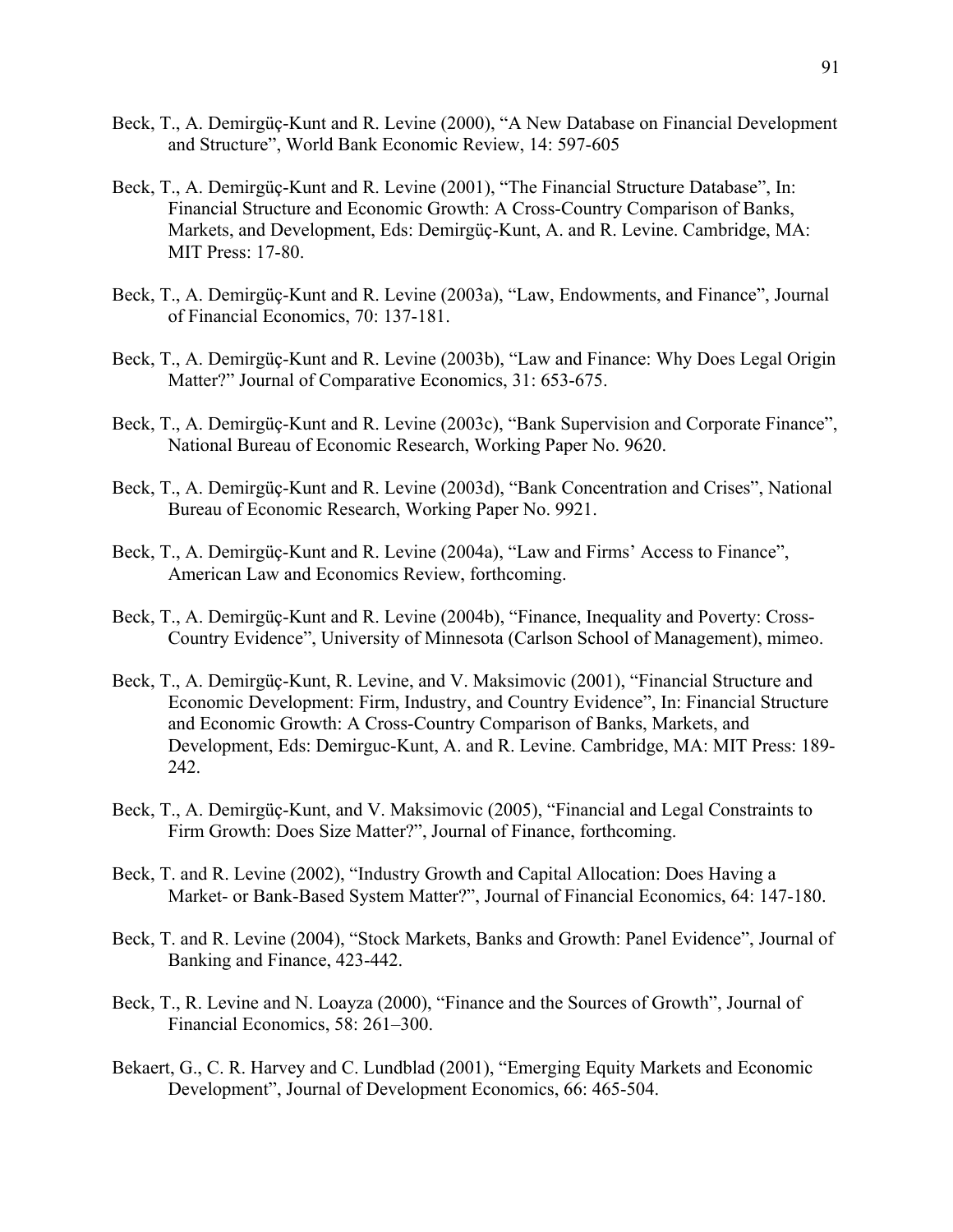- Bekaert, G., C. R. Harvey and C. Lundblad (2004), "Does Financial Liberalization Spur Growth?", Journal of Financial Economics, forthcoming.
- Bencivenga, V. R. and B. D. Smith (1991), "Financial Intermediation and Endogenous Growth", Review of Economics Studies, 58: 195-209.
- Bencivenga, V. R. and B. D. Smith (1992), "Deficits, Inflation and the Banking System in Developing Countries: The Optimal Degree of Financial Repression", Oxford Economic Papers, 44: 767-790.
- Bencivenga, V. R. and B. D. Smith (1993), "Some Consequences of Credit Rationing in an Endogenous Growth Model", Journal of Economic Dynamics and Control, 17: 97-122.
- Bencivenga, V. R., B. D. Smith and R. M. Starr (1995), "Transactions Costs, Technological Choice, and Endogenous Growth", Journal of Economic Theory, 67: 53-177.
- Benhabib, J. and M. M. Spiegel (2000), "The Role of Financial Development in Growth and Investment", Journal of Economic Growth, 5: 341-360.
- Berle, A. A. and G. C. Means (1932), The Modern Corporation and Private Property, New York: Harcourt Brace Jovanovich.
- Bhattacharya, S. and P. Pfleiderer (1985), "Delegated Portfolio Management", Journal of Economic Theory, 36: 1-25.
- Berger, A.N., I. Hasan, and L.F. Klapper (2004), "Further Evidence on the Link between Finance and Growth: An International Analysis of Community Banking and Economic Performance", Journal of Financial Services Research, forthcoming.
- Bertrand, M., A.S. Schoar, and D. Thesmar (2004), "Banking Deregulation and Industry Structure: Evidence from the French Banking Reforms of 1985", Centre for Economic Policy Research, Discussion Paper No. 4488.
- Bhide, A. (1993), "The Hidden Costs of Stock Market Liquidity", Journal of Financial Economics, 34: 1-51.
- Black, S. W. and M. Moersch (1998), "Financial Structure, Investment and Economic Growth in OECD Countries", In: Competition and Convergence in Financial Markets: The German and Anglo-American Models, Eds: S.W. Black and M. Moersch, New York: North – Holland Press: 157-174.
- Blackburn, K. and V.T.Y. Hung (1998), "A Theory of Growth, Financial Development, and Trade", Economica, 65: 107-24.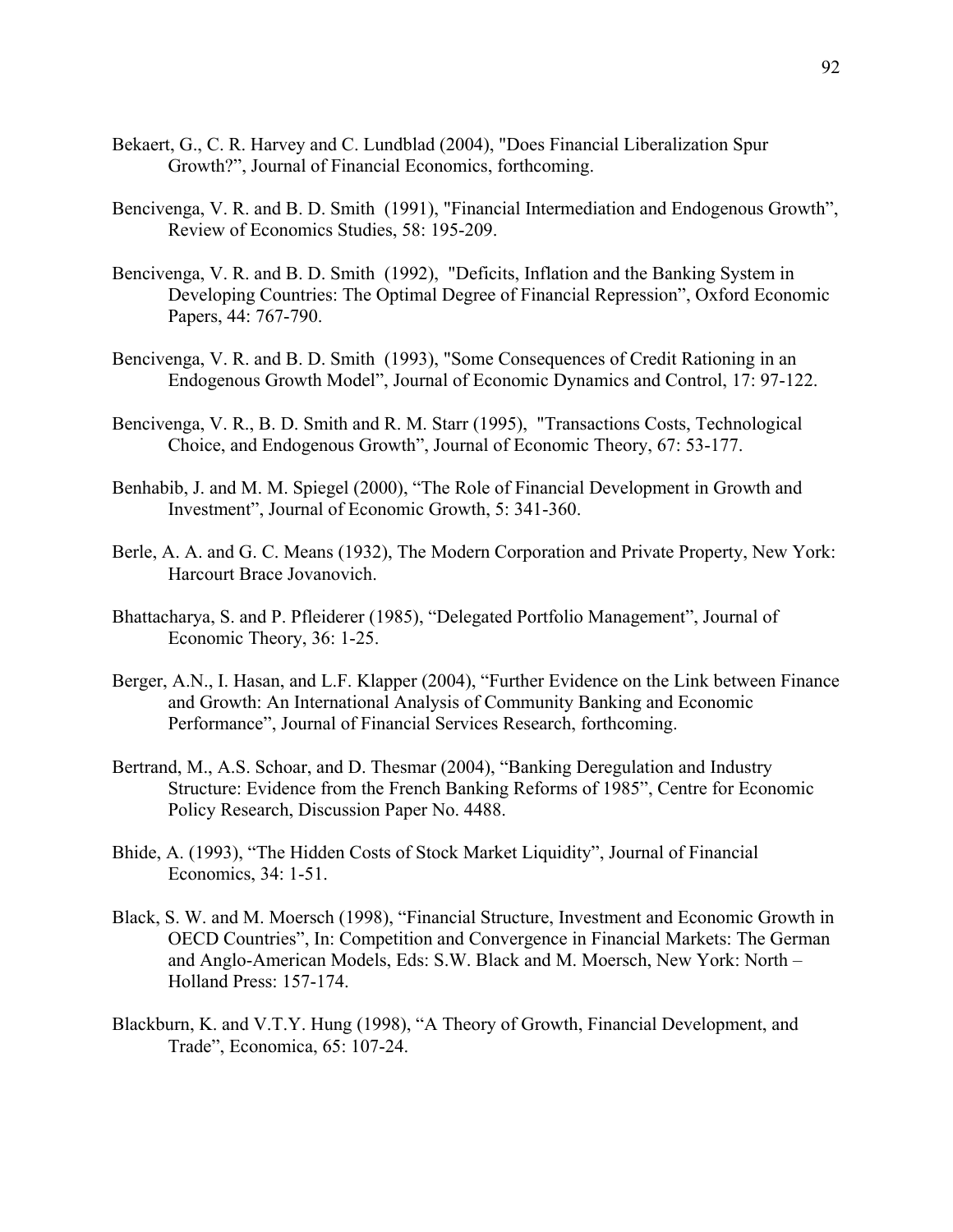- Bodenhorn, H. (2003), State Banking in Early America: A New Economic History, New York: Cambridge University Press.
- Boot, A.W.A., S. J. Greenbaum and A. Thakor (1993), "Reputation and Discretion in Financial Contracting", American Economic Review, 83: 1165-1183.
- Boot, A.W.A. and A. Thakor (1997), "Financial System Architecture", Review of Financial Studies, 10: 693-733.
- Boot, A.W.A. and A. Thakor (2000), "Can Relationship Banking Survive Competition?", Journal of Finance, 55: 679-713.
- Boyd, J. H., R. Levine and B. D. Smith (2001), "The Impact of Inflation on Financial Sector Performance", Journal of Monetary Economics, 47: 221-248.
- Boyd, J. H. and E. C. Prescott (1986), "Financial Intermediary-Coalitions", Journal of Economics Theory, 38: 211-232.
- Boyd, J. H., and B. D. Smith (1992), "Intermediation and the Equilibrium Allocation of Investment Capital: Implications for Economic Development", Journal of Monetary Economics, 30: 409-432.
- Boyd, J. H. and B. D. Smith (1994), "How Good Are Standard Debt Contracts? Stochastic Versus Nonstochastic Monitoring in a Costly State Verification Environment", Journal of Business, 67: 539-562.
- Boyd, J. H. and B. D. Smith (1996), "The Co-Evolution of the Real and Financial Sectors in the Growth Process", World Bank Economic Review, 10: 371-396.
- Boyd, J. H. and B. D. Smith (1998), "The evolution of debt and equity markets in economic development", Economic Theory, 12: 519-560.
- Calomiris, C., and C. Kahn (1991), "The Role of Demandable Debt in Structuring Optimal Banking Arrangements", American Economic Review 81, 497-513.
- Cameron, R., O. Crisp, H. T. Patrick and R. Tilly (1967), Banking in the Early Stages of Industrialization: A Study in Comparative Economic History, New York: Oxford University Press.
- Cameron, R. (1967a), Scotland, 1750-1845, in Banking in the Early Stages of Industrialization: A Study in Comparative Economic History, Eds. R. Cameron et al., New York: Oxford University Press, 60-99.
- Cameron, R. (1967b), Conclusion, in Banking in the Early Stages of Industrialization: A Study in Comparative Economic History, Eds. R. Cameron et al., New York: Oxford University Press, 290-321.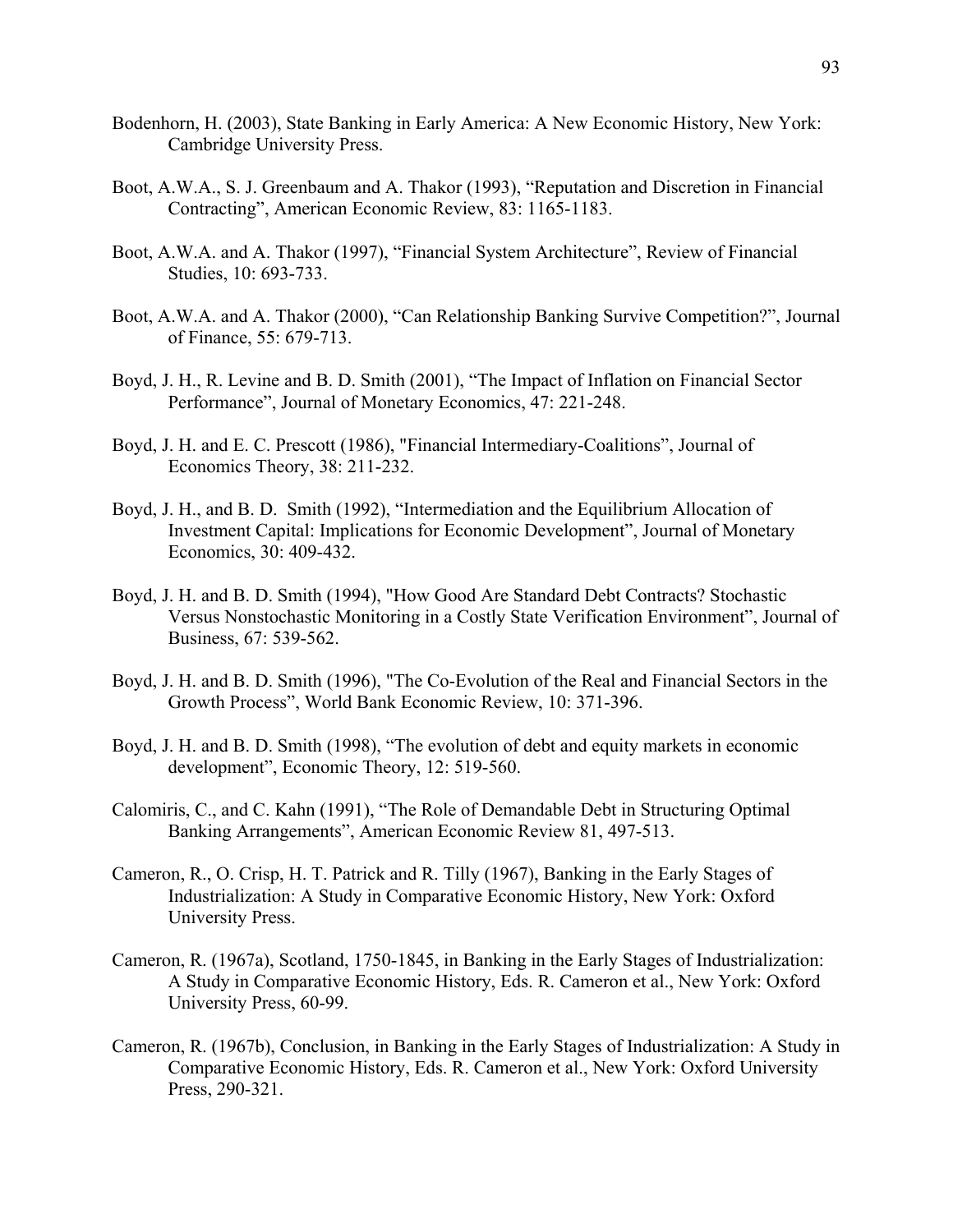- Caprio Jr., G., L. Laeven, and R. Levine (2003), "Governance and Bank Valuation", National Bureau of Economic Research Working Paper, No. 10158..
- Caprio Jr., G. and R. Levine (2002), "Corporate Governance in Finance: Concepts and International Observations" in Financial Sector Governance: The Roles of the Public and Private Sectors, Eds. R.E. Litan, M. Pomerleano, and V. Sundararajan, Washington DC: The Brookings Institution, 17-50.
- Carlin, W. and C. Mayer (2003), "Finance, Investment, and Growth", Journal of Financial Economics, 69: 191-226.
- Carosso, V. (1970), Investment Banking in America, Cambridge, MA: Harvard University Press.
- Cetorelli, N. and M. Gambera (2001), "Banking Structure, Financial Dependence and Growth: International Evidence from Industry Data", Journal of Finance, 56: 617–648.
- Charkham, J. (1994), Keeping Good Company: A Study of Corporate Governance in Five Countries, Oxford: Clarendon Press.
- Chakraborty, S. and R. Ray (2004), "Bank-Based versus Market-Based Financial Systems: A Growth-Theoretic Analysis", University of Oregon (Department of Economics), mimeo.
- Checkland, S. G. (1975), Scottish Banking: A History, 1695-1973, Glasgow: Collins.
- Christopoulos, D. K. and E. G. Tsionas (2004), "Financial Development and Economic Growth: Evidence from Panel Unit Root and Cointegration Tests", Journal of Development Economics, 73: 55-74.
- Claessens, S. and L. Laeven (2003), "Financial Development, Property Rights, and Growth", Journal of Finance, 58: 2401-36.
- Claessens, S. and L. Laeven (2004), "Financial Sector Competition, Finance Dependence, and Economic Growth", Journal of the European Economic Association, forthcoming.
- Claessens, S.; S. Djankov, J. Fan, L. Lang (2002), "Disentangling the Incentive and Entrenchment Effects of Large Shareholdings", Journal of Finance, 57: 2741-2771.
- Clarke, G., L.C. Xu and H. Zou (2003), "Finance and Income Inequality, Test of Alternative Theories", World Bank Policy Research Working Paper, #2984.
- Coase, R. (1937), "The Nature of the Firm", Economica, 4: 386-405.
- Cowen, T. and R. Kroszner (1989), "Scottish Banking before 1845: A Model for Laissez-Faire?" Journal of Money, Credit, and Banking, 21: 221-231.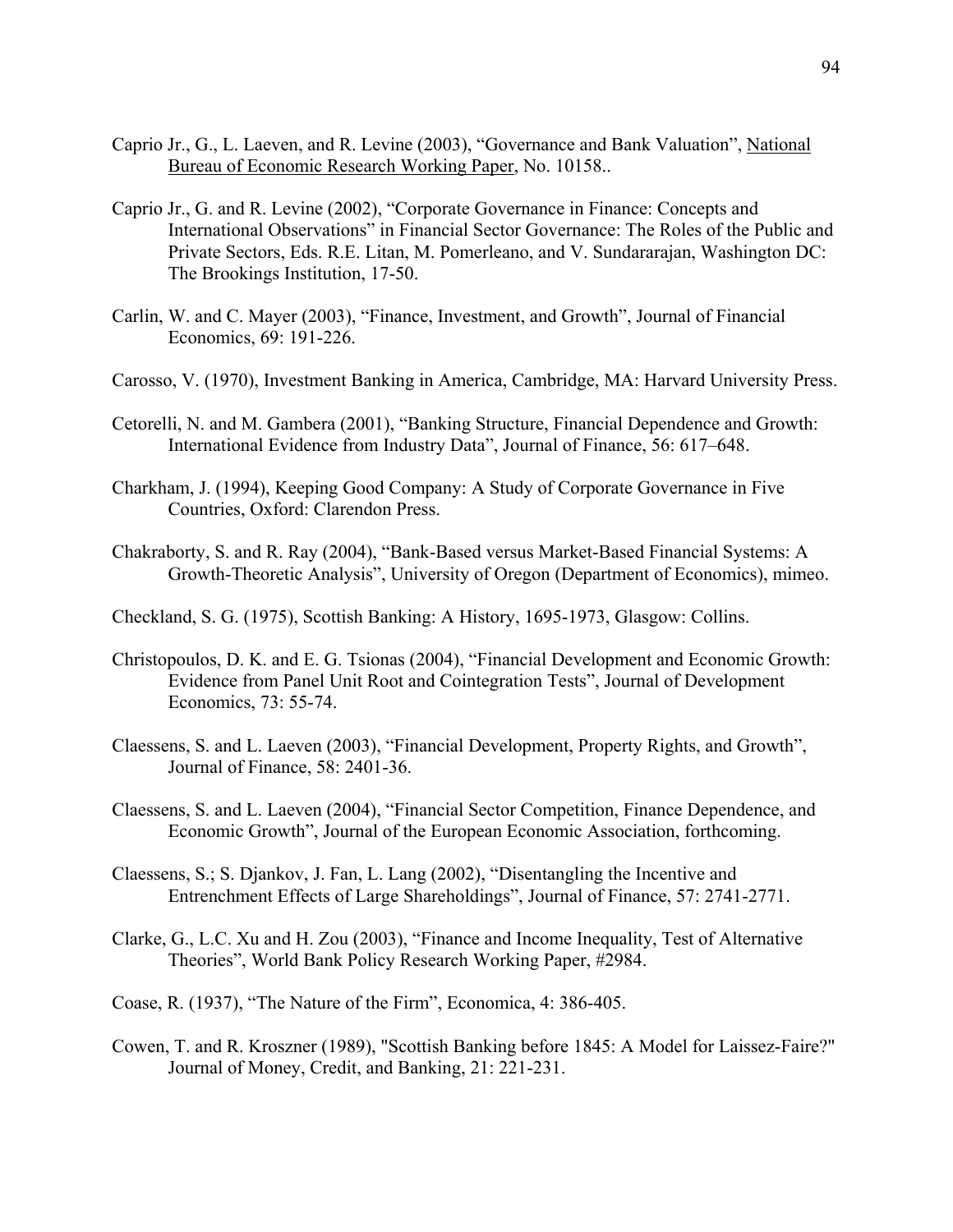- Cull, R. and L. Xu (2004), "Institutions, Ownership, and Finance: The Determinants of Profit Reinvestment Among Chinese Firms", World Bank mimeo.
- DeAngelo, H. and L. DeAngelo (1985), "Managerial Ownership of Voting Rights: A Study of Public Corporations with Dual Classes of Common Stock", Journal of Financial Economics, 14: 33-69.
- DeAngelo, H. and E. Rice (1983), "Anti-Takeover Amendments and Stockholder Wealth", Journal of Financial Economics, 11: 329-360.
- De Gregorio, J. (1996), "Borrowing Constraints, Human Capital Accumulation, and Growth", Journal of Monetary Economics, 37: 49-71.
- Dehejia, R. and A. Lleras-Muney (2003), "Why Does Financial Development Matter? The United States from 1900 to 1940", National Bureau of Economic Research, Working Paper No. 9551.
- De la Fuente, A. and J. M. Marin (1996), "Innovation, Bank Monitoring, and Endogenous Financial Development", Journal of Monetary Economics, 38: 269-301.
- De Long, J. B. (1991), "Did Morgan's Men Add Value? An Economist's Perspective on Finance Capitalism", In: Inside the Business Enterprise: Historical Perspectives on the Use of Information, Ed: P. Temin, Chicago: University of Chicago Press: 205-236.
- Demetriades, P. and K. Hussein (1996), "Does Financial Development Cause Economic Growth? Time Series Evidence from 16 Countries", Journal of Development Economics, 51: 387-411.
- Demirgüç-Kunt, A., L. Laeven, and R. Levine (2004), "Regulations, Market Structure, Institutions, and the Cost of Financial Intermediation", Journal of Money, Credit, and Banking, 36: 593-622.
- Demirgüç-Kunt, A. and R. Levine (1996), "Stock Market Development and Financial Intermediaries: Stylized Facts", World Bank Economic Review, 10: 291-322.
- Demirgüç-Kunt, A. and R. Levine (2001a), "Financial Structure and Economic Growth: Perspectives and Lessons", In: Financial Structure and Economic Growth: A Cross-Country Comparison of Banks, Markets, and Development, Eds: A. Demirguc-Kunt and R. Levine. Cambridge, MA: MIT Press: 3-14.
- Demirgüç-Kunt, A. and R. Levine (2001b), "Bank-Based and Market-Based Financial Systems: Cross-Country Comparisons", In: Financial Structure and Economic Growth: A Cross-Country Comparison of Banks, Markets, and Development, Eds: A. Demirguc-Kunt and R. Levine. Cambridge, MA: MIT Press: 81-140.
- Demirgüç-Kunt, A. and R. Levine (2001c), Financial Structures and Economic Growth: A Cross-Country Comparison of Banks, Markets, and Development, Cambridge, MA: MIT Press.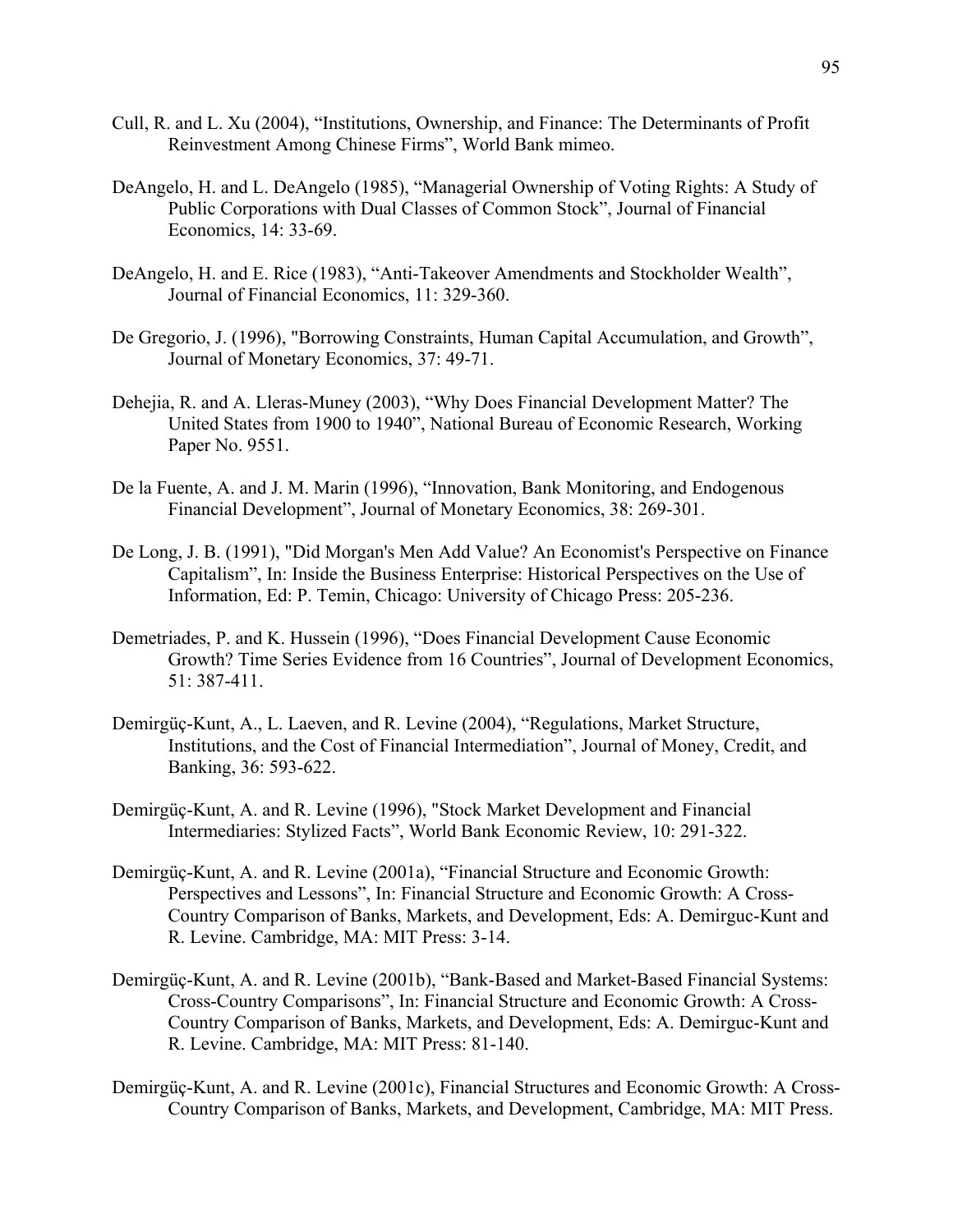- Demirgüç-Kunt, A. and V. Maksimovic (1996), "Stock Market Development and Firm Financing Choices." World Bank Economic Review, 10: 341-370.
- Demirgüç-Kunt, A. and V. Maksimovic (1998), "Law, Finance, and Firm Growth", Journal of Finance, 53: 2107-2137.
- Demirgüç-Kunt, A. and V. Maksimovic (1999), "Institutions, Financial Markets and Firm Debt Maturity", Journal of Financial Economics, 54: 295-336.
- Demirgüç-Kunt, A. and V. Maksimovic (2001), "Firms as Financial Intermediaries: Evidence from Trade Credit Data", World Bank mimeo.
- Demirgüç-Kunt, A. and V. Maksimovic (2002), "Funding Growth in Bank-Based and Market-Based Financial Systems: Evidence from Firm Level Data", Journal of Financial Economic, 65: 337-363.
- Demsetz, H. and K. Lehn (1985), "The Structure of Corporate Ownership: Causes and Consequences", Journal of Political Economy, 93: 1155-175.
- Devereux, M. B., and G. W. Smith (1994), "International Risk Sharing and Economic Growth", International Economic Review, 35: 535-550.
- Dewatripont, M. and E. Maskin (1995), "Credit Efficiency in Centralized and Decentralized Economies", Review of Economic Studies, 62: 541-555.
- Diamond, D. W. (1984), "Financial Intermediation and Delegated Monitoring", Review of Economic Studies, 51: 393-414.
- Diamond, D. W. (1991), "Monitoring and Reputation: The Choice Between Bank Loans and Directly Placed Debt", Journal of Political Economy, 99: 689-721.
- Diamond, D. W. and P. H. Dybvig (1983), "Bank Runs, Deposit Insurance, and Liquidity", Journal of Political Economy, 91: 401-419.
- Diamond, D. W. and R. Rajan (2001), "Liquidity Risk, Liquidity Creation, and Financial Fragility: A Theory of Banking", Journal of Political Economy, 109: 289-327.
- Diamond, D. W. and R. E. Verrecchia (1982), "Optimal Managerial Contracts and Equilibrium Security Prices", Journal of Finance, 37: 275-287.
- Dyck, A. and L. Zingales (2002), "The Corporate Governance Role of the Media", in The Right to Tell: The Role of Mass Media in Economic Development, Ed: R. Islam, Washington, DC: World Bank, p. 107-140.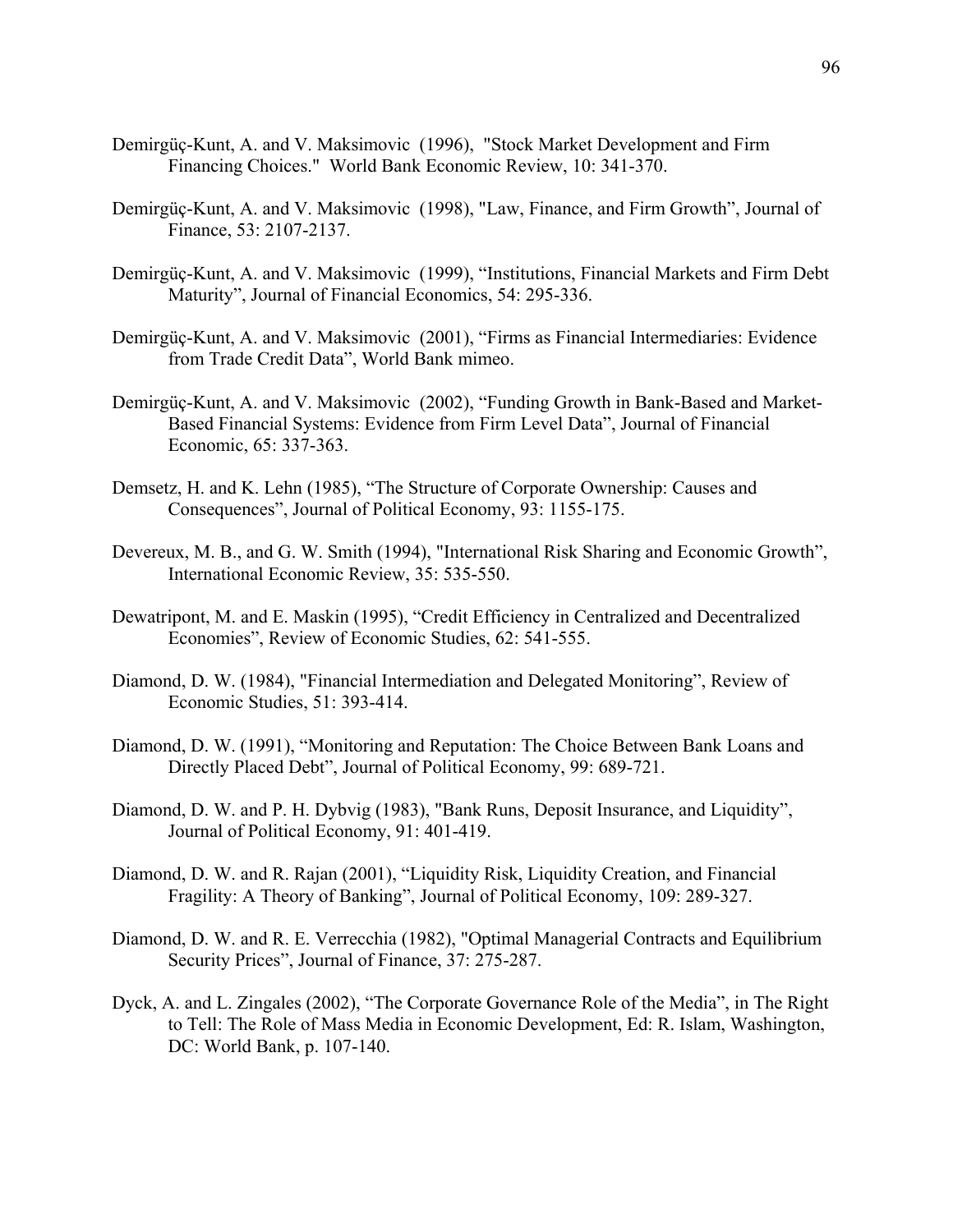- Dyck, A. and L. Zingales (2004), "Private Benefits of Control: An International Comparison", Journal of Finance, 59: 537-600.
- Easterbrook, F. and D. Fischel (1991), The Economic Structure of Corporate Law, Cambridge, MA: Harvard University Press.
- Easterly, W. and R. Levine (1997), "Africa's Growth Tragedy: Policies and Ethnic Division", Quarterly Journal of Economics, 112: 1203-1250.
- Easterly, W. and R. Levine (2001), "It's Not Factor Accumulation: Stylized Facts and Growth", World Bank Economic Review, 15: 177-219.
- Easterly, W. and R. Levine (2003), "Tropics, Germs, and Crops: How Endowments Influence Economic Development", Journal of Monetary Economics, 50: 3-39.
- Edison, H., R. Levine, L. Ricci and T. Slok (2002), "International Financial Integration and Economic Growth", Journal of International Money and Finance, 21: 749-776.
- Engerman, S. L. and K. L. Sokoloff (1997), "Factor Endowments, Institutions, and Differential Paths of Growth Among New World Economies: A View from Economic Historians of the United States", In: How Latin America Fell Behind, Ed: S. Haber, Stanford, CA: Stanford University Press: 260-304.
- Engerman, S. L. and K. L. Sokoloff (2002), "Factor Endowments, In: Equality, and Paths of Development Among New World Economies", National Bureau of Economic Research Working Paper No. 9259.
- Ergungor, O.E. (2004), "Market- vs. Bank-Based Financial Systems: Do Rights and Regulations Really Matter?", Journal of Banking and Finance, forthcoming.
- Fama, E. and M. Jensen (1983a), "Separation of Ownership and Control", Journal of Law and Economics, 27: 301-325.
- Fama, E. and M. Jensen (1983b), "Agency Problems and Residual Claims", Journal of Law and Economics, 26: 327-349.
- Fazzari, S. M., R. G. Hubbard and B. C. Petersen (1988), "Financing Constraints, and Investment", Brookings Papers on Economic Activity, 1: 141-206.
- Fink, G., P. Haiss, and S. Hristoforova (2003), "Bond Markets and Economic Growth", Research Institute for European Affairs, Working Paper 49, April.
- Fisman, R.J. and I. Love (2003a), "Trade Credit, Financial Intermediary Development, and Industry Growth", Journal of Finance, 58: 353-374.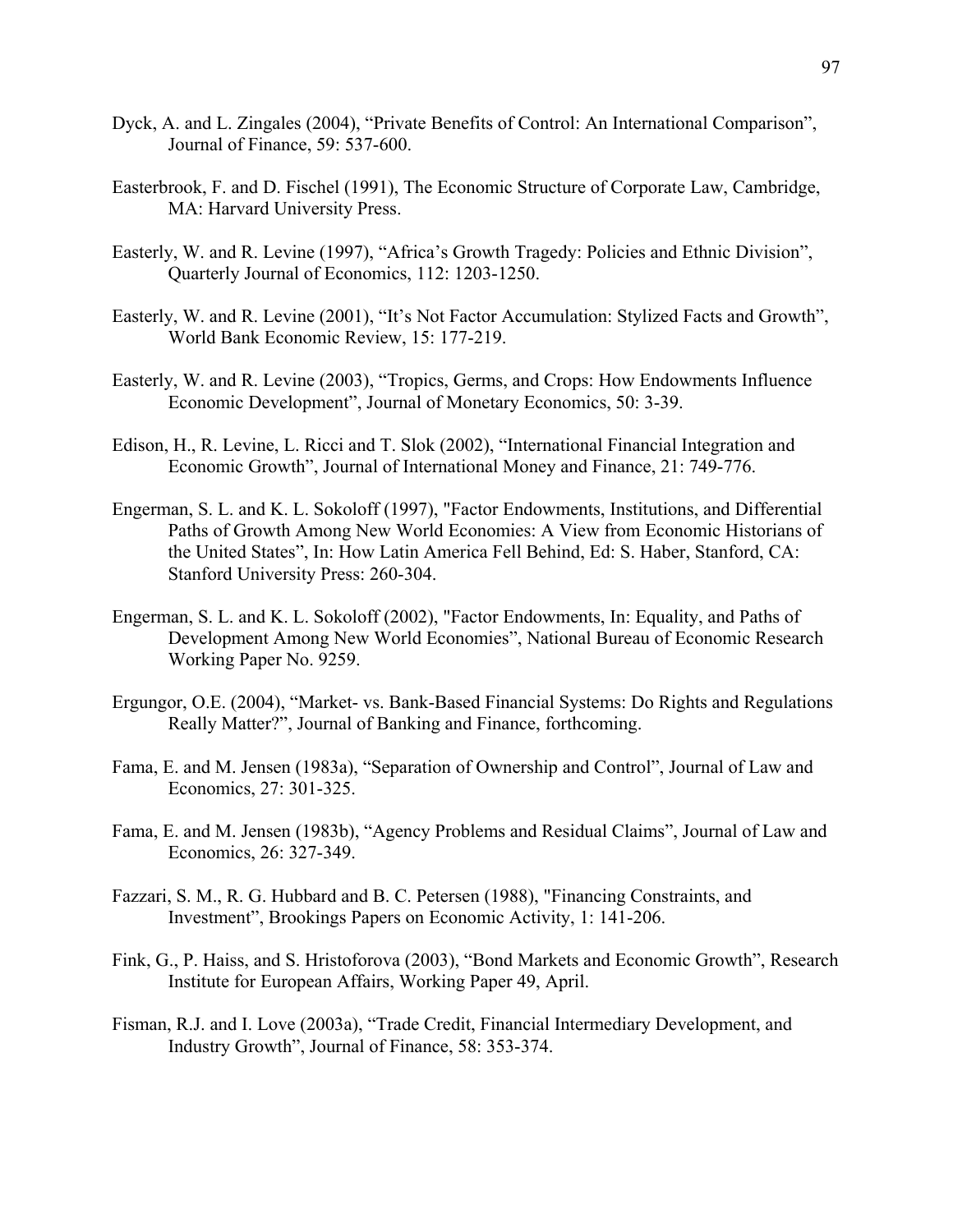- Fisman, R.J. and I. Love (2003b), "Financial Development and Growth Revisited", National Bureau of Economic Research Paper No. 9582.
- Flannery, M. (1994), "Debt Maturity and the Deadweight Cost of Leverage: Optimally Financing Banking Firms", American Economic Review 84, 320-331.
- Furfine, C.H. (2001), "Banks as Monitors of Other Banks: Evidence from the Overnight Federal Funds Market", Journal of Business, 74: 33-57.
- Gale, D. and M. Hellwig (1985), "Incentive-Compatible Debt Contracts: The One-Period Problem", Review of Economics Studies, 52: 647-663.
- Galetovic, A. (1996), "Specialization, Intermediation and Growth", Journal of Monetary Economics, 38: 549-59.
- Galor, O. and J. Zeira (1993), "Income Distribution and Macroeconomics", Review of Economic Studies, 60: 35-52
- Gerschenkron, A. (1962), Economic Backwardness in Historical Perspective A Book of Essays, Cambridge: Harvard University Press.
- Goldsmith, R. W. (1969), Financial Structure and Development, New Haven, CT: Yale University Press.
- Gorton, G. and G. Pennacchi, (1990), "Financial Intermediaries and Liquidity Creation", Journal of Finance, 45: 49-71.
- Greenwood, J. and B. Jovanovic (1990), "Financial Development, Growth, and the Distribution of Income", Journal of Political Economy, 98: 1076-1107.
- Greenwood, J. and B. Smith (1996), "Financial Markets in Development, and the Development of Financial Markets", Journal of Economic Dynamics and Control, 21: 145-181.
- Grossman, S.J. and O. Hart (1980), "Takeover Bids, the Free-Rider Problem, and the Theory of the Corporation", Bell Journal of Economics, 11: 42-64.
- Grossman, S.J. and O. Hart, (1986), "The Cost and Benefit of Ownership: A Theory of Lateral and Vertical Integration," Journal of Political Economy, 94: 691-719.
- Grossman, S. J., and M. H. Miller (1988), "Liquidity and Market Structure", Journal of Finance, 43: 617-633.
- Grossman, S. J. and J. Stiglitz (1980), "On the Impossibility of Informationally Efficient Markets", American Economic Review, 70: 393-408.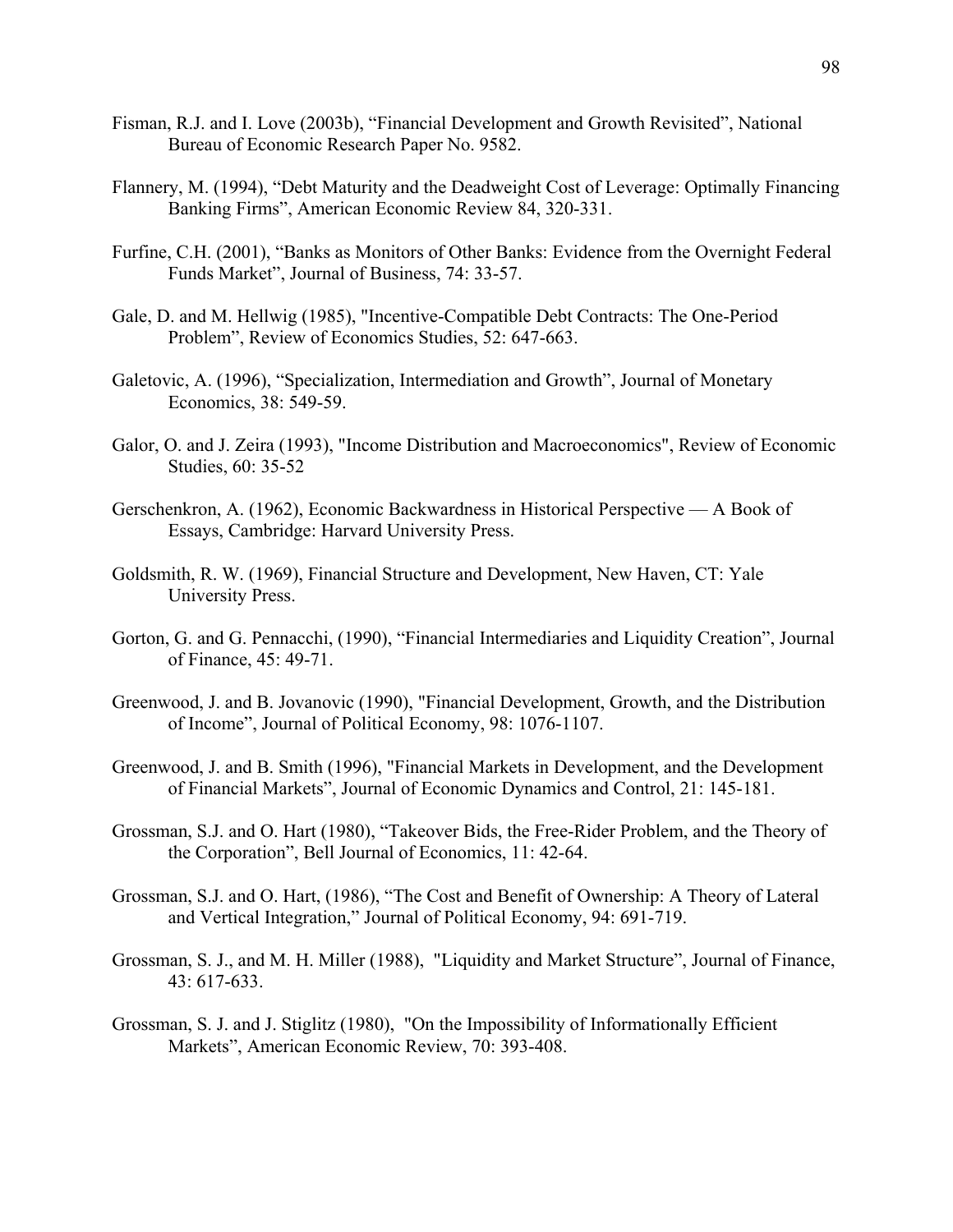- Guiso, L., P. Sapienza and L. Zingales (2004), "The Role of Social Capital in Financial Development", American Economic Review, 94: 526-556.
- Guiso, L., P. Sapienza and L. Zingales (2002), "Does Local Financial Development Matter?", National Bureau of Economic Research Working Paper No. 8922.
- Gurley, J. G. and E. S. Shaw (1955), "Financial Aspects of Economic Development", American Economic Review, 45: 515-538.
- Haber, S. H. (1991), "Industrial Concentration and the Capital Markets: A Comparative Study of Brazil, Mexico, and the United States, 1830-1930", Journal of Economic History, 51: 559-580.
- Haber, S. H. (1997), "Financial Markets and Industrial Development: A Comparative Study of Governmental Regulation, Financial Innovation and Industrial Structure in Brazil and Mexico, 1840-1940", In: How Latin America Fell Behind?, Ed: S. Haber, Stanford, CA: Stanford University Press: 146-178.
- Haber, S.H. (2004a), "Mexico's Experiment with Bank Privatization and Liberalization, 1991- 2004", Journal of Banking and Finance, forthcoming.
- Haber, S. H. (2004b), "Political Competition and Economic Growth: Lessons from the Political Economy of Bank Regulation in the United States and Mexico" Stanford University, mimeo.
- Haber, S. H.; N. Maurer; and A. Razo (2003), The Politics of Property Rights: Political Instability, Credible Commitments, and Economic Growth in Mexico, Cambridge University Press.
- Harrison, P., O. Sussman and J. Zeira (1999), "Finance and Growth: Theory and Evidence", Washington, DC: Federal Reserve Board (Division of Research and Statistics), mimeo.
- Hellwig, M. (1991), "Banking, Financial Intermediation, and Corporate Finance", In: European Financial Integration, Eds: Giovanni, A. and C. Mayer, Cambridge University Press, Cambridge, England: 35-63.
- Henry, P. (2000), "Do Stock Market Liberalizations Cause Investment Booms?" Journal of Financial Economics, 58: 301-334.
- Henry, P. (2003), "Capital Account Liberalization, the Cost of Capital, and Economic Growth", American Economic Review, 93: 91-96.
- Hicks, J. (1969), A Theory of Economic History, Oxford: Clarendon Press.
- Higgins, R. C. (1977), "How Much Growth Can a Firm Afford?", Financial Management, 6: 3- 16.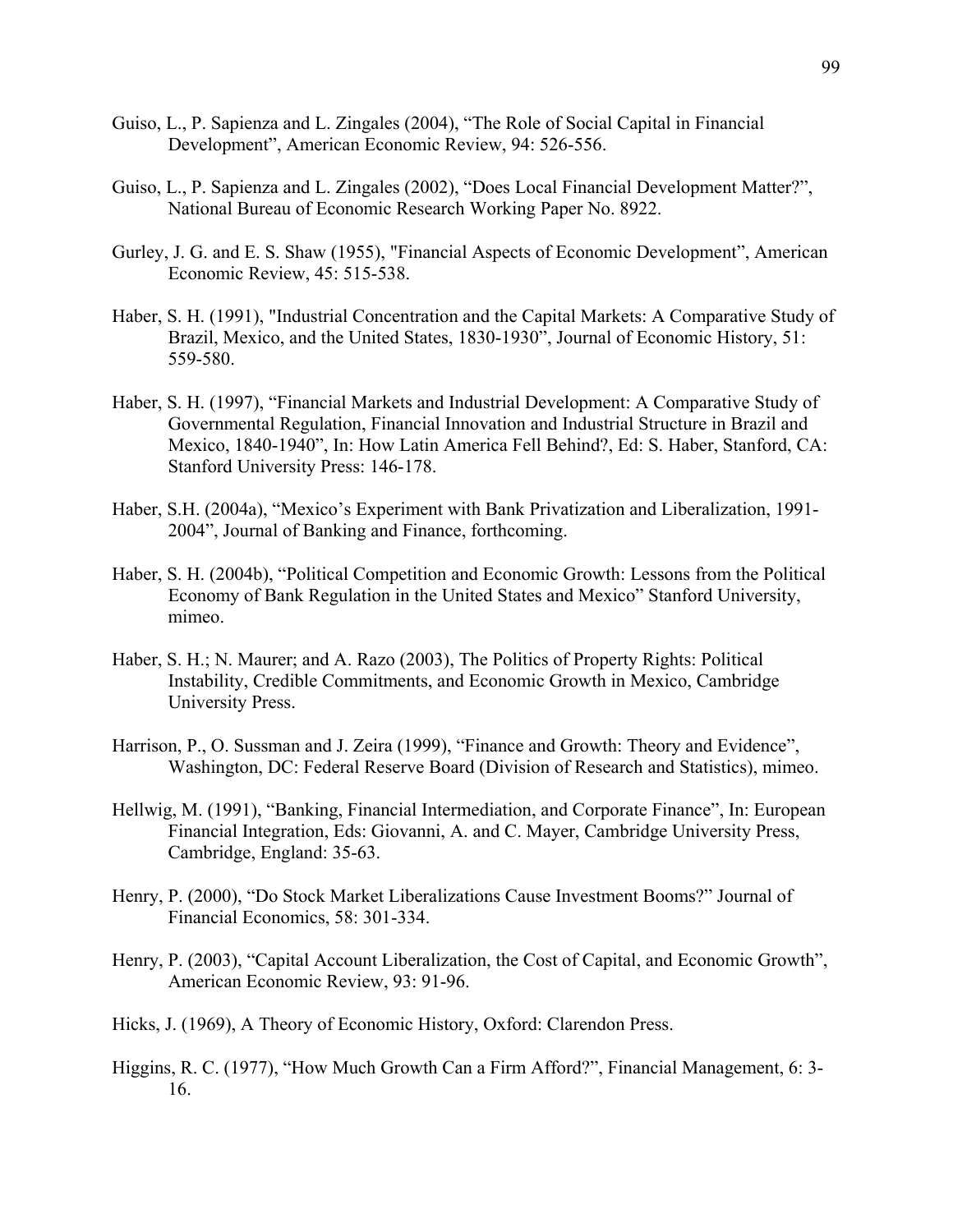- Holmstrom, B. and J. Tirole (1993), "Market Liquidity and Performance Monitoring", Journal of Political Economy, 101: 678-709.
- Holmstrom, B. and J. Tirole (1998), "Private and Public Supply of Liquidity", Journal of Political Economy, 106: 1-40.
- Hoshi, T., A. Kashyap and D. Sharfstein (1990), "Bank Monitoring and Investment: Evidence from the Changing Structure of Japanese Corporate Banking Relationships", In: Asymmetric Information, Corporate Finance and Investment, Ed: R.G. Hubbard, Chicago: University of Chicago Press: 105-126.
- Hoshi, T., A. Kashyap and D. Sharfstein (1991), "Corporate Structure, Liquidity, and Investment: Evidence from Japanese Panel Data", Quarterly Journal of Economics, 27: 33-60.
- Huybens, E. and R. Smith (1999), "Inflation, Financial Markets, and Long-Run Real Activity", Journal of Monetary Economics, 43: 283-315.
- Jacoby, H.G. (1994), "Borrowing Constraints and Progress Through School: Evidence from Peru", Review of Economics and Statistics, 76: 151-160.
- Jacklin, C. (1987), "Demand Deposits, Trading Restrictions, and Risk Sharing, In: Contractual Arrangements for Intertemporal Trade", Eds: E. D. Prescott and N. Wallace, Minneapolis: University of Minnesota Press: 26-47.
- Jacoby, H.G. (1994), "Borrowing Constraints and Progress Through School: Evidence from Peru", Review of Economics and Statistics 76: 151-60.
- Jayaratne, J. and P. E. Strahan (1996), "The Finance-Growth Nexus: Evidence from Bank Branch Deregulation", Quarterly Journal of Economics, 111: 639-670.
- Jayaratne, J. and P. E. Strahan (1998), "Entry Restrictions, Industry Evolution, and Dynamic Efficiency: Evidence from Commercial Banking", Journal of Law and Economics, 41: 239-273.
- Jensen, M. (1993), "The Modern Industrial Revolution, Exit, and the Failure of Internal Control Systems", Journal of Finance, 48: 831-880.
- Jensen, M. and W. R. Meckling (1976), "Theory of the Firm, Managerial Behavior, Agency Costs and Ownership Structure", Journal of Financial Economics, 3: 305-360.
- Jensen, M. and K. Murphy (1990), "Performance Pay and Top Management Incentives", Journal of Political Economy, 98: 225-263.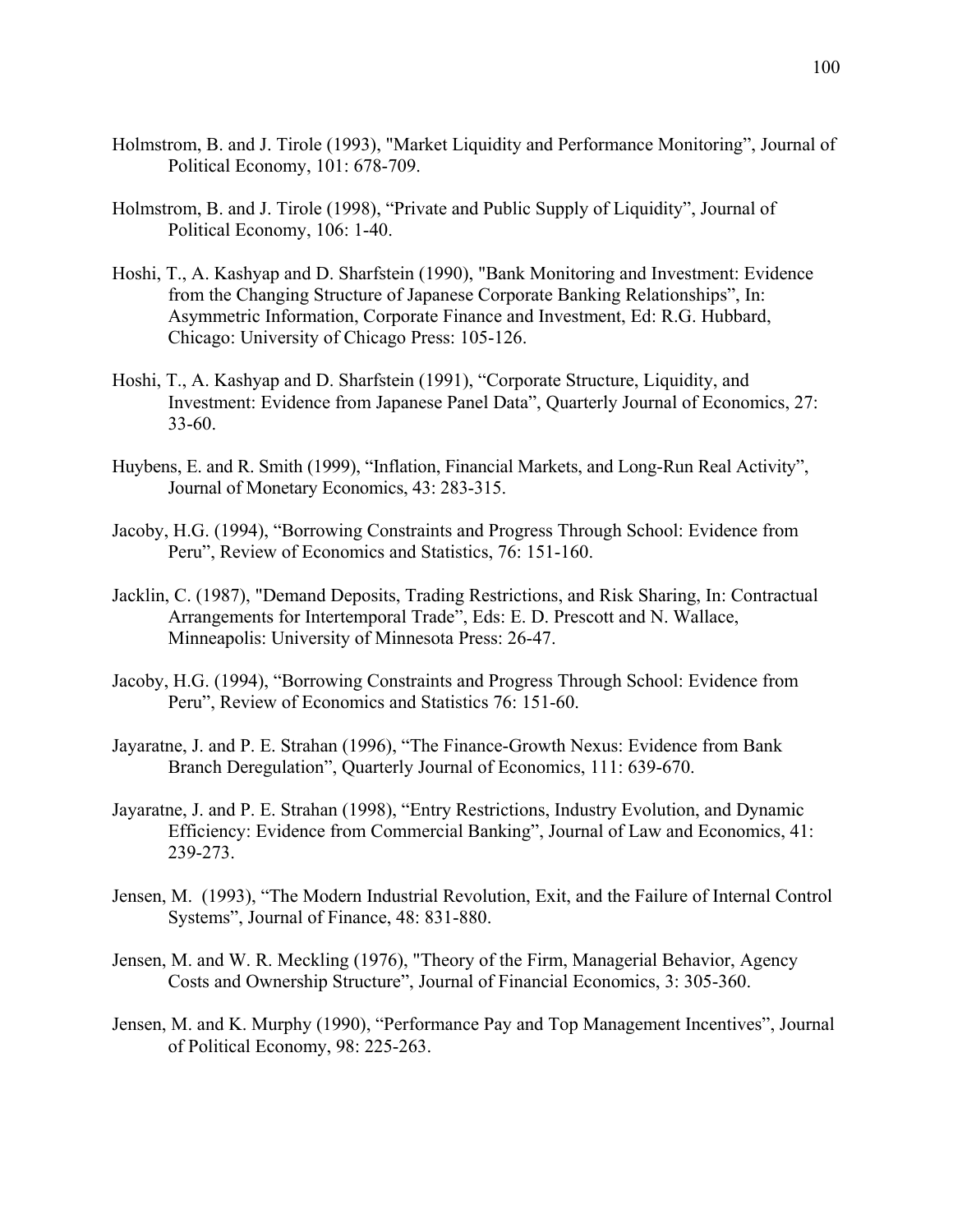- Johnson, S., J. McMillan, and C. Woodruff (2002), "Property Rights and Finance", American Economic Review, 92: 1335-1356.
- Jorgenson, D. W. (1995), Productivity, Cambridge, MA. MIT Press.
- Jorgenson, D.W. (2005), "Growth Accounting," in Handbook of Economic Growth. Eds.: P. Aghion and S. Durlauf, Amsterdam: North-Holland Elsevier Publishers, Chapter 12 of this volume.
- Jung, W. S. (1986), "Financial Development and Economic Growth: International Evidence", Economic Development and Cultural Change, 34: 333-346.
- Kashyap, A., J. Stein and R. Rajan (2002), "Banks as Providers of Liquidity: An Explanation for the Co-Existence of Lending and Deposit-Taking", Journal of Finance, 57: 33-73.
- Kerr, A.W. (1884), History of Banking in Scotland, Glasgow (3rd Ed: London: A&C Black, 1918).
- King, R. G. and R. Levine (1993a), "Finance and Growth: Schumpeter Might Be Right", Quarterly Journal of Economics, 108: 717-738.
- King, R. G. and R. Levine (1993b), "Finance, Entrepreneurship, and Growth: Theory and Evidence", Journal of Monetary Economics, 32: 513-542.
- King, R. G. and R. Levine (1993c), "Financial Intermediation and Economic Development", In: Financial Intermediation in the Construction of Europe, Eds: C. Mayer and X. Vives, London: Centre for Economic Policy Research: 156-189.
- King, R. G. and R. Levine (1994), "Capital Fundamentalism, Economic Development and Economic Growth", Carnegie-Rochester Conference Series on Public Policy, 40: 259- 292.
- King, R. G. and C. I. Plosser (1986), "Money as the Mechanism of Exchange", Journal of Monetary Economics, 17: 93-115.
- Klein, M., and G. Olivei (2001), "Capital Account Liberalization, Financial Depth, and Economic Growth", (unpublished; Somerville, MA: Tufts University.
- Kumar, K. B., R. G. Rajan and L. Zingales (2001), "What Determines Firm Size", University of Chicago, mimeo.
- Krebs, T. (2003), "Human Capital Risk and Economic Growth", Quarterly Journal of Economics, 118: 709-44.
- Kyle, A. S. (1984), "Market Structure, Information, Futures Markets, and Price Formation", In: International Agricultural Trade: Advanced Readings in Price Formation, Market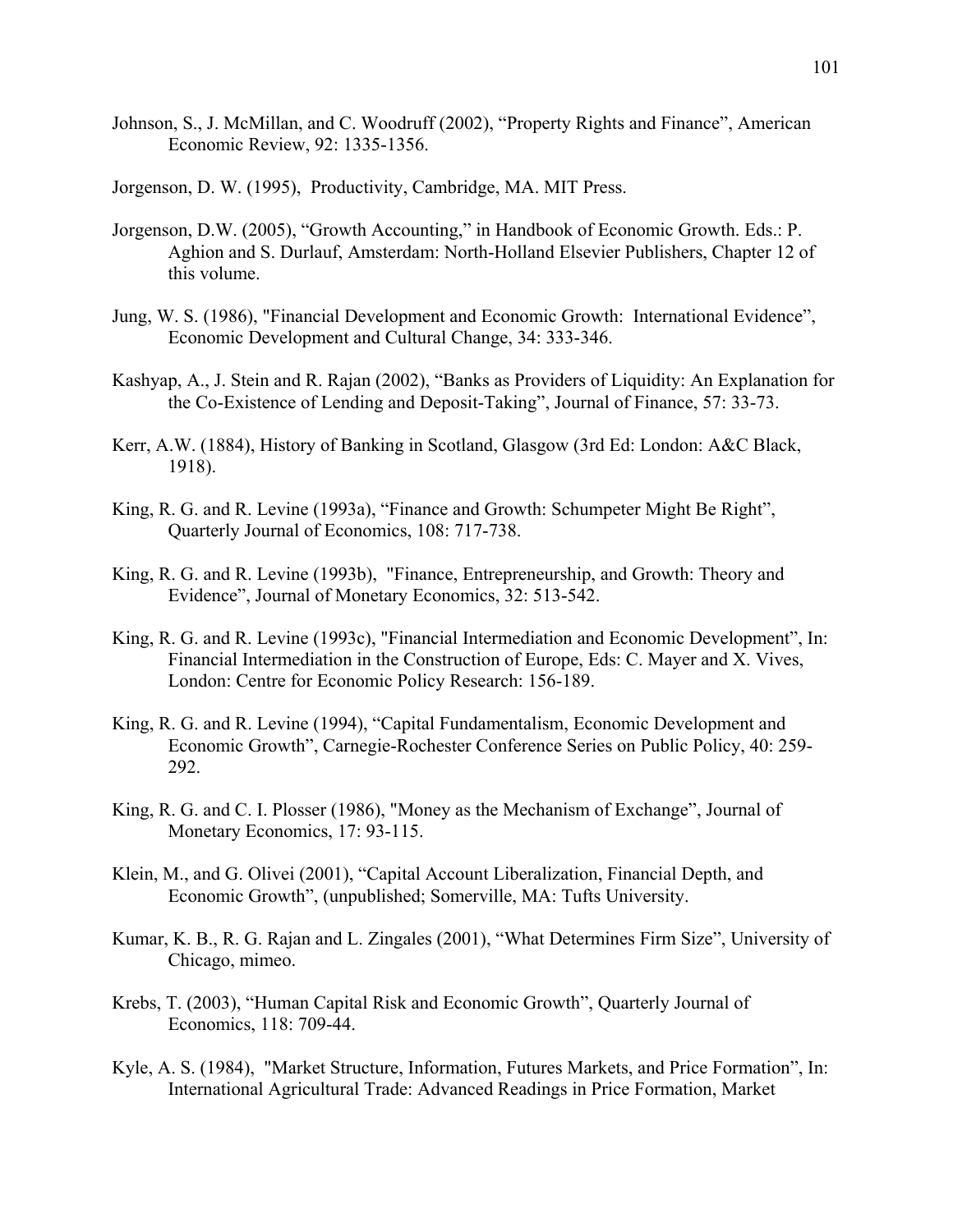Structure, and Price Instability, Eds: G. G. Storey, A. Schmitz and A. H. Sarris, Boulder, CO: Westview.

- Laeven, L. (2001), "Insider Lending: The Case of Russia", Journal of Comparative Economics, 29: 207-29.
- Laeven, L. and R. Levine (2004), "Is There a Diversification Discount in Financial Conglomerates?", University of Minnesota (Carlson School of Management), mimeo.
- Lamoreaux, N. (1995), Insider Lending: Banks, Personal Connections, and Economic Development in Industrial New England, New York: Cambridge University Press.
- La Porta, R., F. Lopez-de-Silanes, A. Shleifer, and R. Vishny (1999), "Corporate Ownership Around the World," Journal of Finance, 54: 471-517.
- La Porta, R., F. Lopez-de-Silanes and A. Shleifer (2002), "Government Ownership of Commercial Banks", Journal of Finance, 57: 265-301.
- La Porta, R., F. Lopez-de-Silanes and A. Shleifer (2005), "What Works in Securities Laws? ", Journal of Finance, forthcoming.
- La Porta, R., F. Lopez-de-Silanes, A. Shleifer and R. W. Vishny (1997), "Legal Determinants of External Finance", Journal of Finance, 52: 1131-1150.
- La Porta, R. , F. Lopez-de-Silanes, A. Shleifer and R. W. Vishny (1998), "Law and Finance", Journal of Political Economy, 106: 1113-1155.
- La Porta, R., F. Lopez-de-Silanes, and G. Zamarripa (2003), "Related lending", Quarterly Journal of Economics.
- Levhari, D. and T. N. Srinivasan (1969),"Optimal Savings Under Uncertainty", Review of Economic Studies, 35: 153-163.
- Levine, R. (1991), "Stock Markets, Growth, and Tax Policy", Journal of Finance, 46: 1445-1465.
- Levine, R. (1997), "Financial Development and Economic Growth: Views and Agenda", Journal of Economic Literature, 35: 688-726.
- Levine, R. (1998), "The Legal Environment, Banks, and Long-Run Economic Growth", Journal of Money, Credit, and Banking, 30:596-613.
- Levine, R. (1999), "Law, Finance, and Economic Growth", Journal of Financial Intermediation, 8: 36-67.
- Levine, R. (2002), "Bank-Based or Market-Based Financial Systems: Which Is Better?", Journal of Financial Intermediation, 11: 398-428.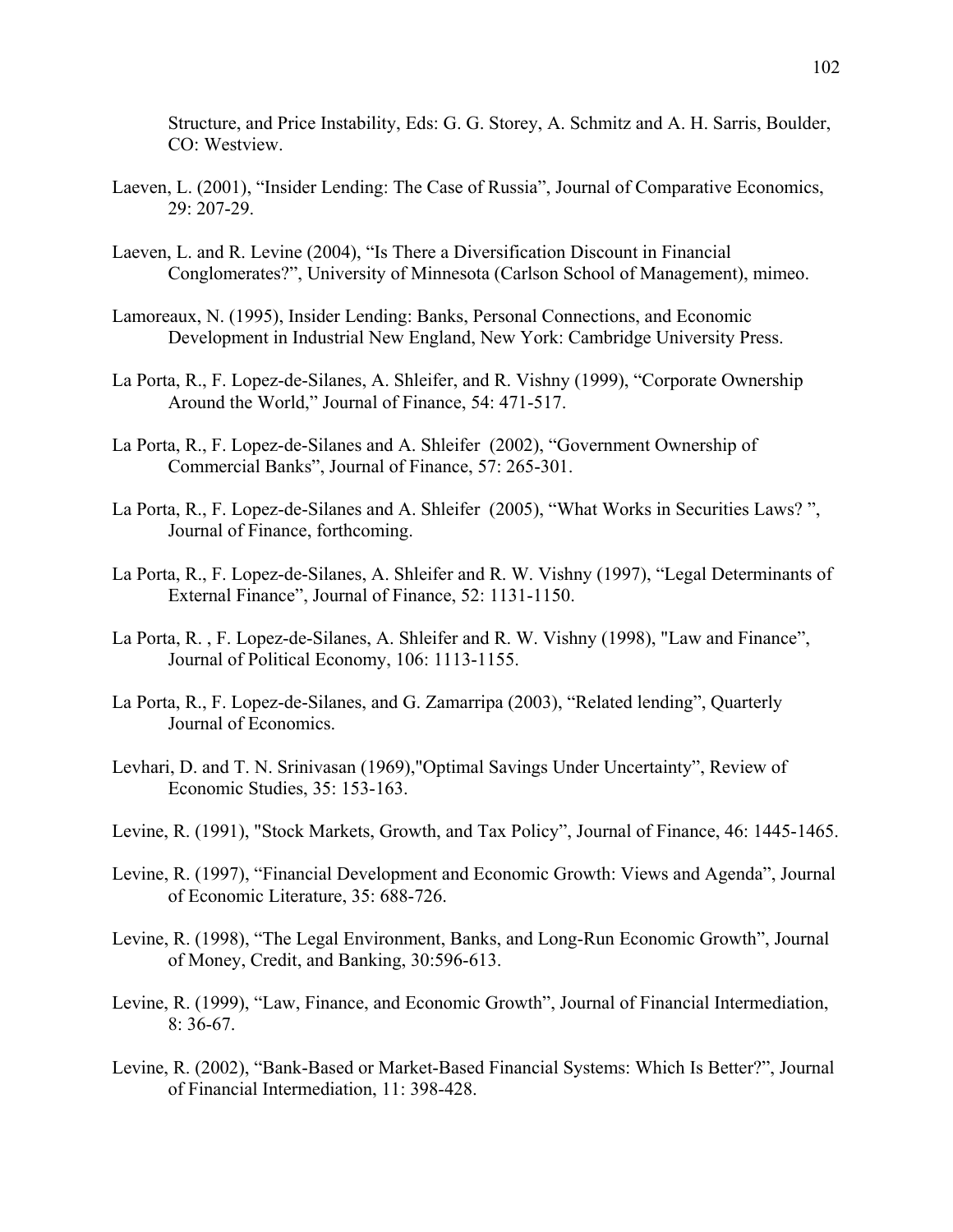- Levine, R. (2003), "Napoleon, Bourses, and Growth: With A Focus on Latin America", In: Market Augmenting Government, Eds: O. Azfar and C. Cadwell, Ann Arbor, MI: University of Michigan Press, 49-85.
- Levine, R. (2004), "Denying Foreign Bank Entry: Implications for Bank Interest Margins," in Bank Market Structure and Monetary Policy Eds: Luis Antonio Ahumada and J. Rodrigo Fuentes, Santiago, Chile: Banco Central de Chile, 2004, pp. 271-292.
- Levine, R., N. Loayza and T. Beck (2000), "Financial Intermediation and Growth: Causality and Causes", Journal of Monetary Economics, 46: 31-77.
- Levine, R. and D. Renelt (1992), "A Sensitivity Analysis of Cross-Country Growth Regressions", American Economic Review, 82: 942-963.
- Levine, R. and S. Schmukler (2003), "Migration, Spillovers, and Trade Diversion: The Impact of Internationalization on Stock Market Liquidity", National Bureau of Economic Research Working Paper No. 9614.
- Levine, R. and S. Schmukler (2004), "Internationalization and the Evolution of Corporate Valuations", University of Minnesota (Carlson School of Management), mimeo.
- Levine, R. and S. Zervos (1998a), "Stock Markets, Banks, and Economic Growth", American Economic Review, 88: 537-558.
- Levine, R. and S. Zervos (1998b), "Capital Control Liberalization and Stock Market Development", World Development, 26: 1169-1184.
- Loayza, N. and R. Ranciere (2002), "Financial Fragility, Financial Development, and Growth", World Bank mimeo.
- Love, I. (2003), "Financial Development and Financing Constraint: International Evidence from the Structural Investment Model", Review of Financial Studies, 16: 765-791.
- Lucas, R. E. (1988), "On the Mechanics of Economic Development", Journal of Monetary Economics, 22: 3-42.
- Luintel, K and M. Khan (1999), "A Quantitative Reassessment of the Finance-Growth Nexus: Evidence from a Multivariate VAR, Journal of Development Economics, 60: 381-405.
- Manne, H. (1965), "Mergers and the Market for Corporate Control", Journal of Political Economy, 73: 110-131.
- Maurer, N. and S. Haber (2004), "Related Lending and Economic Performance: Evidence from Mexico", Stanford University, mimeo.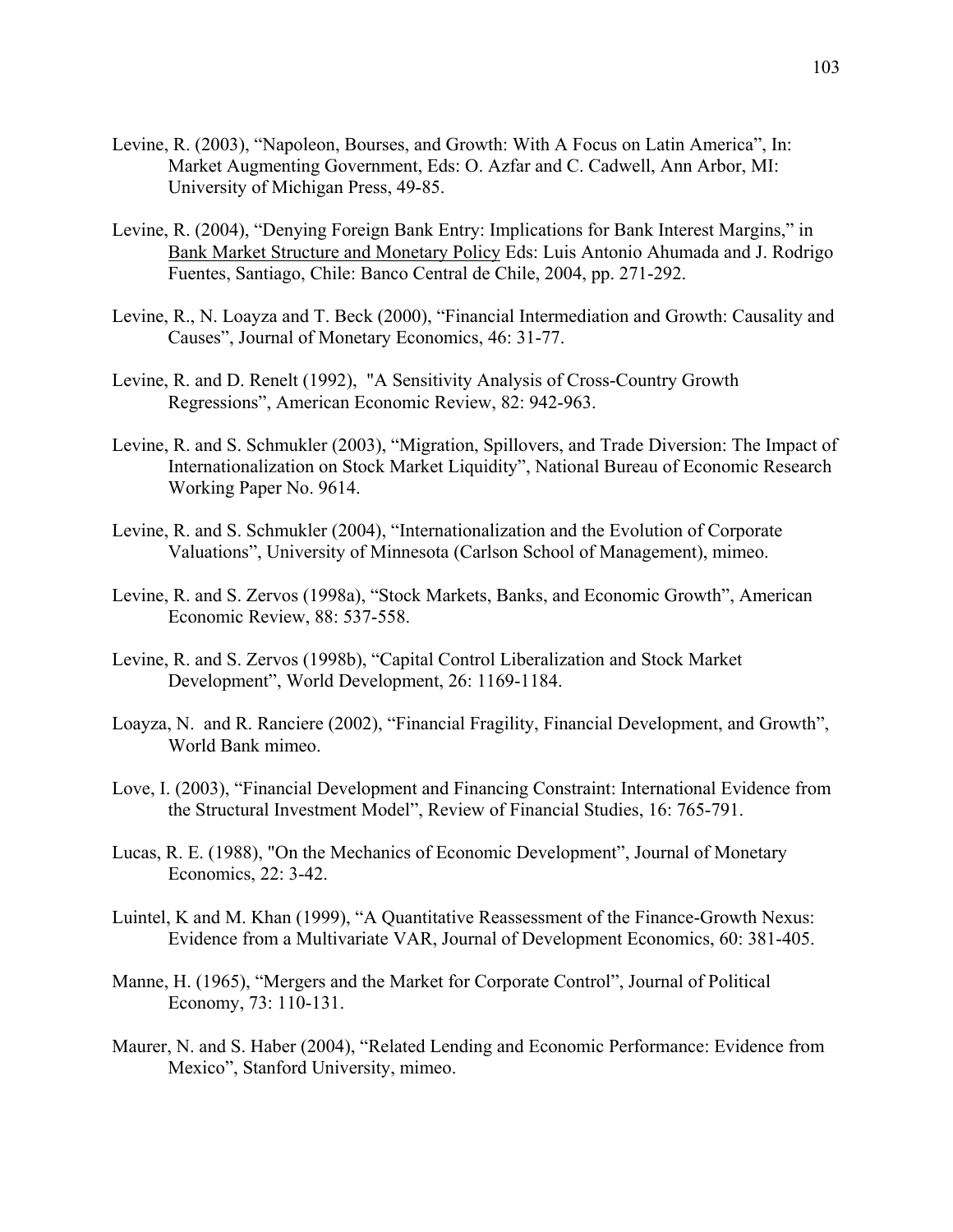- McKinnon, R. I. (1973), Money and Capital in Economic Development, Washington, DC: Brookings Institution.
- Meier, G. M. and D. Seers (1984), Pioneers in Development, New York: Oxford University Press.
- Merton, R. C. (1987), "A Simple Model of Capital Market Equilibrium with Incomplete Information", Journal of Finance, 42: 483-510.
- Merton, R. C. (1992), "Financial Innovation and Economic Performance", Journal of Applied Corporate Finance, 4: 12-22.
- Merton, R. C. (1995), "A Functional Perspective of Financial Intermediation", Financial Management, 24: 23-41.
- Merton, R. C. and Z. Bodie (1995), "A Conceptual Framework for Analyzing the Financial Environment", In: the Global Financial System: A Functional Perspective, Eds: D. B. Crane, et al., Boston, MA: Harvard Business School Press: 3-31.
- Merton, R. C. and Z. Bodie (2004), "The Design of Financial Systems: Towards a Synthesis of Function and Structure", National Bureau of Economic Research Working Paper Number 10620.
- Miller, M. H. (1998), "Financial Markets and Economic Growth", Journal of Applied Corporate Finance, 11: 8-14.
- Morales, M.F. (2003), "Financial Intermediation in a Model of Growth Through Creative Descruction", Macroeconomic Dynamics, 7: 363-93.
- Morck, R. and M. Nakamura (1999), "Banks and Corporate Control in Japan", Journal of Finance, 54: 319-340.
- Morck, R., D. Stangeland, and B. Yeung (2000), "Inherited Wealth, Corporate Control, and Economic Growth: The Canadian Disease," in Concentrated Corporate Ownership. Ed: Randall Morck. National Bureau of Economics Research.
- Morck, R., D. Wolfenzon, and B. Yeung (2005), "Corporate Governance, Economic Entrenchment and Growth," Journal of Economic Literature, forthcoming.
- Morck, R., B. Yeung, and W. Yu (2000), "The Information Content of Stock Markets: Why Do Emerging Markets Have Synchronous Stock Price Movements", Journal of Financial Economics, 58: 215-260.
- Morgan, D. (2002), "Rating Banks: Risk and Uncertainty in an Opaque Industry", American Economic Review, 92: 874-88.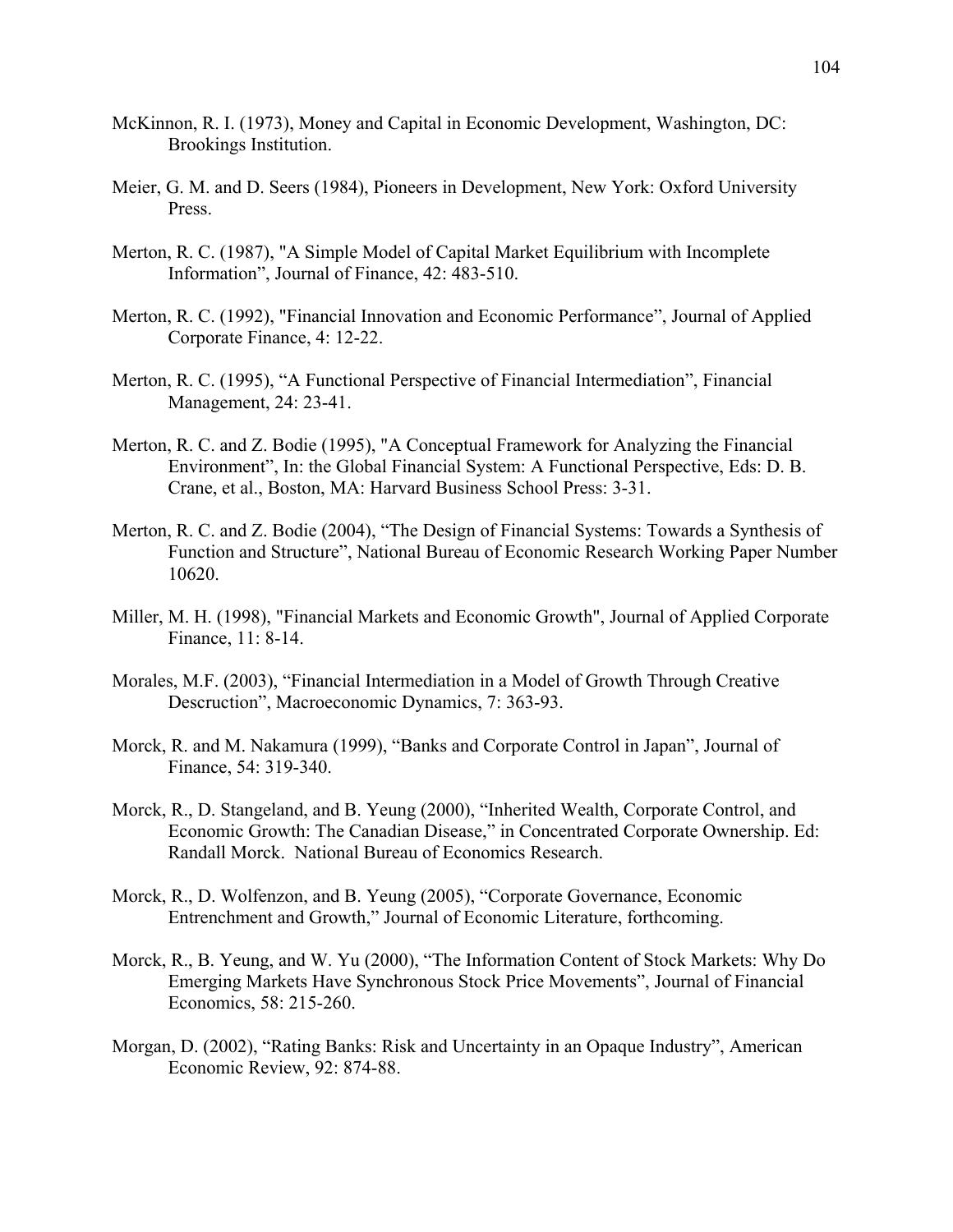- Myers, S. C., and N. Majluf (1984), "Corporate Financing and Investment Decisions when Firms Have Information that Investors Do Not Have", Journal of Financial Economics, 13: 187- 221.
- Neusser, K. and M. Kugler (1998), "Manufacturing Growth and Financial Development: Evidence from OECD Countries", Review of Economics and Statistics, 80: 636-646.
- North, D. C. (1981), Structure and Change in Economic History, New York: Norton.
- Obstfeld, M. (1994), "Risk-Taking, Global Diversification, and Growth", American Economic Review, 84: 1310-1329.
- Pagano, M. and P. Volpin (2001), "The Political Economy of Finance", Oxford Review of Economic Policy, 17: 502-519.
- Patrick, H. (1966), "Financial Development and Economic Growth in Underdeveloped Countries", Economic Development Cultural Change, 14: 174-189.
- Peek, J. and E.S. Rosengren (1998), "The International Transmission of Financial Shocks: The Case of Japan", American Economic Review, 87: 495-505.
- Petersen, M. A. and R. G. Rajan (1994), "The Benefits of Lending Relationships: Evidence from Small Business Data", Journal of Finance, 49: 3-37.
- Petersen, M. A. and R. G. Rajan (1997), "Trade Credit: Some Theories and Evidence", Review of Financial Studies, 10: 661-692.
- Pollard, S. and D. Ziegler (1992), "Banking and Industrialization: Rondo Cameron Twenty Years On", In: Finance and Financiers in European History 1880-1960, Ed.: Y. Cassis, New York, Cambridge University Press: 17-38.
- Rajan, R. G. (1992), "Insiders and Outsiders: The Choice Between Informed and Arms Length Debt", Journal of Finance, 47: 1367-1400.
- Rajan, R. G. and L. Zingales (1998), "Financial Dependence and Growth", American Economic Review, 88: 559-586.
- Rajan, R. G. and L. Zingales (1999), "Which Capitalism? Lessons From the East Asian Crisis", Journal of Applied Corporate Finance, 11: 40-48.
- Rajan, R. G. and L. Zingales (2003a), Saving Capitalism from the Capitalists, New York, NY: Random House.
- Ramakrishnan, R.T.S. and A. Thakor (1984), "Information Reliability and a Theory of Financial Intermediation", Review of Economic Studies, 51: 415-432.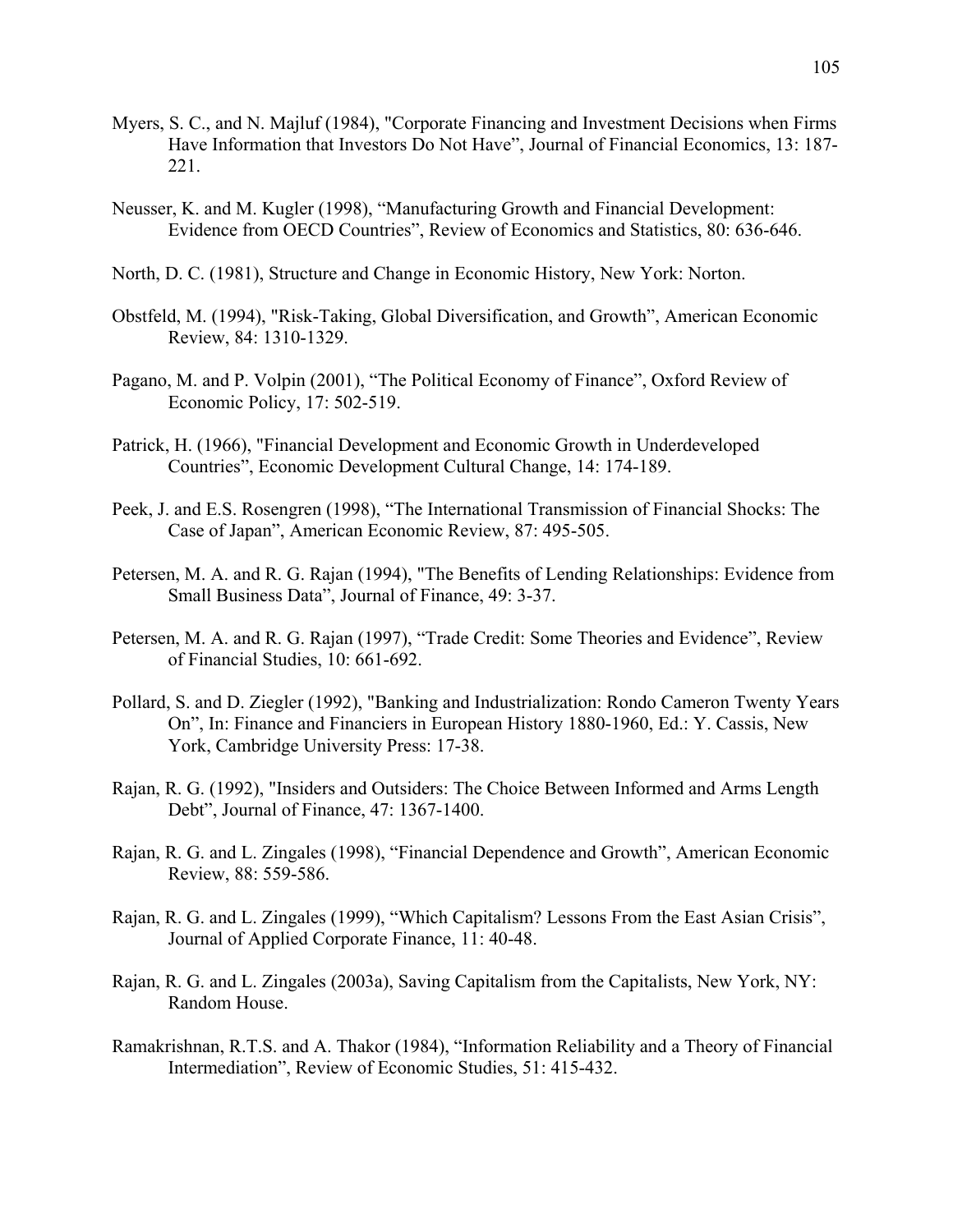- Rioja, F. and N.Valev (2004a), "Finance and the Sources of Growth at Various Stages of Economic Development", Economic Inquiry, 42: 27-40.
- Rioja, F. and N. Valev, (2004b), "Does One Size Fit All?: A Reexamination of the Finance and Growth Relationship", Journal of Development Economics, forthcoming
- Robinson, J. (1952), "The Generalization of the General Theory", In: the Rate of Interest and Other Essays, London: MacMillan.
- Roe, M. (1994), Strong Managers, Weak Owners: The Political Roots of American Corporate Finance, Princeton, NJ: Princeton University Press.
- Roubini, N. and X. Sala-i-Martin (1995), "A Growth Model of Inflation, Tax Evasion, and Financial Repression", Journal of Monetary Economics, 35: 275-301.
- Roubini, N. and X. Sala-i-Martin (1992), "Financial Repression and Economic Growth", Journal of Development Economics, 39: 5-30.
- Rousseau, P. L. (1999), "Finance, Investment, and Growth in Meiji-Era Japan", Japan and the World Economy, 11: 185-198.
- Rousseau, P. L. (1998), "The Permanent Effects of Innovation on Financial Depth: Theory and US Historical Evidence from Unobservable Components Models", Journal of Monetary Economics, 42: 387-425
- Rousseau, P. L. and R. Sylla (1999), "Emerging Financial Markets and Early U.S. Growth", National Bureau of Economic Research Working Paper No. 7448.
- Rousseau, P. L. and R. Sylla (2001), "Financial System, Economic Growth, and Globalization", National Bureau of Economic Research Working Paper No. 8323.
- Rousseau, P. L. and P. Wachtel (1998), "Financial Intermediation and Economic Performance: Historical Evidence from Five Industrial Countries", Journal of Money, Credit and Banking, 30: 657-678.
- Rousseau, P. L. and P. Wachtel (2000), "Equity Markets and Growth: Cross-Country Evidence on Timing and Outcomes, 1980-1995", Journal of Business and Finance, 24: 1933-1957.
- Rousseau, P.L. and P. Wachtel (2002), "Inflation Thresholds and the Finance-Growth Nexus", Journal of International Money and Finance.
- Saint-Paul, G. (1992),"Technological Choice, Financial Markets and Economic Development", European Economic Review, 36: 763-781.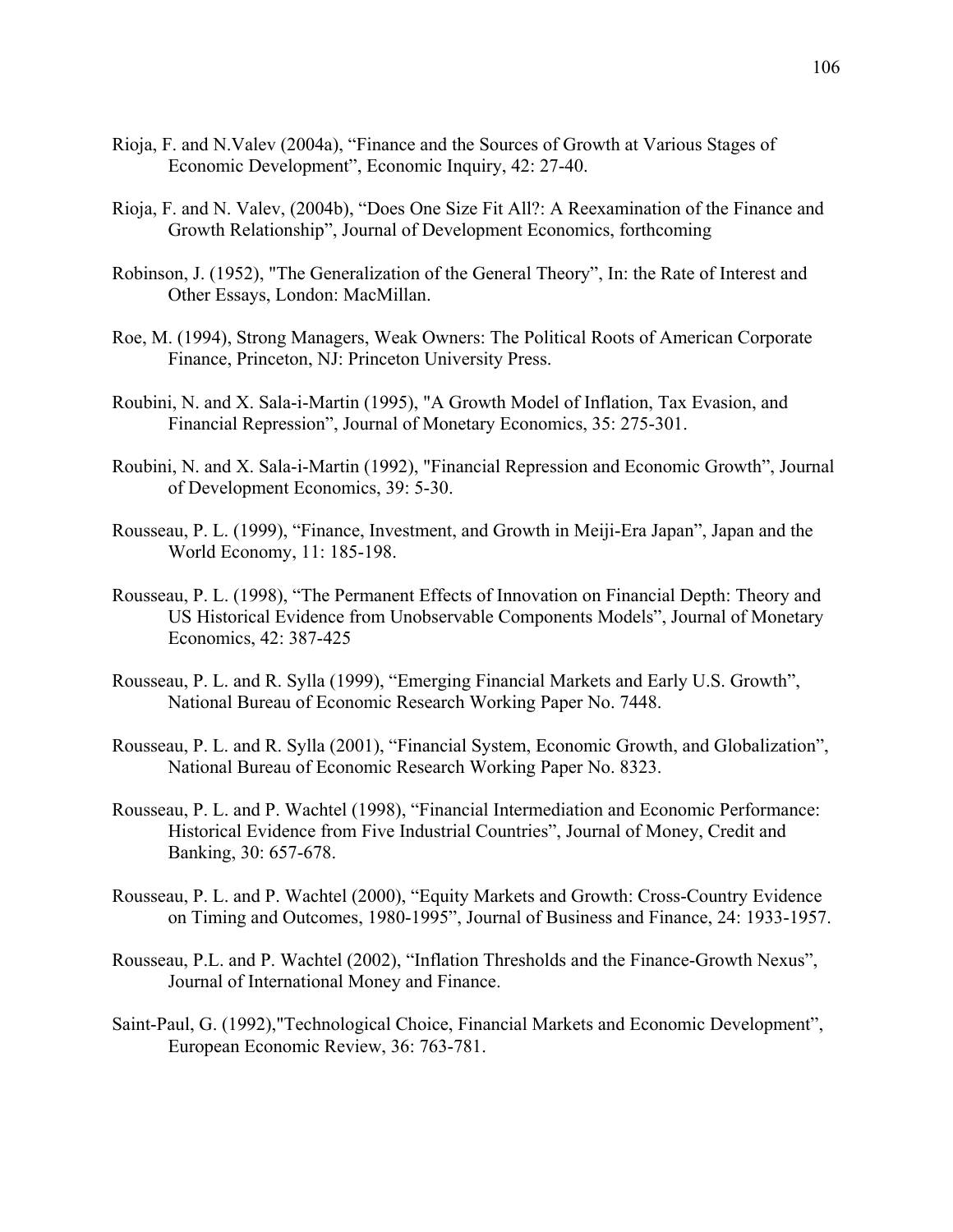- Scharfstein, D. (1988), "The Disciplinary Role of Takeovers", Review of Economic Studies, 55: 185-199.
- Schumpeter, J. A. (1912), "Theorie der Wirtschaftlichen Entwicklung. Leipzig: Dunker & Humblot", [The Theory of Economic Development, 1912, translated by R. Opie. Cambridge, MA: Harvard University Press, 1934.]
- Sirri, E. R. and P. Tufano (1995),"The Economics of Pooling", In: The Global Financial System: A Functional Approach, Eds: D. B. Crane, et al., Boston, MA: Harvard Business School Press: 81-128.
- Shan, J. Z., A. G. Morris and F. Sun (2001), "Financial Development and Economic Growth: An Egg and Chicken Problem?" Review of International Economics, 9: 443-454.
- Shleifer, A. and R. W. Vishny (1996), "Large Shareholders and Corporate Control," Journal of Political Economy, 94: 461-488.
- Shleifer, A. and R. W. Vishny (1997), "A Survey of Corporate Governance", Journal of Finance, 52: 737-783.
- Shleifer, A. and L. Summers (1988), "Breach of Trust in Hostile Takeovers", In: Corporate Takeovers: Causes and Consequences, Ed.: A. Auerbach, Chicago: University of Chicago Press: 33-56.
- Smith, A. (1776), An Inquiry into the Nature and Causes of the Wealth of Nations, London: W. Stahan & T. Cadell.
- Smith, B.D. (2002), "Taking Intermediation Seriously", Journal of Money, Credit, and Banking, forthcoming.
- Stein, J. C. (1988), "Takeover Threats and Managerial Myopia", Journal of Political Economy, 96: 61-80.
- Stiglitz, J. E. (1985), "Credit Markets and the Control of Capital", Journal of Money, Credit and Banking, 17: 133-152.
- Stiglitz, J. and A. Weiss (1983), "Incentive Effects of Terminations: Applications to Credit and Labor Markets", American Economic Review, 73(5): 912-927.
- Stulz, R. (1988), "Managerial Control of Voting Rights: Financing Policies and the Market for Corporate Control," Journal of Financial Economics, 20: 25-54.
- Stulz, R. M. (2001), "Does Financial Structure Matter for Economic Growth? A Corporate Finance Perspective", In: Financial Structure and Economic Growth: A Cross-Country Comparison of Banks, Markets, and Development, Eds: A. Demirguc-Kunt and R. Levine. Cambridge, MA: MIT Press: 143-188.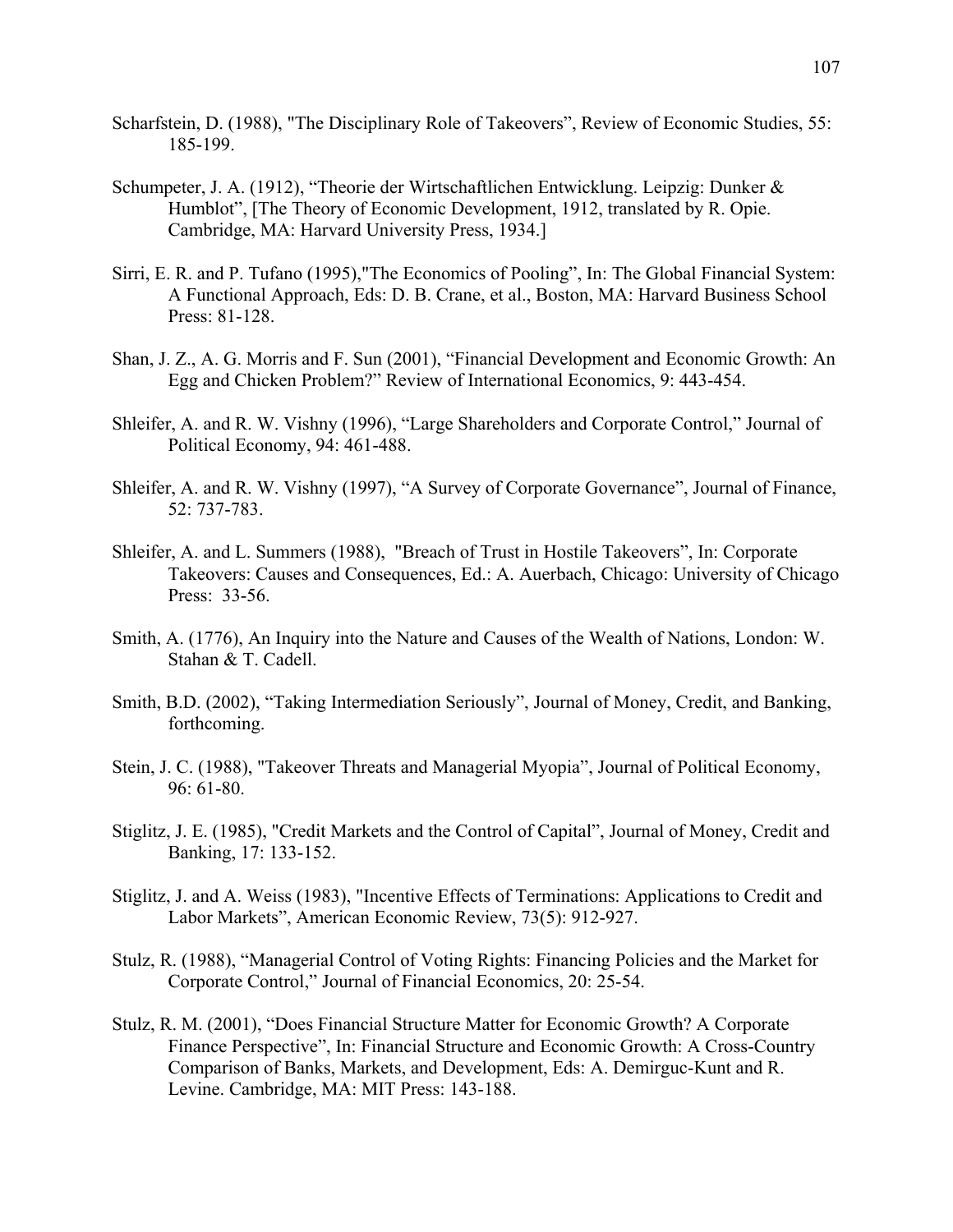- Stulz, R. M. and R. Williamson (2003), "Culture, Openness, and Finance", Journal of Financial Economics, forthcoming.
- Sussman, O. (1993), "A Theory of Financial Development", In: Finance and Development: Issues and Experience, Ed: A. Giovannini, (Cambridge: Cambridge University Press): 29-64.
- Sylla, R.E. (1998), "U.S. Securities Markets and the Banking System, 1790-1840", Federal Reserve Bank of St. Louis Review", 80: 83-104.
- Tadesse, S. (2002), "Financial Architecture and Economic Performance: International Evidence", Journal of Financial Intermediation, 11: 429-454.
- Temple, J. (1999), "The New Growth Evidence", Journal of Economic Literature, 37: 112-156.
- Tilly, R. (1967), "Germany, 1815-1870", In: Banking in the Early Stages of Industrialization: A Study in Comparative Economic History, Eds: R. Cameron et al., New York: Oxford University Press: 151-182.
- Townsend, R. M. (1979), "Optimal Contracts and Competitive Markets with Costly State Verification", Journal of Economic Theory, 21: 265-293.
- Weinstein, D. E. and Y. Yafeh (1998), "On the Costs of a Bank-Centered Financial System: Evidence from the Changing Main Bank Relations in Japan", Journal of Finance, 53: 635-672.
- Wenger, E. and C. Kaserer (1998), "The German system of corporate governance: a model which should not be imitated", In: Competition and Convergence in Financial Markets: The German and Anglo-American Models, Eds: Black, S.W. and Moersch, M., North – Holland Press, New York: 41-78.
- Williamson, S. D. and R. Wright (1994), "Barter and Monetary Exchange under Private Information", American Economic Review, 84: 104-123.
- Wright, R.E. (2002), The Wealth of Nations Rediscovered: Integration and Expansion in American Financial Markets, 1780-1850, Cambridge, UK: Cambridge University Press.
- Wurgler, J. (2000), "Financial Markets and the Allocation of Capital", Journal of Financial Economics, 58: 187-214.
- Xu, Z. (2000), "Financial Development, Investment, and Growth", Economic Inquiry, 38: 331- 344.
- Zingales, L. (1994), "The Value of the Voting Right: A Study of the Milan Stock Exchange Experience", The Review of Financial Studies, 7: 125-148.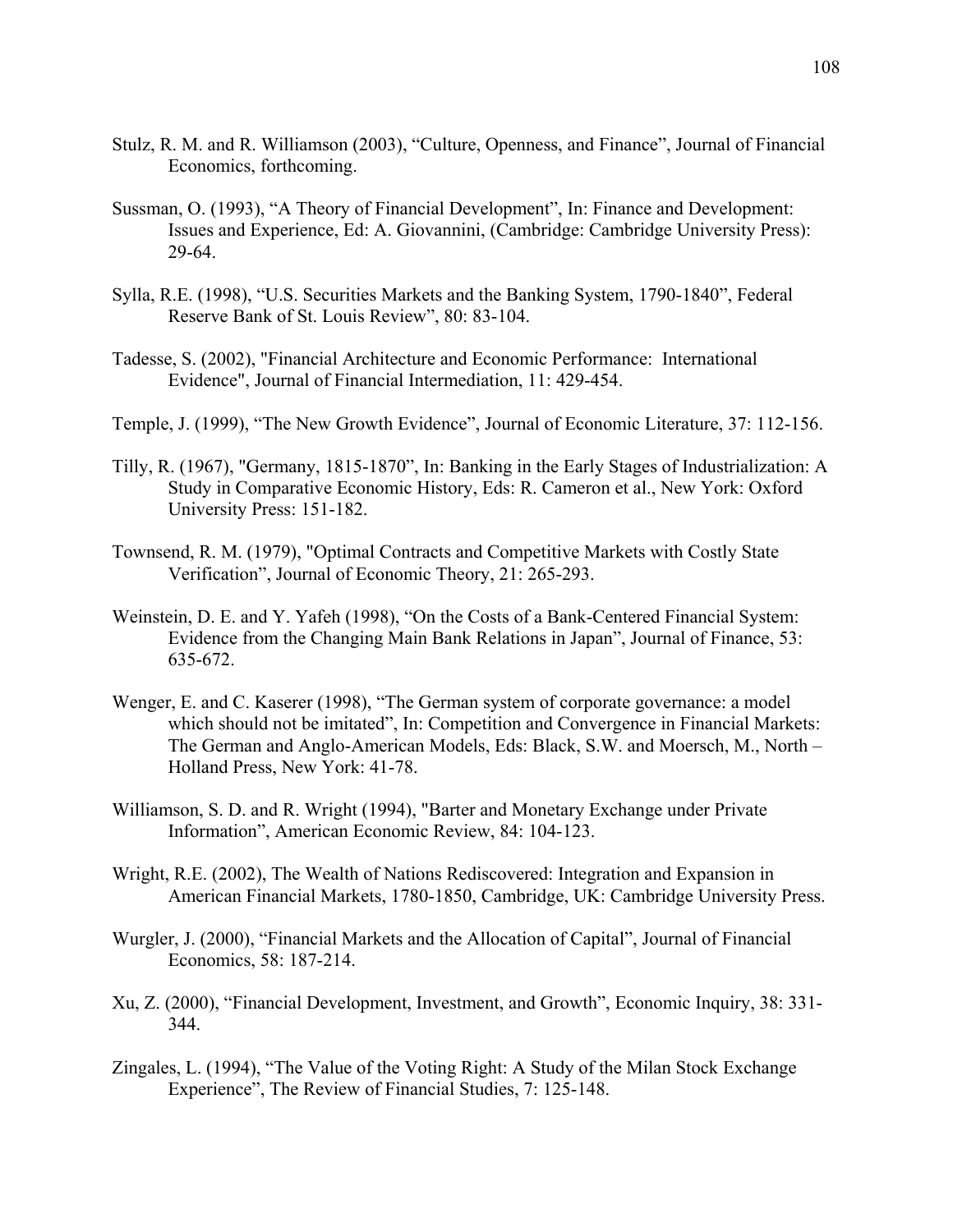Zingales, L. (1995), "What Determines the Value of Corporate Votes?" Quarterly Journal of Economics, 110: 1047-1073.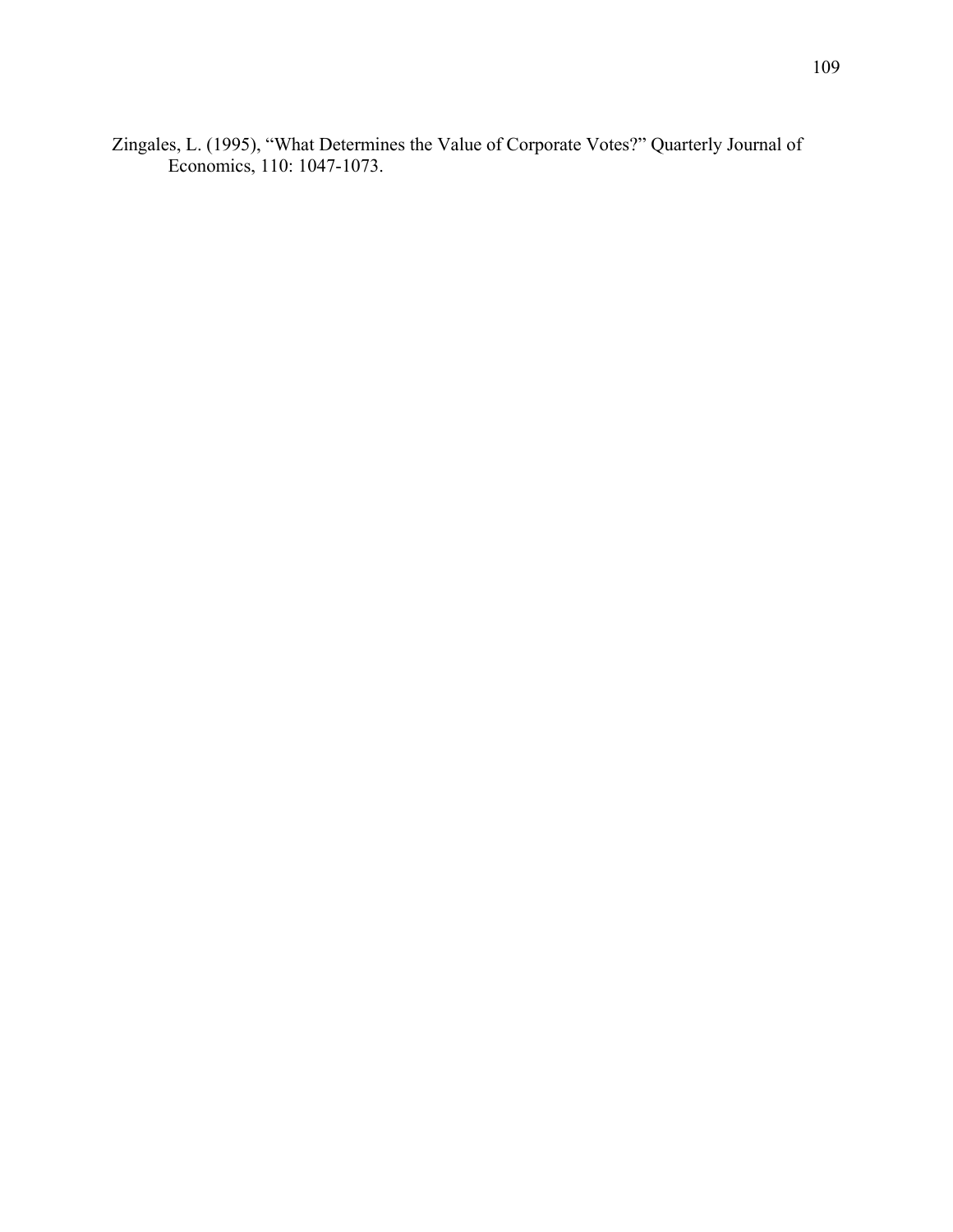| Dependent Variable                    |      | Depth Bank                    | Privy |
|---------------------------------------|------|-------------------------------|-------|
|                                       |      |                               |       |
| Real per Capita GDP Growth            |      | $2.4**$ $3.2**$ $3.2**$       |       |
|                                       |      | $(0.007)$ $(0.005)$ $(0.002)$ |       |
| $R^2$                                 | 0.50 | 0.50                          | 0.52  |
|                                       |      |                               |       |
| <b>Real per Capita Capital Growth</b> |      | $2.2***$ $2.2***$ $2.5***$    |       |
|                                       |      | $(0.006)$ $(0.008)$ $(0.007)$ |       |
| $R^2$                                 |      | $0.65$ 0.62                   | 0.64  |
|                                       |      |                               |       |
| <b>Productivity Growth</b>            |      | $1.8***$ 2.6** 2.5**          |       |
|                                       |      | $(0.026)$ $(0.010)$ $(0.006)$ |       |
| $R^2$                                 |      | $0.42$ 0.43                   | 0.44  |
|                                       |      |                               |       |

Table 1: Growth and Financial Intermediary Development, 1960-89

### *Source: King and Levine (1993b), Table VII*

\* significant at the 0.10 level, \*\* significant at the 0.05 level (p-values in parentheses) Observations: 77

*Variable definitions:*  DEPTH = Liquid Liabilities/GDP BANK = Deposit bank domestic credit/[deposit bank domestic credit + central bank domestic credit PRIVY = Gross claims on the private sector / GDP Productivity Growth = Real per capita GDP growth - (0.3)\*(Real per capita Capital growth)

*Other explanatory variables included in each of the nine regression results reported above:* 

logarithm of initial income, logarithm of initial secondary school enrollment, ratio of government consumption expenditures to GDP, inflation rate, and ratio of exports plus imports to GDP.

*Notes*: King and Levine (1993b) define 2 percent growth as 0.02. For comparability with subsequent tables, we have redefined 2 percent growth as 2.00 and adjusted the coefficients by a factor of 100.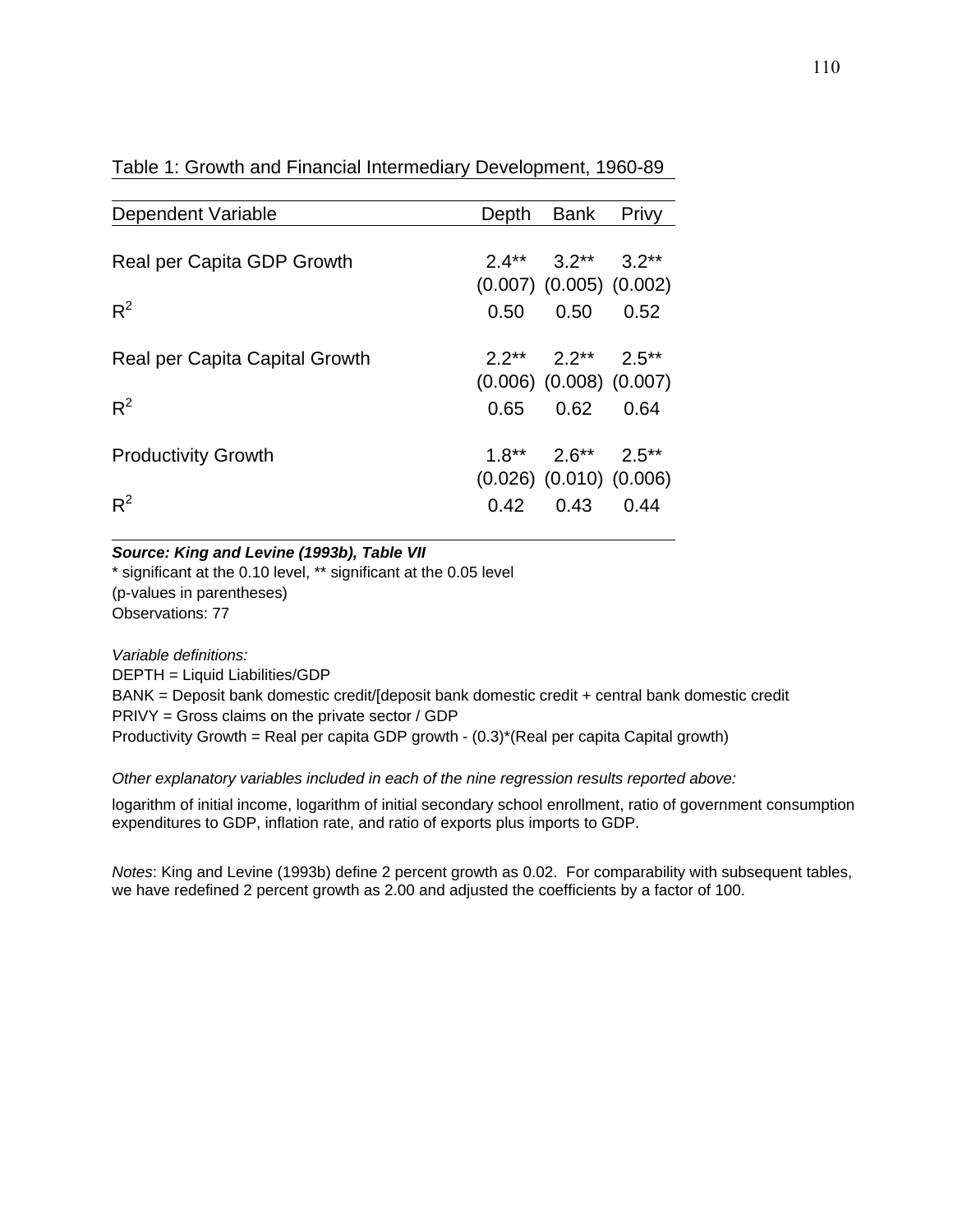Table 2: Growth and Initial Financial Depth, 1960-89

| Dependent Variable                      | Depth in 1960      |
|-----------------------------------------|--------------------|
| Real per Capita GDP Growth, 1960-89     | $2.8**$<br>(0.001) |
| $R^2$                                   | 0.61               |
| Real per Capita Capital Growth, 1960-89 | $1.9**$<br>(0.001) |
| $R^2$                                   | 0.63               |
| Productivity Growth, 1960-89            | $2.2**$<br>(0.001) |
| $R^2$                                   | 0.58               |

### *Sources: King and Levine (1993b), Table VIII; and Levine (1997), Table 3*

\* significant at the 0.10 level, \*\* significant at the 0.05 level

(p-values in parentheses). Observations: 57

*Variable definitions:* 

DEPTH = Liquid Liabilities/GDP

Productivity Growth = Real per capita GDP growth - (0.3)\*(Real per capita Capital growth)

*Other explanatory variables included in each of the regression results reported above:* 

logarithm of initial income, logarithm of initial secondary school enrollment, ratio of government consumption expenditures to GDP, inflation rate, and ratio of exports plus imports to GDP.

*Notes*: King and Levine (1993b) and Levine (1997) define 2 percent growth as 0.02. For comparability with subsequent tables, we have redefined 2 percent growth as 2.00 and adjusted the coefficients by a factor of 100.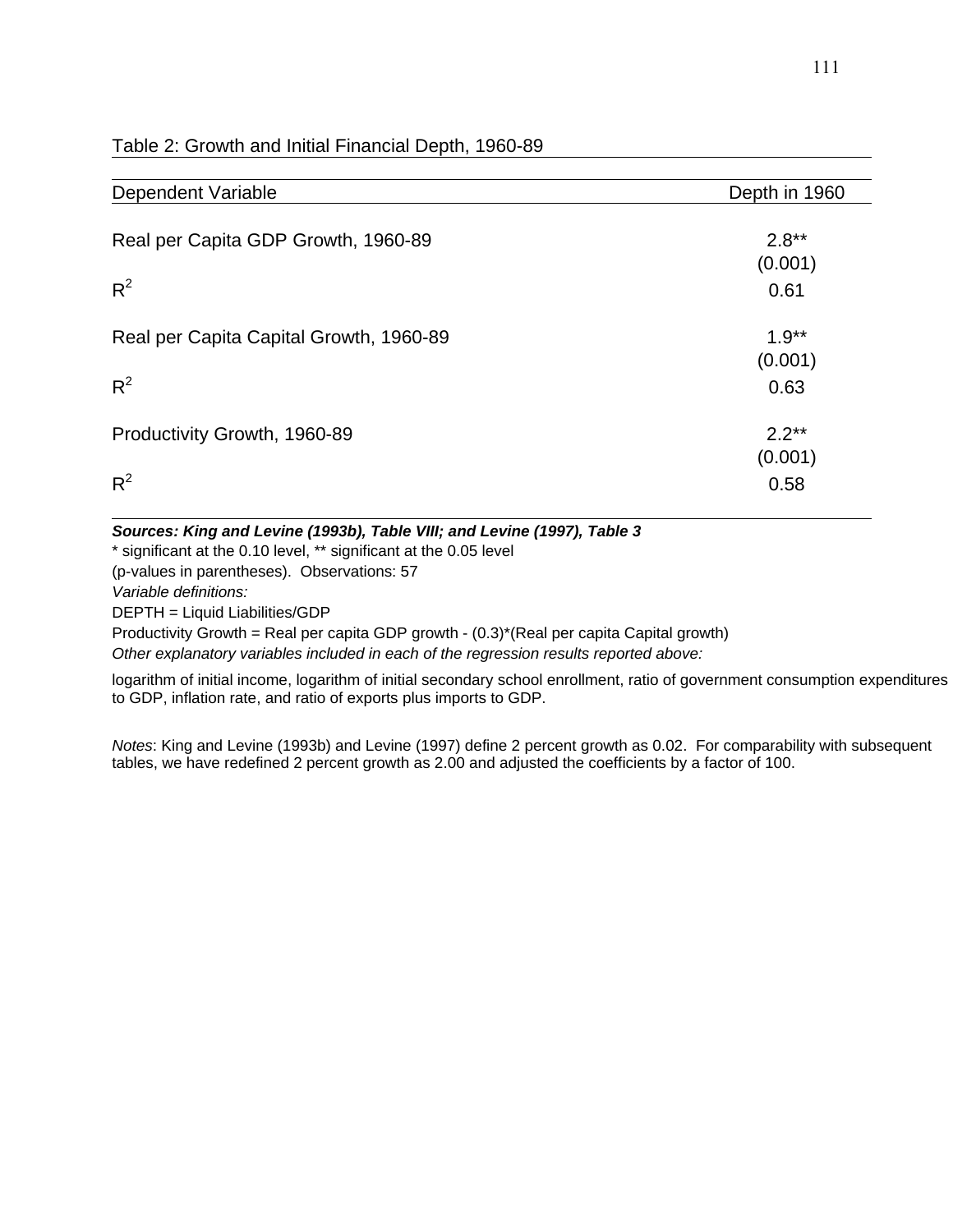| Dependent Variable (1976-93)   | Independent Variables (1976) |                     |       |  |
|--------------------------------|------------------------------|---------------------|-------|--|
|                                | <b>Bank Credit</b>           | Turnover            | $R^2$ |  |
| Real per Capita GDP Growth     | $1.31**$<br>(0.022)          | $2.69**$<br>(0.005) | 0.50  |  |
| Real per Capita Capital Growth | $1.48**$<br>(0.025)          | $2.22**$<br>(0.024) | 0.51  |  |
| <b>Productivity Growth</b>     | $1.11**$<br>(0.020)          | $2.01**$<br>(0.029) | 0.40  |  |

## Table 3: Stock Market and Bank Development Predict Growth, 1976-1993

#### *Source: Levine and Zervos (1998), Table 3.*

\* significant at the 0.10 level, \*\* significant at the 0.05 level. (p-values in parentheses) Observations: 42 for the real per capita GDP growth regression and 41 for the others. *Variable definitions:* 

Bank Credit = Bank credit to the private sector / GDP in 1976 or the closest date with data. Turnover = Value of the trades of domestic shares on domestic exchanges as a share of market capitalization of domestic shares in 1976 or the closest date with data.

Productivity Growth = Real per capita GDP growth - (0.3)\*(Real per capita Capital growth) *Other explanatory variables included in each of regression results reported above:* 

logarithm of initial income, logarithm of initial secondary school enrollment, ratio of government consumption expenditures to GDP, inflation rate, black market exchange rate premium, and frequency of revolutions and coups.

*Notes*: Levine and Zervos define 2 percent growth as 0.02. For comparability with subsequent tables, we have redefined 2 percent growth as 2.00 and adjusted the coefficients by a factor of 100.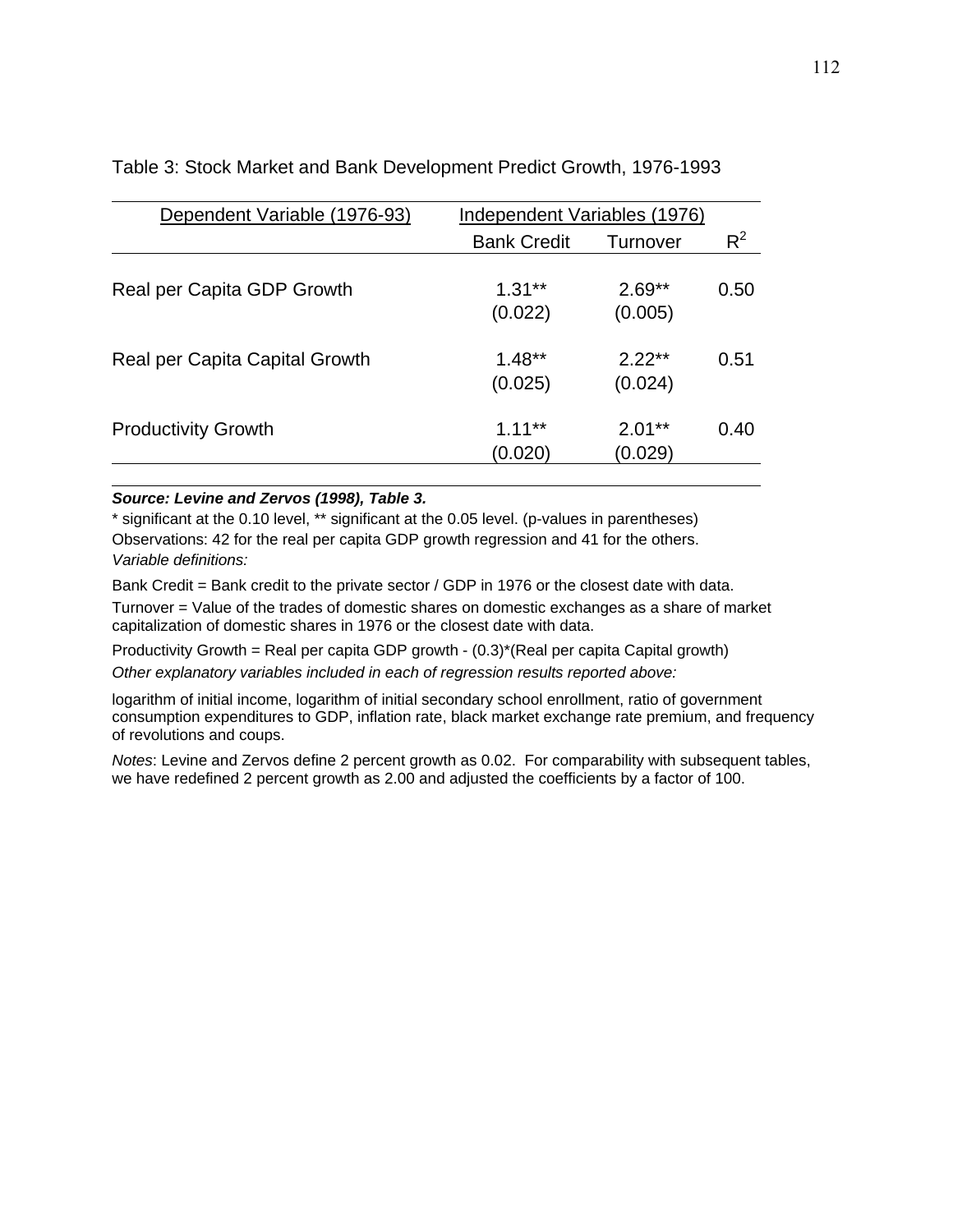| 1. Dependent Variable: Real per Capita GDP Growth |                       |           |      |             |        |                                                                                |
|---------------------------------------------------|-----------------------|-----------|------|-------------|--------|--------------------------------------------------------------------------------|
| <b>Estimation Procedure</b>                       | <b>Private Credit</b> | Countries | Obs. | $OIR-test1$ | value) | Sargan test <sup>2</sup> (p- Serial correlation test <sup>3</sup><br>(p-value) |
|                                                   |                       |           |      |             |        |                                                                                |
| IV-Cross-Country                                  | $2.22***$             | 63        | 63   | 0.577       |        |                                                                                |
|                                                   | (0.003)               |           |      |             |        |                                                                                |
| <b>GMM-Panel</b>                                  | $2.40**$              | 77        | 365  |             | 0.183  | 0.516                                                                          |
|                                                   | (0.001)               |           |      |             |        |                                                                                |
| 2. Dependent Variable: Productivity Growth        |                       |           |      |             |        |                                                                                |
|                                                   |                       |           |      |             |        | Sargan test <sup>2</sup> (p- Serial correlation test <sup>3</sup>              |
| <b>Estimation Procedure</b>                       | <b>Private Credit</b> | Countries | Obs. | $OIR-test1$ | value) | (p-value)                                                                      |
|                                                   |                       |           |      |             |        |                                                                                |
| <b>IV-Cross-Country</b>                           | $1.50**$              | 63        | 63   | 2.036       |        |                                                                                |
|                                                   | (0.004)               |           |      |             |        |                                                                                |
| <b>GMM-Panel</b>                                  | $1.33**$              | 77        | 365  |             | 0.205  | 0.772                                                                          |
|                                                   | (0.001)               |           |      |             |        |                                                                                |
| 3. Dependent Variable: Capital per Capita Growth  |                       |           |      |             |        |                                                                                |
|                                                   |                       |           |      |             |        | Sargan test <sup>2</sup> (p- Serial correlation test <sup>3</sup>              |
| <b>Estimation Procedure</b>                       | <b>Private Credit</b> | Countries | Obs. | $OIR-test1$ | value) | (p-value)                                                                      |
| <b>IV-Cross-Country</b>                           | $2.83**$              | 63        | 63   | 6.750       |        |                                                                                |
|                                                   | (0.006)               |           |      |             |        |                                                                                |
| <b>GMM-Panel</b>                                  | $3.44**$              | 77        | 365  |             | 0.166  | 0.014                                                                          |
|                                                   | (0.001)               |           |      |             |        |                                                                                |
|                                                   | 10000                 |           |      |             |        |                                                                                |

## **Table 4: Growth, Productivity Growth, and Capital Accumulation, Panel GMM and OLS, 1960-1995**

#### **Source: Beck, Levine, and Loayza (2000)**

 $1$  The null hypothesis is that the instruments used are not correlated with the residuals from the respective regression

Critical values for OIR-Test (2 d.f.): 10%= 4.61; 5%= 5.99

 $2$  The null hypothesis is that the instruments used are not correlated with the residuals from the respective regression

<sup>3</sup> The null hypothesis is that the errors in the first-difference regression exhibit no second-order serial correlation

\* significant at the 0.10 level, \*\* significant at the 0.05 level (p-values in parentheses)

IV-Cross-Country: Cross-country instrumental variables with legal origin as instruments, estimated using GMM

GMM-Panel: Dynamic panel (5-year averages) generalized method of moments using system estimator

*Other explanatory variables*: logarithm of initial income per capita, average years of schooling

PRIVATE CREDIT: Logarithm (credit by deposit money banks and other financial institutions to the private sector divided by GDP.)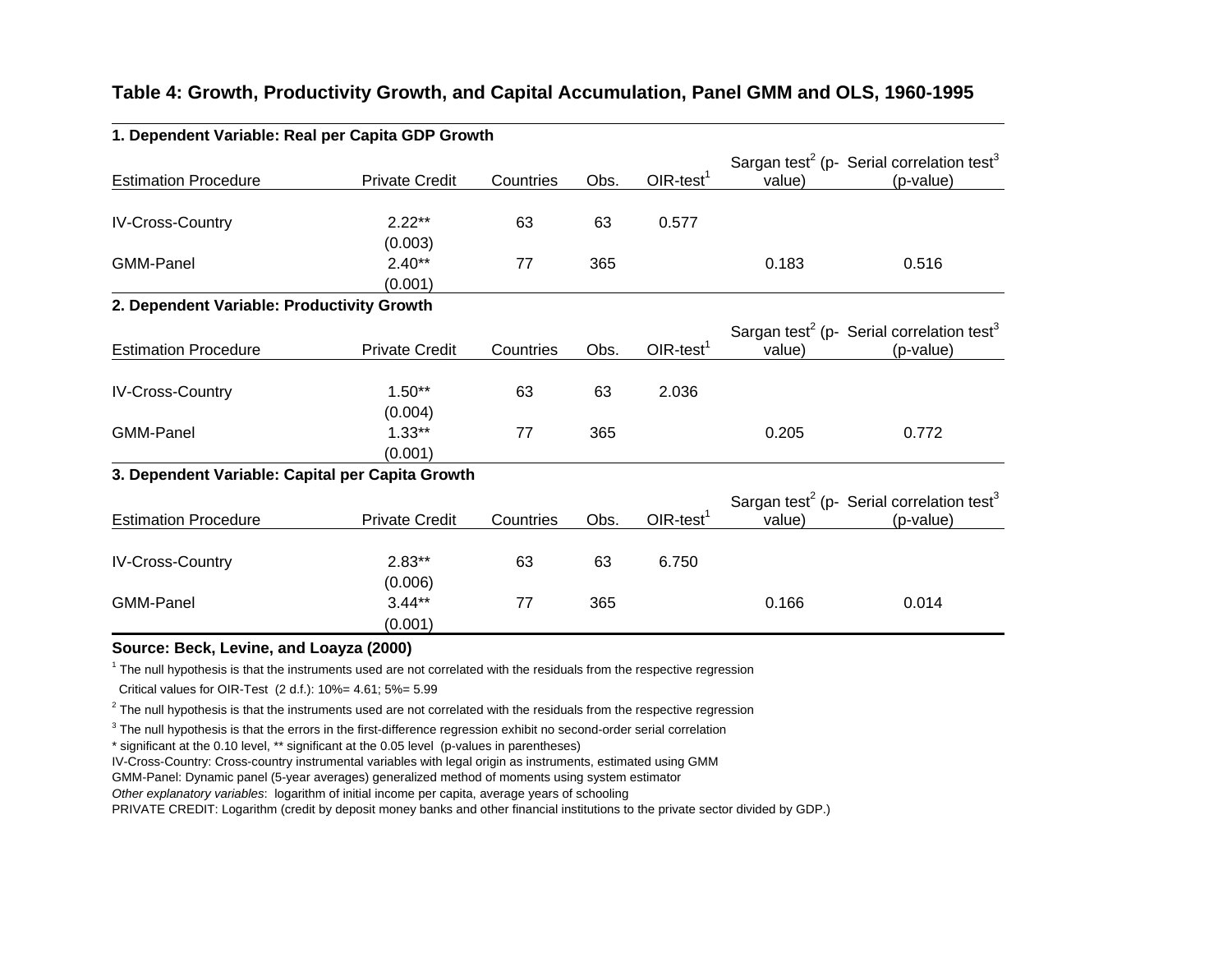### Table 5: Stock Markets, Banks, and Growth: Panel GMM and OLS, 1975-1998

| Dependent Variable: Real per Capita GDP Growth |                       |                     |           |      |                                 |                                                   |  |
|------------------------------------------------|-----------------------|---------------------|-----------|------|---------------------------------|---------------------------------------------------|--|
| <b>Estimation Procedure</b>                    | <b>Bank</b><br>Credit | Turnover            | Countries | Obs. | Sargan<br>$test'$ (p-<br>value) | Serial correlation<br>test <sup>2</sup> (p-value) |  |
| <b>OLS-Cross-Country</b>                       | $1.47**$<br>(0.001)   | $0.79**$<br>(0.025) | 40        |      |                                 |                                                   |  |
| <b>GMM-Panel</b>                               | $1.76***$<br>(0.001)  | $0.96**$<br>(0.001) | 40        | 146  | 0.488                           | 0.60                                              |  |

### *Source: Beck and Levine (2004), Tables 2 and 3*

\* significant at the 0.10 level, \*\* significant at the 0.05 level. (p-values in parentheses)

OLS: Ordinary Least Squares with heteroskedasticity consistent standard errors.

GMM: Dynamic panel Generalized Method of Moments using system estimator.

 $1$  The null hypothesis is that the instruments used are not correlated with the residuals.

 $2$  The null hypothesis is that the errors in the first-difference regression exhibit no second-order serial correlation.

Bank Credit = logarithm (credit by deposit money banks to the private sector as a share of GDP.)

Turnover = logarithm (Value of the trades of domestic shares on domestic exchanges as a share of market capitalization of domestic shares)

*Other explanatory variables included in each of the regression results reported above:* 

logarithm of initial income and logarithm of initial secondary school enrollment.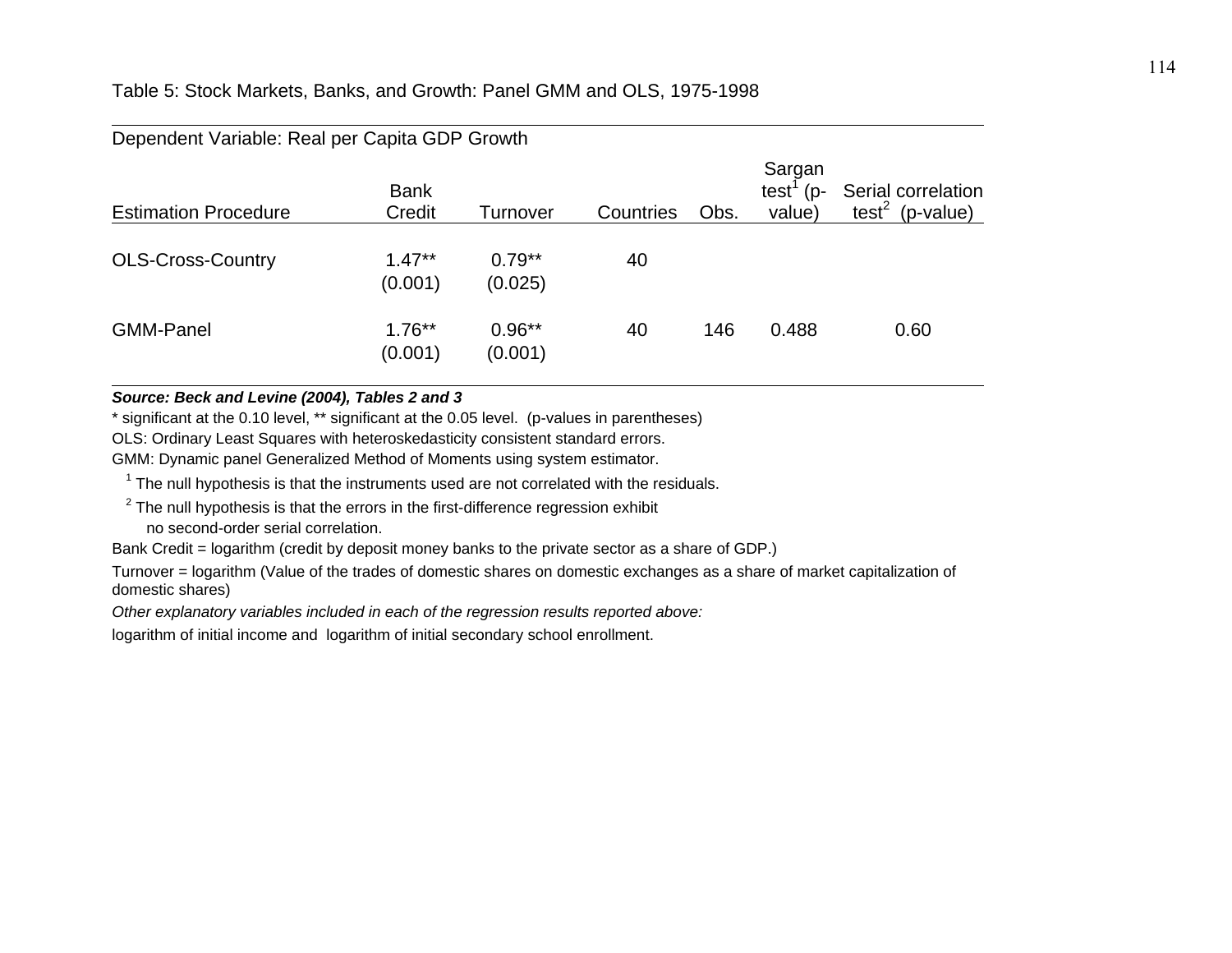| Dependent Variable:                                  | Growth of value added of industry k in country i, 1980-1990 |                                                  |       |                     |
|------------------------------------------------------|-------------------------------------------------------------|--------------------------------------------------|-------|---------------------|
| Share $_{i,k}$ of industry k in<br>country i in 1980 | $Externalk * Total$<br>Capitalization                       | External $k^*$<br>Accounting<br><b>Standards</b> | $R^2$ | <b>Observations</b> |
| $-0.912$<br>(0.246)                                  | 0.069<br>(0.023)                                            |                                                  | 0.29  | 1217                |
| $-0.643$<br>(0.204)                                  |                                                             | 0.155<br>(0.034)                                 | 0.35  | 1067                |

### Notes:

## **Source: Rajan and Zingales (1998), Table 4.**

The table above reports the results from the regression:

*j l*

 $Growth_{i,k} = \sum a_j Country_j + \sum \beta_l Industry_i + \gamma Share_{i,k} + \delta_1 (External_k * FD_i) + \varepsilon_{i,k}$ 

Two regressions are reported corresponding to two values of FD<sub>i</sub>, Total Capitalization and Account Standards respectively.

(Heteroskedasticity robust standard errors are reported in parentheses.)

External<sub>k</sub> is the fraction of capital expenditures not financed with internal funds for U.S. firms in industry k between 1980-90.

Total Capitalization is stock market capitalization plus domestic credit.

Accounting Standards is an index of the quality of corporate financial reports.